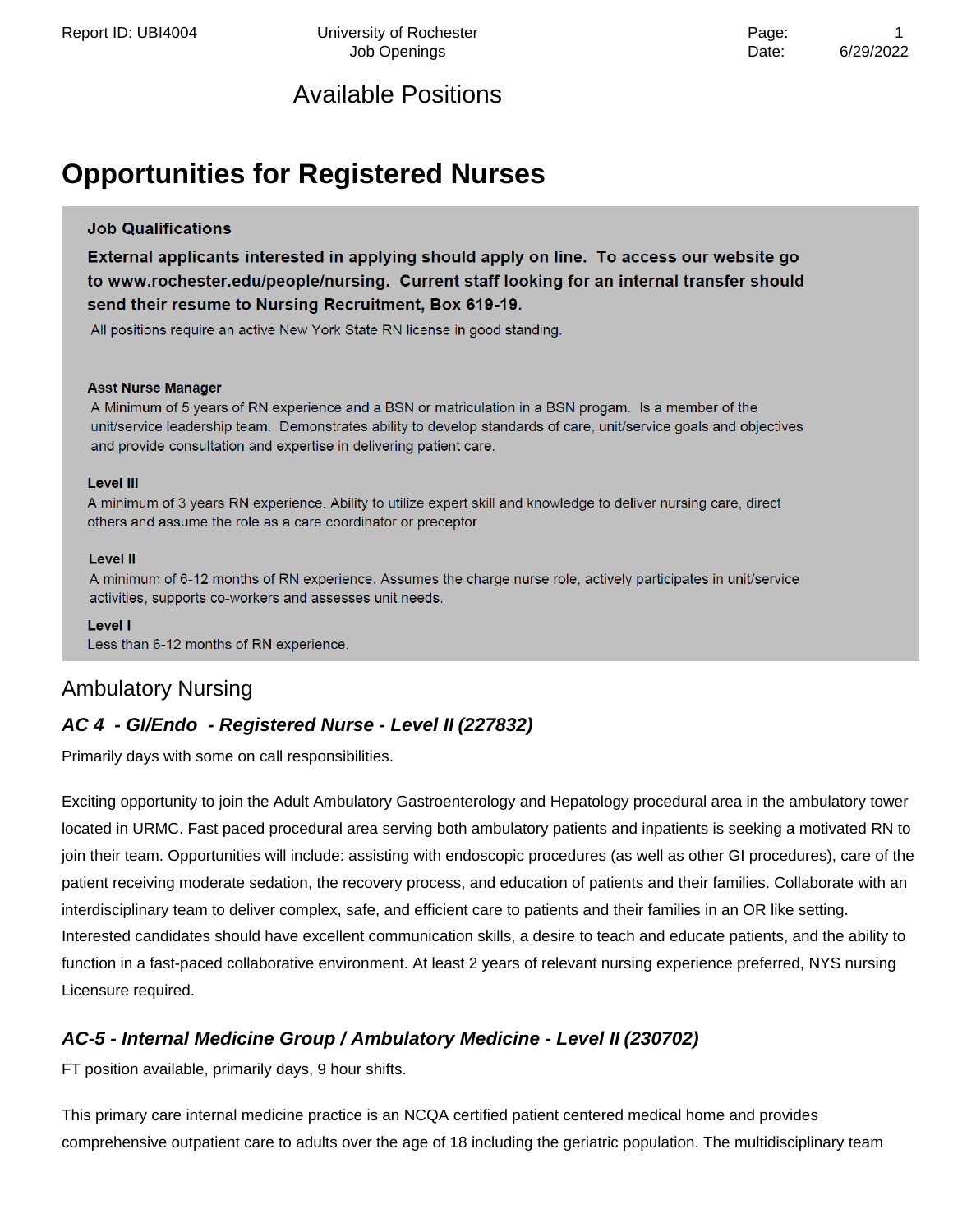Report ID: UBI4004 University of Rochester **Page:** 2014 Page:

# Available Positions

includes physicians, APP's, registered nurses, clinical technicians, social workers, dietitian, pharmacist and behavioral health practioners. Team members provide care for chronic disease management, health maintenance and acute episodic care. Responsibilities include direct patient care, telephone management, patient triage, and coordination of care. Must possess strong assessment and communications skills, be proactive and independent in decision-making and have good organizational skills. 2 years' experience required.

### **AC2 - Esophageal Diagnostic Procedural Lab (Motility) - Level II (234226)**

FT 40-hour position available, Days Monday – Friday, No on-call

RN to work with a multidisciplinary team of surgeons and APPs. Fast paced procedural environment which requires a nurse experience with outpatient and/or surgical patient population. Procedures include: EGD, bronchs, ablations, stent placement, pigtail placement, thoracentesis. Strong interpersonal and communication skills essential for success. Ability to work collaboratively with all members of health care team to provide compassionate quality care. Procedural sedation experience preferred. ACLS required or must be obtained within 12 months of starting.

### **AC3 - Infectious Disease - Registered Nurse, Level II (238462)**

FT Position available, primarily days, 8-hour shifts

The ID clinic provides specialized care to people with various infectious diseases including primary care for those with HIV, continuity of care for long-term IV antibiotic therapy in chronic non-healing wounds, post-surgical wounds and post-hospital discharge, Lyme Disease and others. Responsibilities include direct patient care, telephone management of patient calls. Phlebotomy and excellent IV insertion skill a plus. Requires 3 years of acute care experience, some outpatient experience preferred.

### **Allergy at Clinton Woods - Registered Nurse, Level II (237757)**

PT position available, days

Exciting opportunity to join our allergy team located at a beautiful offsite location (South Clinton Ave). Responsibilities include; administering allergy serum injections, performing allergy skin testing, reviewing test results with providers and patients, coordinating care, mixing serums, assessing for adverse reactions to testing or treatment, patient education, and documentation. Interested candidates should have excellent skills in; nursing assessment, communication, and organization. Demonstrated ability to be detail oriented a plus. At least 2 years nursing experience preferred with a NYS nursing license required.

### **Allergy, Immunology, Rheumatology (AIR) - Level II (235693)**

FT/PT positions available, primarily days, flexible shift options 8, 9.5 or 10 hour

Allergy Full-time and part-time Allergy nurse opportunity in a growing, fast paced, multi-site practice. Applicant will enjoy being part of a team of nurses, support staff, and physicians. Seeking a candidate with excellent interpersonal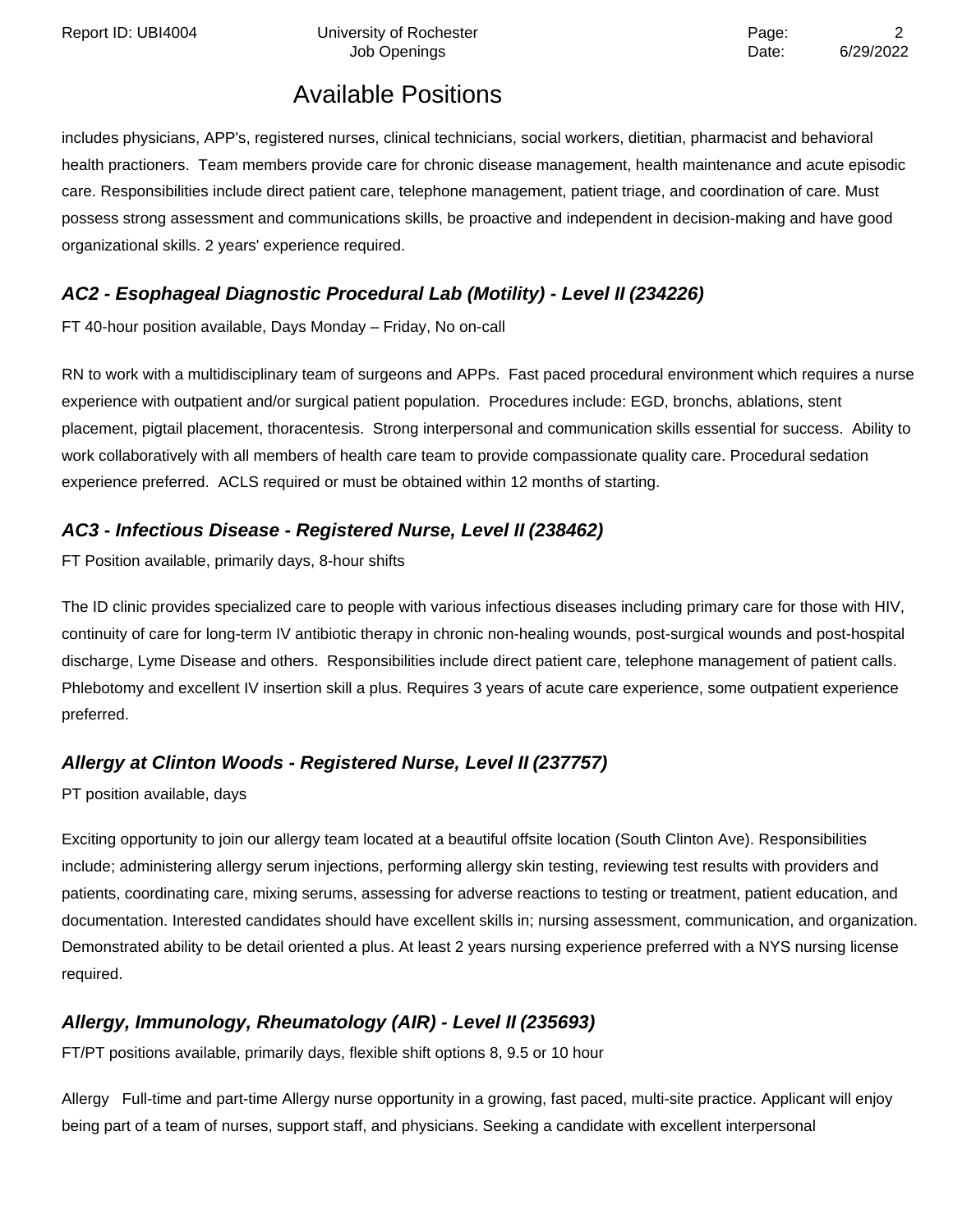communication and time management skills. Responsibilities include but aren't limited to: Telephone triage, care of patients of all ages, providing clinical support in a busy practice, allergy skin testing, medication and food challenges, administering immunotherapy and biologics, spirometry and patient education. RN applicant must be motivated and have 2 years of clinical experience.

### **Ambulatory - Neurology Infusion Center - Registered Nurse, Level II (237839)**

FT/36 hour Available, Monday-Friday

The Neurology Infusion nurse works with our team of Physicians, Nurse Practioners, Appointment Coordinators, and Pharmacists to ensure quality treatment for our patients in a rotation at our Neuro Infusion Centers at Strong Memorial Hospital and Clinton Crossings . Many of our patients require long term therapies, so developing trusting relationships is key. The Neuro Infusion RN will be specially trained by a team of Sr. Level III, Level III and Level II RN's who are dedicated to make neurological health ever better by administering disease stabilizing, intravenous medications, educating patients and their families, assisting with mobility and supporting care coordination. No previous neurology experience is required.

### **Ambulatory Care RN Float - Registered Nurse-Level II (227063)**

FT position, primarily days .

Dynamic new position to work across multiple Ambulatory Care areas including but not limited to primary care, specialty care and procedural areas. A team oriented and independent RN to work temporary assignments ranging from 6-12 weeks to augment staffing in designated areas. Direct patient care navigating the patient encounter with visit and procedure preparation, telephone management pre and post procedure, patient triage, and coordination of care. Must possess strong assessment and communication skills, be proactive and independent in decision making and have good organizational skills. The candidate must be able to demonstrate flexibility and the ability to work in a fast paced environment and be flexible to the changing needs of the assignment. Requires 5 years of prior RN experience preferably in an outpatient or procedural area setting.

# **Ambulatory Clinic and Infusion Center at Lattimore - Blood and Coagulation Disorders Center - Registered Nurse, Level II (238191)**

FT Position Available, 36/40, Monday-Friday

The new office at Lattimore Blood and Coagulation Disorders Center is looking for registered nurse to join our growing team. This nurse will become an expert in the care of patients with blood disorders such as: Bone marrow disorders, Von Willebrand disease, Idiopathic Thrombocytopenic Purpura, Hemoglobinopathies, Anemia, Sickle Cell disease, Myelodysplastic Syndromes and Bleeding Disorders . Skills needed for this position include good communication, works well with a team and is someone who is comfortable flexing to meet the needs of our patients and practice. The 8-10 week orientation is focused on competency in both clinic and infusion. The experienced team will provide feedback, resources and guidance to be successful at the end of your orientation.The nurses on this team have a skillset of explaining highly technical lab abnormalities in ways that are easily understood by our patients and their families.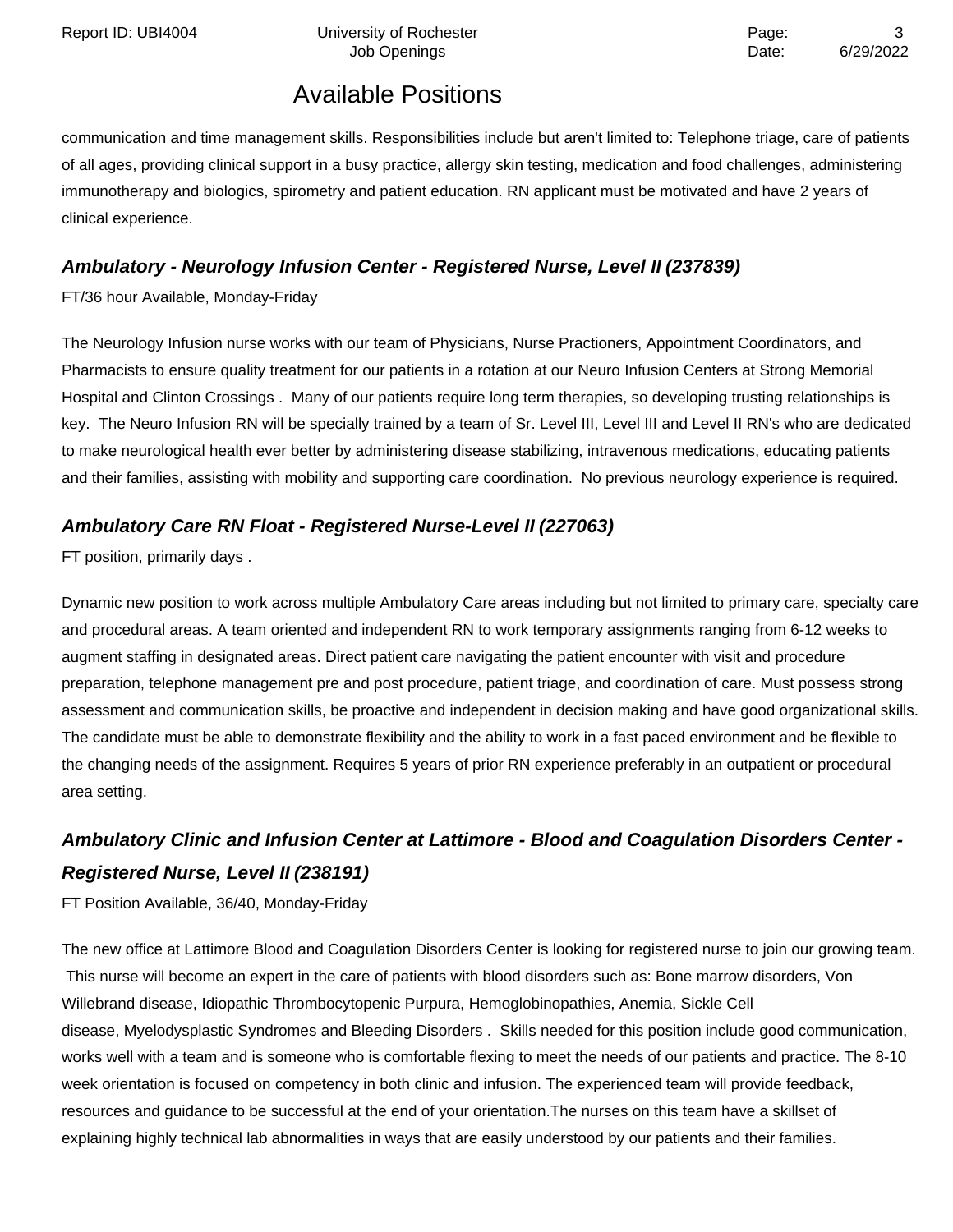Hematology nurses are detail focused and skilled at assessing labs, coordinating care and assisting in procedures. The new nurse will work closely with an established group of Nurses, Social Workers, APPs and Physicians including a Blood and Coagulation Disorder Nurse Navigator.

### **Ambulatory Pre-Procedure Testing Team RN - Level II (234140)**

FT/PT/Per Diem position available. Flexible schedule, primarily weekdays into early evening, weekends optional

This RN role involves working with a team of RNs, to assist with the AMB COVID support team. Includes COVID testing, vaccinating, assisting the screening team, and monoclonal antibody administration when needed . Opportunities to transition to Ambulatory Flex team when testing is no longer required. One-year RN experience preferred. Requires excellent communication skills and the ability to prioritize and work collaboratively. Demonstrate flexibility and excellent customer service skills.

#### **Batavia Multi Specialty Clinic - Registered Nurse - Level II (235988)**

FT position available, Daytime hours

Exciting opportunity to work in the newly developed Multi Specialty Office Building in Batavia, NY. This individual will work across multiple ambulatory care specialties including but not limited to urology, primary care, neurosurgery, allergy and immunology, audiology, ENT/OTO, and medical oncology. We are seeking an innovative candidate with excellent interpersonal communication and time management skills. This motivated candidate should be ready to take on a new concept in ambulatory care while gaining experience in several areas all within the same building. Interested applicants must have strong clinical skills, be motivated, a team player and at least 2 years of relevant nursing experience preferred, NYS licensure required.

### **Card Nursing - Advanced Heart Failure Program RN - Level II (235650)**

FT position available, primarily days, 8 or 10 hour shift

Under the general guidance of the practice physicians and advanced practice providers, the RN is primarily responsible for care and coordination of advanced heart failure patients in the outpatient setting. Serves as an important liaison for community agencies. Facilitates patient transition from inpatient hospitalization and works closely with inpatient care coordinators. Performs direct patient care duties, patient education and triages patient phone calls. Maintains current knowledge of medical diagnoses and therapeutics in the subspecialty of Cardiology. Current Registered Nurse licensure, ACLS and CPR Certifications required. 3-5 year's experience desired; with at least 2 of those in cardiology. Requires excellent clinical, critical analysis, communication and organizational skills. Must be able to function independently within the limits of the position. Demonstrated ability to work as a member of a team. Knowledge of standard of care treatment for heart failure including VADs and heart transplantation preferred.

### **Department of Physical Medicine & Rehabilitation - Level II (230934)**

FT position available, days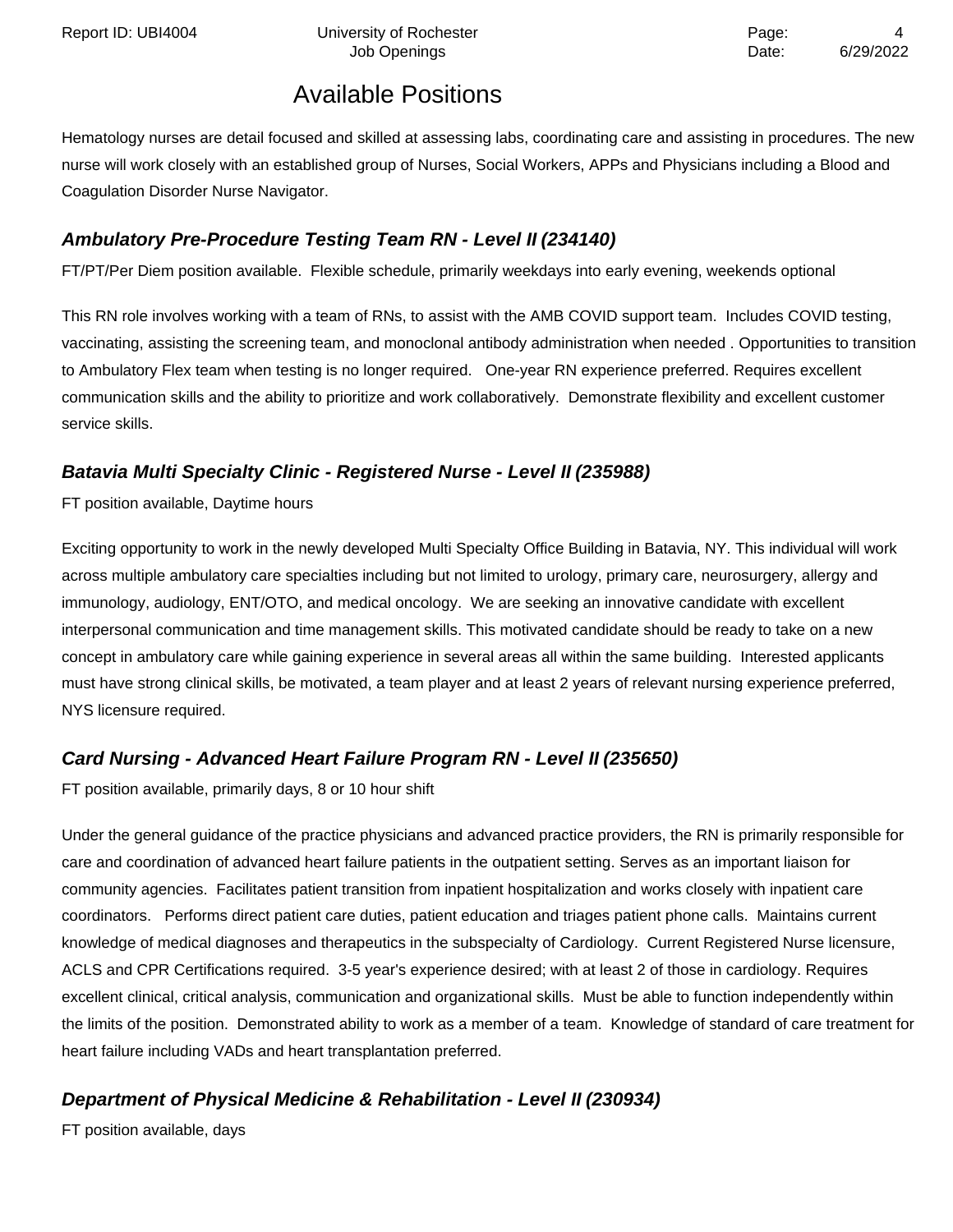Report ID: UBI4004 Contract University of Rochester Contract Contract Contract Page: 5

Job Openings **Date:** 6/29/2022

# Available Positions

We provide high quality expert medical care for complex and complicated disabling injuries and illnesses with our 6 PM&R physicians. The multidisciplinary team includes physicians, therapists and clinical technicians. We offer rehabilitation through the lifespan- pediatrics through geriatrics and our patients and families have seamless access to our services through dedicated staff at our state of the art facilities. Responsibilities include direct patient care, including participation in procedures such as ultrasound guided injections/botox injections, telephone management, patient triage, and coordination of care. Must possess strong assessment and communication skills, be proactive and independent in decision-making and have good organizational skills.

#### **Dermatologic Mohs Surgery Practice located @ Red Creek - Registered Nurse, Level II(238190)**

Full time position available, days, requires flexible start and finish times.

Busy, fast paced practice. Duties include patient prep for Mohs surgery, wound care, dressings, and assisting physician during procedures. Must be technically adept, able to multitask and above all must enjoy direct patient care. Works directly under daily supervision of physician. Needs to work well in a team approach to provide quality care for complex dermatologic patients. Surgery experience a plus.

#### **ESWL - Senior Level II (233669)**

FT position available. Primarily days, 8 hour shifts (7-4:30pm)

Nurse Coordinator for Kidney Stone Treatment Center. Responsible for coordinating patient care, PI, education and research activities in Kidney Stone Treatment Center. In coordination with ESWL Medical Director plans, implements and evaluates nursing care of stone patients. Provides professional nursing care to patients undergoing stone procedures . Qualifications: prefer OR experience/critical care experience. Must possess good communication skills and be able to work independently.

### **East Side Ambulatory Orthopedic Charge/Casting - Registered Nurse, Level II (237754)**

FT position available, primarily days, 8 hours shifts.

RN to work in a new and busy Orthopaedic practice. Primary locations to be in Victor, Webster, and Penfield office. Also will be required to occasionally work at Clinton Crossings location in Brighton as well as brand new clinic in Canandaigua. Responsibilities include direct care of ambulatory Orthopaedic patients, brace fitting, assisting with procedures, suture/staple removal, medication preparation, patient and staff education, charge nurse duties (Staffing and scheduling responsibilities for site), applying casts/splints, Joint Commission preparation and performance improvement initiatives. Must be able to work in a very fast paced environment, able to multitask and lead a team in providing optimal patient care and throughput. Able to represent the strong commitment with staff and patients. Candidate must exemplify teamwork, ICARE values and strong communication skills. Prior experience in ambulatory care and/or Orthopaedics is preferred.

### **Echocardiography - ACG - Registered Nurse-Level III (227065)**

FT position available, primarily days, 40 hrs or 36 hrs available. Some weekend shifts required.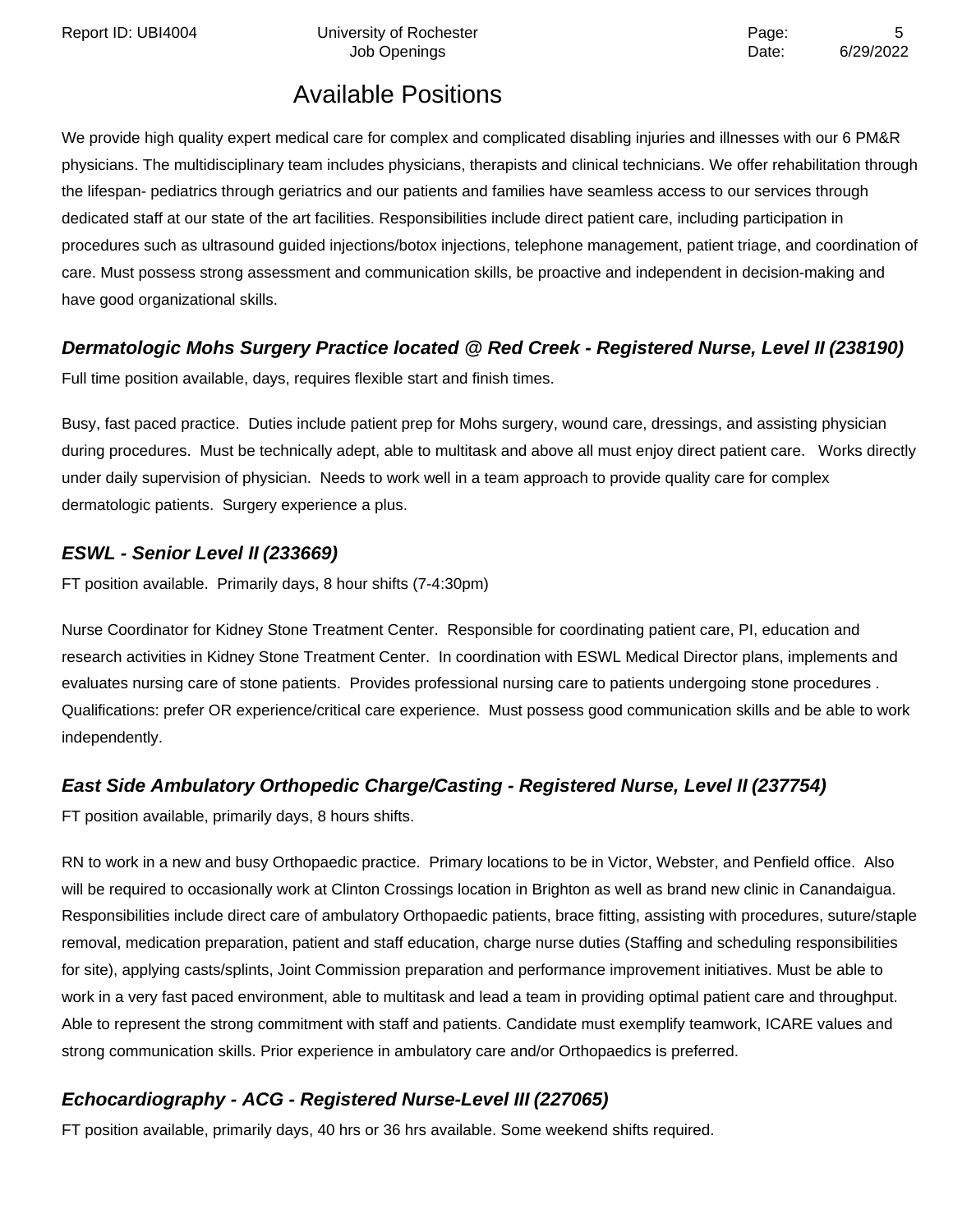Off-site responsibilities required as needed. Minimum of 3-5 years critical care experience preferred, and ACLS certification required. Cardiology background preferred. Working collaboratively with physicians and sonographers in an expanding cardiology diagnostic area. Responsibilities include supervision of stress echocardiography and assisting physician during TEE procedure, following hospital conscious sedation policy. Must demonstrate good decision-making and keen assessment skills and possess strong interpersonal and communication skills.

## **Employee Health - Level II (233192)**

PT position available. Primarily weekdays, occasional weekend & on-call responsibilities (phone Triage) for the SMH employee health bloodborne pathogen exposures and the Employee Health COVID call center.

Works in a fast-paced environment providing nursing care and immunizations for pre-employment requirements, annual health updates, vaccination clinics, work-related injuries and illnesses, U of R employee contagion & COVID exposures. Three years experience required. Triage skills to cover Employee Health COVID Call Center. Requires excellent communication skills and the ability to prioritize and work collaboratively. Demonstrate flexibility and excellent customer service skills.

### **Employee Health - Level II (235850)**

PT position available. Primarily weekdays, occasional weekend & on-call responsibilities (phone Triage) for the SMH employee health bloodborne pathogen exposures and the Employee Health COVID call center.

Works in a fast-paced environment providing nursing care and immunizations for pre-employment requirements, annual health updates, vaccination clinics, work-related injuries and illnesses, U of R employee contagion & COVID exposures. Three years experience required. Triage skills to cover Employee Health COVID Call Center. Requires excellent communication skills and the ability to prioritize and work collaboratively. Demonstrate flexibility and excellent customer service skills.

# **Employee health - Level II (230732)**

FT positio n ava i lable. Primarily weekdays, occasional weekend & on-call responsibilities (phone Triage) for the

SMH employee health bloodborne pathogen exposures and the Employee Health COVID call center . Works in a fast-paced environment providing nursing care and immunizations for pre-employment require ments, annual health update s, vaccination clinics, work-related injuries and illn esses, U of R employee contagion & exposures. Three years ' experience requ i red . Triage skills to cover Employee Health COVID Call Center. Requires excellent communication skills and the ability to prioritize and wo r k collaborat i vely. Demonstrate flexibility and excellent customer service skills.

# **GI at Sawgrass - Registered Nurse, Level II (238358)**

FT position available, primarily days, 8-hour shifts, weekends & holidays per unit policy.

Exciting opportunity for GI experienced, high energy nurse in a new, high volume, state of the art Endoscopy Center to work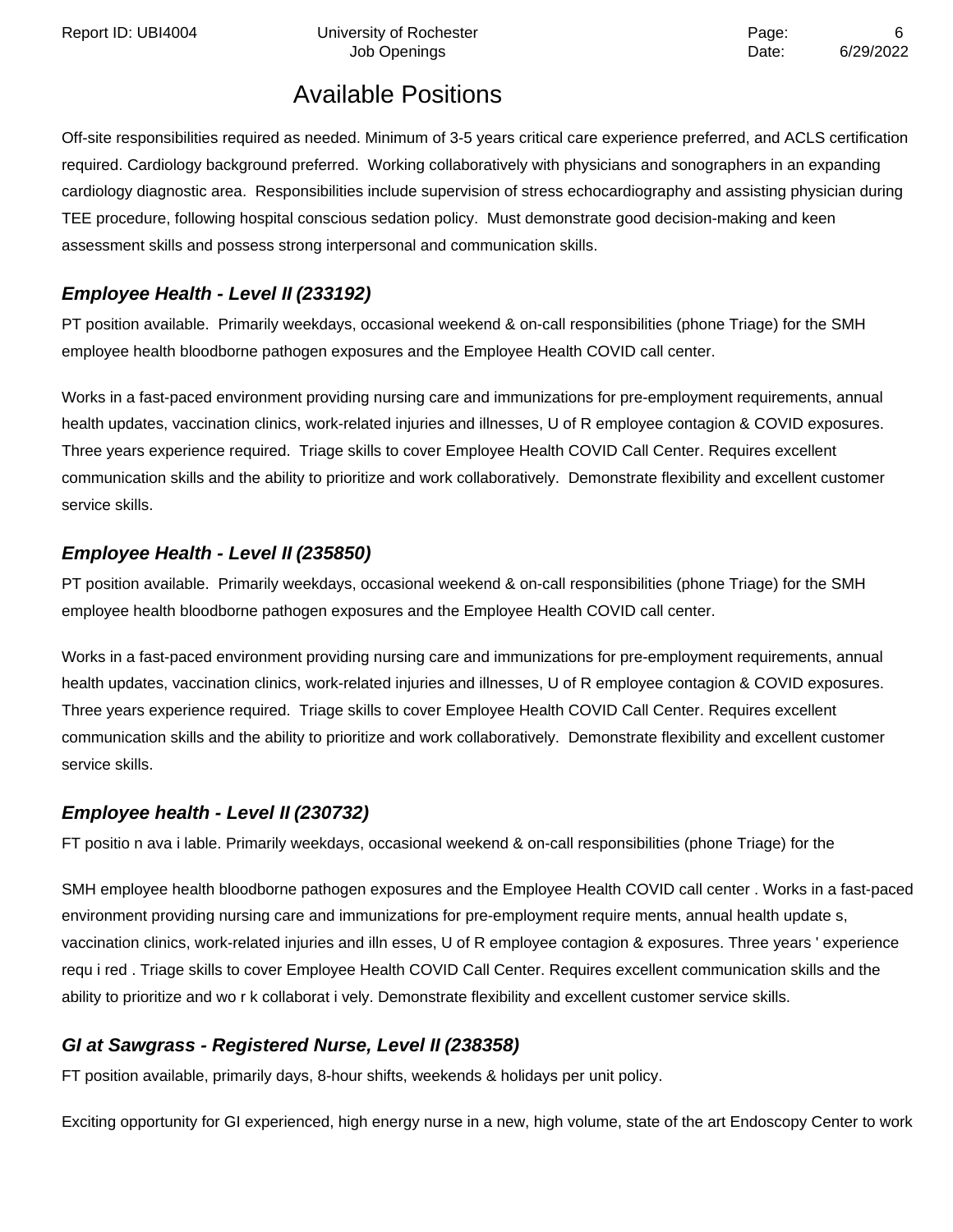Report ID: UBI4004 University of Rochester **The Contract Contract Contract Page:** 7

# Job Openings **Date:** 6/29/2022

# Available Positions

with well know experts in Gastroenterology and Endoscopy affiliated with an academic medical center. Position requires outstanding communication skills, commitment to teamwork and patient satisfaction. Responsibilities include direct patient care, telephone management, patient triage, and coordination of care. Must possess strong assessment and communication skills, be proactive and independent in decision making and have good organizational skills. Excellent IV skill and moderate sedation competency required. Must have 3 years of nursing experience and NYS RN license. GI experience highly desired.

### **Gastroenterology - GI Navigator RN - Registered Nurse, Level III (238359)**

FT position available (40 hrs, 8-hour shift, primarily days, Monday- Friday)

A unique role designed to assist with guiding patients through the process from scheduling to arrival for a GI procedure. The GI Navigator helps to remove barriers for patients and provide resources to successfully complete procedure through telehealth communication and chart review. Responsibilities include: assisting with pre-procedure anesthesia screening, facilitating preparation and testing prior to procedure through telephone management, patient education, and coordination of care. Attend daily scheduling meetings with multidisciplinary team to ensure efficient and accurate procedure scheduling. Must possess strong communication skills, be proactive and independent in decision-making, and have excellent organizational skills. RN with minimum of 3 years' experience required. GI experience preferred.

#### **Gastroenterology and Hepatology Clinic - Level II (235299)**

FT position available, 8 hour shifts, Monday- Friday, shifts vary between 7:00-5:00.

Exciting opportunity in a growing GI practice provides comprehensive care to patients with a variety of GI diagnoses, including but not limited to: General GI, inflammatory bowel disease, hepatic and biliary conditions. Responsibilities include: direct patient care, telephone management, patient triage and education, and coordination of care. Must possess strong assessment and communication skills, be proactive and independent in decision making, and have good organizational skills. RN with 3 years' experience required.

### **Hyperbaric Registered Nurse/Wound Center at Sawgrass - Registered Nurse, Level II (237883)**

FT position available (36 hour), Monday through Friday. Holidays and Weekends per unit policy.

Specialized field in the delivery of hyperbaric oxygen at the Strong Wound Healing Center. This unique position is under the direction of the Medical Director, Program Administrator, and the Assistant Nurse Manager. Responsible for the safe and effective operations of the chambers and related support systems. Supports clinical hyperbaric accreditations, maintaining competencies and continuing education. Must possess strong assessment and communication skills. Be proactive and independent, organized and self-motivated. This position is a member of the unit service team, assisting with unit/service goals and objectives as well as providing consultation and guidance with hyperbaric patient care. This position will also be a member of the wound care team delivering skilled advanced wound therapy. Enjoys working as a part of a dynamic team in a high quality, highly specialized environment. Qualifications : Registered nurse from an accredited Nursing Program with an active New York State license in good standing. Applicants will have a minimum of three years of RN experience. Bachelors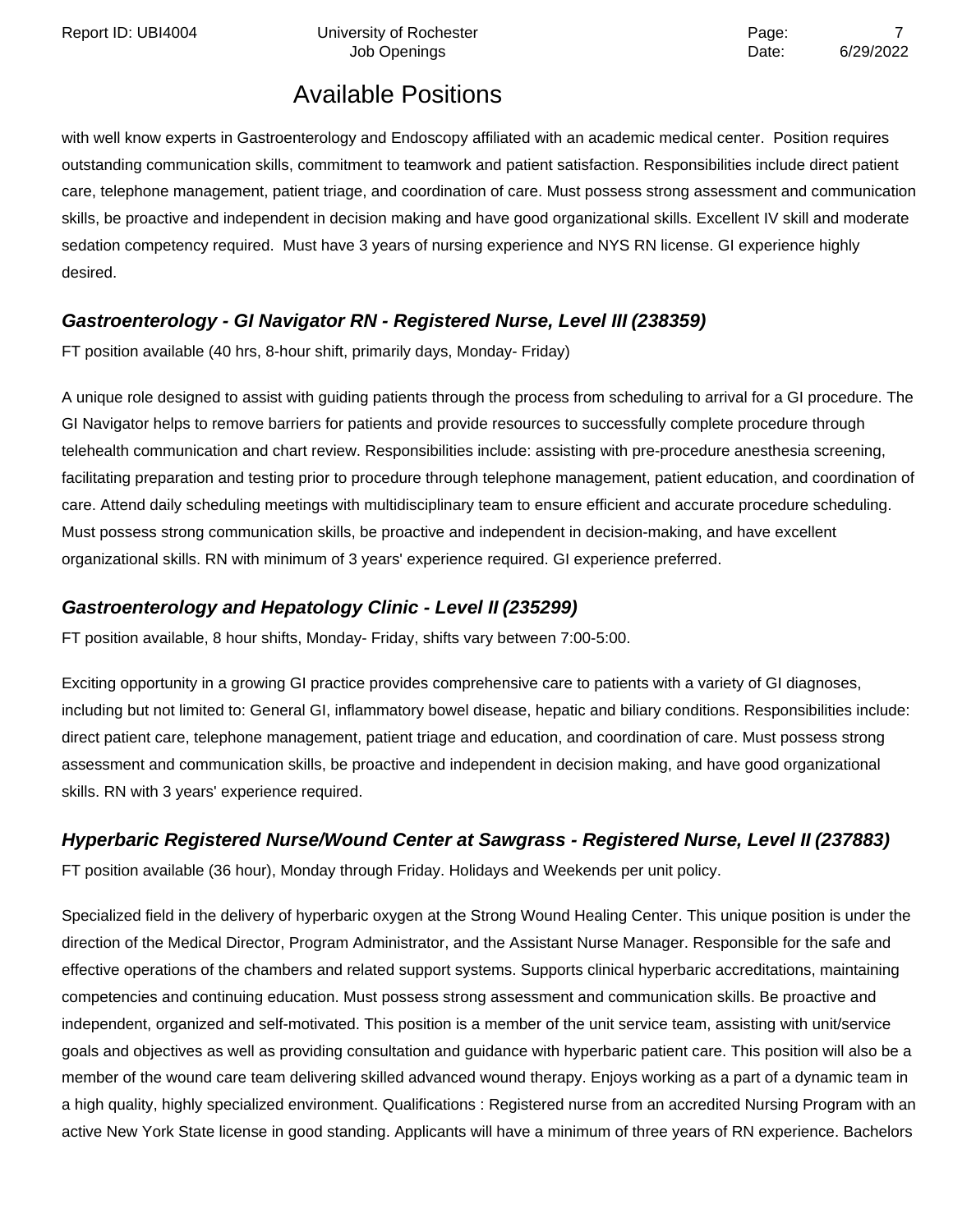preferred. This position requires attendance at the National Board of Diving and Hyperbaric Medicine Technology introductory course within twelve months of hire and must obtain hyperbaric certification within twenty four months of hire. Hands on training is provided, no experience is needed.

### **Imaging Sciences - Diagnostic Radiology - Registered Nurse - Level II (236482)**

FT position available, D/E/N, 8 & 12 hour shifts, holidays and weekends per unit policy.

Exciting opportunity for nurses who want to work in the high energy environment of Diagnostic Imaging. We specialize in providing care for patients undergoing CT scans, MRI's, Nuclear Medicine scans, X-ray and ultrasound. Good communication skills, as wells as the ability to critically think are essential. If you are team oriented, enthusiastic, flexible and organized, come join our team! Medical/Surgical and telemetry experience preferred.

### **Imaging Sciences at East River Road - Level II (235528)**

FT position available, day/evening, occasional weekends.

We have an exciting opportunity to be a part of the Ambulatory Imaging Sciences nursing team for an RN with at least  $1 - 2$ years of acute care experience. This dynamic position requires the ability to work in a fast-paced environment with changing priorities and provides exposure to a variety of Radiologic specialties which include CT, MRI, PET, Nuclear Medicine, Ultrasound and Vascular Interventional Radiologic procedures. Develop a diversified skill base and ability to remain current in the knowledge of radiologic nursing. Critical Care, PACU or ED experience preferred. ACLS desirable and required within 1 year.

### **Imaging Sciences at East River Road - Registered Nurse-Level II (224028)**

Per Diem positions available, ability to work 8/10/and 12 hour shifts required , day/evening, weekends.

We have an exciting opportunity to be a part of the Ambulatory Imaging Sciences nursing team for an RN with at least  $1 - 2$ years of acute care experience. This dynamic position requires the ability to work in a fast-paced environment with changing priorities and provides exposure to a variety of Radiologic specialties which include CT, MRI, PET, Nuclear Medicine, Ultrasound and Vascular Interventional Radiologic procedures. Develop a diversified skill base and ability to remain current in the knowledge of radiologic nursing. Critical Care, PACU or ED experience preferred. ACLS desirable and required within 1 year

### **Imaging Sciences at East River Road - Registered Nurse-Level II (238049)**

PT positions available (20 hours), Weekend Scheduling Option available – Saturday and Sunday 10 hour shifts

We have an exciting opportunity to be a part of the Ambulatory Imaging Sciences nursing team for an RN with at least 1-2 years of acute care experience. This dynamic position requires the ability to work in a fast-paced environment with changing priorities and provides exposure to a variety of Radiologic specialties which include CT, MRI, PET, Nuclear Medicine, Ultrasound and Vascular Interventional Radiologic procedures. Develop a diversified skill base and ability to remain current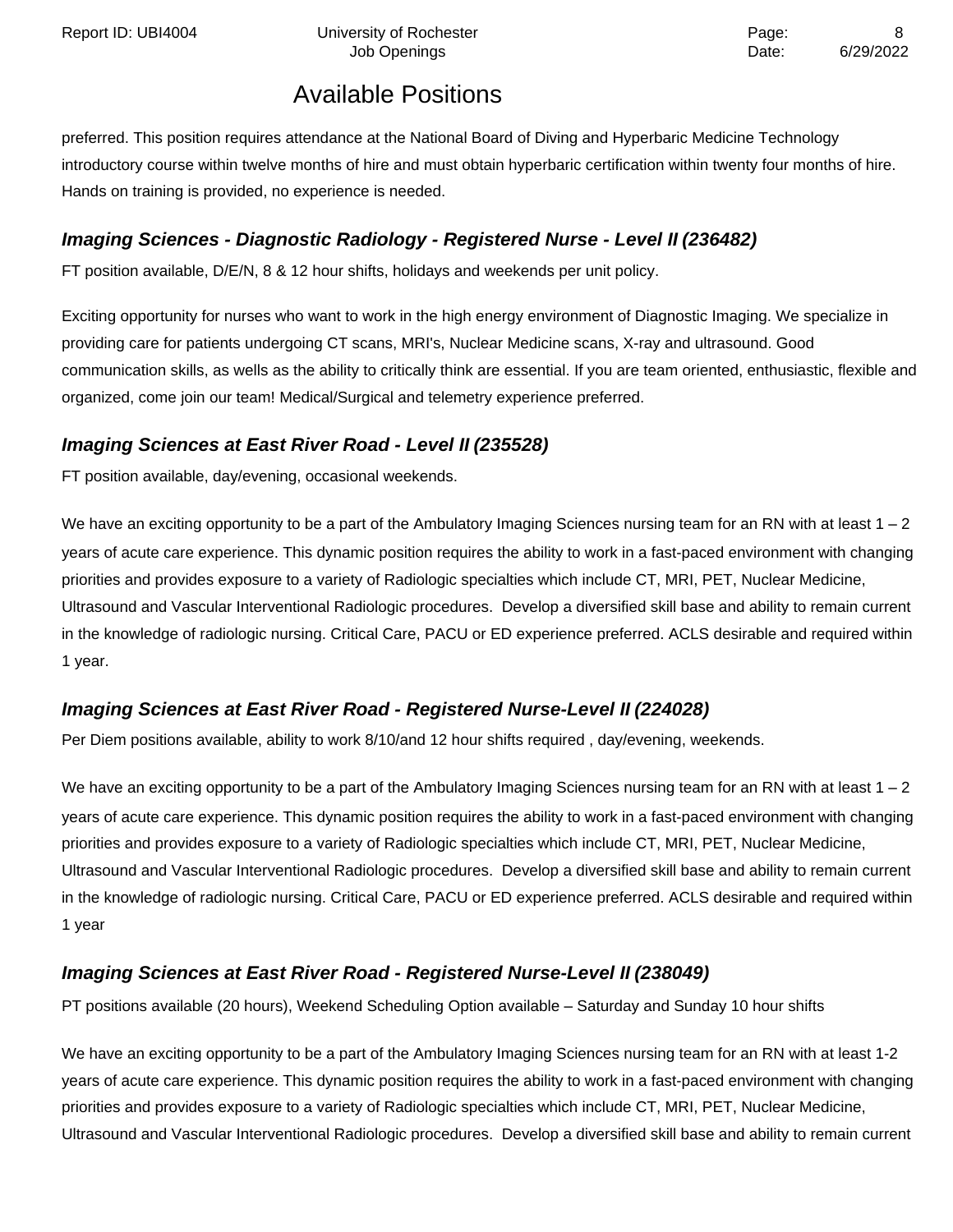in the knowledge of radiologic nursing. Critical Care, PACU or ED experience preferred. ACLS desirable and required within 1 year.

### **Imaging Sciences at UMI (Penfield Imaging) - Level II (236625)**

PT position available. Monday through Thursday, 3pm-9pm.

We have an exciting opportunity to be a part of Ambulatory Imaging Sciences nursing team, for an RN with at least 1-2 years of acute care. We specialize in providing care for patients undergoing CT, MRI, and ultrasound. Applicants should have in interest in working in a multidisciplinary team setting focused on team work and possess excellent communication and problem-solving skills. Strong IV skills and access device skills are preferred.

### **Mary Parkes Asthma and Pulmonary Center - Registered Nurse, Level II (237408)**

Full time, 10 hour shifts, no weekend, holiday or shift rotation!

Looking for a motivated and experienced RN with an interest in outpatient pulmonary care. Position performs Pulmonary Function Testing (PFT) for a multidisciplinary outpatient center of excellence. Tasks include spirometry, bronchodilator administration and all aspects of PFT. Responsible for oxygen qualification and appropriate referrals for durable medical equipment. Patient inhaler teaching and education as requested by providers. The RN role will work closely as a PFT team member with RRT, LPN and ambulatory tech support. The RN collaborates with specialist who treat asthma, allergy and all aspects of lung disease. Extensive PFT training will be provided. We welcome you to join our team at the offsite UR Red Creek Campus offering a fragrant and smoke free work environment.

### **Neuro Pain Treatment Clinic - 2180 S. Clinton Avenue - Level II (235308)**

FT (36 hours) position available, daytime hours

Exciting opportunity to work in a fast paced, offsite procedural area. The Neuromedicine Pain Treatment Center collaborates with the department of Neurosurgery, caring for patients with complex pain related issues. Procedures include injections, infusions, nerve blocks, and spinal cord stimulator trails. Role responsibilities involve; direct patient care, patient education, and telephone triage. Must have excellent IV skills, prior experience in moderate sedation preferred. Must also possess strong communication and interpersonal skills. Requires active NYS license. 3 years of experience in Med/Surg, ambulatory care, or the OR a plus. Prior completion or completion of ACLS within one year of hire.

#### **Ophthalmology - Level II (235530)**

FT positions available. Primarily days, 8 and 10 hour shifts, no nights, weekends, holidays, or call.

The Flaum Eye Institute, Fingerlakes region's most comprehensive resource for the diagnosis and treatment of eye disease, seeks an RN to join a small but dynamic nursing team. Flaum Eye Institute is a 2022 University of Rochester Presidential Stronger as One Diversity Award Winner. Accordingly, t his position requires the ability to promote equitable healthcare of the highest order to a diverse patient population as part of an interdisciplinary care team . The roles and responsibilities of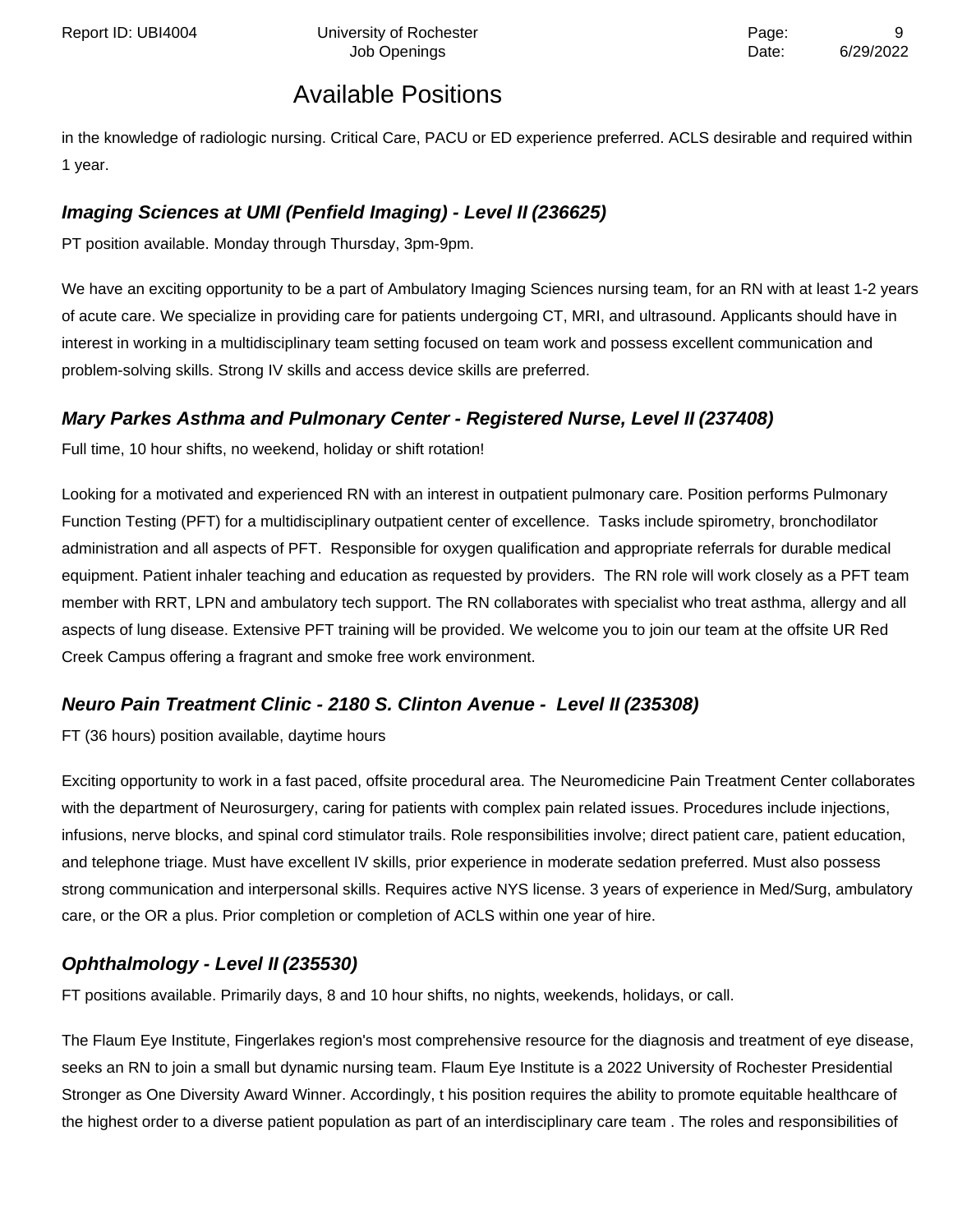Report ID: UBI4004 **Depart Controller University of Rochester** Page: 10

Job Openings **Date:** 6/29/2022

# Available Positions

the RN in the FEI Clinic include but are not limited to: assistance with laser procedures, IV administration of dye for angiography, set-up for intravitreal injections, minor OR procedures, telephone triage, and patient education. Clinic RN will work in collaboration with our dedicated team of subspecialists , ophthalmic technologists, residents, clerical staff and administration to assure efficient, quality service in a fast-paced environment. Strong communication skills are required; must be able to navigate discussions cross-culturally with staff, patients, and families to promote a compassionate care environment. 3 years of RN experience preferred; ambulatory or procedural experience a plus.

### **Oral-Maxillo Facial Surgery Practice - Level II (232210)**

#### FT/PT positions available

Looking for a team oriented and patient focused nurse ready to work in a fast-paced procedural area. Responsibilities include pre, intra and post procedure care for patients of all ages undergoing IV sedation, patient education, triage, QA, PI and patient safety initiatives. Active NYS RN license with 2 years of patient care experience. Prior completion or completion of ACLS and PALS within one year of hire.

### **Oral-Maxillo Facial Surgery Practice at Clinton Crossings - Level II (233947)**

PT position (24 hours) - Days, M-F, no on-call

Opportunity to work in a busy procedural area. Looking for a team oriented and patient focused nurse ready to work in a fast-paced procedural area. Responsibilities include pre, intra, and post procedure care for patients of all ages undergoing IV sedation, patient education, QA, PI and patient safety initiatives. Active NYS RN license with 2 years of patient care experience. Prior completion or completion of ACLS and PALS within one year of hire.

### **Orthopaedics - Clinton Crossings - Registered Nurse-Level II (222719)**

FT position available, primarily days, 8 hours shifts.

RN to work in a busy Orthopaedic practice. Responsibilities include direct care of ambulatory Orthopaedic pts, brace fitting, setting up and assisting with procedures, suture staple removal, applying a variety of casts and splints to patients,. medication administration, patient and staff education, and charge nurse duties.. Must be able to work in a very fast paced environment, able to multitask and lead a team in providing optimal patient care and throughput. Able to represent the strong commitment with staff and patients. NYS license and a minimum of three years of experience is required. Prior experience in ambulatory care and/or Orthopaedics is preferred.

### **Outpatient Vascular Clinic - Level II (234803)**

PT (20 hours) position, primarily days

Seeking an energetic, highly motivated individual for busy outpatient clinic. Candidate will possess strong leadership, clinical, and management skills with a desire to work collaboratively with all members of health care team. Works closely with providers to facilitate/maintain efficient patient flow. Responsibilities include, but not limited to: assist with office based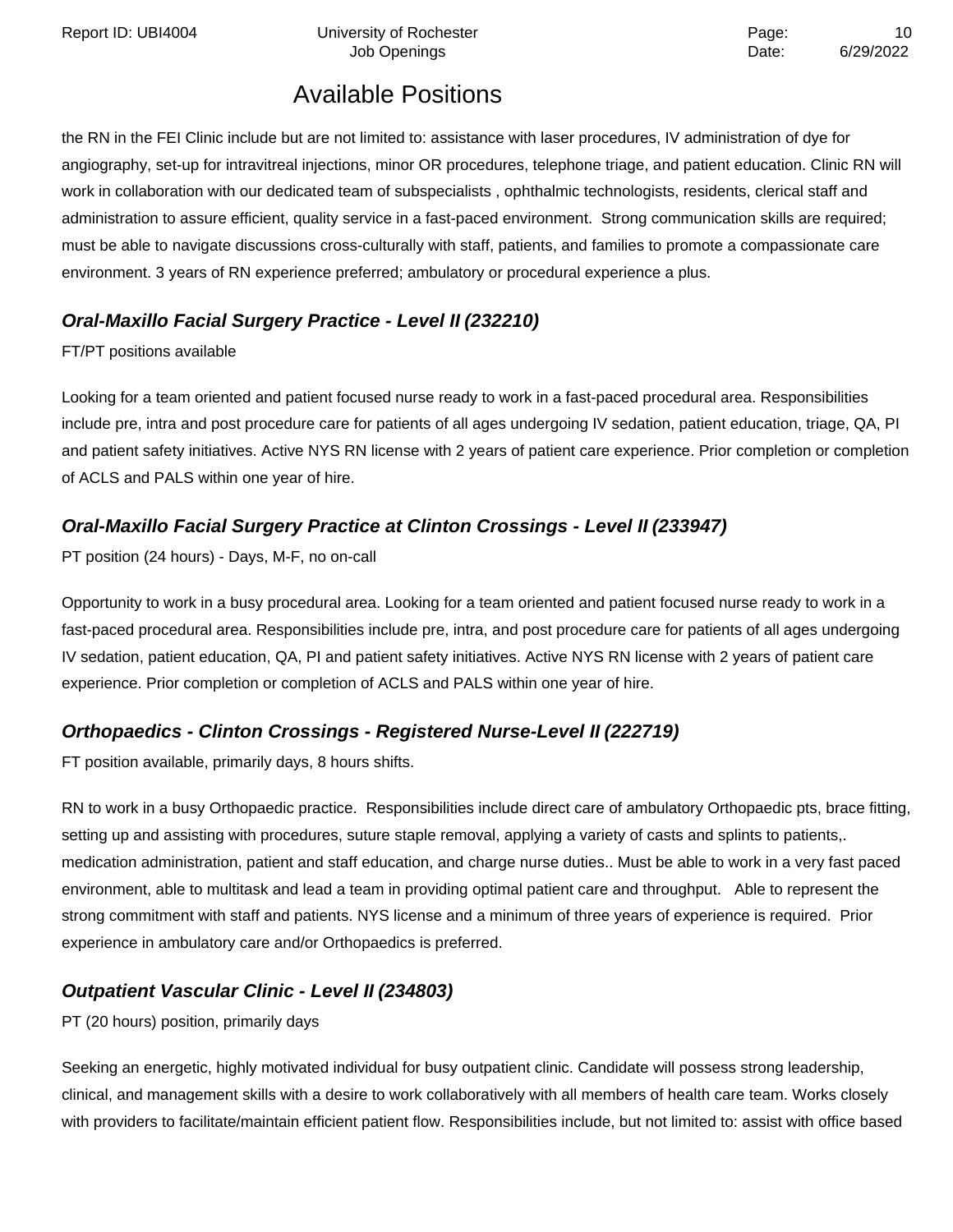procedures, wound care and anticoagulation education/management/medication administration, patient education, telephone triage, disability paperwork, etc. Accountable for overseeing Ambulatory Care Technicians. May require to work at our other clinic location as necessary. Excellent interpersonal and communication skills are necessary. BSN degree preferred, minimum 3 years' experience.

### **Pain Treatment Center @ Sawgrass - Level II(233008)**

Part Time position (24hrs,) Day shift, Monday – Friday

RN with a minimum 1-2 years of experience (preferably in acute/procedural care) who possesses organizational and critical thinking skills needed to work in a fast paced procedural/infusion area of the Pain Treatment Center providing and coordinating pre, intra and post procedure care for patients being treated for a variety of chronic and acute pain conditions. Procedures include trigger point injections, joint injections, epidural steroid injections, sympathetic blocks, neurolytic blocks, radiofrequency ablations, ketamine & Lidocaine infusions. Advanced procedures- Minimally Invasive Lumbar Decompression & spinal cord stimulator trials. Patients are adolescent through advanced age. Excellent IV skills are a positive. Moderate/Deep Sedation competency and ACLS required by the end of orientation. Some telephone triage. Candidate must possess strong assessment and communication skills. Must be positive, flexible and invested in team success

#### **Pain Treatment Center at Sawgrass - Level II (235019)**

FT position (36 hrs) Day shift Monday – Friday, four 9 hours shifts, weekends and holidays per unit policy.

RN with a minimum 1-2 years of experience (preferably in acute care) who possesses organizational and critical thinking skills needed to work in a procedural/infusion area of the Pain Treatment Center providing and coordinating pre, intra and post procedure care for patients being treated for a variety of chronic and acute pain conditions. Procedures include trigger point injections, joint injections, epidural steroid injections, sympathetic blocks, neurolytic blocks, radiofrequency ablations, ketamine & Lidocaine infusions and spinal cord stimulator trials. Patients are adolescent through advanced age. Excellent IV skills are a positive. Moderate Sedation competency, ACLS & PEARS required by the end of the first year. Some telephone triage. Candidate must possess strong assessment and communication skills. Must be positive, flexible and invested in team success.

### **Reproductive Endocrinology and Infertility (REIU) - Level II (236573)**

FT position available (36 hours). Primarily days, weekend & holidays per unit policy

Dept. of OB/GYN, Division of Reproductive Endocrinology and Infertility. RN with experience in pre and post operative care needed for an ambulatory infertility clinic. Will be responsible for starting IV's and recovery of patients after ambulatory procedures with deep sedation. Other responsibilities could include management of infertility patients such as telephone triage, medication teaching, review of labs and treatment plans. ACLS certification helpful. Experience in women's health care preferred.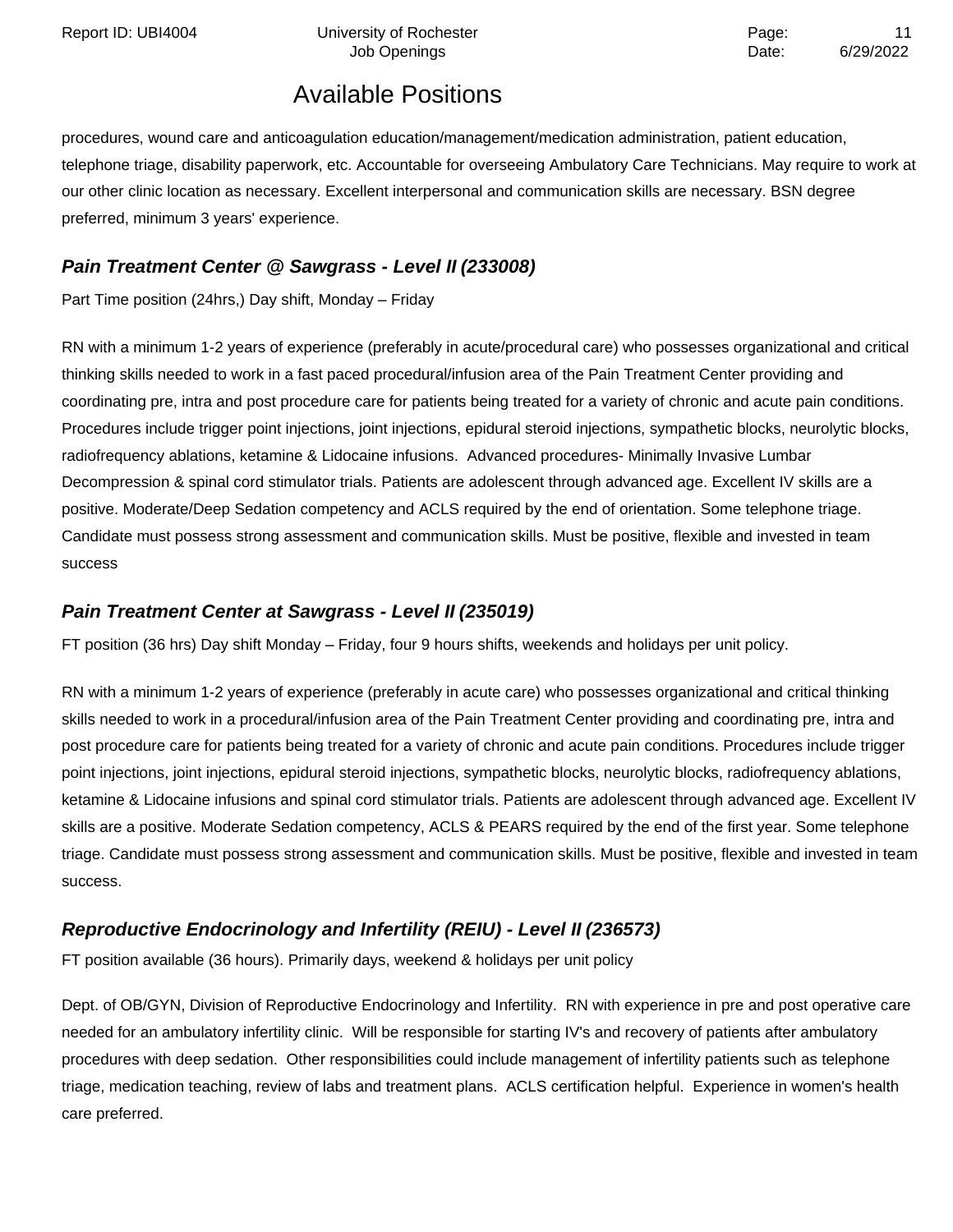### **UR Cardiac - Care - Ambulatory - Registered Nurse-Level II (228931)**

Full-Time Position, Monday-Friday

This is an excellent opportunity for a motivated, experienced RN to join our innovative leadership team while maintaining your IV and critical thinking skills in an outpatient setting. If you have a strong interest in cardiology and are looking to be a part of a fast-paced clinic caring for patients in a variety of roles, this is the position for you. Our nurses rely on their strong assessment and critical thinking skills when caring for patients in the office and via telephone triage. They collaborate with all member of the care team to provide the highest quality and comprehensive care. This applicant will receive individualized training in telephone triage, exercise stress testing, and pharmacological stress testing. This position includes participation in unit/service activities, strong teamwork, and flexibility. We have four locations in Monroe County and do ask that our staff is able to rotate to other locations, as needed. Our largest locations are both in Brighton. 2 years of nursing experience required and cardiology experience preferred .

### **UR Cardiac Care - Ambulatory - Registered Nurse - Level II (236191)**

Full-Time Position, Straight Days, No Holidays, No Weekends & No Call

This is an excellent opportunity for a motivated, experienced RN to join our innovative team in the Heart Center. If you have a strong interest in Cardiology and are looking to be a part of a fast-paced clinic caring for patients in a variety of roles, this is the position for you. Primary role includes clinic operations, direct patient care, administration of vaccines, medication review, and patient education. Additional opportunities to support cardiac care team available. Collaborate closely with Advanced Heart Failure Team including the Heart Transplant and VAD patient populations. This position includes participation in unit/service activities, strong teamwork, and flexibility. 1 year of nursing experience required and cardiology experience preferred.

### **UR Medicine Adult Pelvic Health and Continence Care - Level II (236856)**

FT position available, days, 8 hour shift with flexibility, no weekend or holidays.

RN to work in a fast paced ambulatory practice focused on the care of patients with pelvic floor disorders. Responsibilities include direct patient care, resource nurse, telephone triage, preparing patients for exams, setting up for procedures, and medication administration.. The candidate must be able to demonstrate flexibility and the ability to work within a team. The candidate must demonstrate excellent customer service skills.

# **URMC Department of Orthopedics and Rehabilitation - NEW Procedural Suite Position - Registered Nurse, Level II (237712)**

FT position available, primarily days, 8 hour shifts.

Exciting new opportunity in a brand new and innovative orthopaedic procedural suite at Marketplace Mall! Responsibilities include: Care of all ages of patients using local anesthesia assisting with spinal injections, assisting with minor hand-based procedures, osteoporosis infusion therapy, pre and post-surgery assessments, circulating and documenting during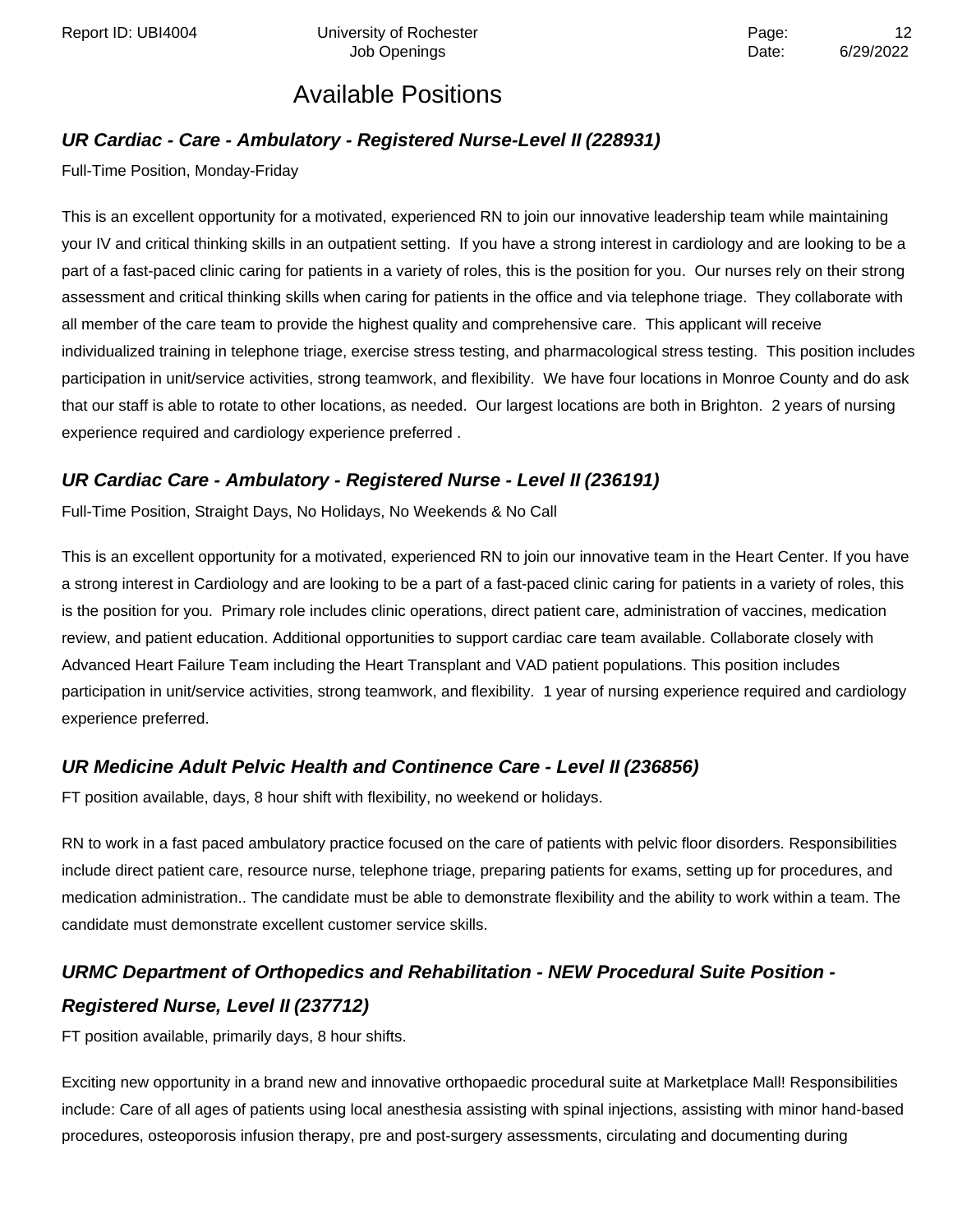procedures, and pre and post-procedure education. Other opportunities include Tenex, Cooleaf, RFA, and PRP procedures. Candidate must have strong IV skills. Must be able to work in a very fast paced environment and have excellent teamwork, ICARE values, communication and customer service skills. Prior experience in surgical or pre-post anesthesia is preferred.

### **Urology Outpatient - Regional - Level II (233709)**

FT position available, primarily days, 8 hour shifts

High volume office – catheterizations, bladder instillations, assisting with urology procedures, high level disinfection; Rooming patient; and telephone triage. Occasionally travels to other offices for coverage. Need great team work and communication skills.

### **Urology Outpatient Department @ Sawgrass - Level II(234567)**

FT position available, Monday – Friday – 8:00 AM – 5:30 PM (variable hours)

Exciting opportunity to join the Ambulatory Urology Department at our offsite locations. Fast paced clinical and procedural areas serving the outpatient population is seeking a motivated RN to join their team. Collaborate with an interdisciplinary team to deliver complex, safe, and efficient care to patients and their families . Working with walk in patients as well as triaging patients by phone. Interested candidates should have excellent communication skills, a desire to teach and educate patients, and the ability to function in a fast-paced collaborative environment . At least 2 years of relevant nursing experience preferred, NYS licensure required.

### **Urology Outpatient Department at Sawgrass - Level II (233677)**

FT position available, Monday – Friday – 8:00 AM – 5:30 PM (variable hours)

Exciting opportunity to join the Ambulatory Urology Department at our offsite locations. Fast paced clinical and procedural areas serving the outpatient population is seeking a motivated RN to join their team. Collaborate with an interdisciplinary team to deliver complex, safe, and efficient care to patients and their families . Interested candidates should have excellent communication skills, a desire to teach and educate patients, and the ability to function in a fast-paced collaborative environment . At least 2 years of relevant nursing experience preferred, NYS licensure required.

### **Urology Outpatient Department in Geneva - Registered Nurse-Level II (238050)**

FT position available, Monday – Friday – 9:00 AM – 5:30 PM (occasional overtime)

RN for ambulatory office – located in Geneva. Accountable for the provision of proficient patient care including service to patients with (complex) urological needs. Responsible for supervision of LPN's and clinical technicians, assist with a variety of urological procedures. Require strong teaching skills to meet needs of families and staff. Applicant must be flexible to meet the needs of growing practice. 3 years' experience recommended.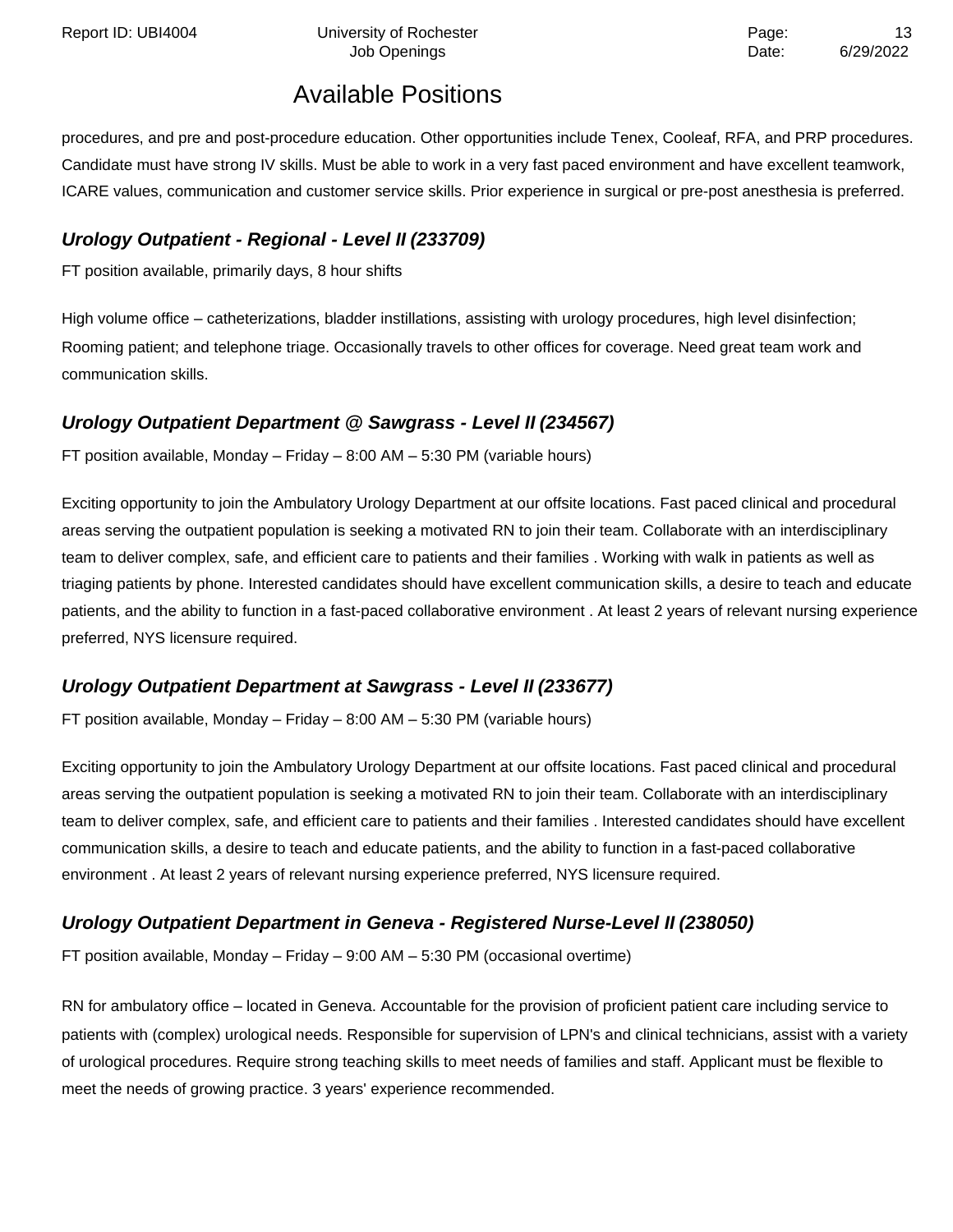#### **West Ridge Women's Health Practice - Level II (233308)**

FT positions available, days, 8 hour shift with flexibility, no weekend or holidays.

RN to work in a fast paced Ambulatory Women's Health Practice. Responsibilities include direct patient care, resource nurse, telephone triage, and New Prenatal Intakes. The candidate must be able to demonstrate flexibility and the ability to work within a team. The candidate must demonstrate excellent customer service skills.

# **West Side Ambulatory Orthopedic Clinic (Greece, Strong West and Brighton Locations) - Registered Nurse, Level II (237755)**

FT position available, primarily days

Daily activities include patient throughput in assigned clinic, scheduling and staffing for site, supporting technician staff, resolving issues with providers and patients during clinic, medication preparation & patient education, aiding as a resource in emergent situations, and participating in QA/PI activities. Prioritization, critical thinking and problem-solving skills are important for this role, as this charge RN position is viewed as an extension of the leadership team. Orthopedic experience preferred. Candidate must be organized, team oriented, have strong communication skills, have flexibility in floating to other ortho clinic sites as needed, and able to work in a fast-paced environment.

### Cardiovascular Nursing

### **4-2800 - Cardiac Intensive Care (CICU) - Level I - II (232662)**

FT positions available, D/E/N, 8 & 12 hour shifts, holidays and weekends per unit policy

The Cardiac Intensive Care Unit offers a unique and exciting opportunity for new graduate and experienced nurses alike. Our team provides state of the art "Heart Care" to all of Upstate and the North Country. Our unit specializes in patients requiring mechanical circulatory support devices, high risk cardiac surgery, left ventricular assist devices as well as heart transplants. Nurses in the CICU are supported by 24/7 coverage of advanced practice providers creating a strong relationship with opportunities for developing critical thinking skills and autonomy. With our established Acute Shock program, nurses in the Cardiac Intensive Care Unit are trained to manage patients requiring mechanical circulatory support devices including Impella, Intra-Aortic balloon pump, and Extracorporeal Membrane Oxygenation (ECMO). Nurses in the Cardiac Intensive Care Unit have the unique opportunity of joining the Adult Critical Care Transport Team and Acute Shock Team. Our nurses are prepared to care for this highly specialized patient population through a one-of-a-kind orientation process proven to foster successful nurses. Our hospital has been recognized with the Center of Excellence Gold level for Excellence in Life Support for patients requiring ECMO by the national Extracorporeal Life Support Organization (ELSO). Don't miss the opportunity to be a member of this growing multidisciplinary team.

### **41600 - UR Medicine Cardiac Care - Registered Nurse-Level I-II (226991)**

FT/PT positions available. D/E/N 8 and 12 hour shifts, holidays and weekends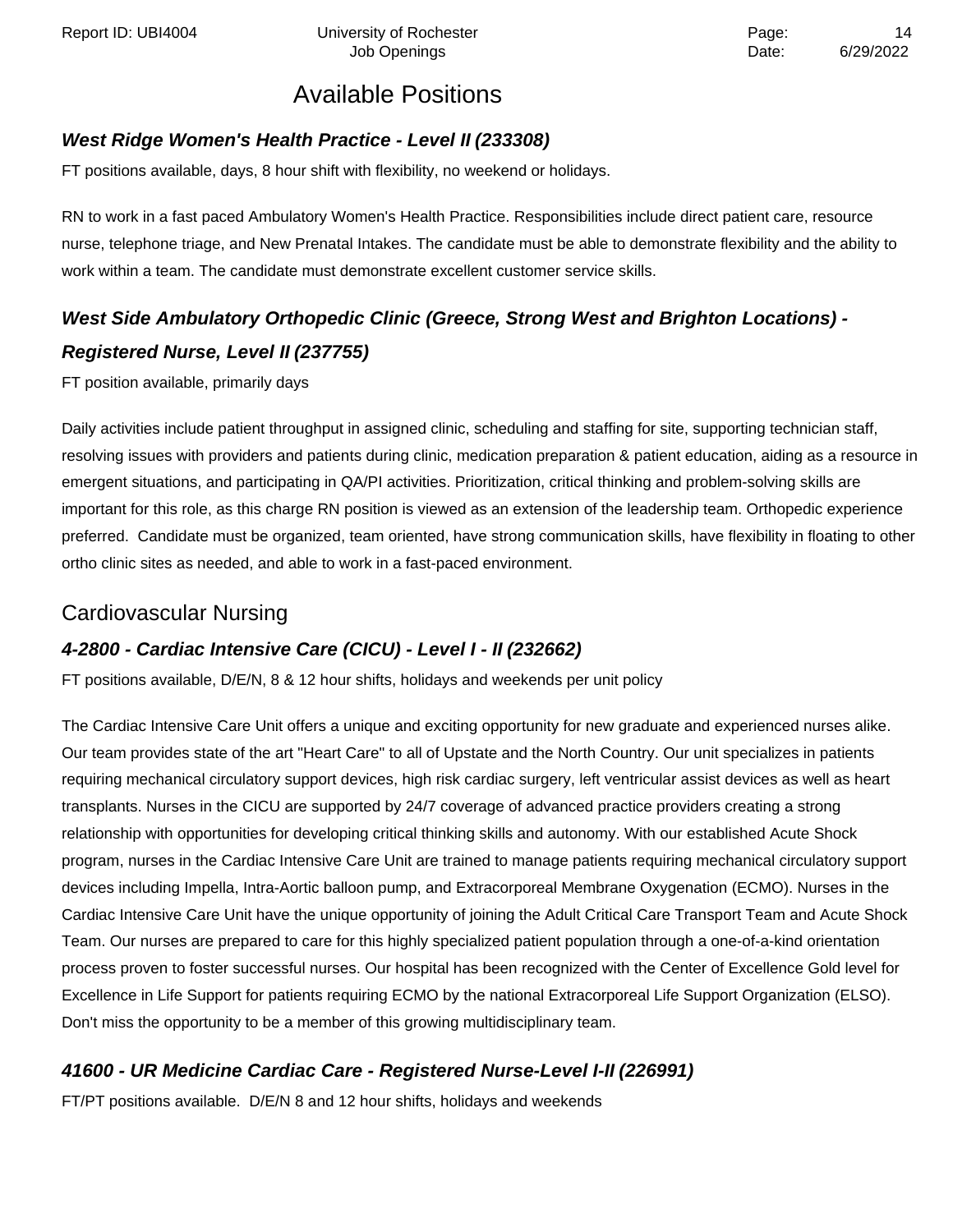Report ID: UBI4004 **Depart Controller University of Rochester** Page: 15

# Available Positions

Exciting opportunities await RN's with an interest in pre and post operative cardiac care. This unique arrangement will allow patients to experience a multitude of services while remaining on one unit with a core team of nurses. Individuals must demonstrate flexibility while working with a multidisciplinary team in a fast paced environment. The ideal candidates must exhibit strong critical thinking, assessment and communication skills. Come join a team that takes pride in patient-family centered care and teamwork values.

### **43400 - Cardiac Transplant Unit - Level I - II (230006)**

FT positions available, D/E/N, 8 and 12 hour shifts, holidays and weekends per unit policy.

Exciting opportunities awaits RNs with an interest in Cardiology and innovative technology specific to the care of the cardiac patient. Work closely with a multidisciplinary team to provide care for patient with advanced heart failure, heart transplants candidates and recipients, and LVAD therapy. If you are team oriented, enthusiastic, flexible, and organized, come join our team! New graduates welcome.

### **43600 UR Medicine Cardiac Care - Registered Nurse-Level I - II (223434)**

FT/PT positions available, D/E/N 8 and 12 hours shifts, holidays and weekends

Exciting opportunities await RN's with an interest in pre and post operative cardiac care. This unique arrangement will allow patients to experience a multitude of services while remaining on one unit with a core team of nurses. Individuals must demonstrate flexibility while working with a multidisciplinary team in a fast paced environment. The ideal candidates must exhibit strong critical thinking, assessment and communication skills. Come join a team that takes pride in patient-family centered care and teamwork values.

### **7-1400 - NEW ACE (Acute Care for Elders) Unit - Level I - II (230886)**

Full time position, D/E/N, Holiday and Weekends per Unit policy

Opportunity for new graduates to become part of the exciting opportunities for nursing at UR Medicine. The nurse residency program is designed to assist the graduate nurse to transition to a competent professional nurse within two years. This new unit will provide specialized multidisciplinary care to a range of adult patients while offering exposure to a variety of medical diagnoses. The ACE model of care is centered on the core components of patient centered care, proactive restorative activities, nurse driven care planning and comprehensive care transition planning. The unit offers opportunities for professional growth while working with physician teams, social workers, PT & OT and others in a team focused environment. The ideal candidate has enthusiasm for learning and working in a team.

### **7-1400 - NEW ACE (Acute Care for Elders) Unit - Level III (230885)**

Full time position, D/E/N, Holiday and Weekends per Unit policy, or Weekend program.

Opportunity for experienced nurses to become part of the exciting opportunities for nursing at UR Medicine. Experienced RN's may explore advanced roles and projects in support of the unit such as; Safety Nurse, Regulatory Champion, Unit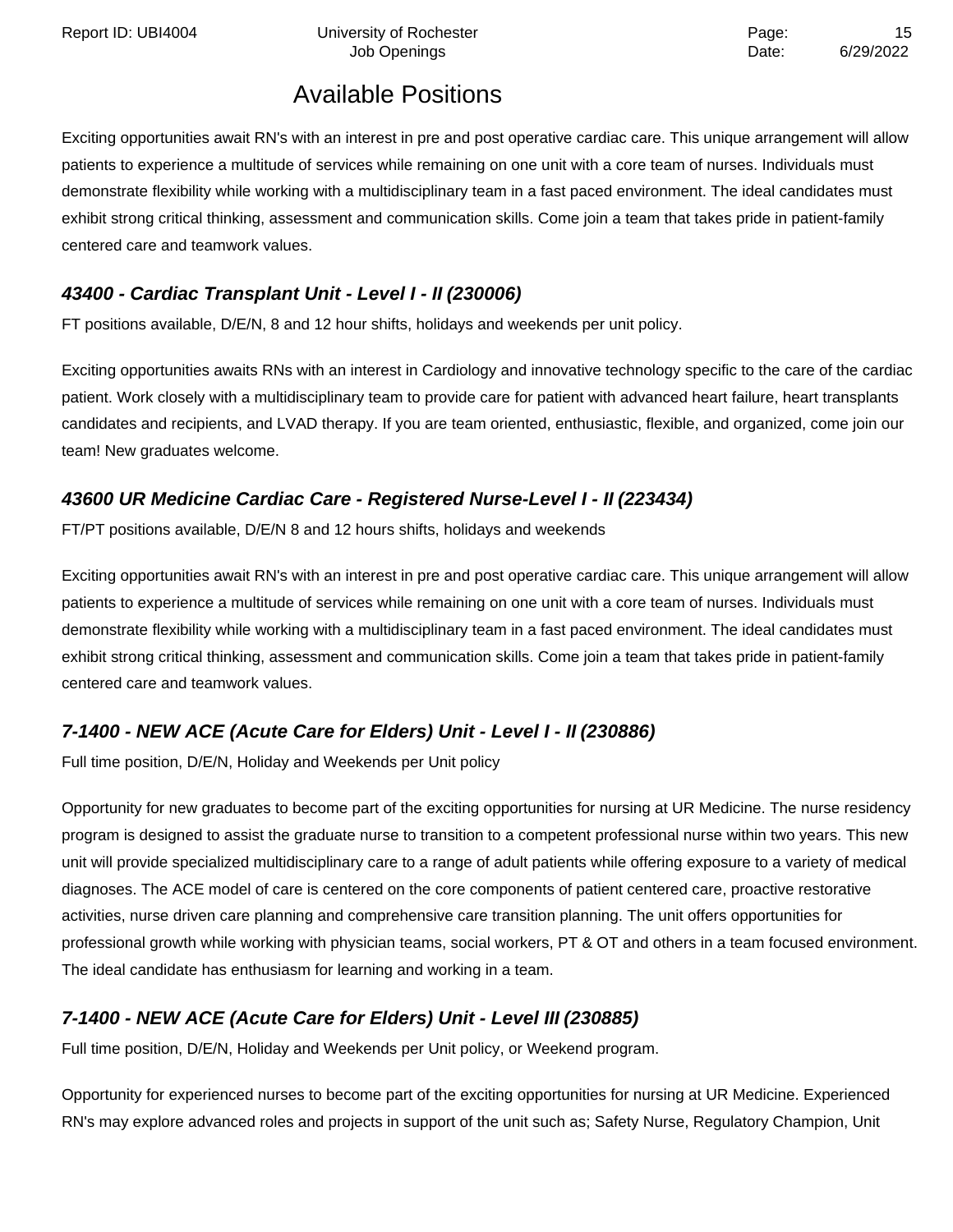Report ID: UBI4004 **Depart Controller University of Rochester** Page: 16 and 2016 Page: 16 and 2016

Job Openings **Date:** 6/29/2022

# Available Positions

Council chair, Behavioral Support champion, Wellness Champion and others. This new unit will provide specialized multidisciplinary care to a range of adult patients while offering exposure to a variety of medical diagnoses. The ACE model of care is centered on the core components of patient centered care, proactive restorative activities, nurse driven care planning and comprehensive care transition planning. The unit offers opportunities for professional growth while working with physician teams, social workers, PT & OT and others in a team focused environment. The ideal candidate has enthusiasm for learning, working in a team, and excellent communication skills. The educational requirements for CAS Level III must be met.

# **7-1400 - NEW ACE (Acute Care for Elders) Unit - Straight Shifts Evening or Night - Level II (230884)**

Full time position, E/N, Holidays and Weekends per unit policy

Opportunity for RN's to become part of the exciting opportunities for nursing at UR Medicine. The unit provides multidisciplinary care to a range of adult patients while offering exposure to a variety of medical diagnoses. The ACE model of care is centered on the core components of patient centered care, proactive restorative activities, nurse driven care planning and comprehensive care transition planning. The unit offers opportunities for professional growth while working with physician teams, social workers, PT & OT and others in a team focused environment. The ideal candidate has enthusiasm for learning and working in a team.

### **7-1400 - NEW ACE (Acute Care for Elders) Unit - WEEKEND PROGRAM - Level II (230889)**

Full time position, D/E/N, Holiday and Weekends per program

Opportunity for RN's to become part of the exciting opportunities for nursing at UR Medicine. The unit provides multidisciplinary care to a range of adult patients while offering exposure to a variety of medical diagnoses. The ACE model of care is centered on the core components of patient centered care, proactive restorative activities, nurse driven care planning and comprehensive care transition planning. The unit offers opportunities for professional growth while working with physician resident teams, social workers, PT & OT and others in a team focused environment. The ideal candidate has enthusiasm for learning and working in a team. .

### **Adult Acute Shock Resource Nurse - Registered Nurse - Senior Level III (223433)**

FT position available, D/E/N weekends, holidays, and on call required.

Exciting opportunity for experienced Critical Care Registered Nurses to join a dynamic team providing support for acute shock patients requiring evolving technologies such as ECMO (ExtraCorporeal Membrane Oxygenation) and other hemodynamic circulatory support modalities. The Adult UR Cardiac Intensive Care Unit is proud to be able to provide our community with state of the art "Heart Care" serving all of Upstate NY and the North Country. The primary role of the Acute Shock Coordinator is to provide monitoring, support and education for the technology, the patients, the bedside CICU RN as well as all members of the team. Additional responsibilities include quality assurance and performance improvement activities in addition to data collection and input (i.e ELSO database) . Qualifications: CCRN, ability to work collaboratively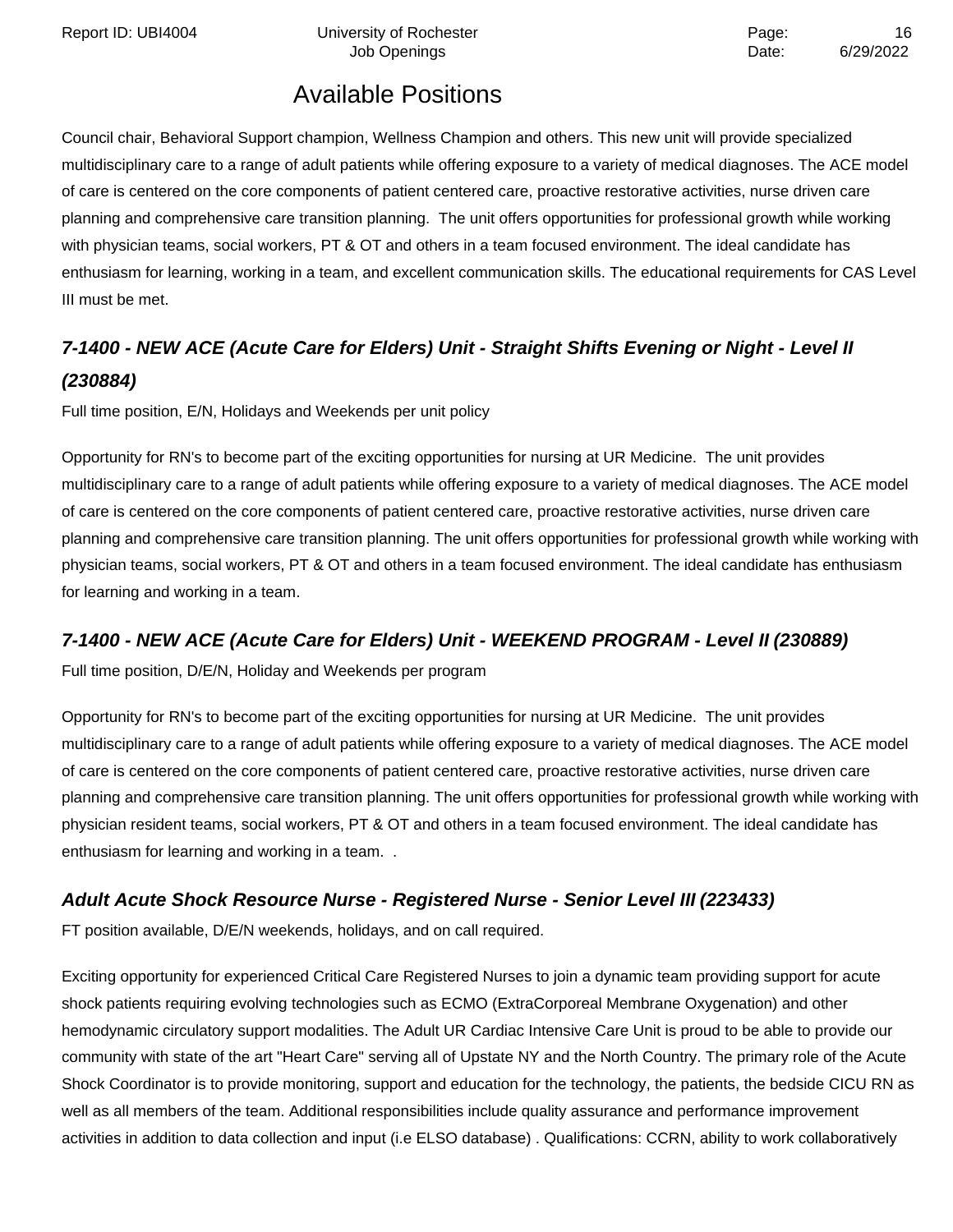Report ID: UBI4004 **Depart Controller University of Rochester** Page: 17 and 2012 17

Job Openings **Date:** 6/29/2022

# Available Positions

with a multidisciplinary team in a fast paced challenging environment. Demonstrate strong interpersonal and communication skills. 3-5 years of adult critical care experience. Current ECMO specialist highly desirable.

#### **Card Nursing - Advanced Heart Failure Program RN - Level II (236817)**

FT position available, primarily days, 8 or 10 hour shift

Under the general guidance of the practice physicians and advanced practice providers, the RN is primarily responsible for care and coordination of advanced heart failure patients in the outpatient setting. Serves as an important liaison for community agencies. Facilitates patient transition from inpatient hospitalization and works closely with inpatient care coordinators. Performs direct patient care duties, patient education and triages patient phone calls. Maintains current knowledge of medical diagnoses and therapeutics in the subspecialty of Cardiology. Current Registered Nurse licensure, ACLS and CPR Certifications required. 3-5 year's experience desired; with at least 2 of those in cardiology. Requires excellent clinical, critical analysis, communication and organizational skills. Must be able to function independently within the limits of the position. Demonstrated ability to work as a member of a team. Knowledge of standard of care treatment for heart failure including VADs and heart transplantation preferred.

### **Cardiac Cath/EP Lab - Registered Nurse - Level I - II (236290)**

FT positions available (40 hours), Primarily days with on call responsibilities (must live within 30 minutes of the hospital).

Become part of an exciting procedure team caring for patients with cardiac and vascular conditions. This is a growing field focused on the treatment of vascular, electrical conduction, coronary disease, and structural heart diagnosis. Responsibilities include direct patient care and procedural support in acute and non-acute situations in a dynamic setting. Critical care experience or applicable medical/surgical experience required.

### **Cardiac Cath/EP Lab Holding Area - Registered Nurse - Level I - II (236289)**

FT/PT positions available. Primarily week days with some late and night responsibilities.

Join an exciting professional multidisciplinary team involved in the care of patients with cardiac and vascular conditions. Our fast-paced expanding fields include the treatment of patients with vascular, electrical conduction, coronary diseases, and structural heart diagnosis. Responsibilities include providing direct patient care and procedural support in acute and nonacute situations. We provide dynamic pre and post procedure care as well as PACU recovery. Benefit of shift flexibility with minimal off shift requirements. Critical care experience or applicable medical/surgical experience required.

### **Cardiac Cath/EP Lab Holding Area - Registered Nurse - Level II (236286)**

FT/PT position available, nights, 12 hours shifts (630 pm to 0700 am).

Join an exciting professional multidisciplinary team involved in the care of patients with cardiac and vascular conditions. Our fast-paced expanding fields include the treatment of patients with vascular, electrical conduction, coronary diseases, and structural heart diagnosis. Responsibilities include providing direct patient care to patients requiring overnight observation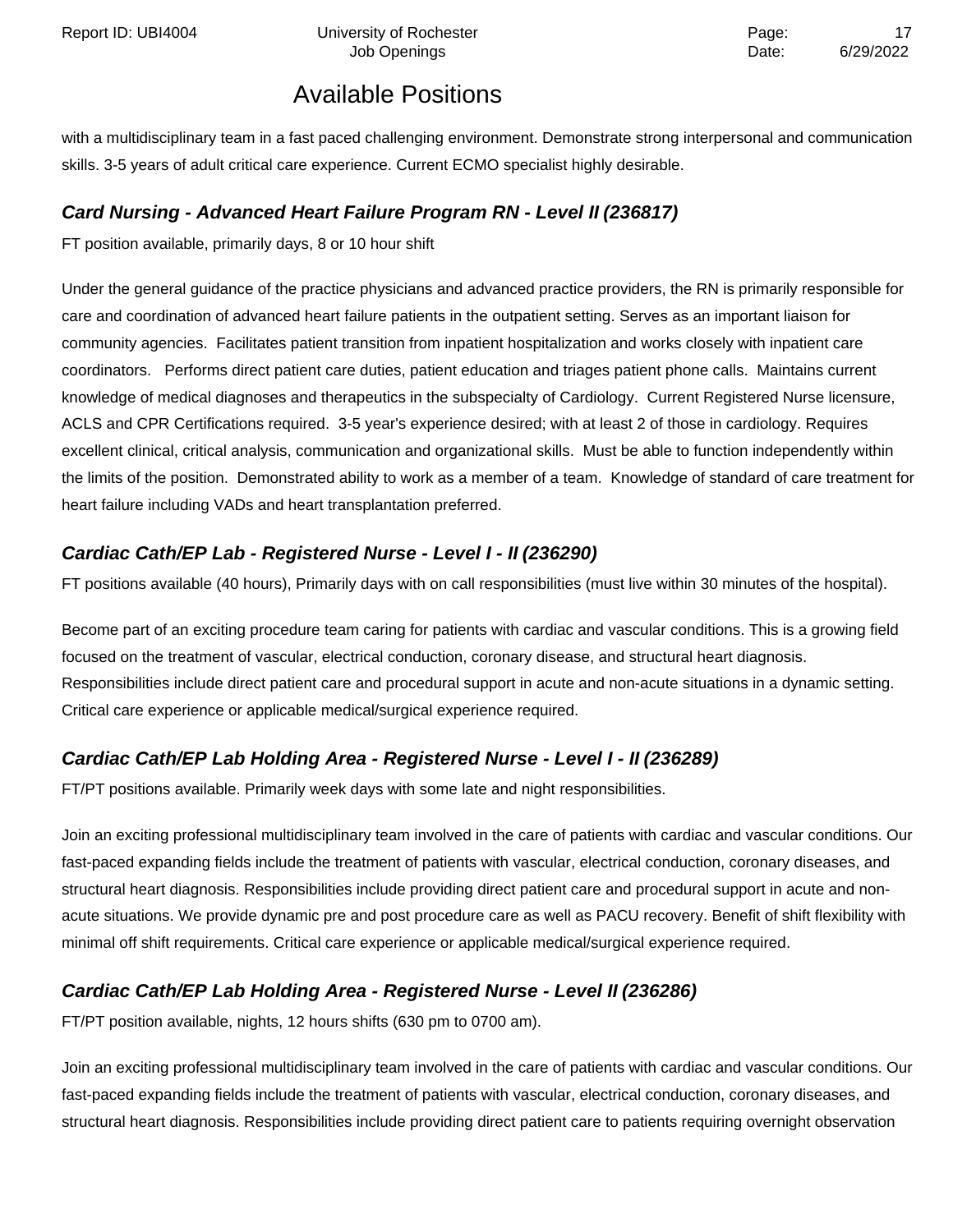Report ID: UBI4004 **Depart Controller University of Rochester** Page: 18 and Page: 18 and Page: 18 and Page: 18 and Page: 18 and Page: 18 and Page: 18 and Page: 18 and Page: 18 and Page: 18 and Page: 18 and Page: 18 and Pag

### Available Positions

post procedure.

#### **Cardiac Rehab Phase I - Registered Nurse - Level II (237290)**

Days, Monday - Friday

Must demonstrate flexibility to work closely with a multidisciplinary team in a fast-paced environment to provide education to patients with heart issues. Works closely with staff on 41600, 43600, 43400, cath lab. Must exhibit strong critical thinking, assessment and communication skills. Recognize the need/initiate patient/family health education as related to CAD risk reduction/prevention. Plans for education after assessing the individual learning needs and readiness of the patient/family; provides educational opportunities and documents outcomes. Provides education for STEMI, NSTEMI, elective PCI, cardiac surgery, TAVR and qualifying CHF. Facilitates referrals to outpatient Phase II cardiac rehab programs.

#### **Cardiac Rehabilitation/Preventative Cardiology - Registered Nurse, Level II (237782)**

Monday-Friday Straight Days, No weekends, No holidays, No Call

Exciting opportunity for a nurse interested in working with a multidisciplinary group in cardiac rehabilitation and preventive cardiology located off-site at Canal View Medical Office Campus. Main focus is participation in outpatient Phase II cardiac rehab. Will provide patient education, coronary risk factor counseling and individualized progressive exercise training. Will be responsible for monitoring patients during exercise. Group educational classes on coronary risk factors and behavior modification are taught daily in the outpatient setting. Strong interpersonal communication skills and a passion for teaching are essential. BSN with at least three years of acute care experience, preferably in cardiac/critical care, is required.

#### **Dialysis (Acute Unit) - Registered Nurse - Level II (235941)**

FT position available D/E Holiday, weekend and on call per unit policy

Seeking motivated individuals to join UR Dialysis providing inpatient acute hemodialysis to a wide variety of medical and surgical inpatients on three campuses (Strong Memorial, Highland Hospital and FF Thompson). Dedication to teamwork, strong communication skills are essential. Previous dialysis experience is desirable. Primarily Days and evenings with overnight on call responsibilities. A dialysis differential applies after completion of orientation.

#### **Dialysis (Acute Unit) - Registered Nurse - RESIDENCY OPPORTUNITY - Level I (235939)**

D/E, Night with on-call responsibility

This is a unique opportunity for new graduate nurses or nurses with less than a year experience who are interested in hemodialysis. A brand new residency program of six months will prepare the new nurse to care for hospitalized acute patients who require hemodialysis treatments. The resident will be exposed to learning opportunities for a wide range of medical and surgical patients to build their lifelong foundation of nursing experience. The residency program will be based at the dialysis unit at Strong Memorial Hospital but could include learning opportunities at our other affiliate hospital inpatient dialysis sites (F.F. Thompson and Highland Hospital). Dialysis nursing is primarily Day/Evening for 6 days a week with on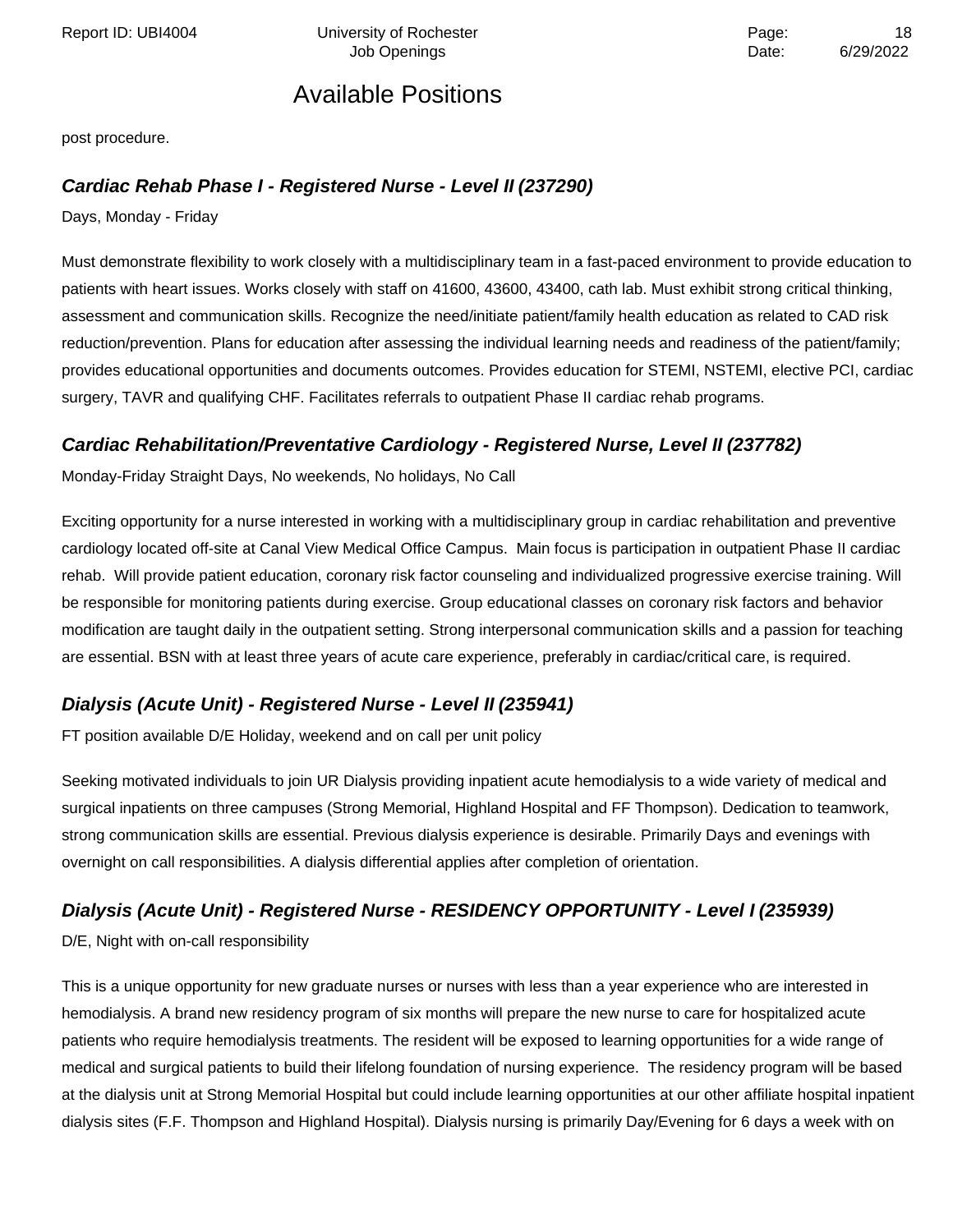Report ID: UBI4004 **Depart Controller University of Rochester** Page: 19 and Page: 19 and Page: 19 and Page: 19 and Page: 19 and Page: 19 and Page: 19 and Page: 19 and Page: 19 and Page: 19 and Page: 19 and Page: 19 and Pag

# Available Positions

call requirements upon completion of orientation as well as a dialysis differential.

#### **UR Cardiac Care Flex Team - Registered Nurse - Level II (230731)**

FT, PT and Per Diem positions available. D/E/N weekends and holidays as required. Straight Night and Evening shifts available.

Unique offering to explore the rewarding nursing care of cardiac patients throughout our Cardiac Care service line with opportunity for professional growth as well as advanced clinical skill building. Patient populations include the continuum of pre-procedural to post-surgical care of patients with varied cardiovascular and thoracic disease states including advanced heart failure and mechanical circulatory support. Flex team members generally complete an eight week assignment on one of our units. Successful candidates will demonstrate flexibility, critical thinking, excellent communication and organizational skills and willingness to work in variable settings and teams. Orientation to the units and new populations are provided. One year of adult med surg or cardiac experience required. ICU experience is a plus. Opportunities for clinical advancement are supported and encouraged. Ask about the potential options for special scheduling arrangements.

### **UR Cardiac Care Flex Team - Registered Nurse - Level III (230890)**

FT, PT and Per Diem positions available. D/E/N weekends and holidays as required. Straight Night and Evening shifts available.

Unique offering to explore the rewarding nursing care of cardiac patients throughout our Cardiac Care service line with opportunity for professional growth as well as advanced clinical skill building. Patient populations include the continuum of pre-procedural to post-surgical care of patients with varied cardiovascular and thoracic disease states including advanced heart failure and mechanical circulatory support. Flex team members generally complete an eight-week assignment on one of our units. Successful candidates will demonstrate flexibility, critical thinking, excellent communication and organizational skills and willingness to work in variable settings and teams. Orientation to the units and new populations are provided. One year of adult med surg or cardiac experience required. ICU experience is a plus. Opportunities for clinical advancement are supported and encouraged. Ask about the potential options for special scheduling arrangements.

### Critical Care Nursing

#### **32800 - Kessler Burn Trauma Step-Down Unit - Registered Nurse-Lvl I-II Inpt (235892)**

FT positions available. D/E/N rotation, 8 an d12 hour shifts, holidays and weekends per unit policy.

The Burn Trauma Step Down unit strives for excellence in patient-family centered care in those recovering from burn injuries, poly-trauma, and progressive level of care for medical, surgical, and neuro patients. We provide holistic care to the critically injured burn patient and those with severe trauma/head injuries from the point of injury to long-term care. As a progressive care unit, we also provide care for patients with complex needs or require higher level of oxygenation and close monitoring. The candidates must be a strong team player and able to demonstrate critical thinking, problem solving, communication, organization/priority setting and time management skills.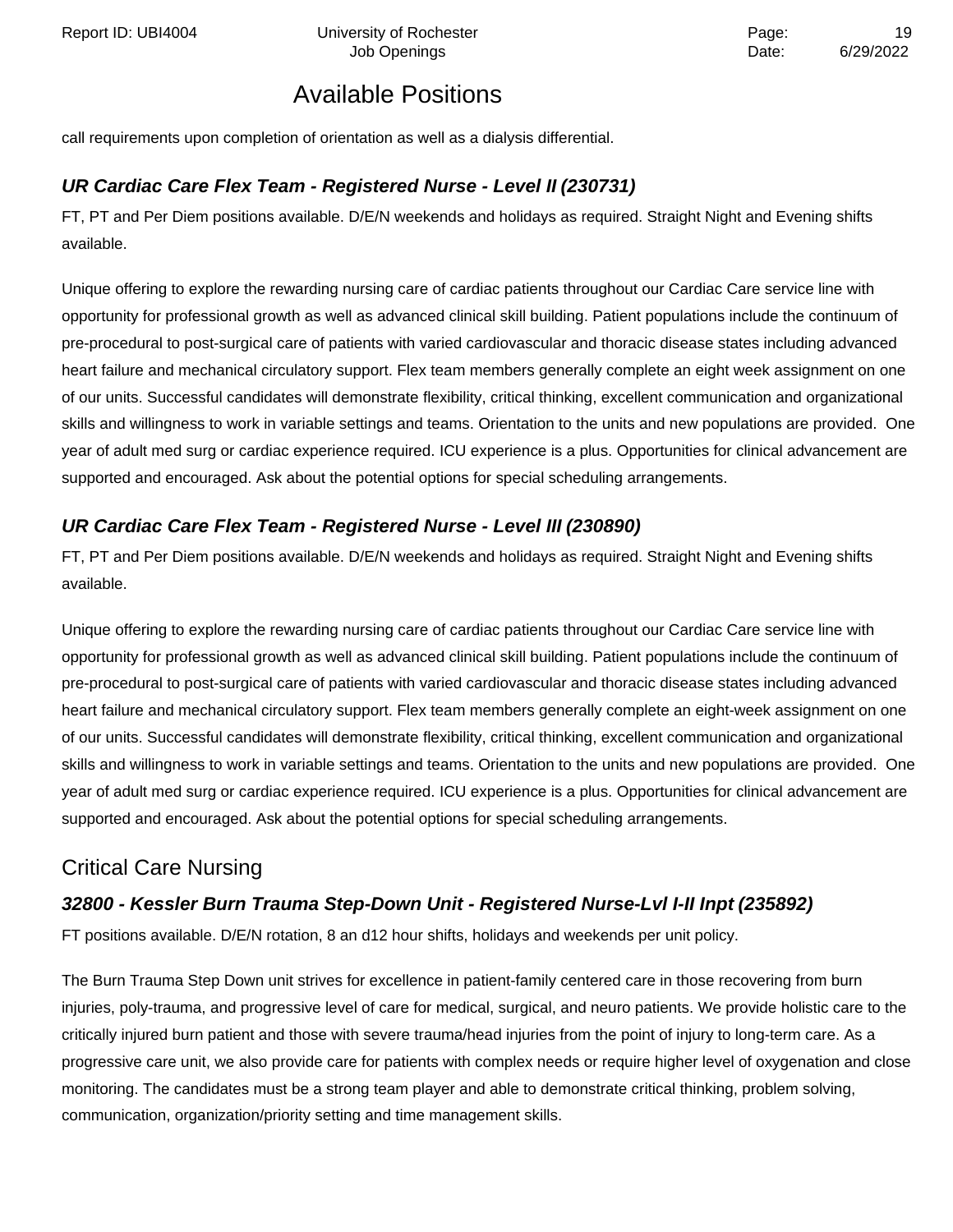Report ID: UBI4004 **Depart Controller University of Rochester** Page: 20 Page: 20

# Available Positions

#### **71600 Medical ICU Unit - Registered Nurse-Level II (217995)**

FT/PT positions available, D/E/N 8 and 12 hours shifts, holidays and weekends

Excellent opportunity to join a developing team for a newly opened Medical ICU that will focus on critically ill adults requiring a high degree of specialized nursing and medical care. Patient diagnosis includes neurological conditions, renal failure, liver failure, overdoses, complications of diabetes (DKA), sepsis, cardiac events complicated by multiple medical diagnoses, pregnancy complicated by medical diagnoses, and medical oncology emergencies. We are seeking motivated team individuals that are dedicated to patient and family centered care as they practice excellent clinical skills in a multidisciplinary environment. Enthusiasm, flexibility and the ability to adapt to change as the unit is created is a must.

#### **8-1200 - Neurocritical Care Nurse Residency Program - Level I (234464)**

FT position, D/E/N, 8 and 12 hour shifts, holidays and weekends per unit policy

The Neurocritical Care Nurse Residency is a six-month program designed to support nursing school graduates as they transition into their first professional role as a bedside clinician in the critical care setting. The primary diagnoses seen on this state-of-the-art unit includes traumatic brain injury, aneurysm, stroke and other critical neurologic pathologies. This program provides foundational and neuro specific course work designed to assist the learner in developing the clinical and leadership skills necessary for the advanced beginner nurse to become a successful part of the health care team. Candidates will exhibit an ability to work with a multidisciplinary team in a fast-paced challenging environment, as well as demonstrate strong critical thinking, communication and organizational skills and ability to remain current in knowledge of critical care.

#### **81200 - Neuro ICU - Registered Nurse-Level II (228127)**

FT/PT positions available. D/E/N, 12 hour shifts, holidays and weekends per unit policy.

New state-of-the-art Neurosciences ICU whose patient focus is neurosurgical, intervential neurology and medical neurology. Diagnosis includes traumatic brain injury, aneurysm, stroke and other critical neurologic pathologies. Demonstrates ability to work with a multidisciplinary team in a fast-paced challenging environment. Demonstrates strong critical thinking, communication and organizational skills and ability to remain current in knowledge of critical care.

#### **81200 - Neuro ICU - Registered Nurse-Level II (230712)**

FT/PT positions available. D/E/N, 12 hour shifts, holidays and weekends per unit policy.

New state-of-the-art Neurosciences ICU whose patient focus is neurosurgical, intervential neurology and medical neurology. Diagnosis includes traumatic brain injury, aneurysm, stroke and other critical neurologic pathologies. Demonstrates ability to work with a multidisciplinary team in a fast-paced challenging environment. Demonstrates strong critical thinking, communication and organizational skills and ability to remain current in knowledge of critical care.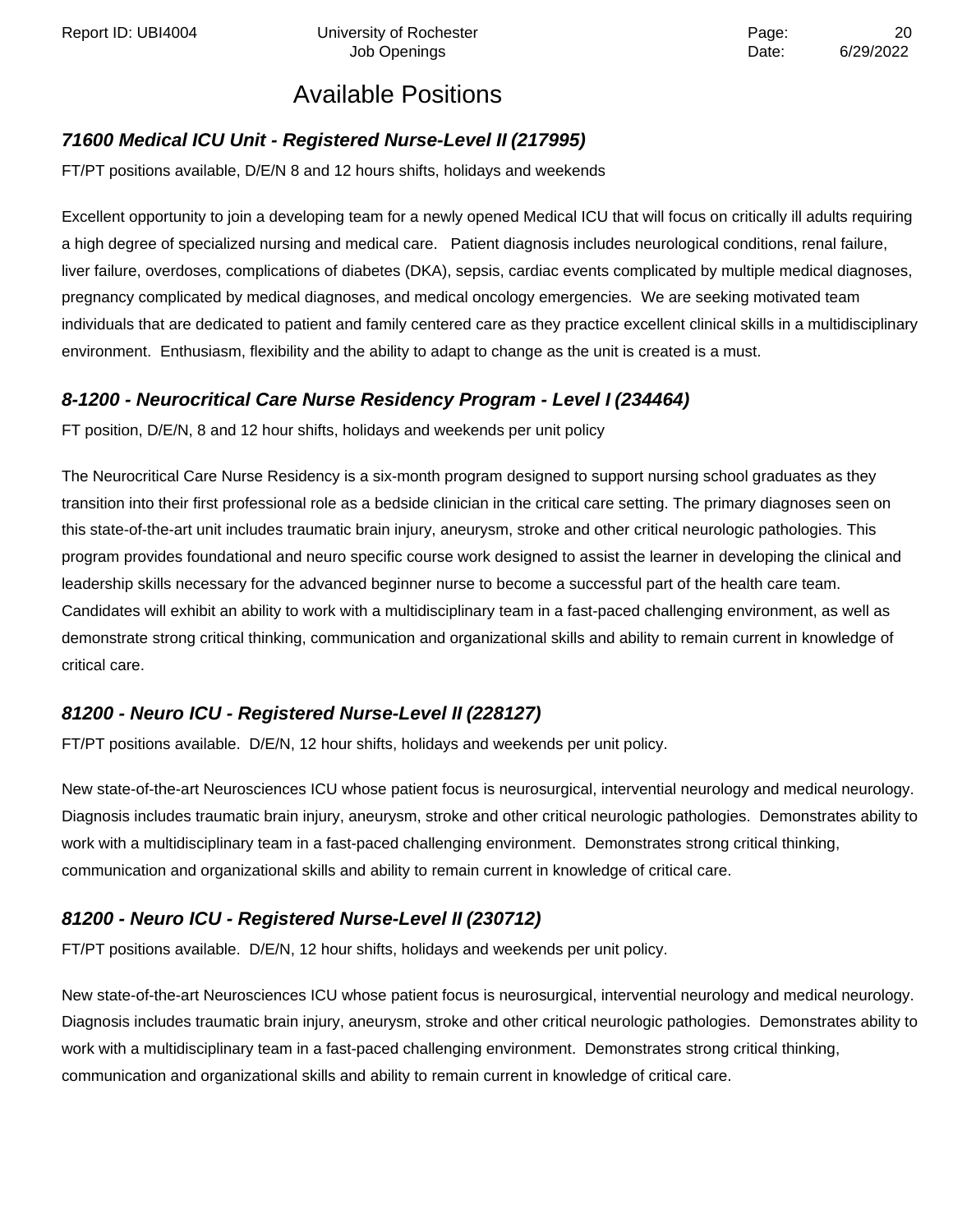### **81400 Surgical Intensive Care Unit - Registered Nurse-Level II (228430)**

FT/PT positions available. D/E/N 8 or 12 hour shifts, holiday and weekends; limited on call responsibilities per unit policy

Join our team as a specialized surgical intensive care, critical care nurse. We are a 14 bed unit caring for patients pre and post-surgical intervention for liver/kidney/pancreas transplants, thoracic, abdominal, GI, vascular, urology and ENT surgeries. You will gain new skills or utilize your current advanced and dynamic skills to help manage critically ill patients and those requiring acute, life-saving interventions with a collaborative, interdisciplinary team of providers. Looking for a motivated, passionate nurse ready to work in a face paced environment with strong interpersonal and assessment skills. New graduates welcome.

### **81600 - Medical Intensive Care - Registered Nurse-Level II (222941)**

FT positions available. D/E/N, 8 and 12 hour shifts, holidays and weekends per unit policy.

This unit is a Medical Intensive Care Unit whose primary focus is critically ill adults requiring a high degree of specialized nursing and medical care. Patient diagnosis includes neurological conditions, renal failure, liver failure, overdoses, complications of diabetes (DKA), sepsis, cardiac events complicated by multiple medical diagnoses, pregnancy complicated by medical diagnoses, and medical oncology emergencies. Qualifications: RN with one year acute care experience, able to work collaboratively with a multidisciplinary team in a dynamic, fast-paced, challenging environment.

# **83400 Medical Intensive Care Unit (MICU) - Care Coordinator - Registered Nurse-Level III (222554)**

FT Position, D/E/N (Primarily Days), 8 and 12 hour shifts, weekends, holidays and on-call responsibilities per unit policy.

The Car e Coordinator will be responsible for facilitating timely and efficient flow of ICU and progressive care patients on 8- 3400 as well as coordinating efforts to positively impact LOS, including education and compliance with IHI initiatives. They will also be required to be in the numbers and assist with patient care. Other responsibilities include collaboration with the Leadership Team for unit goals and objectives as well as problem solving. The ideal candidate will have 3-5 years nursing experience and possess a strong clinical base, critical thinking, communication and leadership skills and the ability to set priorities in a dynamic and challenging environment.

### **83400 Medical Intensive Care Unit MICU - Registered Nurse-Level II (222557)**

FT Position, D/E/N 12 hour shifts, holidays and weekends required per unit policy, on-call responsibilities.

Teamwork oriented, high energy unit specializing in pulmonary care, mechanical ventilation liberation, and management of complex medical conditions. Patient diagnoses include acute/chronic respiratory failure, COPD, asthma, pneumonia, sepsis management, DKA, renal failure, and various neurological manifestations. Qualifications: RN with one year acute care experience, BSN or matriculation in BSN program preferred. Candidates must demonstrate positive attitude, strong critical thinking skills, and be able to work collaboratively with a multidisciplinary team in a dynamic, fast-paced environment. New graduates considered.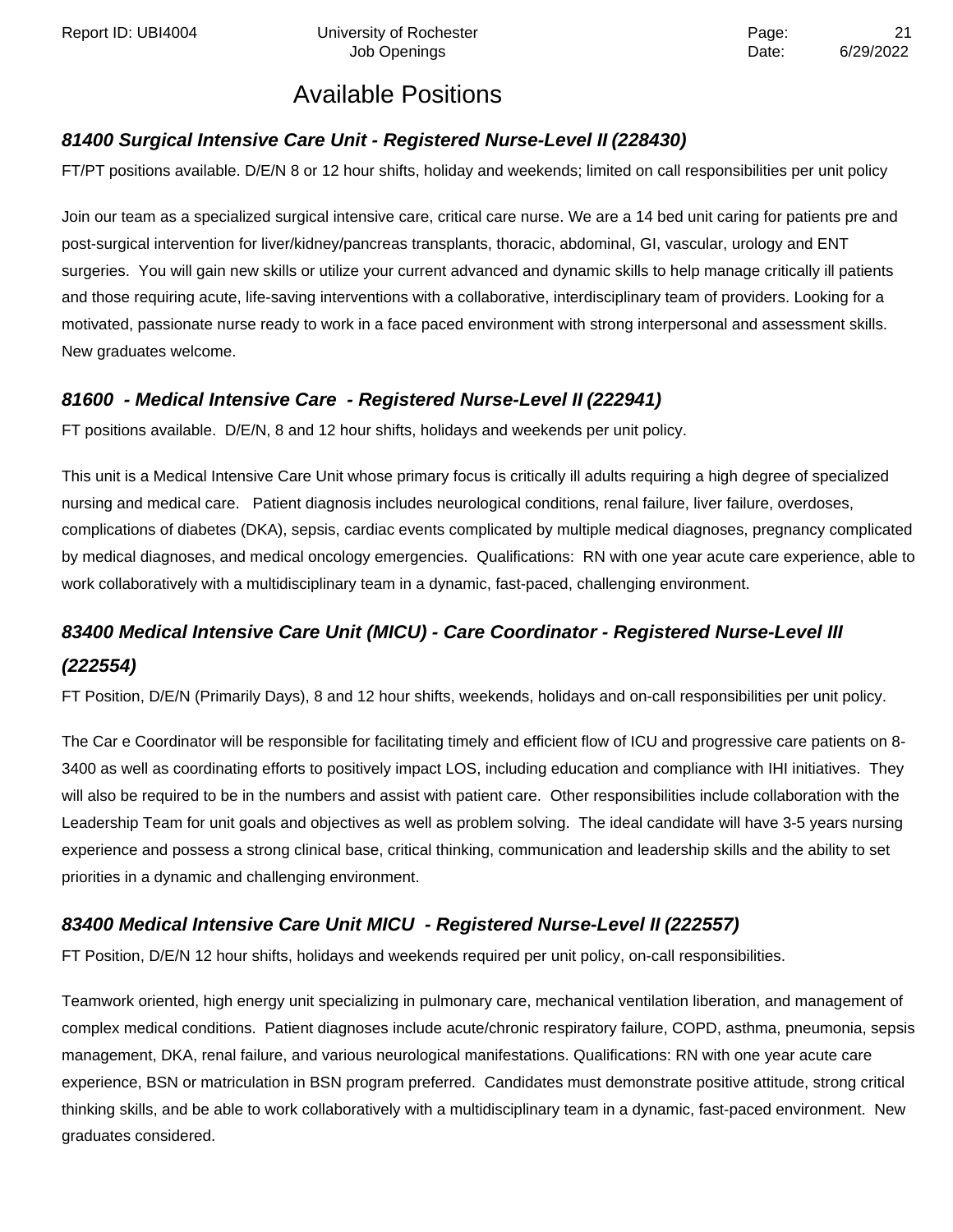### **83600 - Surgical Intensive Care - Registered Nurse-Level II (217223)**

FT/PT positions available. D/E/N, 8 and 12 hour shifts, holidays and weekends per unit policy.

This unit is a Surgical Intensive Care Unit whose primary focus is critically ill surgical patients who require a high degree of specialized nursing and medical care. The patient population includes Liver Transplant, End-stage Liver Disease, Vascular, ENT, Urology, GYN and Gastric Surgery. Qualifications: RN with one year acute care experience, able to work collaboratively with a multidisciplinary team in a dynamic, fast-paced, challenging environment . Demonstrates strong interpersonal and assessment skills. Experience with innovative quality patient care, education and research. Comfortable with new challenges in a dynamic critical care environment.

### **Adult Critical Care Internal Transport Team - Registered Nurse-Level II (229008)**

FT position available (36 hours), Day/Evening, 12 hour shifts, holidays and weekends per unit standard

Exciting opportunity to work with a multidisciplinary team designed to address the urgent needs of adult critically ill patients. Will be responsible for traveling with critical patients and assisting with unstable patients in the critical care service. Excellent communication skills are required for team collaboration/interfacing, as well as supporting patients and families. Will be home based on an adult ICU with requirements for scheduling on both the unit and the transport team. ACLS certification required CCRN certification and 1 year ICU experience preferred.

### **ICU - Critical Care Nurse Residency Program Medical Track - Level I (229192)**

FT position, D/E/N, 8 and 12 hour shifts, holidays and weekends per unit policy

Adult Critical Care Nurse Residency Program is a twelve-month program designed to support nursing school graduates as they transition into their first professional nursing role. The program consists of a series of work and learning experiences that emphasize and develop the clinical and leadership skills necessary for the advanced beginner nurse to become a successful part of the critical care health care team. The Medical Track consists of Medical ICU (8-1600, 7-1600, and 8- 3400).

# **ICU - Critical Care Nurse Residency Program Surgical Track (hiring now for October start) - Level I (236534)**

FT position, D/E/N, 8 and 12 hour shifts, holidays and weekends per unit policy

Adult Critical Care Nurse Residency Program is a twelve-month program designed to support nursing school graduates as they transition into their first professional nursing role. The program consists of a series of work and learning experiences that emphasize and develop the clinical and leadership skills necessary for the advanced beginner nurse to become a successful part of the critical care health care team. The Surgical Track consists of NeuroMedicine ICU (8-1200), Burn/Trauma ICU (3-1800), and Surgical ICU (8-3600 and 8-1400).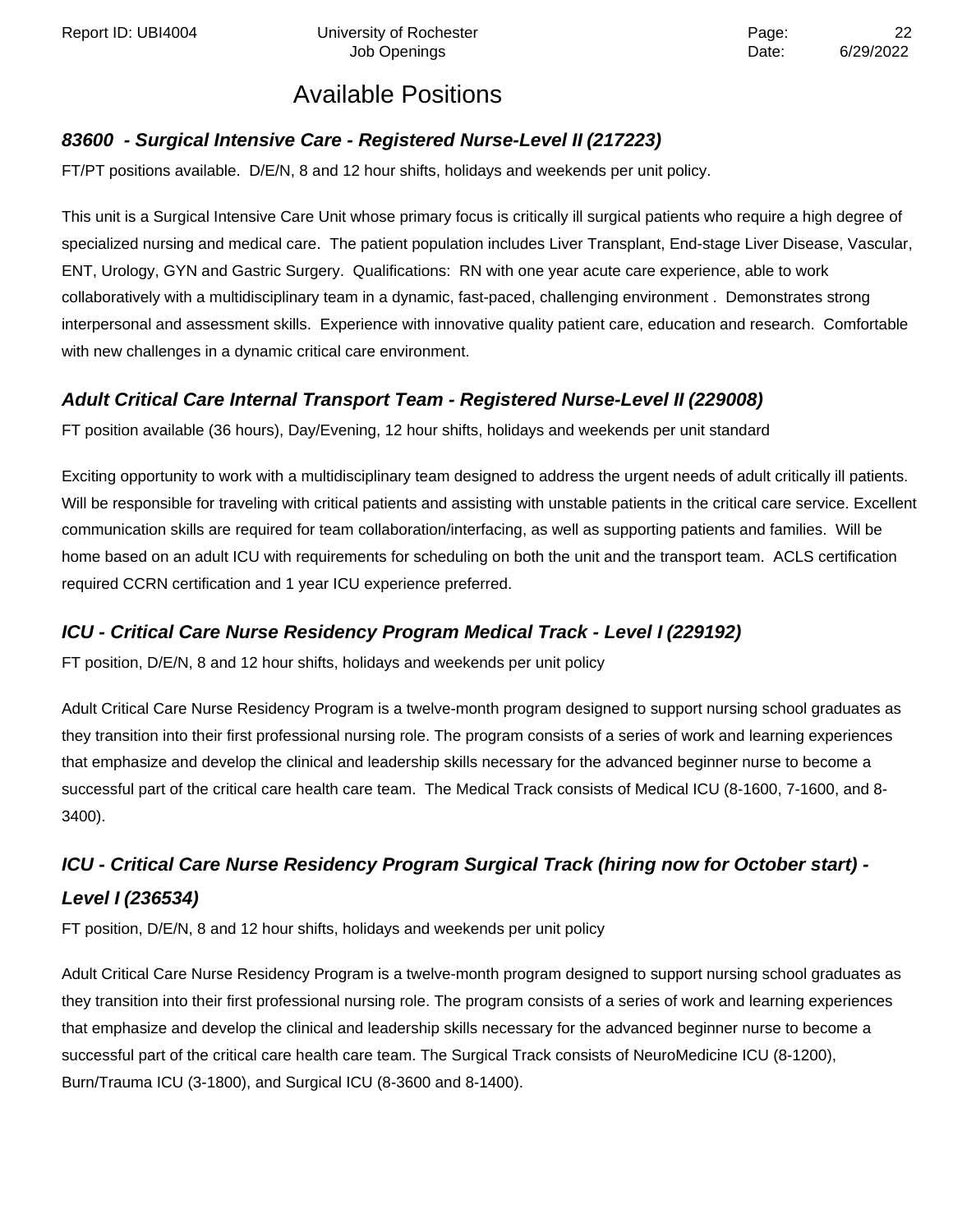### **ICU Flex Team - Registered Nurse-Level II (218913)**

FT positions available, D/N, 12 hour shifts, weekends and holidays per unit policy

This dynamic position requires the ability to work in a fast-paced environment with changing priorities. The position offers exposure to a variety of ICU specialties which include MICU; SICU; Burn/Trauma ICU; Neuromedicine ICU; Respiratory Special Care and Surgical Progressive Care . Develop a diversified skill base and ability to remain current in knowledge of critical care. The successful candidates will be able to demonstrate strong critical thinking, communication and organizational skills. Must have 2 years of acute care experience.

### **Imaging Sciences - Diagnostic Radiology - Level II (237206)**

FT position available (40 hrs.), Nights, 8 & 12 hour shifts, primarily weekdays, holidays per unit policy.

Exciting opportunity for nurses who want to work in the high energy environment of Diagnostic Imaging. We specialize in providing care for patients undergoing CT scans, MRI's, Nuclear Medicine scans, X-ray and ultrasound. Good communication skills, as wells as the ability to critically think are essential. If you are team oriented, enthusiastic, flexible and organized, come join our team! Medical/Surgical and telemetry experience preferred. ACLS preferred must be obtained within 12 months.

### **Imaging Sciences - Radiology - Level II (231513)**

FT/Per Diem positions available, D/E with night call (2-3 nights/6 week time block), 10 hour shifts, (must live within 30 minutes of hospital for on-call).

Exciting opportunity to work as part of Critical Care in a fast paced environment, providing direct patient care to adult and pediatric in-patients undergoing interventional procedures (biopsies, embolization, ablations and other image guided therapies). This role includes care delivery during the pre, intra, and post moderate sedation/procedural periods. Must be able to demonstrate strong critical thinking, communication, collaboration and organizational skills. Minimum of 1-2 years acute care experience preferred (new graduates considered). ACLS desirable and required within 1 year.

### **Imaging Sciences at UMI - Level II (235006)**

FT position available D/E.

It is an exciting opportunity to be a part of the Ambulatory Imaging Sciences nursing team for an RN with at least 1 – 2 years of acute care experience. This dynamic position requires the ability to work in a fast-paced environment with changing priorities and provides exposure to Radiologic specialties. Applicants should have an interest in working in a multidisciplinary team setting focused on team work, excellent communication skills, customer service experience, and strong interpersonal and problem-solving skills. Ability to remain current in the knowledge of radiologic nursing is required. Imaging sciences, critical care, or ED experience preferred. BLS required.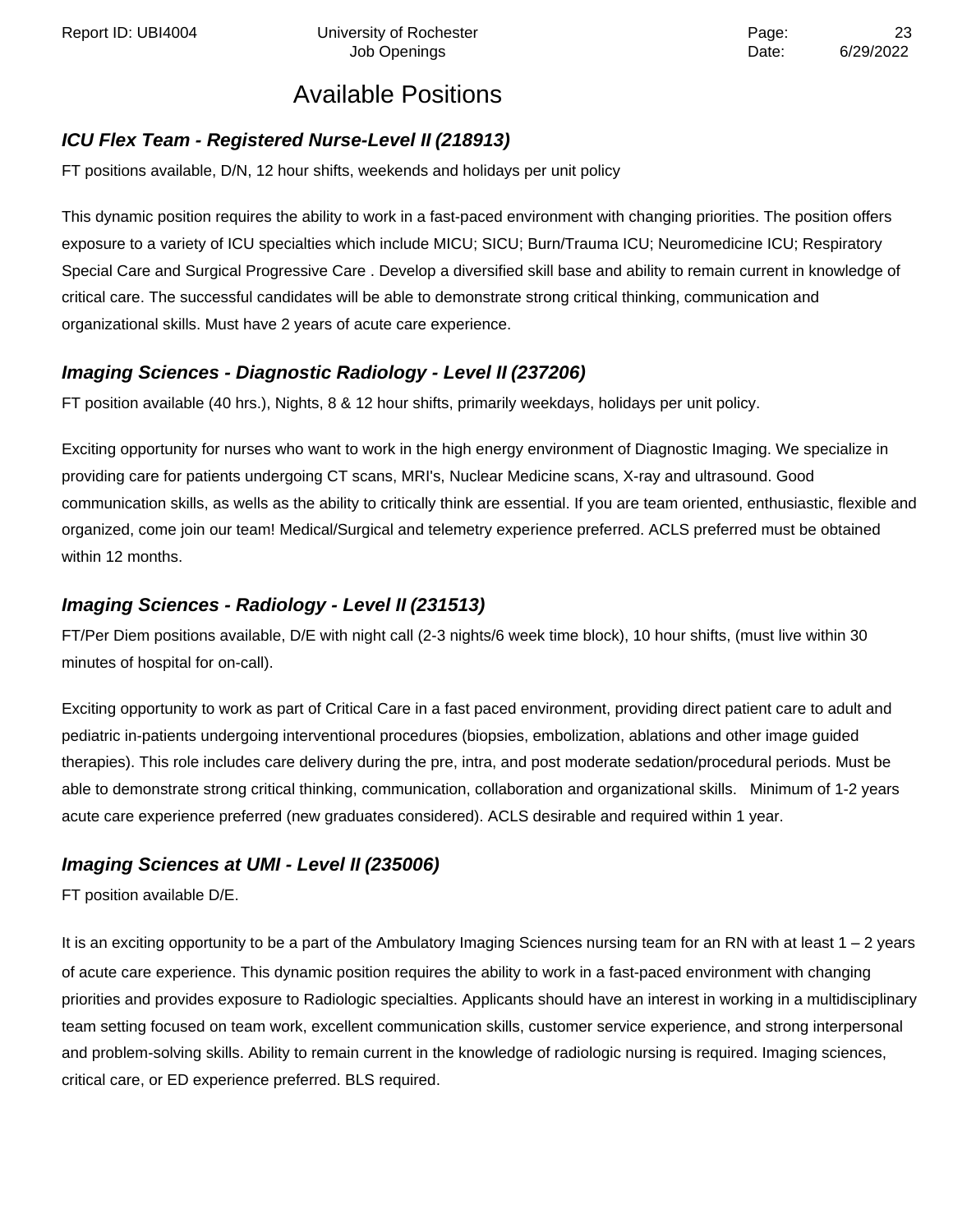### **Mobile Stroke Transport Unit - Registered Nurse-Level II (220136)**

Per diem position available, D/E/N, weekends as needed, primarily days

The Mobile Stroke Transport RN is a member of a multi-disciplinary team functioning in the pre-hospital setting to expedite the care of patients with suspected stroke. Clinical duties include responding to suspected stroke calls in the community as part of an emergency medical response team, performing NIH stroke scale, communicating with stroke physician via telemedicine, administration of medications. Participate in equipment maintenance, quality improvement reviews, and ongoing program development. Strong applicants will have at least 3 years of neuroscience critical care or emergency department experience and excellent communication skills.

# **U of R Staffed Long Term Care Ventilator Unit Monroe Community Hospital (MCH) - Registered Nurse-Level II (222905)**

FT position available, D/E/N

Exciting Opportunity for Registered Nurses to be part of a committed and compassionate care team. Monroe Community Hospital recently opened a newly renovated unit to provide care to mechanically ventilated patients across the lifespan. The unit has 20 designated adult beds and 5 designated pediatric beds. The candidate must demonstrate strong critical thinking skills, great communication and organization skills, and work collaboratively with a multidisciplinary team. Minimum one year RN expertise in an acute care setting, respiratory/ventilator experience preferred.

### Emergency Nursing

### **ED Communication Nurse: Emergency Department - Registered Nurse, Level II (237798)**

FT position available

The ED Communication Nurse (EDCN) receives, manages, disseminates, and documents clinical information for adult and pediatric patient populations. EDCN receives information from primary care providers, urgent cares, outside hospitals with the transfer center, nursing homes, and multiple EMS companies in the region. EDCN is responsible for calling stroke, MI, trauma, and burn alerts, taking and reporting critical lab values as well as blood and culture reports. The EDCN works closely with clinical staff in the ED to notify of incoming patients and the ability to manage available resources.

# **ED Observation 2 / Boarding Unit 218 - Nurse Residency Program for 2021 Graduates - Registered Nurse-Level I (226986)**

ED Observation 2 Department Residency FT position available, D/E/N, 8 and 12 hour shifts, holidays and weekends per unit policy, on-call responsibilities.

Provide direct care to adult/geriatric patients in a fast-paced environment. Opportunity to care for a wide variety of diagnosis from Observation to Med-Surg level of care. Must demonstrate good interpersonal skills, effective communication, prioritization and organizational skills. During the residency you will be under the direct supervision of a Registered Nurse for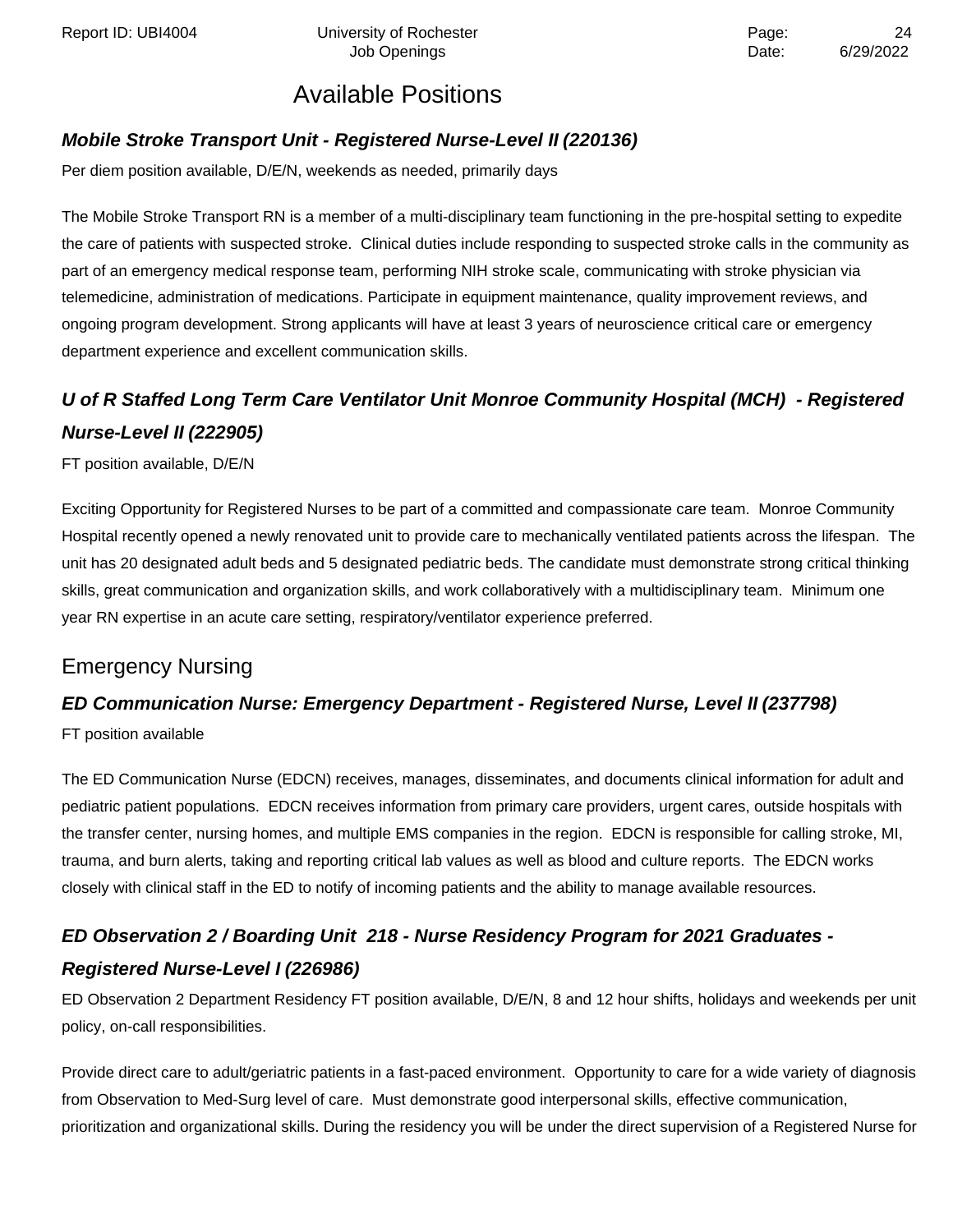3 months along with didactic classes to reinforce the learning. (Must be flexible with scheduling). After one year, opportunity to work in main adult ED.

### **ED Observation/Transition Unit - Registered Nurse-Level I - II (229041)**

FT positions available, D/E/N, 8 & 12 hour shifts, weekends and holidays per unit policy.

The Observation unit cares for adult patients needing additional observation to determine if the patient's condition is serious enough for admission to the hospital or if the patient can be treated and released home safely. The Observation unit is a very fast paced environment that turns over 20 to 27 patients per day, with an average length of stay of 27 hours. The unit has 24/7 provider coverage. One-year recent acute med/surg experience preferred. Flexibility, enthusiastic and willing to care for a varied patient population in a changing environment! Effective communication skills are essential.

### **Emergency Department - Registered Nurse-Level II (228579)**

FT/PT positions available. D/E/N. 8 &12 hour shifts, holidays and weekends, on call responsibilities.

The Frank and Caroline Gannett Emergency Center is a fast-paced ED, a state-of-the-art facility that manages more than 100,000 visits a year and is one of the busiest trauma centers in the country. It is the only Level I trauma hospital in the area. The staff is responsible for treating a diverse patient population for everything from splinters to strokes to traumatic injuries. It's a challenging job with powerful payback: the satisfaction of knowing you made a difference in the lives of patients and families. Minimum of one year experience in an acute care setting. Provide direct care to patients across the age spectrum in a fast paced collaborative environment. Demonstrates good interpersonal skills, strong prioritization and organizational skills, flexibility and clinical competence.

### **Emergency Medicine Service Nurse Flex Team - Registered Nurse-Level II (222320)**

FT Position, D/E/N

Dynamic new position to work across multiple Emergency Medicine Service areas including SMH ED, SMH ED Obs Unit, Strong West ED, and 6 Urgent Care locations. A team oriented and independent RN to work 6 week assignments to augment staffing in designated areas. Direct patient care navigating the patient encounter with patient triage, treating a diverse population (including pediatric) for everything from splinters to strokes to traumatic injuries, and coordination of care. Must possess strong assessment and organizational skills and excellent communication. The candidate must be able to demonstrate flexibility, the ability to work in a fast paced environment, and be flexible to the changing needs of the assignment. Critical care experience preferred. BLS, ACLS, & PALS.

# **Emergency Nursing Residency Program for 2022 Graduates - Registered Nurse-Lvl I Inpt (238077)**

FT position available, D/E/N, 8 and 12-hour shifts, holidays and weekends per unit policy, on-call responsibilities.

Adult Emergency Service line has positions in the Adult ED, Observation Units, and Emergency Flex Team Provide direct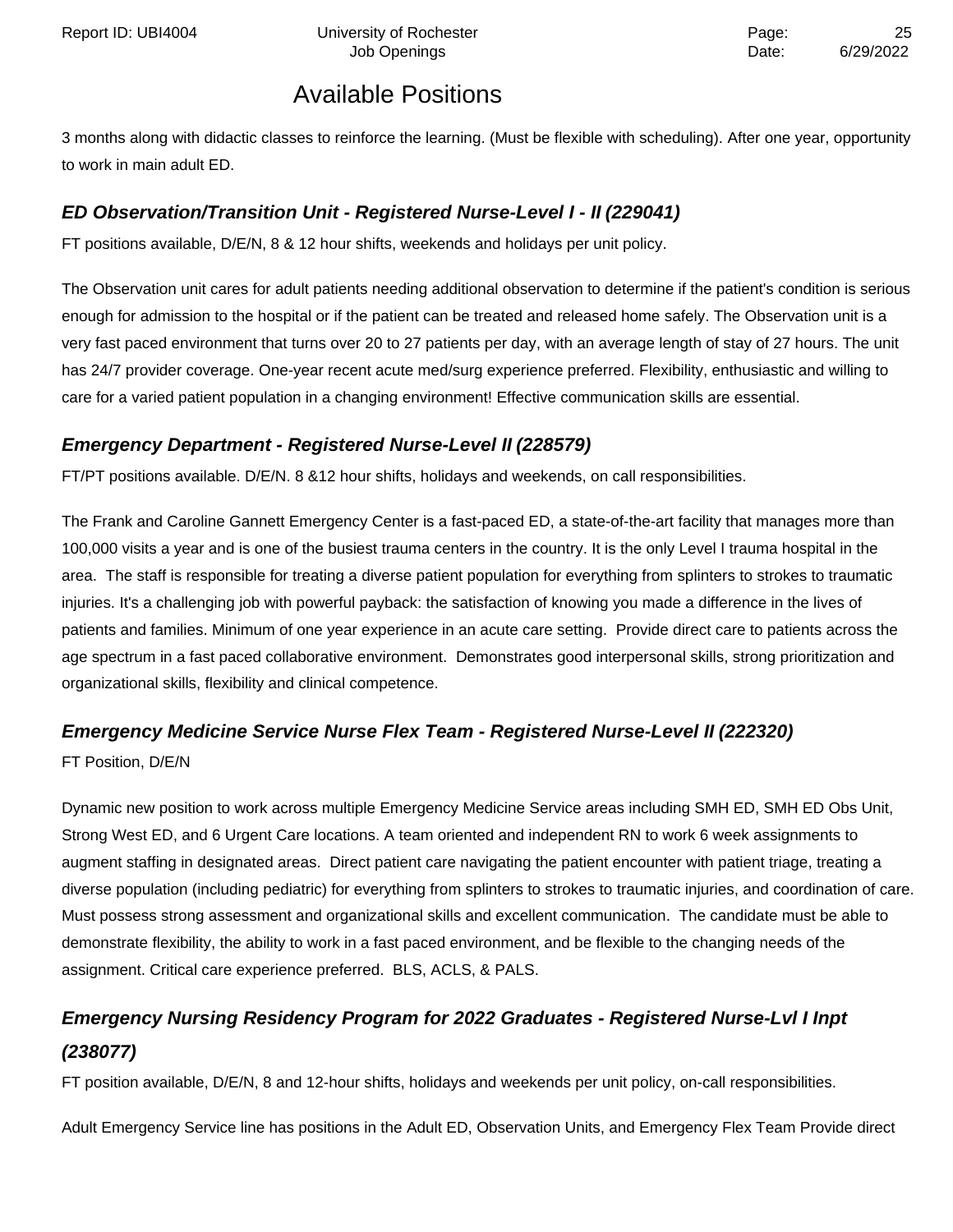Report ID: UBI4004 Chiversity of Rochester Page: 26

# Available Positions

care to patients in a fast-paced challenging environment working for the region's only level one trauma center and the leader for emergency care services. Candidates must demonstrate top-notch interpersonal skills, effective communication, strong prioritization, and organizational skills. During the residency, candidates will be provided didactic, simulation, and hands-on clinical training on a wide variety of clinical skills and medical conditions. Schedule flexibility is a must. Candidates will shadow in both the ED and ED OBs, will interview with leaders and educators from Adult ED, Observation, and Flex Team together in one interview, Opportunities for job offers from each area.

### **Emergency Observation 2 / Boarding Unit 218 - Registered Nurse Level II (225808)**

FT and Per Diem positions available, D/E/N, 12 hours shifts, weekends and holidays per unit policy.

Dynamic opportunity for an experienced RN to utilize all the skills within their scope of practice while caring for a diverse adult population of both emergency observation and admitted boarding patients. These patients will range from short stay to full admissions. This is a fast-paced environment requiring flexibility and great communication and collaboration skills.

### **Strong West Emergency Department - Brockport Location - Registered Nurse - Level II (230930)**

FT position available, D/E/N, staggered shifts, 8, 10, 12 hour shifts, weekend and holidays per unit policy . On-Call per unit policy .

Great opportunity to become a member of a dynamic health care team. One-year recent acute med/surg or ED/ ICU experience preferred. Treat pediatric and adult patients with minor illnesses and injuries. Care for patients collaboratively with advanced practice practitioners, residents, and attending physicians. Treat and release goal of 2 hours or less. Flexibility, enthusiasm and a willingness to care for a diverse patient population are required. Effective communication skills are essential. This position is perfect for a self motivated, pro-active nurse who has highly effective critical thinking and prioritization skills.

### **University of Rochester Urgent Care - All Locations - Level II (230435)**

FT positions available. Open daily 9:00 a.m. to 9:00 p.m. weekends and holiday hours per policy.

Treat patients with minor illnesses and injuries. Care for patients collaboratively with advanced practice practitioners and/or attending physicians. Flexibility, enthusiasm and a willingness to care for a diverse patient population in a fast paced environment are required. Effective communication skills are essential. This position is perfect for a self-motivated, proactive nurse who has highly effective critical thinking and prioritization skills. One-year acute med/surg or Emergency Department experience preferred. Will be required to float to all urgent care locations. Requires NYS RN license.

### Medical Surgical Nursing

### **5-1400 - Trauma - General Surgery - Registered Nurse, Level I - II (238143)**

FT/PT position available, D/E/N, 8 and 12 hour shifts, weekends and holidays per unit policy.

Trauma and general surgery consist of a diverse patient population. This specialty unit offers advanced learning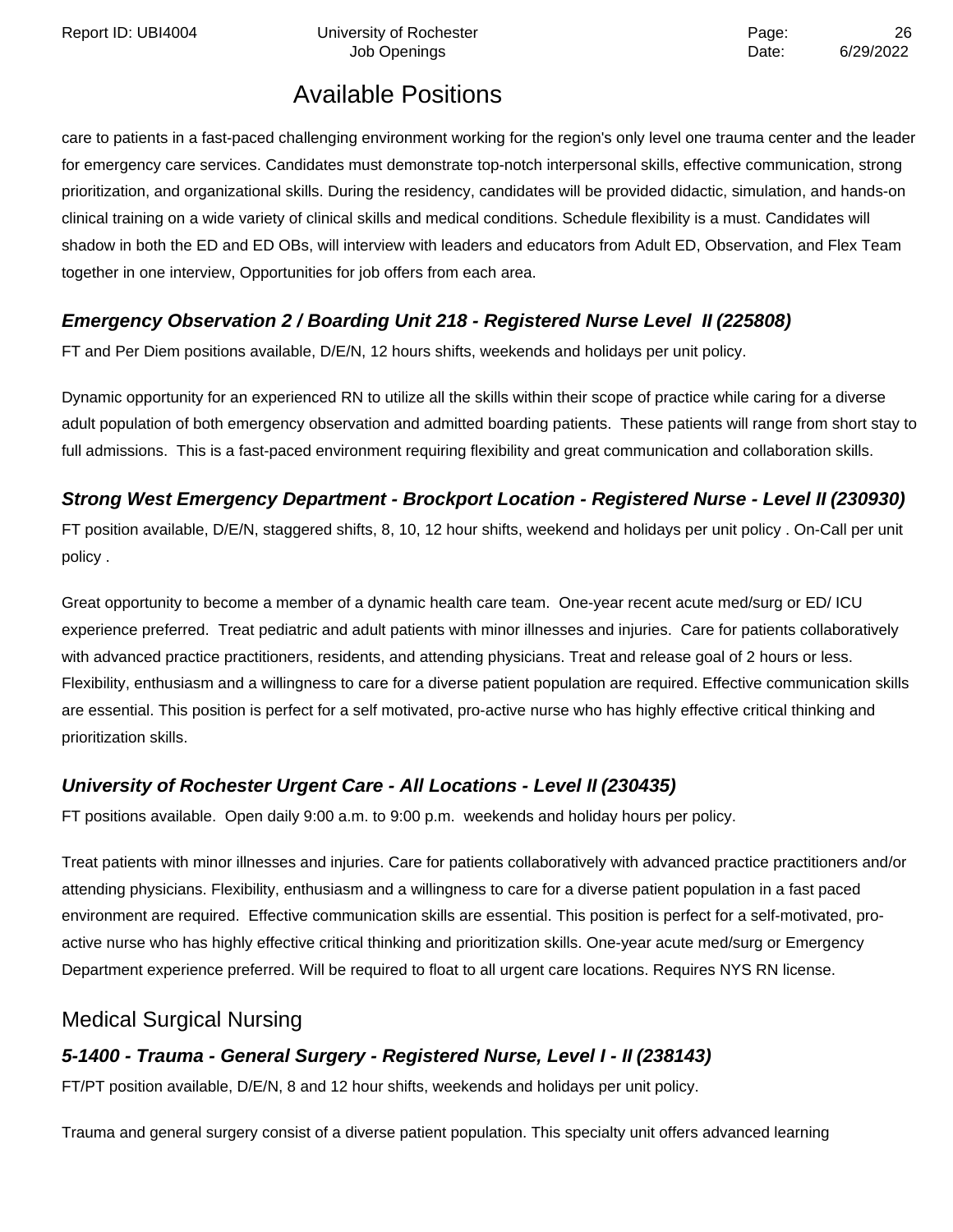Report ID: UBI4004 **Depart Controller University of Rochester** Page: 27 and 27 and 27 and 27 and 27 and 27 and 27

Job Openings **Date:** 6/29/2022

# Available Positions

opportunities amongst the medical/surgical field. These patients require specialized trauma care including complex wound care, various types of drains, and detailed assessments. Currently Included in the 25-bed unit is 1 progressive care bed with the intention to have a total of 6 progressive care beds in the near future. These step-down beds are for the more critical Trauma patients that require further hemodynamic monitoring. The trauma unit is a fast paced and evolving workplace where nurses demonstrate exceptional teamwork, great communication, strong critical thinking skills, and are able to collaborate effectively with all members of the healthcare team. New graduates are eligible for the Med/Surg residency program. The residency program is designed to assist the novice graduate nurse to successfully transition to a competent professional nurse. Nurses must have less than one-year prior experience in acute care and plan for a two-year commitment upon completion of the residency program.

#### **5-3400 - Orthopaedics - Level I - II (230459)**

FT position available. D/E/N, 8 hour shifts, holidays and weekends per unit policy.

This unit specializes in Orthopaedic trauma, spinal surgery, and other elective Orthopaedic surgical diagnosis. As part of a department recognized for research and innovation, our Orthopaedic unit offers many opportunities for education and professional growth. Applicants must have excellent organizational, problem solving and communication skills. Nurses hired to this unit can expect to be part of an enthusiastic and fun team . Demonstrates good communication and problem solving skills. Ability to work as a team player.

### **51200 - Physical Medicine and Rehabilitation - Registered Nurse - Level I - II (223104)**

FT position available. D/E/N, 8 and 12 hour shifts, holidays and weekends per unit policy.

New Graduates (Level 1) are eligible for the med/surg Residency Program. The residency program is designed to assist the novice graduate nurse to successfully transition to a competent professional nurse. Nurse must have less than one year prior experience in acute care and plan for a two year commitment upon program completion. Exciting opportunity to work with our interdisciplinary team caring for a wide variety of patients , including stroke, SCI, orthopaedic and trauma, amputee, TBI and neuro, pediatric, organ transplant, heart failure, and other medically complex patients. You will have the opportunity to offer emotional support to patients and their families during their rehab stay as well. There are also opportunities to grow your practice through the clinical advancement system, charge, precepting, unit council, and other committees. Teamwork, flexibility, enthusiasm, critical thinking, and a strong desire to help our patients learn new skills are individuals who will enjoy becoming part of our team!

### **51600 - Neurology - Registered Nurse-Level I-II (223206)**

FT/ PT positions available, D/E/N, 8 and 12 hour shifts, holiday and weekends per unit policy.

New Graduates (Level 1) are eligible for the med/surg Residency Program. The residency program is designed to assist the novice graduate nurse to successfully transition to a competent professional nurse. Nurse must have less than one year prior experience in acute care and plan for a two year commitment upon program completion. Exciting opportunity to work with an interdisciplinary team providing care to a diverse population in a combined 8-bed epilepsy monitoring unit and 16 -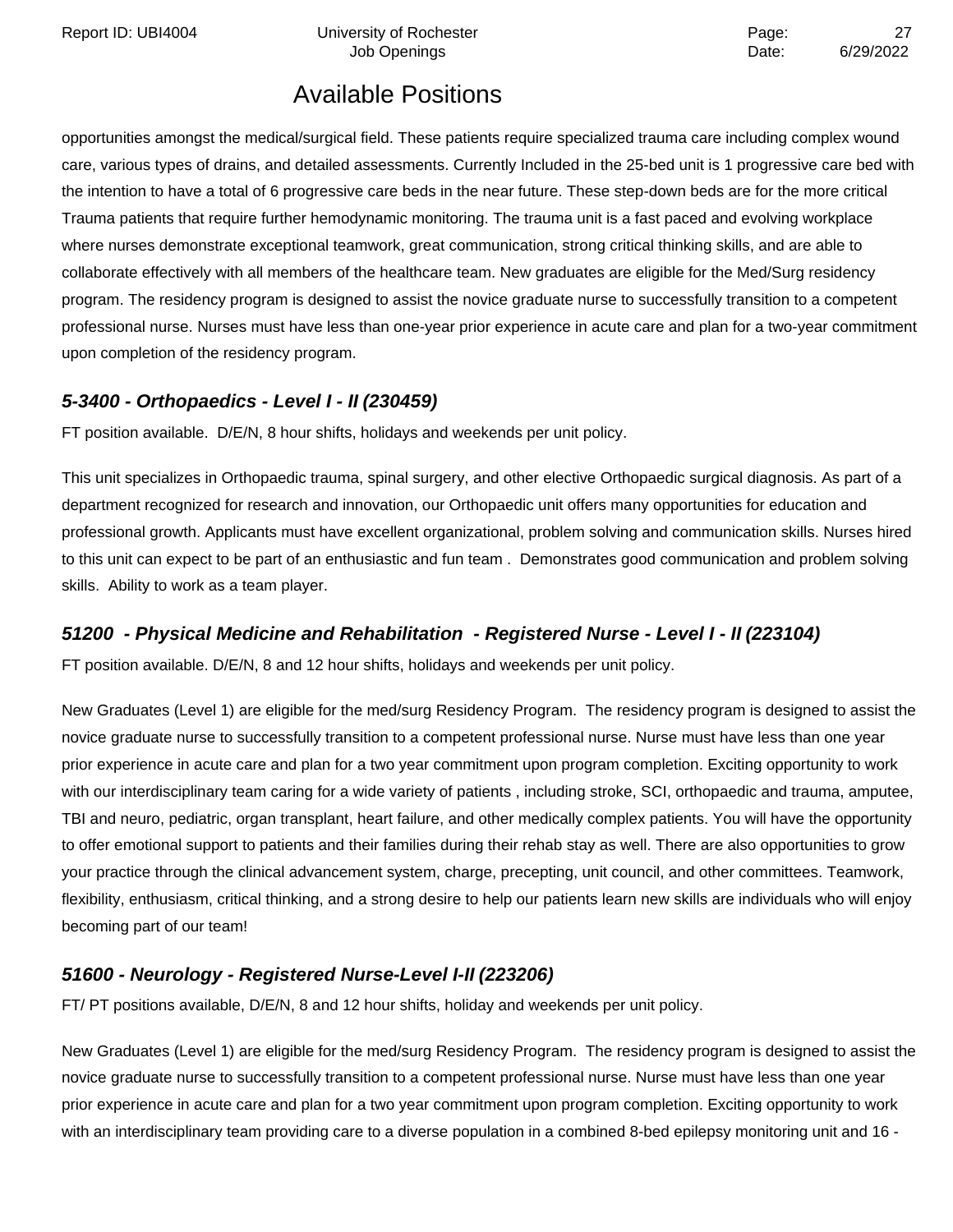bed stroke/neuro unit. Patients are admitted to the Strong Epilepsy Center on 5-1600 for comprehensive epilepsy evaluation by a multidisciplinary team.

### **53600 Neurosurgery - Registered Nurse-Level I - II (220097)**

FT positions available. D/E/N. 8 &12 hour shifts, holidays and weekends, on call responsibilities.

New Graduates (Level 1) are eligible for the med/surg Residency Program. The residency program is designed to assist the novice graduate nurse to successfully transition to a competent professional nurse. Nurse must have less than one year prior experience in acute care and plan for a two year commitment upon program completion. The neurosurgical unit offers a fast paced, tri-level, caring unit. Work with multidisciplinary teams that values nurses' skills, talents, and compassion for our patient population. This unit offers an 8-bed intermediate care unit for patients who require hemodynamic and neurological monitoring. They include patients with brain tumors, epilepsy, brain aneurysms and spinal malformations. The goal is to provide exceptional patient care in an environment that promotes staff satisfaction. Neurosurgical experience is not necessary. Flexibility, enthusiasm, and the ability to be a team player are the only requirements.

### **6-3600 - Acute Medicine - Level I - II (231338)**

FT/PT positions available. D/E/N, 8 and 12 hour shifts, holidays and weekends per unit policy.

New graduates and experienced nurses welcome! An exciting opportunity awaits as you start a new career on an acute medicine unit! This is a fantastic unit to learn about varying disease processes while utilizing your nursing and critical thinking skills. 6-3600 cares for a diverse set of patients while specializing in the adult eating disorder population. New Graduates (Level 1) are eligible for the Med/Surg Residency Program. Nurse must have less than one-year prior experience in acute care and plan for a two-year commitment upon program completion. The residency program is designed to assist the graduate nurse to successfully transition to a competent, professional nurse. We are looking for nurses who are collaborative and have high patient care standards. We pride ourselves as having the highest retention rate and would like you to be a part of our team! This unit values diversity, shared governance decision making, committee representations, opportunities for advancement, and has an active unit council. Flexibility, enthusiasm and willing to care for a varied patient population in a changing environment is a must! We look forward to having you join our team!

### **61200 Acute Medicine - Registered Nurse-Level I - II (222695)**

FT/PT positions available. D/E/N. 8 &12 hour shifts, holidays and weekends, on call responsibilities.

New Graduates (Level 1) are eligible for the med/surg Residency Program. The residency program is designed to assist the novice graduate nurse to successfully transition to a competent professional nurse. Nurse must have less than one year prior experience in acute care and plan for a two year commitment upon program completion. This unit provides care to an adult population with a variety of medical diagnosis such as congestive heart failure, GI bleed, diabetes, alcohol and drug withdrawals, sickle cell disease, cardiac disease, renal and liver diseases, peritoneal dialysis and telemetry. While 6-1200 is a general medical unit- Peritoneal Dialysis is a subspecialty expertise that supports the entire institution.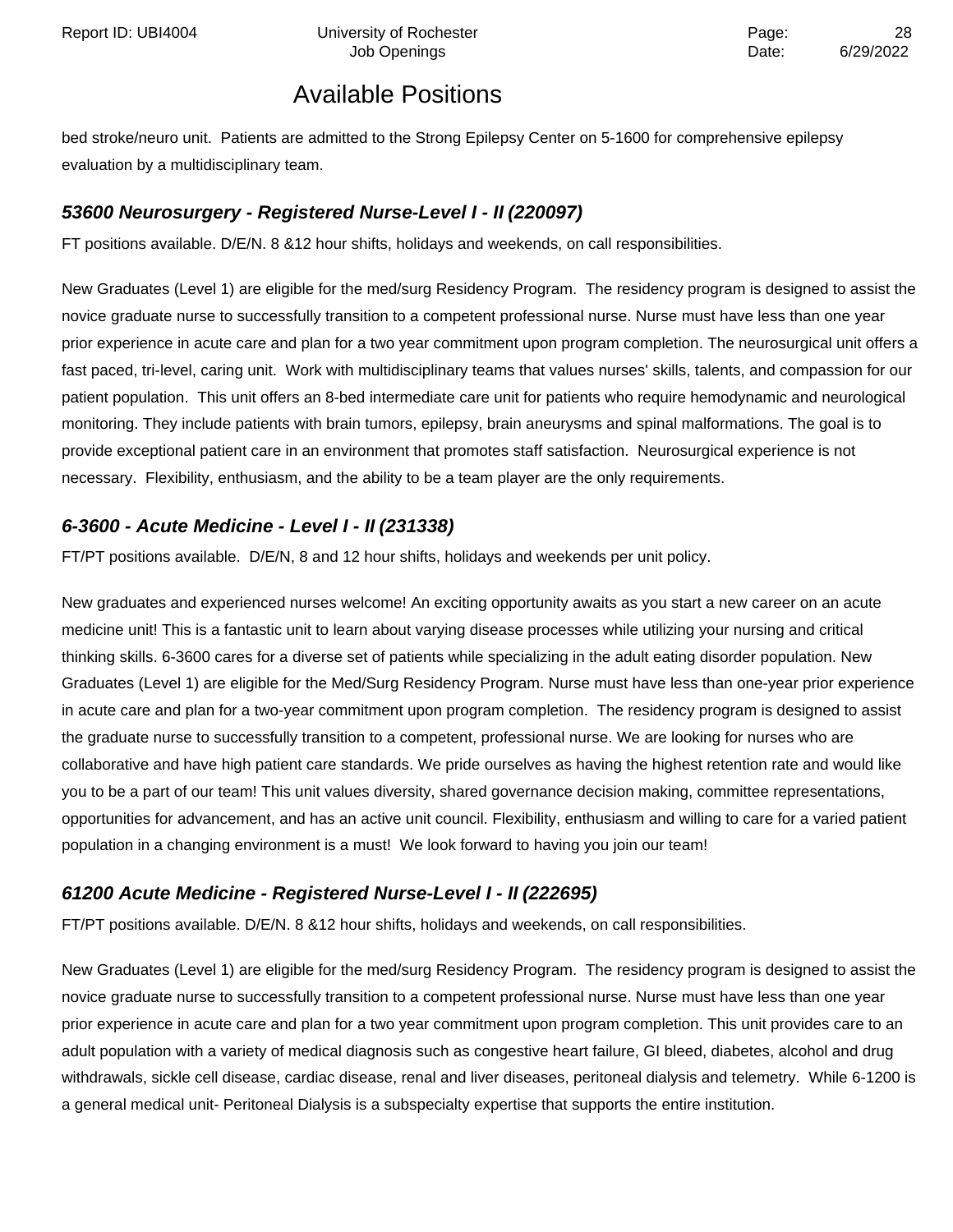Report ID: UBI4004 **Depart Controller University of Rochester** Page: 29 Page: 29

# Available Positions

### **61400 Acute Medicine Unit - Registered Nurse-Level I-II (223672)**

FT positions available, D/E/N, 8 and 12 hour shifts, holidays and weekends per unit policy.

New Graduates (Level 1) are eligible for the med/surg Residency Program. The residency program is designed to assist the novice graduate nurse to successfully transition to a competent professional nurse. Nurse must have less than one year prior experience in acute care and plan for a two year commitment upon program completion. Opportunity to work as part of an all RN model of care team, specializing in care of a diverse spectrum of acute and complex medical patients. Become part of a dynamic, collaborative care team focused on providing high quality care. Recent acute care experience is helpful; experience with diverse patient populations is a plus. New gradate nurses are welcome! Excellent communication skills, flexibility, creativity, collaborative teamwork, open mindedness for change and a positive attitude a must!

### **61600 - Acute Medicine Unit - Registered Nurse-Level I-II (226804)**

FT positions available, D/E/N with 8 & 12 Hour shifts, holidays and weekends per unit policy

An Acute Medicine Unit that cares for a diverse patient population that offers great learning experiences across the medicine spectrum. Supportive team with multiple opportunities for advancement are offered here on 6-1600! There is an active unit council, several committee representatives & new pilot programs. Unit engagement and staff development are supported and encouraged. We are supported by our Hospital Medicine MDs alongside our Advanced Practice Providers (NPs and PAs). New Graduates (Level 1) are eligible for the Medical/Surgical Residency Program. The residency program is designed to assist the novice graduate nurse to successfully transition to a competent professional nurse. Nurse must have less than one year prior experience in acute care and plan for a two year commitment upon program completion. We welcome new grads as well as experienced RNs that have excellent communication skills, flexibility, enthusiasm and want to part of a great team!

### **63400 Acute Medicine Unit - Registered Nurse-Level I - II (220098)**

FT positions available, D/E/N, 8 and 12 hour shifts, holidays and weekends per unit policy.

New Graduates (Level 1) are eligible for the med/surg Residency Program. The residency program is designed to assist the novice graduate nurse to successfully transition to a competent professional nurse. Nurse must have less than one year prior experience in acute care and plan for a two year commitment upon program completion. Opportunity to work as part of a team on a medical unit with nurses specializing in care of a diverse spectrum of acute and complex medical patients. Become part of a dynamic, collaborative care team focused on providing high quality care. Recent acute care helpful, experience with diverse patient populations a plus. New gradate nurses are welcome! Excellent communication skills, flexibility, creativity, collaborative teamwork, open mindedness for change and a positive attitude a must!

### **71200 - Thoracic and Surgical Specialty - Level I - II (231283)**

FT position, D/E/N, 8 and 12 hour shifts, holidays and weekends per unit policy

7-1200 offers an exciting opportunity for new graduates or experienced nurses with a special interest in surgical patients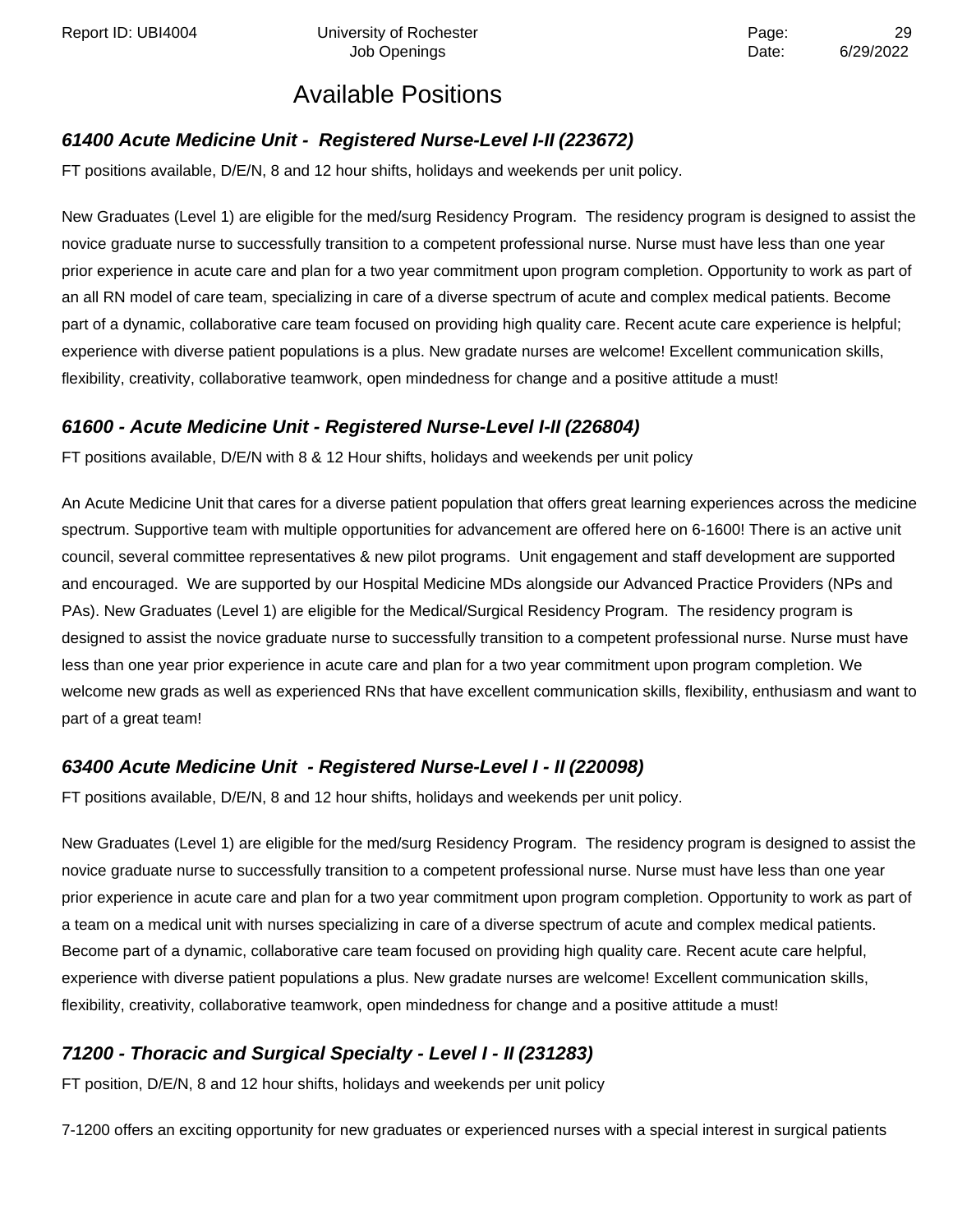Report ID: UBI4004 **Depart Controller University of Rochester** Page: 20 and Page: 30

Job Openings **Date:** 6/29/2022

# Available Positions

who are eager to learn. On our 25-bed unit, we care for a variety of different surgical patients including thoracic, foregut, and plastics, including care for burn patients. We have 2 step down beds for post-operative patients requiring more frequent monitoring. Additionally, we specialize in the management and care for Pulmonary hypertension patients through the Pulmonary Care Center at URMC, the only center in upstate New York and one of only four centers in NYS. On 7-1200, you will develop a diversified skill set working with a variety of medical equipment, tubes, lines, and drains. We take pride in our nursing culture and strive to maintain a positive working environment, supporting all team members to meet their professional and personal goals. Looking for candidates who exhibit critical thinking skills, strong communication, and a desire to learn and work as part of a team.

### **73400 - Solid (Liver and Kidney) Organ Transplant - Registered Nurse-Level I - II (220613)**

FT/PT positions available, D/E/N, 8 and 12 hour shifts, holidays and week-ends per unit policy.

New Graduates (Level 1) are eligible for the med/surg Residency Program. The residency program is designed to assist the novice graduate nurse to successfully transition to a competent professional nurse. Nurse must have less than one year prior experience in acute care and plan for a two year commitment upon program completion . Enjoy the opportunity to provide holistic care to the liver and kidney transplant population as well as general surgical patients. Challenging environment encourages strong organizational and time management skills. Must demonstrate good interpersonal and communication skills. We offer opportunities for nurses interested in CAS advancement, precepting, patient advocacy, QI activities, teaching, and the charge role. A positive attitude and an appreciation for teamwork a must.

### **Adult Med/Surg Flex/Float Team - Registered Nurse-Level II (222198)**

FT/PT positions available. D/E/N, 8/12 hour shifts. Weekend program and straight off shift opportunities also available.

This team will offer exposure to a variety of medical and surgical specialties across the hospital, with potential opportunities across service lines to develop a diversified skill base. The Flex/Float team nurse will have a unique opportunity to assist with unit expansion and opening. Additional opportunities will be available for clinical ladder advancement, charge, and precepting. Assignments can vary from a daily floating to a 6-12 week assignment. Individuals must be creative, flexible, motivated, and possess excellent communication skills .

### **Adult Nursing Med/Surg Flex/Float Team - Registered Nurse-Level I-II (221905)**

FT position available. D/E/N, 8 & 12 hours shifts – flexibility needed, Weekends and Holidays as required.

Exciting opportunity to become part of a dynamic, collaborative care team, responsible for the care of med/surg patients across 12 diverse units. This position is a great opportunity to work in a service-wide position, supporting all units, while gaining expertise with a variety of patient populations. This dynamic position requires the ability to work in a fast-paced environment with changing priorities. The successful candidates will be able to demonstrate strong critical thinking, communication and organizational skills. Extensive orientation provided, new grads welcomed. New Graduates (Level 1) are eligible for the med/surg Residency Program. The residency program is designed to assist the novice graduate nurse to successfully transition to a competent professional nurse. Nurse must have less than one year prior experience in acute care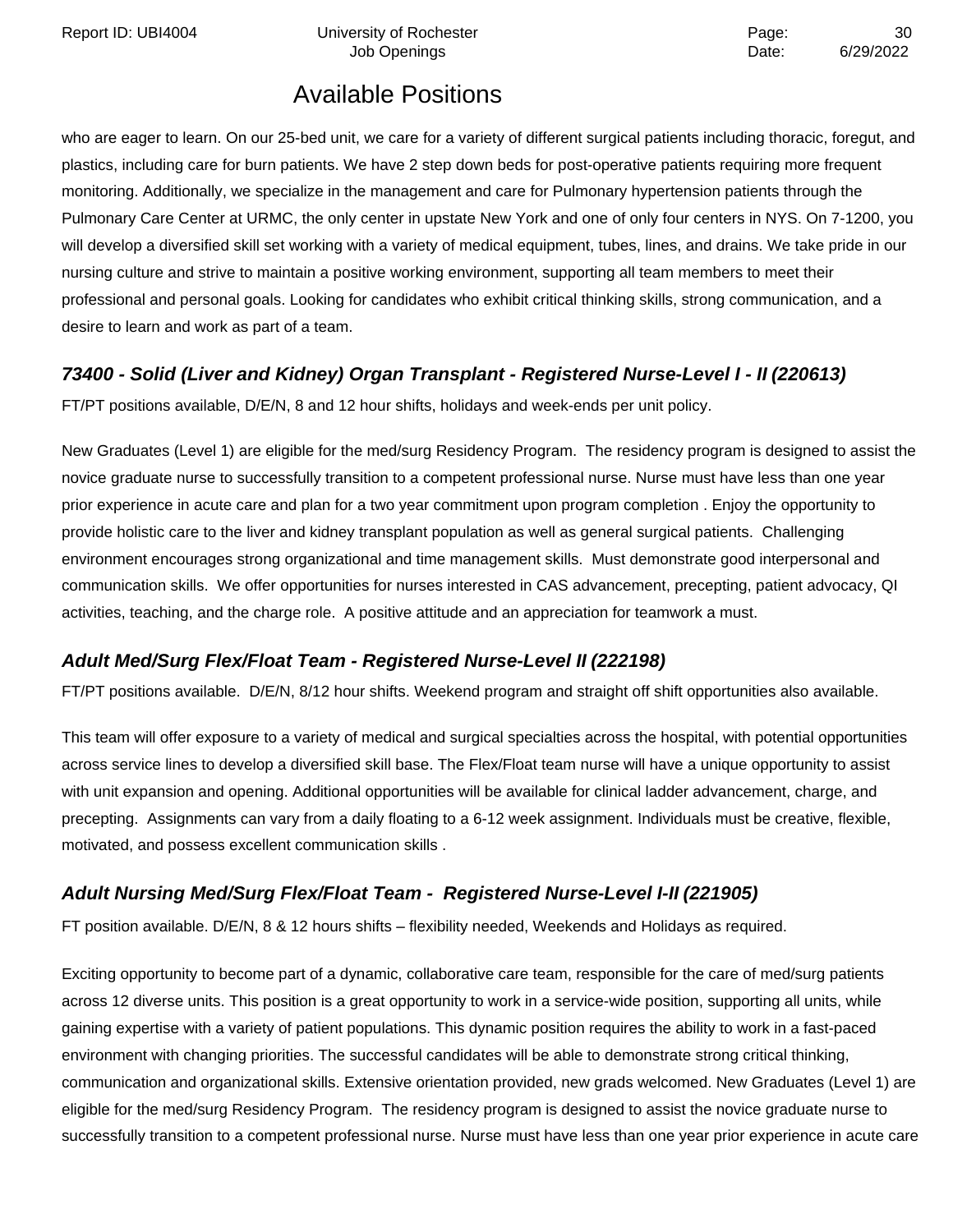and plan for a two year commitment upon program completion.

#### **Clinical Research - G5035 - Level II (230925)**

FT/Perdiem position available. Primarily days Monday-Friday with occasional evenings and nights. Weekends and holidays per unit policy

Exciting opportunity to be involved in facilitating cutting edge clinical research studies. Become part of a team that advances future medical care through the conduct of important clinical research. Perform clinical aspects of research studies involving infants, children, adults, and families. Responsibilities include: collection of clinical specimens, blood draws, specimen processing, investigational drug administration, and recording accurate data collection. The Clinical Research Center serves primarily outpatients, with occasional overnight study visits. One year minimum as an RN in acute care. Experience in IV and phlebotomy skills a plus. Pediatric experience helpful. Demonstrates flexibility, commitment to teamwork, excellent communication and organizational skills. Visit our website: https://www.urmc.rochester.edu/clinical-translational-scienceinstitute/clinical-research/clinical-research-center/research-nursing.aspx .

### **G-1600 - Adult Admission Unit - Registered Nurse-Level I - II (224906)**

(20 bed unit) FT/PT and per diem positions available, D/E/N, weekends and holidays per unit needs

Previously on 218 and now on 736 will be part of a new unit opening in June/July 2021 (will have all private rooms). Inpatient adult boarder unit with a focus on admissions with a 24-48 hour length of stay. Join a team of nurses that specialize in care for a diverse spectrum of acute and complex medical patients. This is an exciting, fast paced, rapid turnover unit where nurses demonstrate strong critical thinking and organizational skills. Provide direct care to patients across the age spectrum in a fast paced collaborative environment. Individuals must be creative, flexible, collaborative teamwork, motivated and possess excellent communication skills. New Graduates (level 1) are eligible for the med/surg Residency Program. The residency program is designed to assist the novice graduate nurse to successfully transition to a competent professional nurse. Nurse must have less than one year prior experience in acute care and plan for a two year commitment upon program completion.

### OB/GYN Nursing

#### **3-1200 - High Risk Antepartum/Postpartum - Level I - II (236328)**

FT position available, D/N, 8 & 12 hour shifts, on call responsibilities, holidays, and weekends per unit policy

Provide direct care to high-risk antepartum and postpartum women with medically or obstetrically complicated pregnancies. Collaborate with physicians, nurse midwives and social workers to provide the highest quality care to the high risk patient population. Demonstrate good communication skills and the ability to prioritize and problem solve. In addition to the primary position to this unit, employees are oriented and trained to various competencies/modes of care across the OB service. Floating among the units in order to meet variable needs of volume and acuity is an ongoing expectation of all OB/GYN nurses.2-3years of RN experience required, OB experience helpful but not necessary.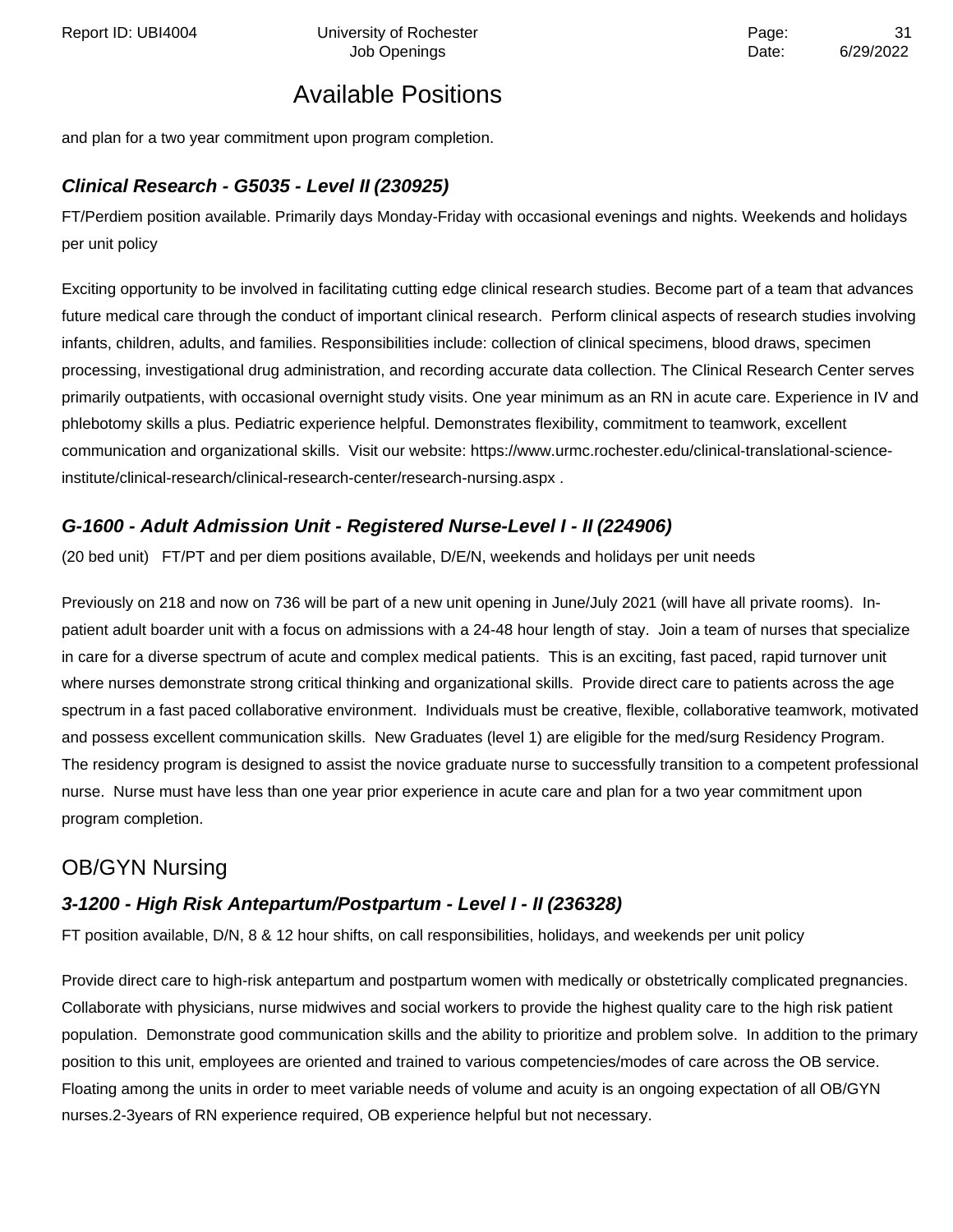### **3-1400/3-1600 - Labor and Delivery - Level II (235613)**

FT positions available (36 hours) D/N, 8 &12 hour shifts, holidays and weekends, on-call responsibilities.

Provide direct care to antepartum, intrapartum, and postpartum (high, moderate, and low risk) patients, in collaboration with physicians and social workers in Labor and Delivery. Expectation is to provide patient and family centered care always. Demonstrates good communication skills and the ability to prioritize and problem solve in a fast-paced environment. In addition to the primary position to this unit, employees are oriented and trained to various competencies/mode of care and delivery across the OB service. Newly hired nurses will be trained to function in the obstetric operating rooms and the obstetric emergency room (triage). Floating among units in order to meet variable needs of volume and acuity is an ongoing expectation of all OB/GYN nurses. Minimum of one year OB or Critical Care experience preferred.

# **UR Breastfeeding & Lactation Medicine Practice - Nurse Lactation Consultants (CLC or IBCLC) - Inpatient - Level II (235305)**

FT (36 hours)/PT position including some weekend and holiday commitment.

A great opportunity to build a team for parents in our community with complex breastfeeding needs! Flexibility is a must in a fast-paced and evolving program! In the inpatient setting, the CLC/IBCLC will work as a team with a Breastfeeding Medicine provider and Medical care teams, seeing parents and babies that may require high levels of care, e.g. healthy newborns, babies with prematurity, failure to thrive, mothers with low milk supply, infections, complex medication regimens and surgeries, etc. In the inpatient setting, the CLC/IBCLC works independently within a team to support breastfeeding starts, challenges, and meet the needs of feeding plans for at-risk or high risk neonates. Promotion of breastfeeding and supporting staff through education and empowerment are also critical pieces of this position. Ideal candidates should have a strong background in lactation care for complex maternal-infant dyads, an understanding of medical concerns in breastfeeding, as well as being detail-oriented, reliable, and competent and facile with electronic documentation tools. The CLC/IBCLC is expected to be an excellent communicator with patients and families, and provide timely feedback and follow up planning to Pediatric and Obstetrical services. The CLC/IBCLC will also have the opportunity to serve as a resource to other members of the team including learners and observers. CLC or IBCLC and RN degree required.

#### **Women's Health Center at Lattimore - Level II (237008)**

Full times, 8 hour shifts with flexibility, no week-end or holidays.

RN to work in a fast paced Ambulatory Women's Health Practice. Responsibilities include direct patient care, resource nurse, telephone triage, and fetal monitoring. The candidate must be able to demonstrate flexibility and the ability to work within a team. The candidate must demonstrate excellent customer service skills. The minimum of 2- 3 years OB/GYN experience required. Fetal Monitoring, eRecord and Ambulatory experience preferred.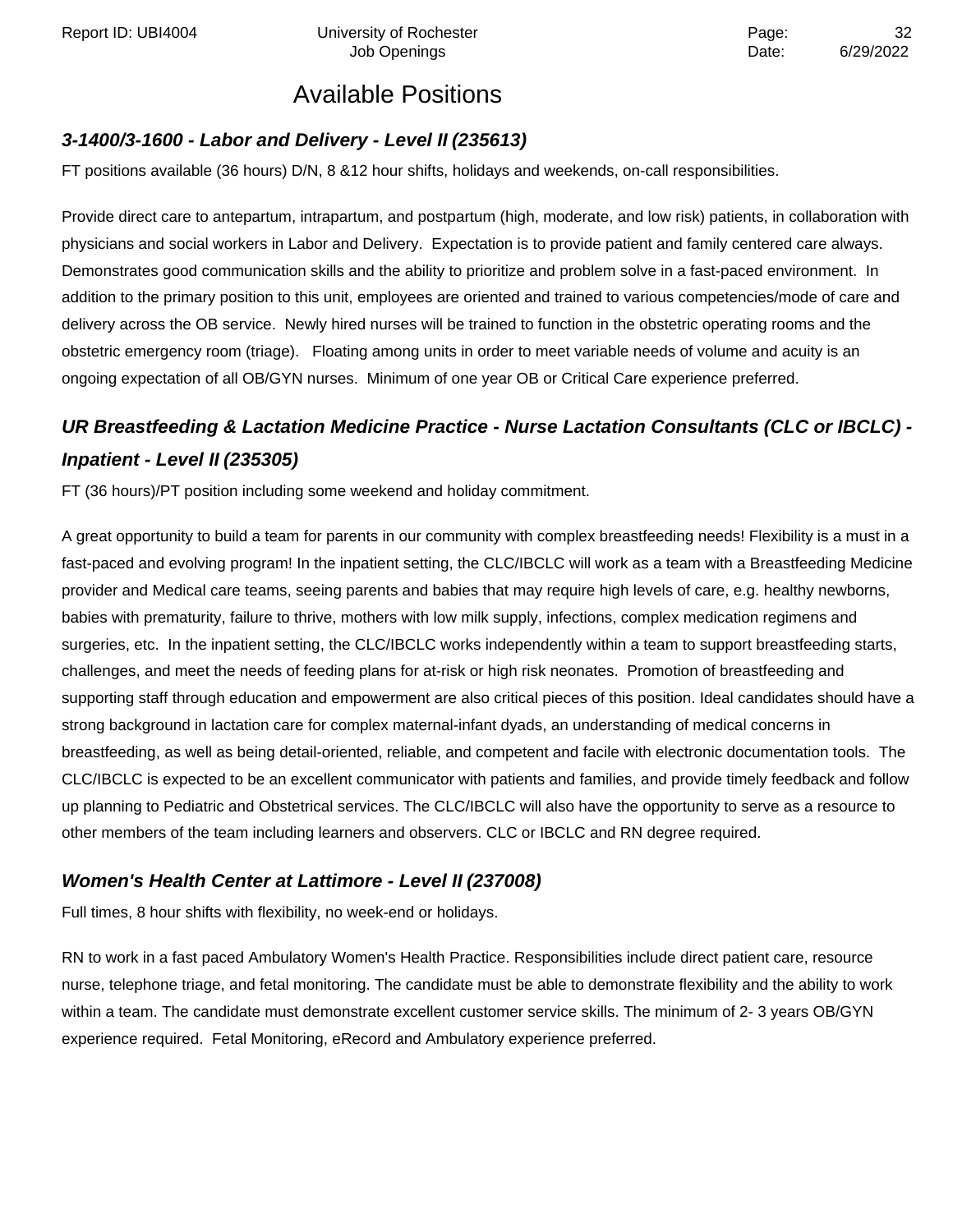### Pediatric Nursing

# **3-3400/GCH3 - Neonatal Intensive Care Unit - NICU Care Coordinator Registered Nurse-Lvl III Inpt (235779)**

FT (40 hours) care coordinator position available, primarily D/E (off shifts as required for clinical need), weekend and holiday per unit direction.

Challenging clinical opportunity for a highly motivated and well-organized individual to facilitate the transition of care for neonates/infants from hospital to home and/or hospital to hospital. Responsibilities include functioning as a liaison with the varied interdisciplinary teams to formulate safe discharge/transfer plans with family, evidence based educational opportunities on the unit and service level, identifying and removing barriers to discharge. Significant opportunity to partner with community resources to meet family needs. Strong organizational skills, communication abilities, problem solving techniques, teaching and interpersonal skills required. Ability to provide direct patient care and bedside education as needed. Flexibility in schedule as needed for optimal coordination of care. BSN degree and 4 years NICU experience recommended.

### **6 North - Pediatric Intensive Care Unit - Care Coordinator - Registered Nurse, Level III (238416)**

FT position, 40 hours, primarily D/E, split care coordination and clinical time

Challenging clinical opportunity for a highly motivated and well-organized individual to facilitate care of complex pediatric patients during the hospitalization and in transition from hospital to home. Accountabilities include, but are not limited to, functioning as a liaison with the varied interdisciplinary teams to formulate safe discharge plans with family, patient education needed for discharge, policy revision and development, education on the unit and service level, and evidence based performance improvement endeavors. Significant opportunity to partner with adult ICU as well as community resources to meet family needs. Excellent interpersonal, communication and problem solving skills are necessary with staff, families, and interdisciplinary team members, as there will be opportunities to represent the PICU on service and hospital based committees. Flexibility in schedule as needed for optimal coordination of care. Opportunity to add clinical bedside care hours to make FT position BSN degree and 5 years PICU experience preferred.

### **6 South - Pediatric Cardiac Care Center - Level I - II (230559)**

FT positions available, D/E/N, 8 and 12 hour shifts, holidays and weekends per unit standard.

Exciting opportunities await RN's looking to work in a fast paced pediatric unit caring for surgical and medical patients with cardiac disease. The Pediatric Cardiac Care Center provides state of the art nursing care to children and young adults with congenital heart defects undergoing cardiothoracic surgery, and cardiology patients with known or newly diagnosed cardiac disease. This specialized unit delivers comprehensive care through a multidisciplinary approach from admission through discharge. The ideal candidate must demonstrate strong critical thinking and communications skills, and be able to manage highly acute, complex patients in a rapidly changing environment.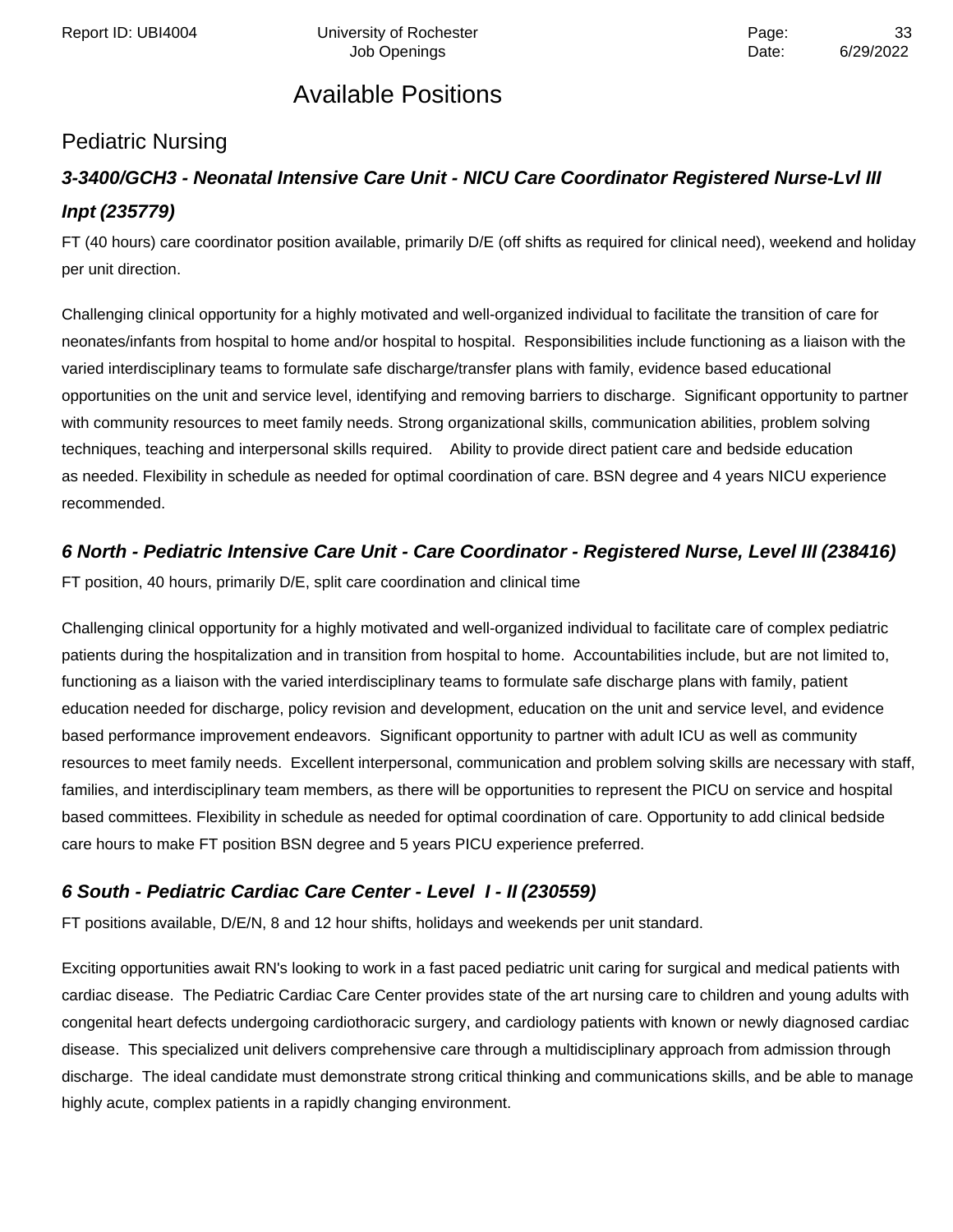## **AC-6 - Ambulatory Pediatrics - Level II (232673)**

FT (40 hours) / PT (24 hours) position available; mostly days with occasional Saturdays and evening hours per unit needs.

Ambulatory Pediatrics is seeking a team oriented pediatric registered nurse to join our multidisciplinary team focused on serving a diverse population of patients and families. Seeking strong candidate with career focus on promoting health equity and inclusion. This is a fast-paced environment providing family centered care within a variety of outpatient clinic settings including primary care and specialty care. Nurse must have 2 years pediatric nursing experience, preferably outpatient or community health based. Requires excellent problem solving, prioritization, and communication skills. Must be flexible to adjust to the changing needs of all of our ambulatory care areas. American Sign Language or Spanish fluency preferred but not required.

# **AC6 - Pediatric Practice - Registered Nurse/Telemedicine RN Coordinator - Registered Nurse, Level II (238419)**

FT (40 hrs) position available; mostly days with occasional Saturdays and evening hours per unit needs.

Pediatric Practice is seeking a team oriented pediatric registered nurse to join our multidisciplinary team focused on serving a diverse population of patients and families. Seeking strong candidate with career focus on promoting health equity and inclusion. This is a fast-paced environment that provides family centered care that concentrates on meeting the primary care and complex medical needs of our patients and families. A portion of this position will be centered on our Telemedicine Program. The RN would work collaboratively with the multidisciplinary Telemedicine Team which includes school health providers to integrate care within Rochester City School District. The RN will support the telemedicine technicians offsite who interface with patients and their families while utilizing equipment to obtain clinical information for the provider visit, such as, accurate photos, videos and point of care testing. Training on all equipment and technique will be provided. Nurse must be comfortable navigating a variety of technology. Nurse must have 2 years pediatric nursing experience, preferably outpatient or community health based. Requires excellent problem solving, prioritization, and communication skills. Must be flexible to adjust to the changing needs of all of our ambulatory care areas. American Sign Language or Spanish fluency preferred but not required.

### **Department of Pediatric Allergy and Immunology - Registered Nurse - Level II (235946)**

FT/PT position available; mostly days

The Department of Pediatric Allergy is seeking a team oriented yet independent pediatric nurse to work within our multidisciplinary team to provide patient and family centered outpatient care. This position involves nursing care in clinic that will include patient monitoring and assessment while administering allergy shots, allergy testing, oral food/drug challenges, and food allergy trials as well as other clinic/patient support duties. When not in clinic this position will provide telephone triage/management to support the care of the patients seen by The Division of Pediatric Allergy. Nurses must have 2-3 years nursing experience with pediatric experience preferred but not required. Excellent problem solving, prioritization and communication skills are required. Must be able to use independent judgment skills within the support of the multidisciplinary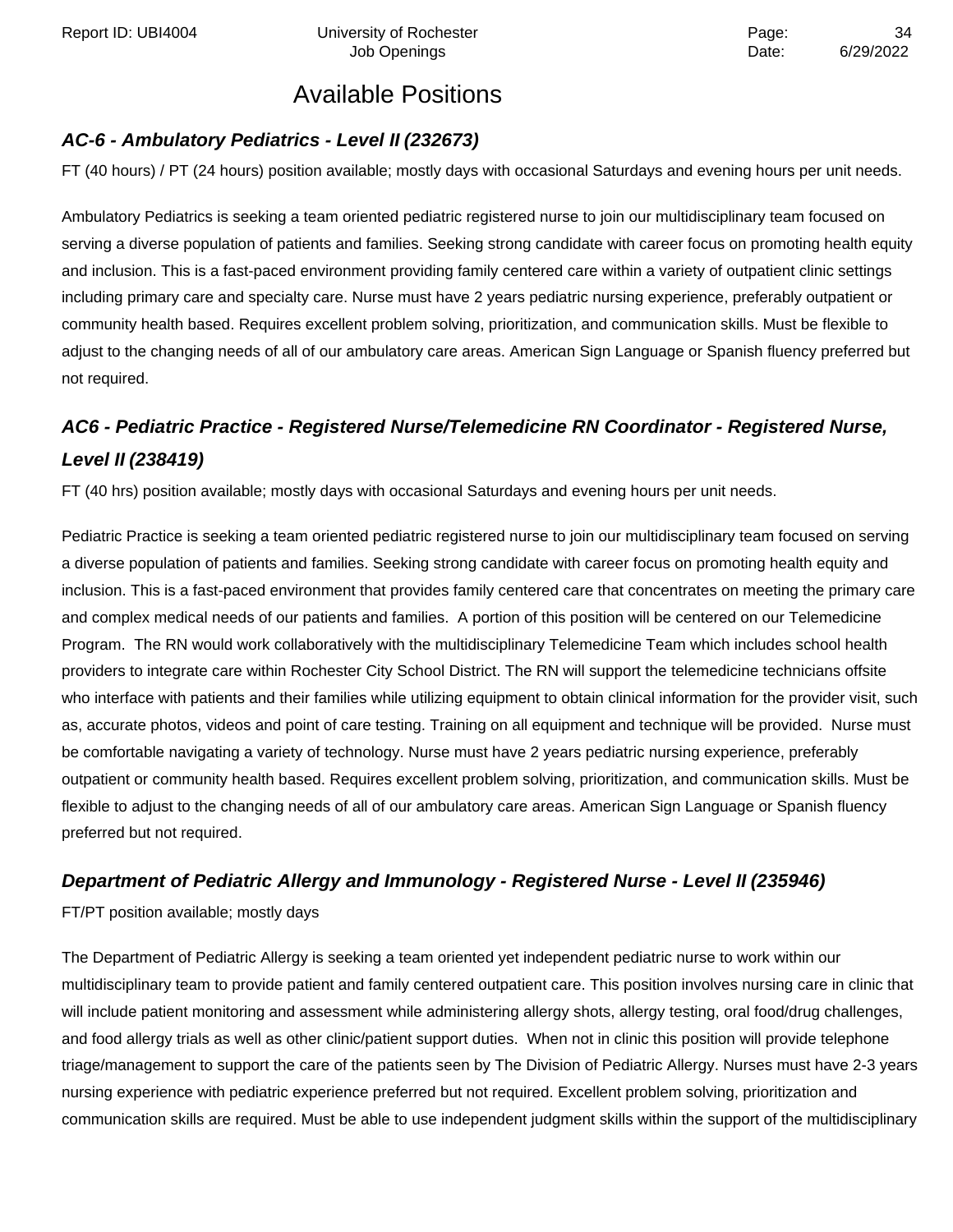Report ID: UBI4004 Chiversity of Rochester Page: 25

# Available Positions

team. Telephone Triage and phlebotomy skills preferred but not required.

#### **Golisano Children's Hospital Critical Care Flex Team - Level III (234294)**

FT positions available, D/N, 12 hour shifts, weekends and holidays per unit policy, occasional on-call responsibilities.

This dynamic position requires the ability to work in a fast-paced environment with changing priorities. The position offers exposure to a variety of critical care specialties including the NICU, PICU, PCCC, and Peds ED. Team members will develop a diverse skill base and expertise in the care of critically ill pediatric patients. The ideal candidates will be able to demonstrate strong critical thinking, communication, and organizational skills. Must have a minimum of 2 years of critical care experience.

#### **Neonatal Intensive Care - Level II (234886)**

FT positions available. D/N, or straight nights, 8 and 12 hour shifts, every other weekend and holidays per unit policy.

The NICU is the only one of its kind in the Finger Lakes Region. It's a highly specialized, nationally recognized center providing the highest level of care available for sick or premature newborns, including advanced treatment for respiratory failure and heart disease. Demonstrates ability to work in a high tech, fast paced environment. Excellent organizational and conflict resolution skills. Commitment to customer focused, family centered care. Pediatric experience preferred.

#### **Pediatric Cardiac Catheterization/EP Lab - Registered Nurse, Level II (238189)**

FT position available, Monday through Friday, primarily days, with on-call responsibilities.

Function as a member of the Pediatric Cardiology team with primary responsibilities in the Pediatric Cardiac Catheterization/EP Lab. Primary responsibilities include providing direct care to pediatric and adult cardiology patients undergoing cardiac catheterization procedures, including pre-procedural assessments, patient education, and discharge planning. Act as circulation nurse during procedures. Assist with patient management, and telephone triage for patients undergoing cardiac catheterization. Additional responsibilities include control room role for hemodynamic/interventional procedures, including hemodynamic and rhythm monitoring, creation of patient data reports, and procedural documentation. Ideal candidate has enthusiasm for learning and working in a team. Pediatric experience and 3 years of acute care experience preferred, but not required.

### **Pediatric Emergency Department (Peds ED) - Registered Nurse - Level II (233411)**

FT position available, D/E/N, 8 and 12 hour shifts, holidays and weekends per unit policy, on-call responsibilities.

The Peds ED offers family centered care to those under the age of 19, seeking care for urgent and emergent issues. The unit is comprised of 18 general care beds, 1 critical care bed, 4 urgent care beds and the use of the 7 bed trauma bay which we share with the adult ED. The tertiary care offered at GCHaS has a complex case mix. From treat and release to acute critical care/trauma the staff are trained to function in a fast paced and challenging environment. Minimum of one year experience in pediatric acute care or ED experience. Provide direct care to pediatric patients/families in a fast paced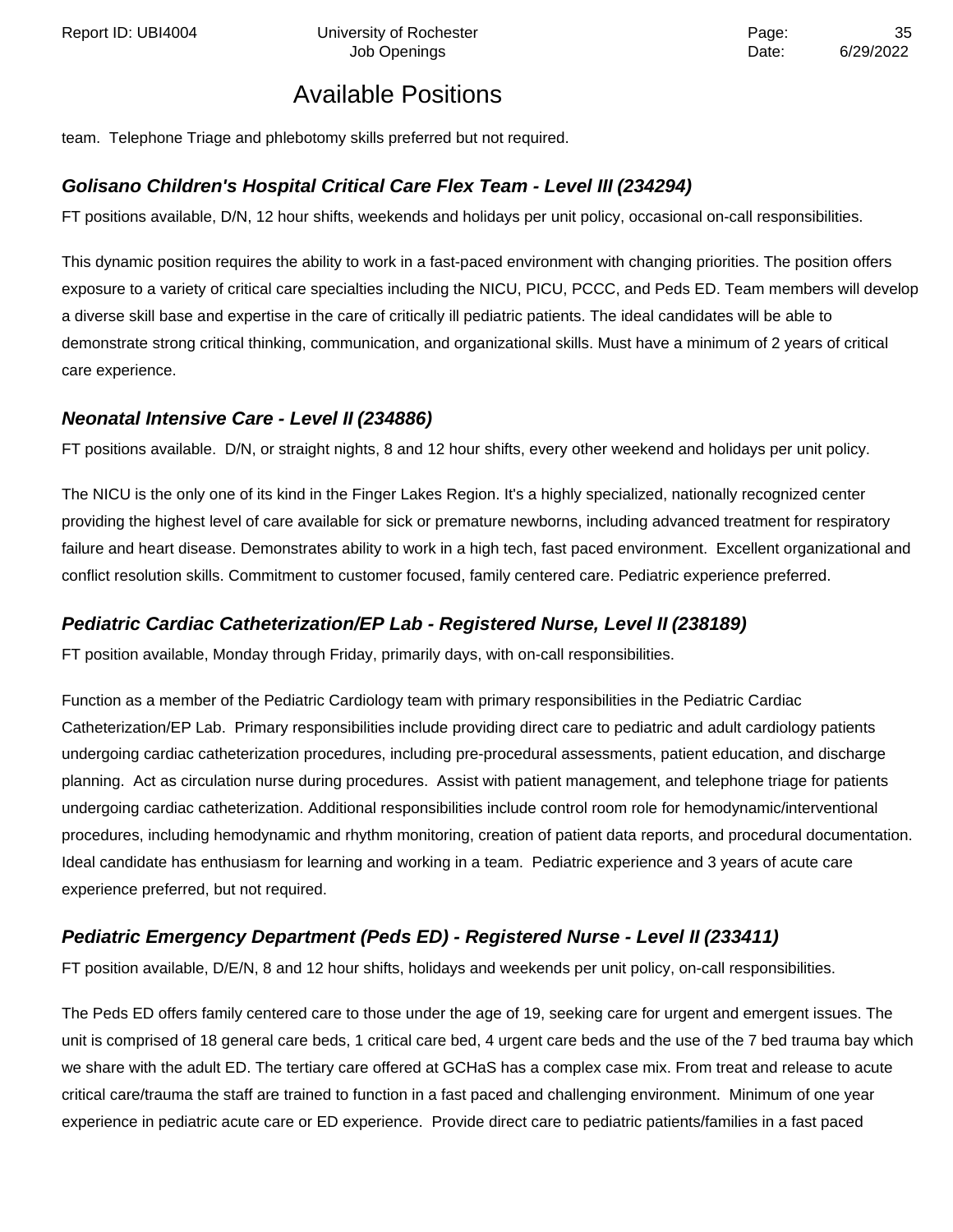collaborative environment. Demonstrates good interpersonal skills, strong prioritization and organizational skills, flexibility and clinical competence.

### **Pediatric Endocrinology - Registered Nurse, Level II (238417)**

Part-time (20hrs) position available; mostly days

The Division of Pediatric Endocrinology is seeking an autonomous, yet team oriented pediatric nurse to work within our multidisciplinary team to provide patient and family centered care. This is a fast-paced outpatient division that provides care to children with Endocrine based disease processes. Nurses work collaboratively with NPs, MDs, and other members of the team to provide comprehensive care involving telephone triage and care management, as well as phone-based patient education and family support. Nurses must have 2-4 years pediatric nursing experience as well as excellent problem solving, prioritization and communication skills. Must be able to use independent judgment with the support of the NP and MD team. Telephone Triage skills and knowledge about Diabetes preferred but not required. Spanish language fluency preferred but not required. Diverse applicants encouraged to apply.

### **Pediatric Imaging Sciences - Golisano Children's Hospital - Level II (233710)**

FT (36 or 40) position available, D/E; staggered 8/10/12 hr shifts available; straight evening hours available.

Minimal on call responsibilities for weekends and holidays.This unique unit seeks passionate and motivated individuals to care for a wide variety of inpatients and outpatients across the pediatric age spectrum undergoing diagnostic CT, MRI, PET MRI, Ultrasound, and GI/GU imaging. Population also includes sedated procedures, including pre and post/minimal to deep sedation and general anesthesia for IR and MRI. Although predominately pediatric, this area also cares for adult patients undergoing cardiac CT, MRI and PET/MRI. Must be flexible and able to adapt/prioritize readily to changing responsibilities in a fast paced environment. Strong assessment, excellent communication and good IV skills are essential. Expectation is to provide high quality patient and family centered care, especially in challenging situations. 2-3 years of acute pediatric or mixed adult/pediatric experience required. Radiology, Pediatric Critical Care, Pediatric PACU or Pediatric ED experience preferred. PALS & ACLS certification required within 1 year of hire.

### **Pediatric Operating Room - Level I - II (234674)**

FT positions available. D/E/N, 8/10/12 hour shifts, holidays, weekends, and on-call responsibilities.

Seeking enthusiastic individuals, excited to be a part of a multidisciplinary team that cares for pediatric patients across the age continuum. Specialties include general surgery, urology, dental, OMFS, neurosurgery, plastics, burns, ENT, and orthopaedics. On-call responsibilities with a 30 minute response time required. Requires a nursing degree from an accredited Nursing Program and an active New York State RN license in good standing. New graduates welcomed!

# **Pediatric Specialty Nurse for the Division of Developmental and Behavior Pediatrics - Level II (236575)**

PT (24hr) position available; mostly days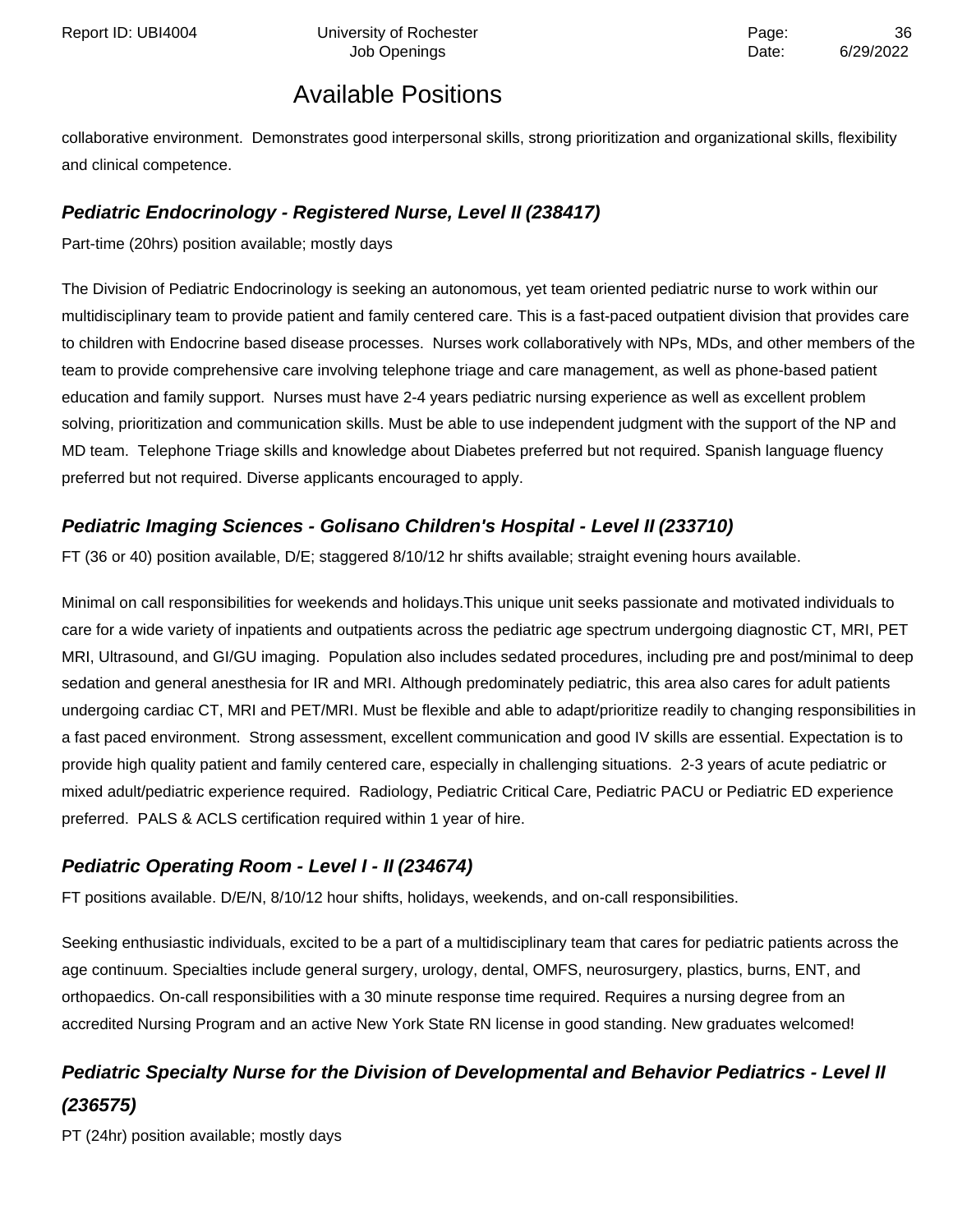Report ID: UBI4004 **Depart Controller University of Rochester** Page: 27 and 237

# Available Positions

The Clinical Services of Developmental and Behavioral Pediatrics (DBP) are seeking an autonomous, yet team oriented pediatric nurse to work within our multidisciplinary team to provide patient and family centered care. This is a fast-paced outpatient program providing care to children with intellectual and developmental disabilities. This position involves telephone triage and care management, as well as phone-based patient education and family support to families receiving care through DBP. RNs work collaboratively with NPs, MDs, psychologists and others on the DBP team. 2- 3 years of pediatric or Behavioral Health nursing experience preferred as well as excellent problem solving, prioritization and communication skills. Must be able to use independent judgment with the support of the NP team. Telephone Triage skills and disability knowledge preferred but not required. Spanish language fluency preferred but not required. Diverse applicants encouraged to apply.

## **Pediatric Surgical Suite - Registered Nurse-Level II (233446)**

FT position available, D/E, 8, 10, and 12 hour shifts, occasional nights and week-ends per unit need. Holiday and on-call responsibilities

Opportunity to work in a family oriented pediatric surgery center with in-patients and out-patients. Pediatric, PACU, PICU, Med/Surg, and/or critical care experience preferred. In this fast paced and challenging unit, RN's work together as a team in the variable settings of Preanesthesia, PACU, and Post-operative Discharge. Demonstrates flexibility with scheduling to meet unit needs.

## **Pediatric Transport Nurse - Registered Nurse-Level III (227177)**

FT/PT positions available, D/N – 12 hour shifts. Rotating holiday requirements, occasional on-call responsibilities.

The Pediatric Transport Team is seeking experienced critical care nurses for the role of pediatric transport nurse. The Pediatric Transport Program transports critically ill children from outlying hospitals in the Upstate NY region to Golisano Children's Hospital at URMC via ambulance, rotary, and fixed wing aircraft. In addition, the transport nurse is an expert resource for the entire pediatric service and is essential in the following: Rapid Response Team, Pediatric Code Team, procedural sedation, advanced IV access, intra-facility transport of critically ill patients, and pediatric trauma response. As a member of the pediatric critical care team, the transport nurse initiates and participates in ongoing staff education, performance/quality improvement, and organizational activities that contribute to improving patient care and safety. The ideal candidate will have a minimum of three years pediatric critical care experience; combined relevant experience will be considered.

## **Pediatric Vascular Access Team - Level III (233314)**

FT position available (36 hours): D/E, weekends and holidays per service needs

The candidate must be able to work independently, be flexible and able to assume the responsibility for the nursing care and documentation of vascular access in pediatric patients, spanning from neonates to age 19. Responsibilities include assessment of patients for vascular access, planning for line insertion (including recommended support for placement), ultrasound guided peripheral intravenous access and placement of PICC lines. Team members will be responsible to be a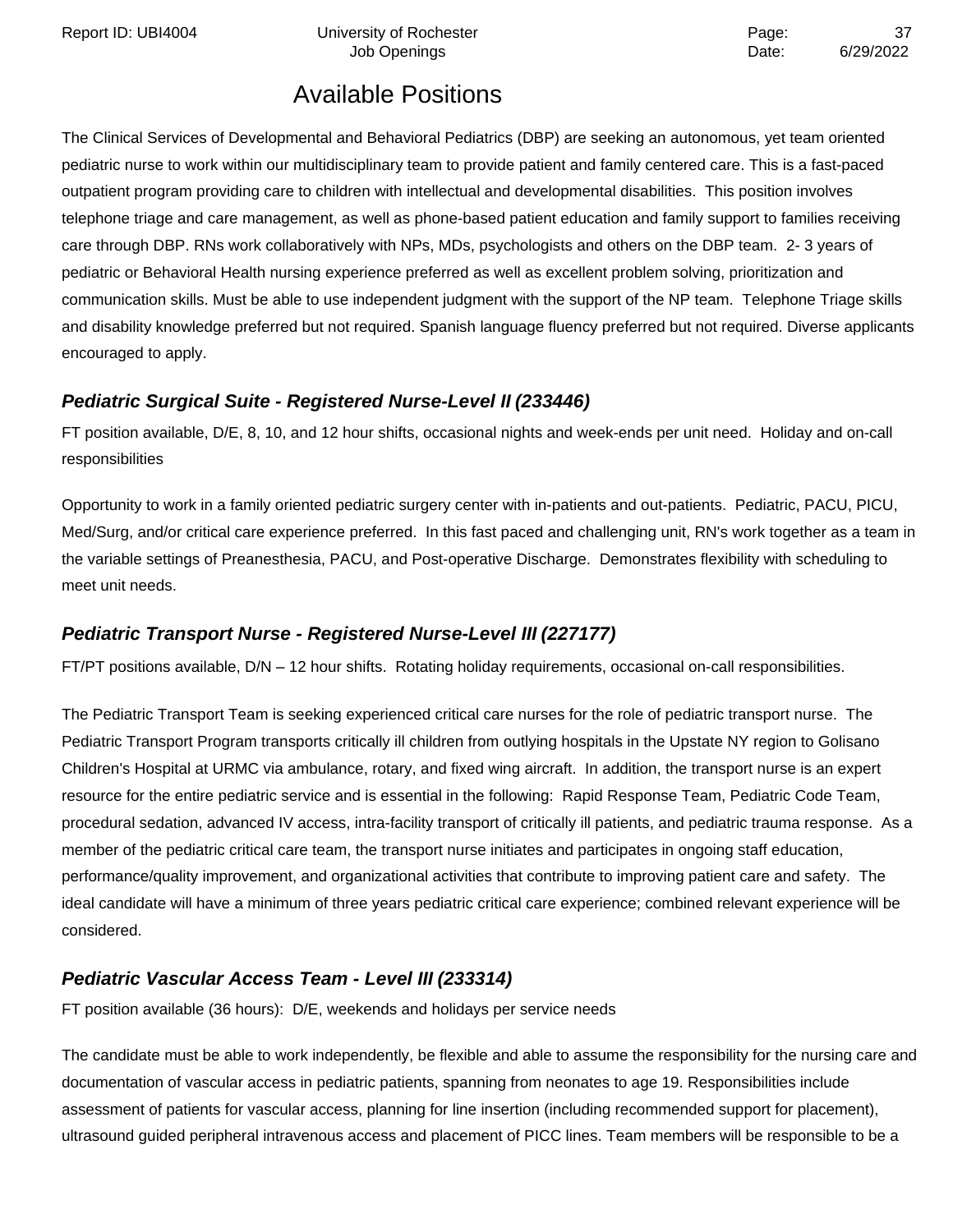resource for all types of central line care and maintenance issues. Responsibilities also include supporting new nursing staff by providing education, mentor support for peripheral IV catheter insertion and participating in the pediatric service safety and quality initiatives. Candidate will be eligible for the Vascular Access Board Certification after 1 year of experience. Must have 3 years of pediatric nursing experience, PICC certification preferred but not necessary.

## Perioperative Nursing

## **ASC - Ambulatory Surgical Center 2nd Floor - Level II (236626)**

FT position available, primarily days into early evenings, 8 or 10 hour shifts.

New grads welcome to apply! Looking for RNs who want to work in a fast paced, team-oriented environment! Team members in this role will work across the continuum of Perianesthesia care: pre-operative, phase I PACU and phase II postoperative. Ability to provide care for a diverse and unique surgical population including adult and pediatric ophthalmology, dental, and family planning services. Demonstrates clinical competence and interpersonal skills. Must demonstrate ability to be flexible to meet unit needs.

# **Ambulatory Surgical Center Strong West (Brockport Location) - Operating Room - Level II (234434)**

FT –position days / 40 hours week

Great opportunity to become a member of a dynamic health care team at the Strong West Ambulatory Surgery Center. Operating room experience required with 1-2 years experience in both circulating and scrub roles preferred. Provide perioperative care to surgical/procedural patients in the OR and GI areas. Implementing safe, patient-family-centered care to the surgical patient with the ability to coordinate, organize and prioritize. Candidates must demonstrate strong assessment, interpersonal skills, communication skills, and ICare values. Enjoys working as part of a team to provide high quality, safe, compassionate care. CNOR preferred.

# **Ambulatory Surgical Center Strong West (Brockport Location) - Pre/Post Anesthesia - Level II (234106)**

FT position available (M-F)

Great opportunity to become a member of a dynamic health care team at the Strong West Ambulatory Surgery Center. The RN works within the multidisciplinary team to prepare patients for surgery and GI procedures and provide postoperative/post GI procedure care and education in the recovery area for safe discharge home. This expanding unit is looking for motivated RN's with strong assessment skills, organized, commitment to teamwork, and focused on positive patient outcomes. Come join a team that takes pride in providing high quality, patient-family centered care, teamwork and ICare values. RN's with 2 years of Med-Surg experience or similar recommended. ACLS and PEARS certification required within 1 year of hire.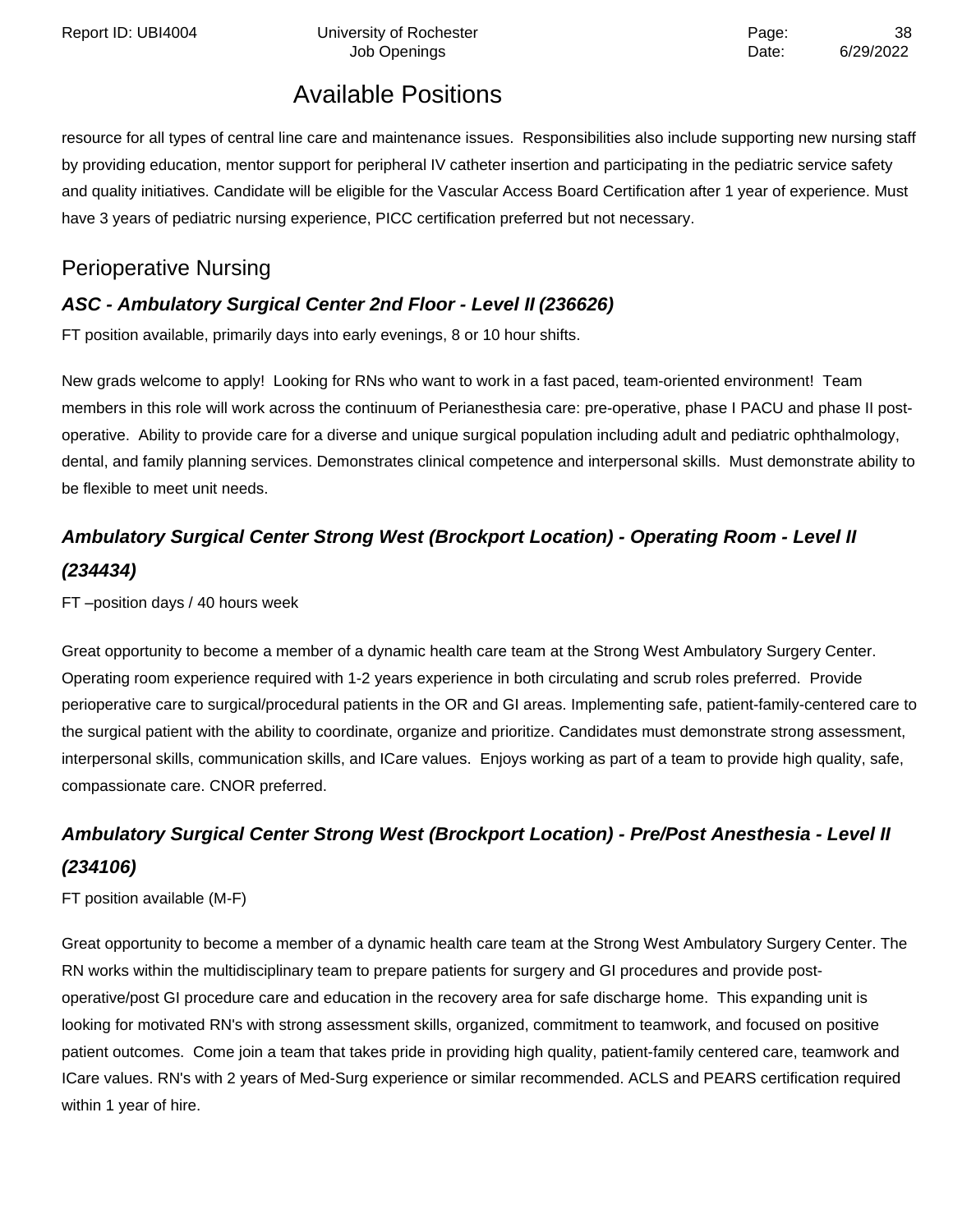### **Ambulatory Surgical Centers - Operating Room - Level I-II (235881)**

FT/PT positions available - 8, 10 hour shifts primarily days Monday through Friday with occasional closing shifts to meet unit needs day

Looking for nurses who enjoy working as part of a dynamic team in a high quality, highly efficient environment at our Sawgrass Surgery Center (Brighton) and new Orthopaedic Surgery Center (Henrietta). Provide Perioperative care to surgical patients in both scrub and circulating roles. Assists in room preparation for the next surgical day. Candidates must possess effective communication skills and demonstrate the ability to coordinate activities of the Perioperative personnel to ensure safe patient care.

### **Ambulatory Surgical Centers - Pre/Post Anesthesia - Level I - II (235879)**

FT/PT positions available- 8, 10 hour shifts primarily days Monday through Friday with occasional closing shifts to meet unit needs

Come work in an exciting and fast paced perianesthesia environment as part of our dynamic team of skilled nurses. In the pre/post-operative setting, qualified candidates will be responsible for meeting individual patient needs from pre-op to recovery by assessing, planning, implementing and evaluating nursing care. Through collaboration with other members of the interdisciplinary healthcare team you will care for patients across the lifespan. The pre/post-op nurse will have an integral role in delivering high quality, safe, compassionate care to patients throughout their stay at our Sawgrass Surgery Center (Brighton) and new Orthopaedic Surgery Center (Henrietta) . S trong assessment, teamwork and interpersonal skills required.

### **Center for Peri-Operative Medicine - Registered Nurse, Level II (238495)**

FT positions available (40 hours), Monday through Friday staggered day shift. Must be flexible.

Primary position for telephone screening of presurgical patients for review and collection of medical history for day of surgery preparation. Will work closely with surgeon's offices and must demonstrate strong interpersonal skills and clinical competency. Cross-cover for the clinic on an as needed basis may be required. RN with 3 years acute med/surg experience with knowledgebase of Perioperative medicine a plus. Basic computer skills required.

### **Center for Peri-Operative Medicine - Registered Nurse, Level II (238499)**

FT/PT / Perdiem positions available, Monday-Friday, 7a-5p, staggered day shifts.

Exciting opportunity for experienced RN in an off –site, fast paced center for patients requiring preoperative evaluations. Responsibilities include pre-op and pre-procedure preparation and optimization of patients undergoing surgical/medical procedures necessitating anesthesia; will be working with interdisciplinary providers within the Departments of Anesthesia and Perioperative Medicine, surgery, and other referring providers. Demonstrates clinical competence and strong interpersonal skills, must demonstrate ability to be flexible to meet unit needs. Additional responsibilities include participation in telephone screening of presurgical patients. Basic computer skills required. RN with three years recent acute care,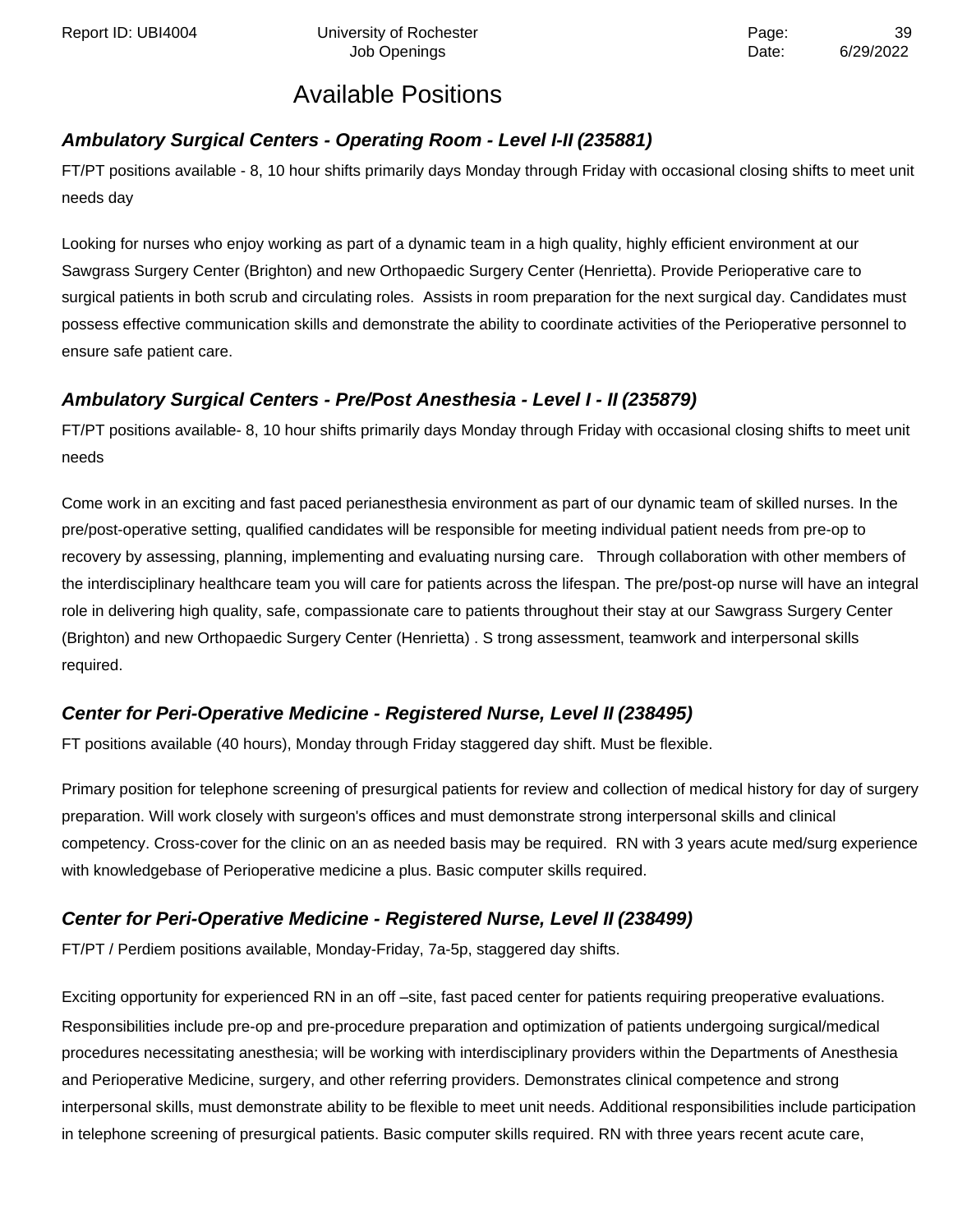Report ID: UBI4004 Chiversity of Rochester Page: All Page: 40

## Available Positions

med/surg experience preferred.

### **OR - Neuro Imaging Sciences - Level II (236836)**

7a – 7p (Monday – Friday)

Angio/Interventional (neurology services), Nuclear Medicine, and Diagnostic Imaging. The department sees patients across the life span from neonate to geriatric, whether they be in-patients, out-patients, or Emergency Department patients. PACU/ICU experience preferred; Moderate conscience sedation; ACLS required; BLS; (American Heart for the Provider).

### **OR - Operating Room - Cardiac Coordinator - Registered Nurse, Senior Level III (237791)**

FT position, D/E/N, 8 hours shifts, holidays, weekends, and on-call responsibilities

Direct staff within cardiac service to facilitate a team approach to the care of the patient in the cardiac service. Promotes training within the team. Facilitates collaboration of Surgeons and Staff. Collaborates with other patient care areas and departments such as cardiac cath/EP lab, Cardiac Intensive Care Unit and anesthesia on a day to day basis to provide for cardiac patients needs. Communicates daily schedule changes/ Huddle. Implements performance improvement initiatives. Interfaces with Primary Service Nurses for service specific equipment, instrumentation and supply needs and supports new nurses and surgical technologists with the interpretation of protocols, policies and guidelines. Candidates must possess effective communication skills and demonstrate the ability to coordinate activities of the Perioperative personnel to ensure safe patient care. Enjoys working as part of a dynamic team in a high quality, highly efficient environment.

#### **Operating Room - Cardiac Team - Registered Nurse-Level II (222687)**

FT/PT positions available. D/E/N, 10/12 hour shifts, holidays, weekends, and on-call responsibilities per unit/team policy.

The Adult Cardiac OR cares for a wide variety of patients. CABG's TAVI's and Heart Failure (VAD's, ECMO, Artificial Heart and Heart Transplants) just to name a few. Using a multidisciplinary approach, the OR staff cares for patients of all ages. Requires a nursing degree from an accredited Nursing Program and an active New York State RN license in good standing: Strong interest in the all aspects of Cardiac.

#### **Operating Room - Registered Nurse-Level II (222689)**

FT/PT positions available. D/E/N and evenings, 8/10/12 hour shifts, holidays, weekends, and on-call responsibilities.

The OR cares for a wide variety of patients. Specialties include orthopedics, general surgery, plastics and reconstructive surgery, urology, cardiac, neuro, vascular, ophthalmic, GYN, ENT, thoracic, oral-maxillofacial, and trauma (level 1 trauma center). There are 2 Davinci robots that are used by urology and GYN. The transplant program involves livers and kidneys as well as hearts. Using a multidisciplinary approach, the OR staff cares for patients of all ages. As part of the Golisano Children's Center, the pediatric team specializes in meeting the needs of the pediatric population. Requires a nursing degree from an accredited Nursing Program and an active New York State RN license in good standing.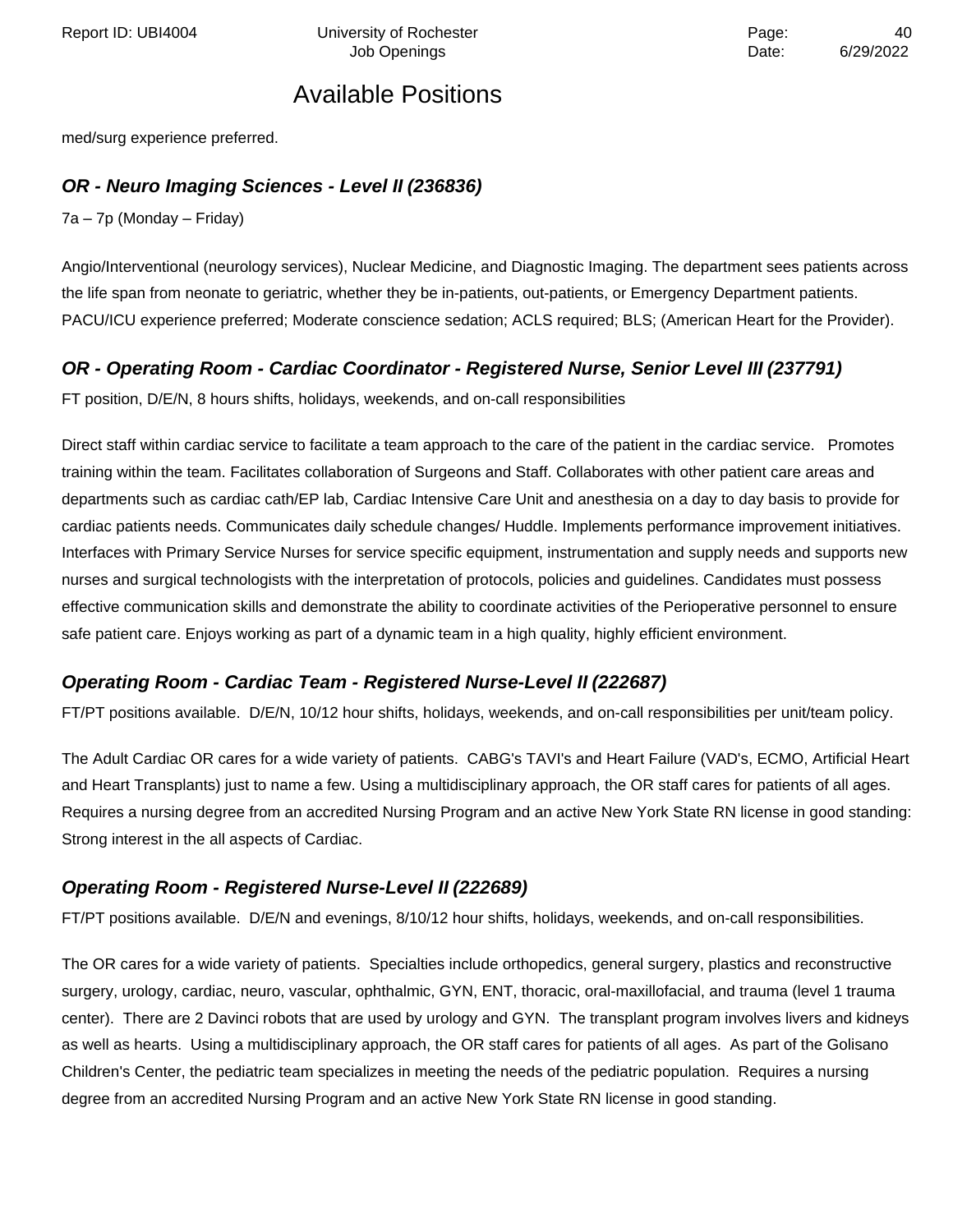Report ID: UBI4004 University of Rochester **Access 2018** Page:

## Available Positions

### **PACU Pre-Anesthesia / Post- Anesthesia Care Unit - Level II (230755)**

FT weekend contract position available (36hrs), D/N 8a-8:30p or 8p-8:30a

Enjoy working as part of a team in a fast-paced nursing environment caring for a wide variety of post-anesthesia patients. The ideal candidate will possess excellent communication skills, strong critical thinking, and demonstrate the ability to work independently, efficiently and with collaboration among the team. Candidates should possess two years of experience in medical/surgical, ICU or ED. .

### **PACU-Post Anesthesia Care Unit - Level II (226076)**

FT/PT/per-diem positions available, D/E/N; 8/10/12 hour shifts with holidays, weekends and on-call per unit needs. Self-Scheduling.

The PACU is a fast paced unit tasked with the recovery of the surgical patient. Nursing provides post-operative care to patients undergoing surgical procedures from multiple services including; general surgery, ENT, orthopedics, gynecology, urology, plastics, neurosurgery, colorectal, vascular, thoracic and cardiac surgeries. As part of a Level I Trauma Center, this expanding unit is looking for motivated and flexible nurses who seek to expand their bedside nursing skills in the perioperative setting and enjoy working as a part of a multidisciplinary team. Candidates are expected to have excellent communication and strong critical thinking skills. RN's with two years of experience in medical/surgical, ICU or ED preferred. ACLS certification preferred and required within 1 year.

### **PACU-Post Anesthesia Care Unit - Level II (226077)**

FT positions available, nights with holidays, weekends and on-call per unit needs. Self-Scheduling.

The PACU is a fast paced unit tasked with the recovery of the surgical patient. Nursing provides post-operative care to patients undergoing surgical procedures from multiple services including; general surgery, ENT, orthopedics, gynecology, urology, plastics, neurosurgery, colorectal, vascular, thoracic and cardiac surgeries. As part of a Level I Trauma Center, this expanding unit is looking for motivated and flexible nurses who seek to expand their bedside nursing skills in the perioperative setting and enjoy working as a part of a multidisciplinary team. Candidates are expected to have excellent communication and strong critical thinking skills. RN's with two years of experience in medical/surgical, ICU or ED preferred. ACLS certification preferred and required within 1 year.

## **Periop - Flex Team - Level II (234764)**

FT position available, D/E

Discover the perioperative flex team's benefits by joining a powerhouse of engaging, versatile, highly-trained, and highlysupported nurses. Maximize your job satisfaction and nursing potential caring for adult and pediatric patients across the perioperative spectrum of care. The ideal candidate is a dynamic nurse that is flexible and independent while remaining team-oriented. The care continuum will encompass multiple areas in Perianesthesia. Nurses will take assignments in the Strong Surgical Center (SSC), PACU (Post-Anesthesia Care Unit), and the second floor surgical center. This dynamic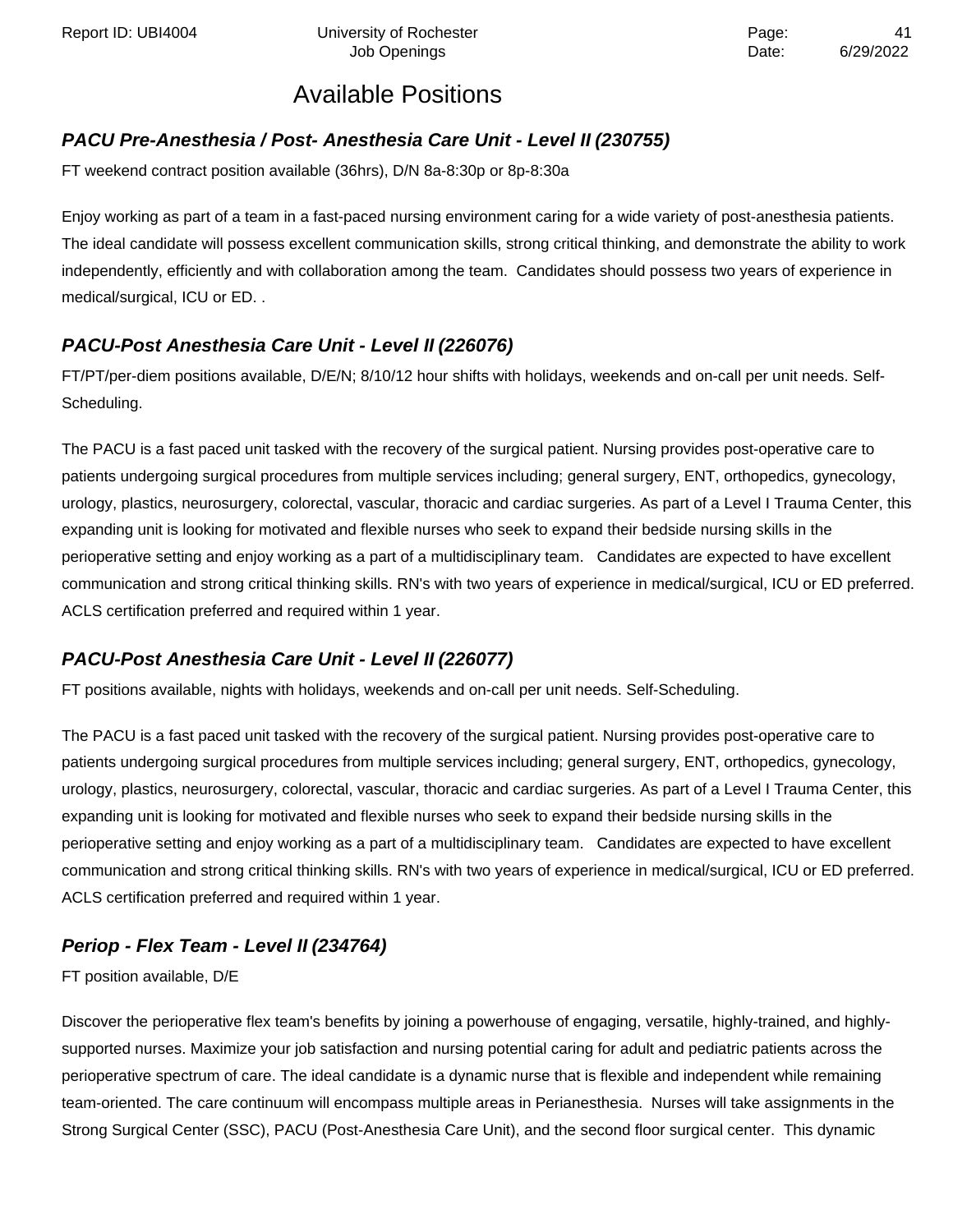position requires strong assessment, critical thinking, and organizational skills, along with a willingness to work in variable settings and flexibility to the changing needs of the assignment within a shift. There is potential to expand upon a variety of skill sets and find career advancement opportunities. Requires one-year of acute care nursing, critical care experience preferred. ACLS/PALS required within one year.

# **Perioperative Services - Operating Room (OR) Nurse Residency Program for May 2022 RN Graduates -Registered Nurse-Level I (227074)**

FT position available D/E/N, holidays and weekends per unit policy, on-call responsibilities

In providing foundational perioperative education, and skill building, the OR nurse residency program is designed to assist the novice registered nurse successfully transition to competent operating room nurse. Candidates should be enthusiastic, and self-motivated learners interested in becoming an integral member of a multi-disciplinary surgical team. Excellent interpersonal and effective communication skills, flexibility, a capacity to organize and prioritize are a must. Implementing safe patient-family centered care to the surgical patient is exciting, challenging, and highly technical, experiencing the nursing process one patient at a time.

## **SSC - Strong Surgical Center/23 Hour Surgical Observation Unit - Level I - II (234228)**

FT/PT positions available, D/E/N; 8/10/12 hour shifts. Self-Scheduling.

Join a dedicated team that provides perianesthesia nursing care for a wide variety of adult surgical procedures and specialties. The Surgical Center is a fast-paced same day admission unit that cares for patients before and after surgery. This dynamic unit is seeking motivated and flexible nurses interested in expanding their assessment and intervention skills functioning within a continuum of perianesthesia care including pre-op, post-op and observation. Candidates will work collaboratively to optimize the patient to ensure a safe and positive surgical experience from admission to discharge. ACLS certification is required within 1 year.

### **Second Floor Operating Room - Level I - II (235243)**

FT/PT positions available. Unit operations are from 7:00 AM – 5:30 PM, 8 or 10-hour shifts available, on call for E/N, holidays, & weekends. Provides intraoperative care to surgical ophthalmology patients of all ages in both scrub and circulating roles.

Candidates must possess effective communication skills and demonstrate the ability to coordinate activities of the perioperative team to ensure safe patient care . Candidates must also demonstrate a high degree of interpersonal, prioritization, and organizational skills. Candidates should also enjoy working as part of a dynamic team in a high quality, high efficiency environment . Requires a nursing degree from an accredited Nursing Program and an active New York State RN License in good standing.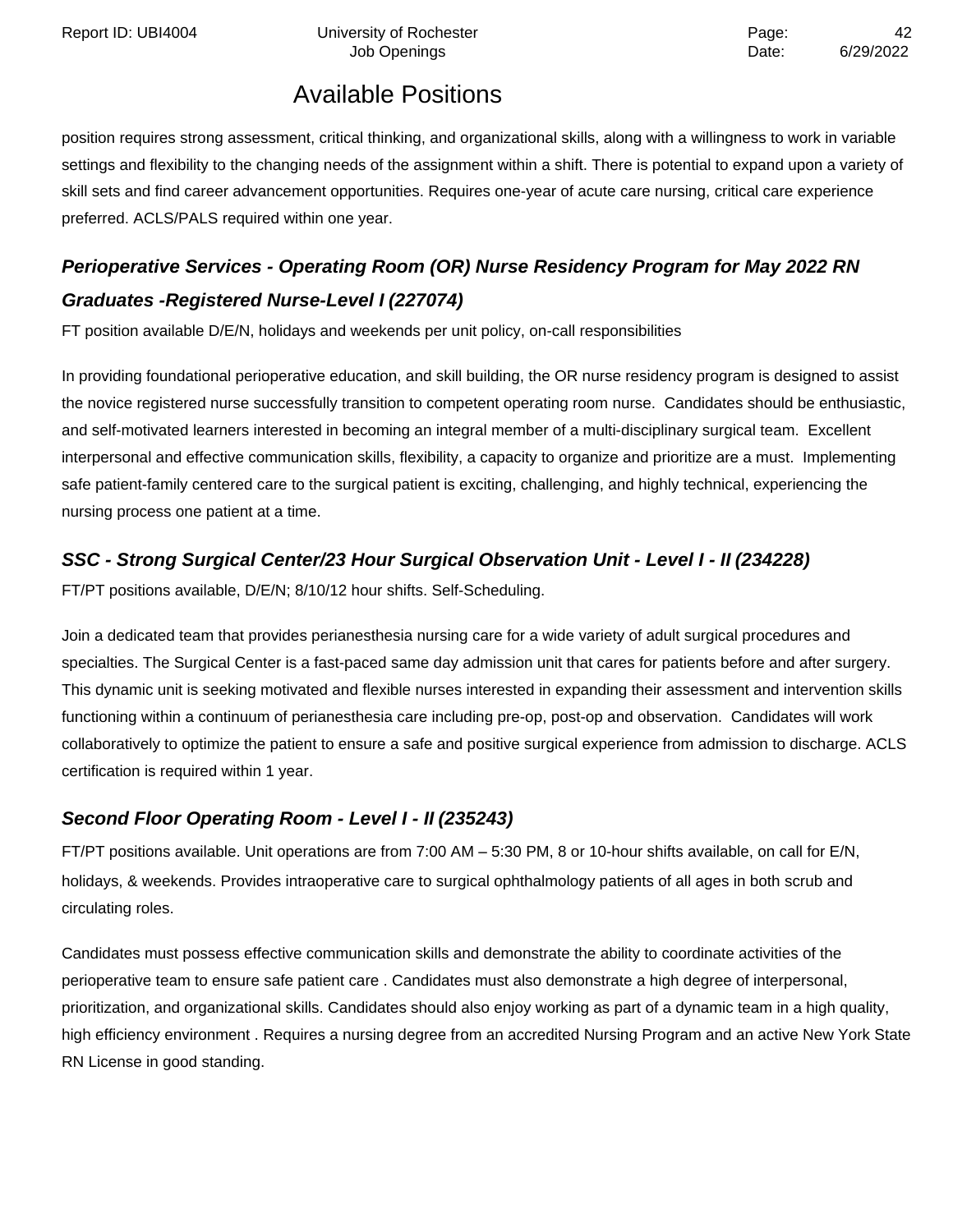Report ID: UBI4004 **Depart Controller University of Rochester** Page: A3

Job Openings **Date:** 6/29/2022

## Available Positions

## Psychiatric Department

### **AD-CARE Alzheimer's Clinical Research Coordinator - Level III (236824)**

FT position available (40 hours), primarily days

The Alzheimer's Disease Care, Research and Education (AD-CARE) Program is a leading Alzheimer and Dementia research program. The Clinical Research Coordinator supports, facilitates and coordinates the daily clinical trial activities and plays a critical role in the conduct of the study. This person will be responsible for performing clinical and researchrelated assessments, recruiting, consenting and enrolling participants, administering study medication, collecting medical information, completing study specific forms and data entry. Responsibilities include recruiting and screening of potential study participants using protocol specific inclusion/exclusion criteria, including review of medical records and discussion of the study to potential participants and family members. Conduct study visits, including interviews, obtaining consent and completing study-specific assessments, collect clinical assessments including lab specimens, EKG, vital signs. Ensure patient compliance with study protocol, complete source documents and address queries in EDC. Prepare and administer study-related medication. Maintain accurate and complete research participant records, based on FDA ALCOA principles. Document and report AE's to Investigator and Sponsor. Acts as a point of reference for study participants by answering questions and keeping them informed on study progress. Communicate effectively with ancillary research staff including CRC nurses and imaging personnel. Collaborate with Sponsors and/or their designees and participate during on-site/remote Monitoring visits. Maintains certifications with federal, state, institution and sponsor policies. Keeps current with industry standards, best practices and trends in therapeutic area. Excellent written and verbal communication skills. Capable of working independently and also as part of a team. Experience with older adults and memory disease preferred; clinical trial experience preferred. BSN required.

## Psychiatric Nursing

### **19200 Inpatient Medicine in Psychiatry Unit - Registered Nurse-Level I - II (223167)**

FT positions available, D/E/N, 8 and 12 hour shifts, holidays and weekends per unit policy.

Great opportunity to become a member of a unique unit, only a handful of similar units in the country. Adult medical/surgical unit for patients with active co-morbid psychiatric and/or behavioral issues. This expanding unit is looking for flexible, enthusiastic and committed nurses to help us grow. Med/surg acute care experience a plus. Willingness to care for a varied patient population in a changing environment a must! Nurses are eligible for dual-certification in both medical/surgical nursing and psychiatric nursing after experience requirement attained. New graduates (Level 1) are eligible for the med/surg Residency Program. The residency program is designed to assist the novice graduate nurse to successfully transition to a competent professional nurse. To be eligible for nurse residency, must have less than one year prior experience in acute care and plan for a two year commitment upon program completion.

### **29200 - General Adult Psychiatry - Registered Nurse-Level I - II (216539)**

FT/PT positions available, D/E/N, 8 & 12 hour shifts, holidays per unit policy.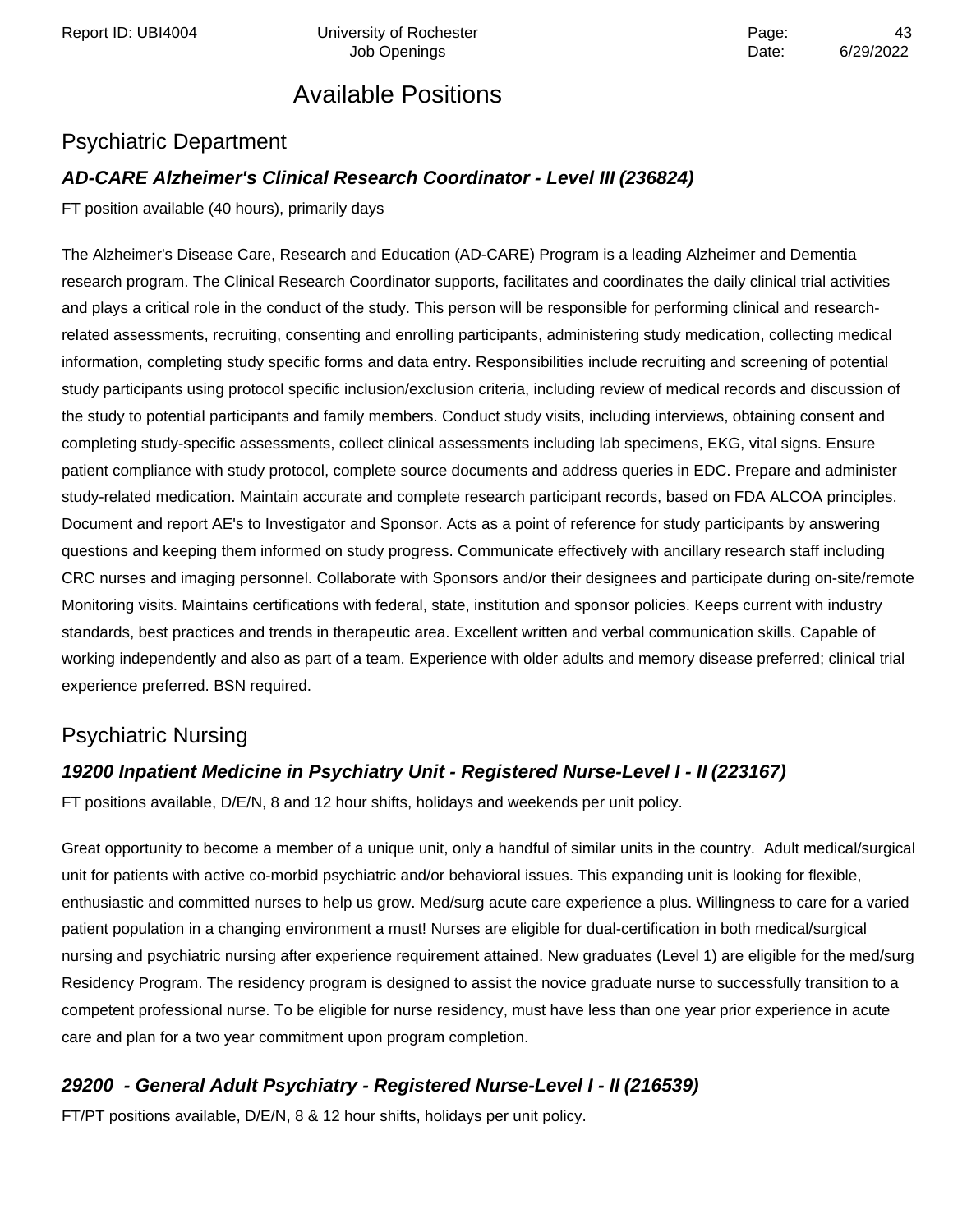This 22 bed adult psychiatry unit admits persons ages 18-60 who are in need of intensive psychiatric stabilization. This includes persons with new or recent onset of psychosis, major depressive episodes, acutely suicidal individuals and persons without established diagnosis or treatment history. Strong interpersonal, assessment, critical thinking and communication skills are necessary to work with this interdisciplinary team.

## **3-9000 General Adult Psychiatry - Registered Nurse-Level I-II (227976)**

FT/PT positions available, D/E/N, 8 and 12 hours shifts, holidays and weekends per unit policy.

This 23 bed adult psychiatry unit, along with sister unit 29200, is one of two general adult units which provide care and treatment for individuals age, 18+, who require acute stabilization of intensive psychiatric symptoms related to a number of disorders including: depression, psychosis, and bipolar disorder. Nursing care on 39000 is provided utilizing a modified team model of care and milieu management. A recovery oriented theoretical framework is utilized to engage patients in therapeutic groups and activities throughout the day. Strong interpersonal, critical thinking, and communication skills are necessary to work successfully within our interdisciplinary team. New graduates with a passion for psychiatry are encouraged to apply.

### **3-9200 - Geriatric Psychiatry Unit - Level I - II (230899)**

FT/PT positions available, D/E/N, 8 hour shifts, holidays and weekends per unit policy

3-9200 is an 11 bed unit for geriatric patients experiencing acute exacerbation of a persistent mental illness. Treatment focuses on stabilization of symptoms through psychopharmacological and psychoeducational interventions while addressing co-morbid physical and psychosocial issues to promote timely reintegration into the community. .

## **4-9000 - Child & Adolescent Psychiatry - Level I - II (231949)**

FT/PT positions available, D/E/N, 8 hour shifts, holidays and weekends per unit policy.

One or more years experience in pediatrics or psychiatry with strong knowledge base in growth and development. Experience as a mental health worker with children or adolescents prior to nursing education will be considered in meeting criteria. Previous experience as a teacher in primary, secondary or special education classroom will also be considered. Genuine interest and ability in working with children.

## **AD-CARE Alzheimer's Clinical Research Coordinator - Registered Nurse, Level III (237454)**

FT position available (40 hours), primarily days

The Alzheimer's Disease Care, Research and Education (AD-CARE) Program is a leading Alzheimer and Dementia research program. The Clinical Research Coordinator supports, facilitates and coordinates the daily clinical trial activities and plays a critical role in the conduct of the study. This person will be responsible for performing clinical and researchrelated assessments, recruiting, consenting and enrolling participants, administering study medication, collecting medical information, completing study specific forms and data entry. Responsibilities include recruiting and screening of potential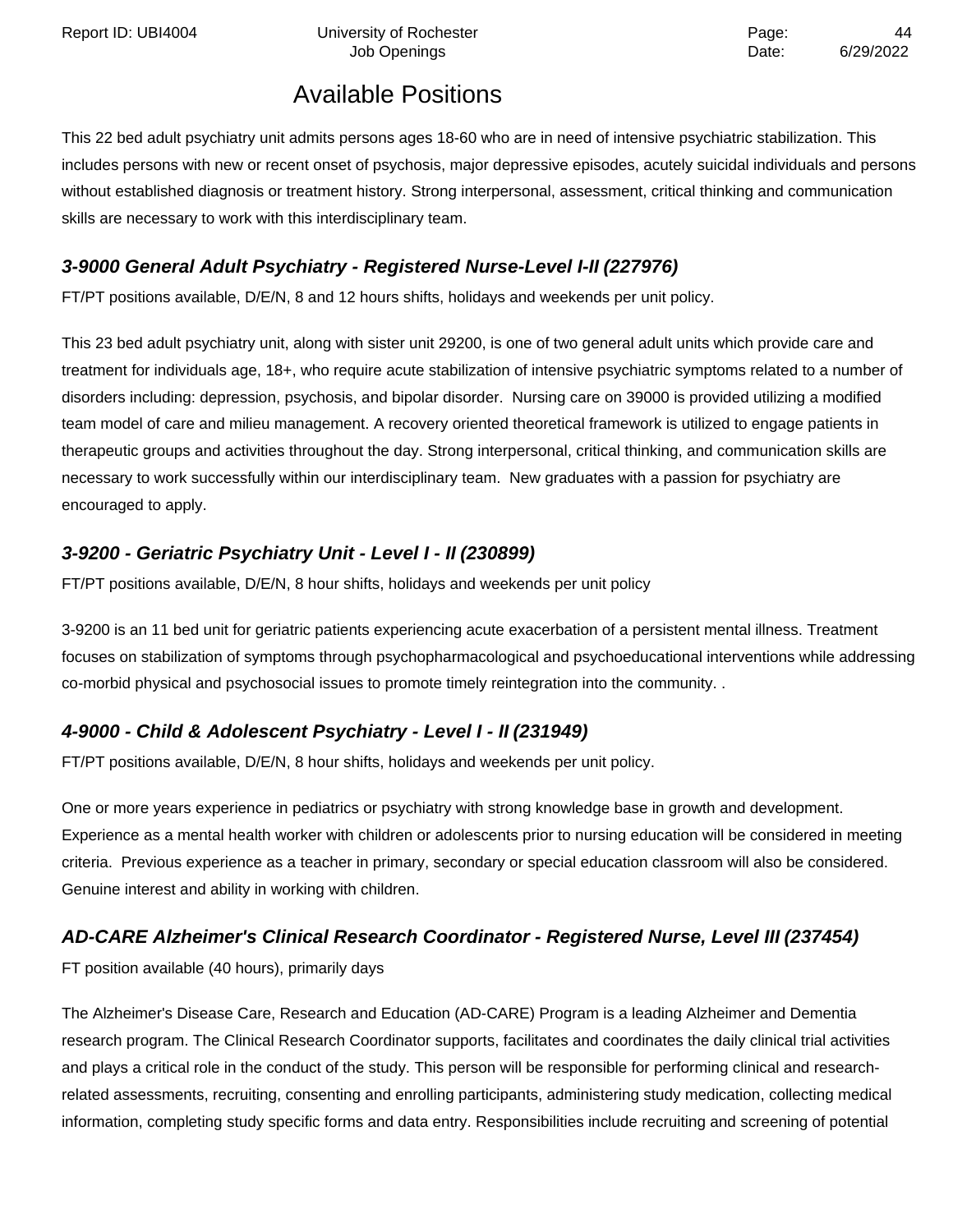Report ID: UBI4004 Chiversity of Rochester Page: At a strategy and the Page: At a strategy and the Page: At a strategy and the Page: At a strategy and the Page: At a strategy and the Page: At a strategy and the Page and th

# Available Positions

study participants using protocol specific inclusion/exclusion criteria, including review of medical records and discussion of the study to potential participants and family members. Conduct study visits, including interviews, obtaining consent and completing study-specific assessments, collect clinical assessments including lab specimens, EKG, vital signs. Ensure patient compliance with study protocol, complete source documents and address queries in EDC. Prepare and administer study-related medication. Maintain accurate and complete research participant records, based on FDA ALCOA principles. Document and report AE's to Investigator and Sponsor. Acts as a point of reference for study participants by answering questions and keeping them informed on study progress. Communicate effectively with ancillary research staff including CRC nurses and imaging personnel. Collaborate with Sponsors and/or their designees and participate during on-site/remote Monitoring visits. Maintains certifications with federal, state, institution and sponsor policies. Keeps current with industry standards, best practices and trends in therapeutic area. Qualifications: Excellent written and verbal communication skills. Superior organizational and time management skills. Capable of working independently and also as part of a team. Experience with older adults and memory disease preferred; clinical trial experience preferred. BSN required.

# **Ambulatory Psychiatry - Older Adult Clinic Nurse - Registered Nurse, Level II (237756)**

FT 40 hours

The RN II works as part of a diverse multidisciplinary team to provide specialized mental health care for patients 60 years and older. Responsibilities include supporting provider visits, processing refill requests, prior authorizations, coordination of care, patient phone calls and telephone triage. This nurse must possess strong assessment and communication skills, be proactive and independent in decision making and have good organizational skills. The candidate must be able to demonstrate flexibility and the ability to work in a fast-paced environment and be flexible to the changing needs of the assignment. 2 years of Psychiatric experience required, outpatient experience preferred.

### **Ambulatory Psychiatry Float RN - Registered Nurse, Level II (238468)**

FT, 40 hours Primarily Days

This dynamic position will work across multiple care areas in Ambulatory Psychiatry mental health clinics. A team oriented yet independent RN to work temporary assignments to augment staffing in designated areas. Responsibilities will include, but not limited to, processing refill requests, prior authorizations, brief medical screens, providing in basket coverage, coordination of care, returning patient phone calls and telephone triage, AED check. The nurse may be asked to cover these tasks for more than one vacancy concurrently. The Ambulatory Psychiatry Float RN role functions under CMS, Joint Commission and OMH regulations related to providing quality, cost effective patient care that translates into improved patient outcomes. Must possess strong assessment and communication skills, be proactive and independent in decision making and have good organizational skills. The candidate must be able to demonstrate flexibility and the ability to work in a fast-paced environment and be flexible to the changing needs of the assignment. 2 years of Psychiatric experience required, outpatient experience preferred.

## **CPEP - Comprehensive Psychiatric Emergency Program - Registered Nurse-Level I - II (221852)**

FT position available, D/E/N, 8 & 12 hour shifts, holidays and weekends per unit policy.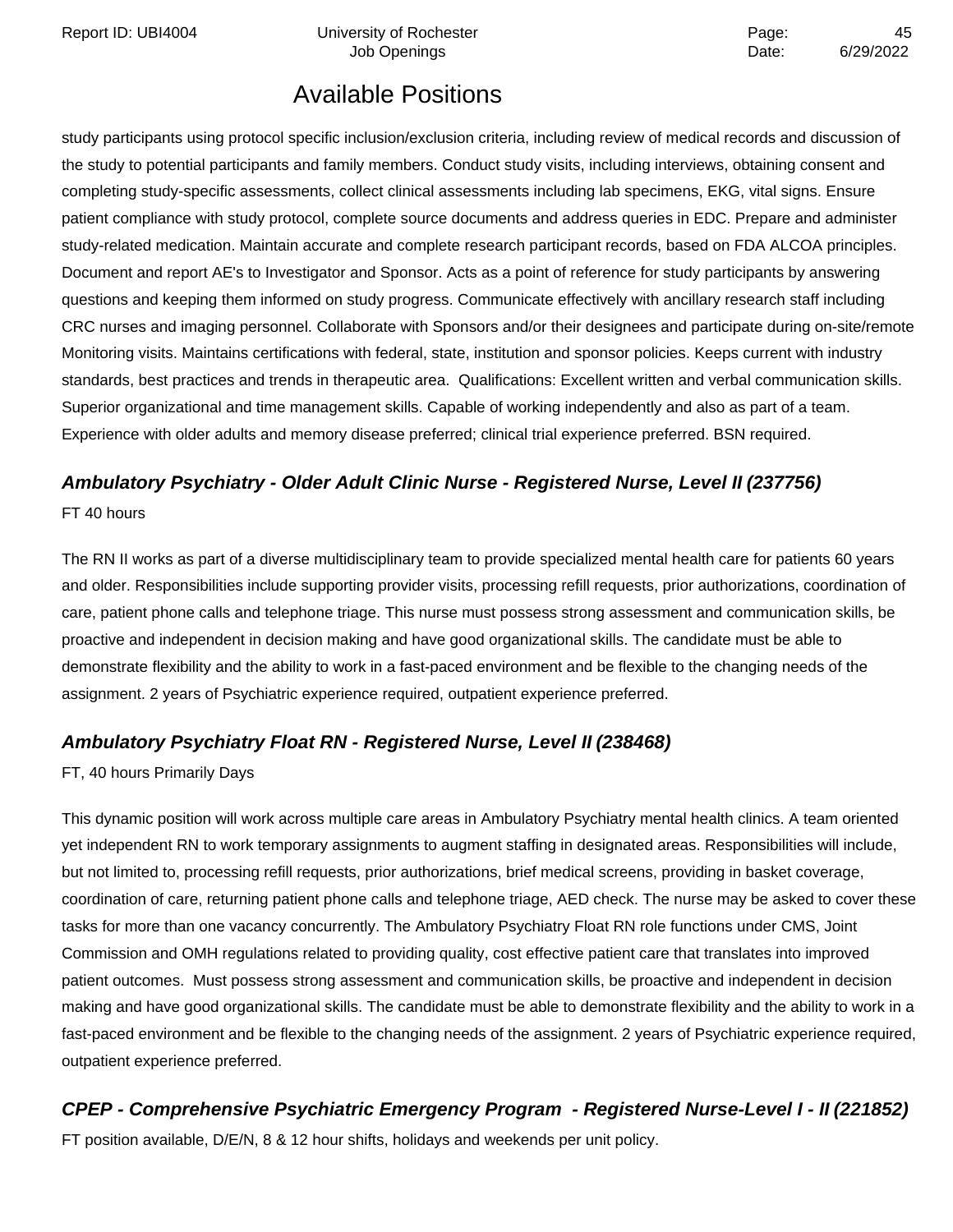Report ID: UBI4004 **Depart Controller University of Rochester** Page: All Page: 46

# Available Positions

The Comprehensive Psychiatric Emergency Program is comprised of interdisciplinary clinical teams-serving patients across the lifespan with psychiatric mental health conditions. Triage and Screening (6 interview rooms); 4 Extended Observation Beds / 2 Intensive Management Beds. Approximately 8,000 patients are evaluated annually. A comprehensive psychiatric evaluation is completed for each patient registered to this area. Intensive management of acute psychiatric conditions is often required. This a dynamic environment with a highly skilled staffing contingent prepared to assess complex patient presentations in order to determine appropriate intervention and disposition. New grads welcome to apply.

## **CPEP - Comprehensive Psychiatric Emergency Program - Triage Nurse - Level III (228965)**

FT position available, D/E/N, 8 & 12 hour shifts, holidays and weekends per unit policy.

The Triage Nurse will be responsible for assessing patients and determining their level of need for medical and psychiatric assistance. Perform patient assessment and medication data collection. Responsible for orientation to the CPEP unit and process and provide vaccination information. Reassess patients who are waiting. Initiate emergency treatment if necessary. A comprehensive psychiatric evaluation is completed for each patient registered to this area. Intensive management of acute psychiatric conditions is often required. This a dynamic environment with a highly skilled staffing contingent prepared to assess complex patient presentations in order to determine appropriate intervention and disposition. The Comprehensive Psychiatric Emergency Program is comprised of interdisciplinary clinical teams-serving patients across the lifespan with psychiatric mental health conditions. Triage and Screening (10 interview rooms); 4 Extended Observation Beds / 2 Intensive Management Beds. Approximately 11,000 patients are evaluated annually . BSN Required.

### **Child Partial Hospitalization Program RN - Registered Nurse, Level II (238146)**

Part Time- 20 hours Located at the Golisano Behavioral Health and Wellness Building, 1860 South Ave., Second Floor

The Registered Nurse is accountable for the provision of proficient patient care, including service to patients' ages 12-18 years old who are requiring acute psychiatric symptom management and stabilization. The RN works in an interdisciplinary team setting in collaboration with therapists, and medication providers where the patients are receiving group treatment, individual and family therapy according to patient treatment plans. The RN will be required to triage complex patient presentations, which may include medically related concerns; personal safety concerns; and/or psychosocial needs. The role includes primary nursing as well as provision of group co-facilitation. NYS license as a RN required. At least two years of psychiatric nursing experience in an acute care setting. Previous experience working with adolescent patient population preferred.

# **Interventional Psychiatry - Electroconvulsive Therapy/Trans Magnetic Stimulation - Level II (231654)**

Per Diem position available, Monday, Wednesday and Friday, primarily days. If looking for FT/PT able to split with another inpatient psychiatry unit.

This is an interesting and exciting new job opportunity in Interventional Psychiatry ECT/TMS. Come join us in treating patients with treatment resistant depression with Electroconvulsive Therapy and Trans Magnetic Stimulation. This is a State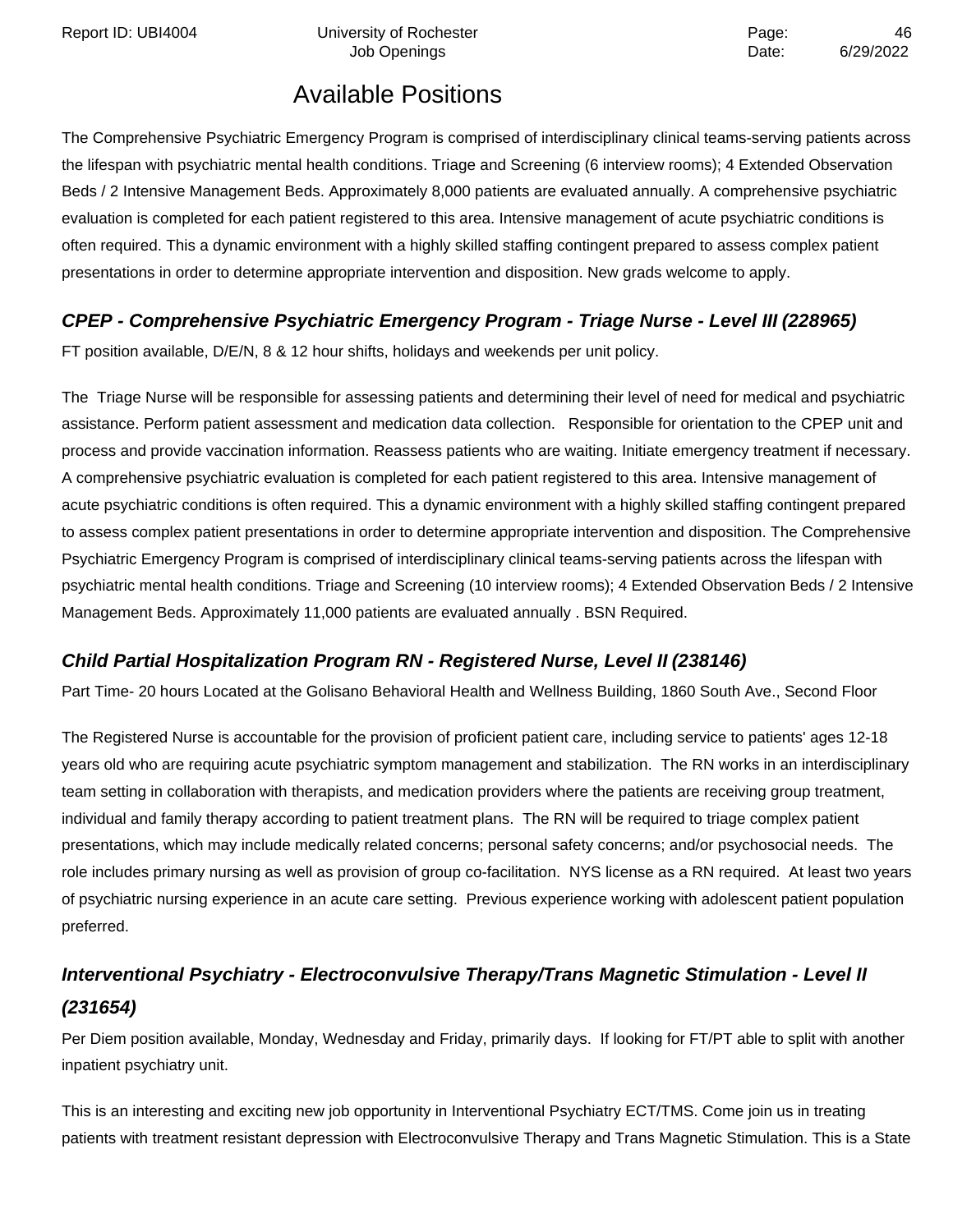of the art, non-invasive treatment approved by the FDA. Candidate must demonstrate excellent assessment skills with the ability to organize, prioritize and implement care in a fast paced environment. Must be flexible. One year of medical/surgical experience preferred. Sound interesting? Come shadow the staff for a morning.

### **Medicine in Psychiatry Service Outpatient Clinic - Level II (234514)**

Per Diem, Primarily Days, 8 hour shifts.

This is an exciting opportunity to join our primary care practice in Psychiatry. This practice is an NCQA certified patient centered medical home and provides comprehensive outpatient medical and psychiatric care to adults over the age of 18. Our multidisciplinary team provides care for chronic disease management, health maintenance and acute episodic care. Responsibilities include direct patient care, rooming patients, telephone management, patient triage and education, and coordination of a care. Must possess strong assessment, organizational, and communications skills. Medical and psychiatric experience preferred.

## **Medicine in Psychiatry Service Outpatient Clinic - Level II (237242)**

PT position, 24 hours, Primarily Days, 8 hour shifts.

This is an exciting opportunity to join our primary care practice in Psychiatry. This practice is an NCQA certified patient centered medical home and provides comprehensive outpatient medical and psychiatric care to adults over the age of 18. Our multidisciplinary team provides care for chronic disease management, health maintenance and acute episodic care. Responsibilities include direct patient care, rooming patients, telephone management, patient triage and education, and coordination of a care. Must possess strong assessment, organizational, and communications skills. Medical and psychiatric experience preferred.

## **Psychiatry Department - Strong Recovery - Methadone Maintenance Program - Registered Nurse, Level II (237653)**

FT position 40 hours, primarily days, weekend rotation

Recovery's Opioid Treatment Program (OTP) and Chemical Dependency Outpatient Program (CD-OP) located at UR Brighton Health Center. The OTP provides methadone maintenance treatment for adults; outpatient substance use services are available for both adolescent and adults. Excellent Opportunity for someone with a strong commitment to high quality patient care, substance use disorder treatment and delivering care to adults and adolescents within an ambulatory setting. Candidate requires strong assessment & communication skills, teamwork values and a customer service philosophy in delivering patient-family centered care. Previous experience in substance use disorder treatment and experience in psychiatric mental health nursing preferred. Registered Nurse with an active New York State license in good standing required. Bachelor's Degree in Nursing preferred. Bilingual – Spanish speaking preferred but not required.

## **Strong Recovery - Level II (235020)**

FT position 40 hours, primarily days, weekend rotation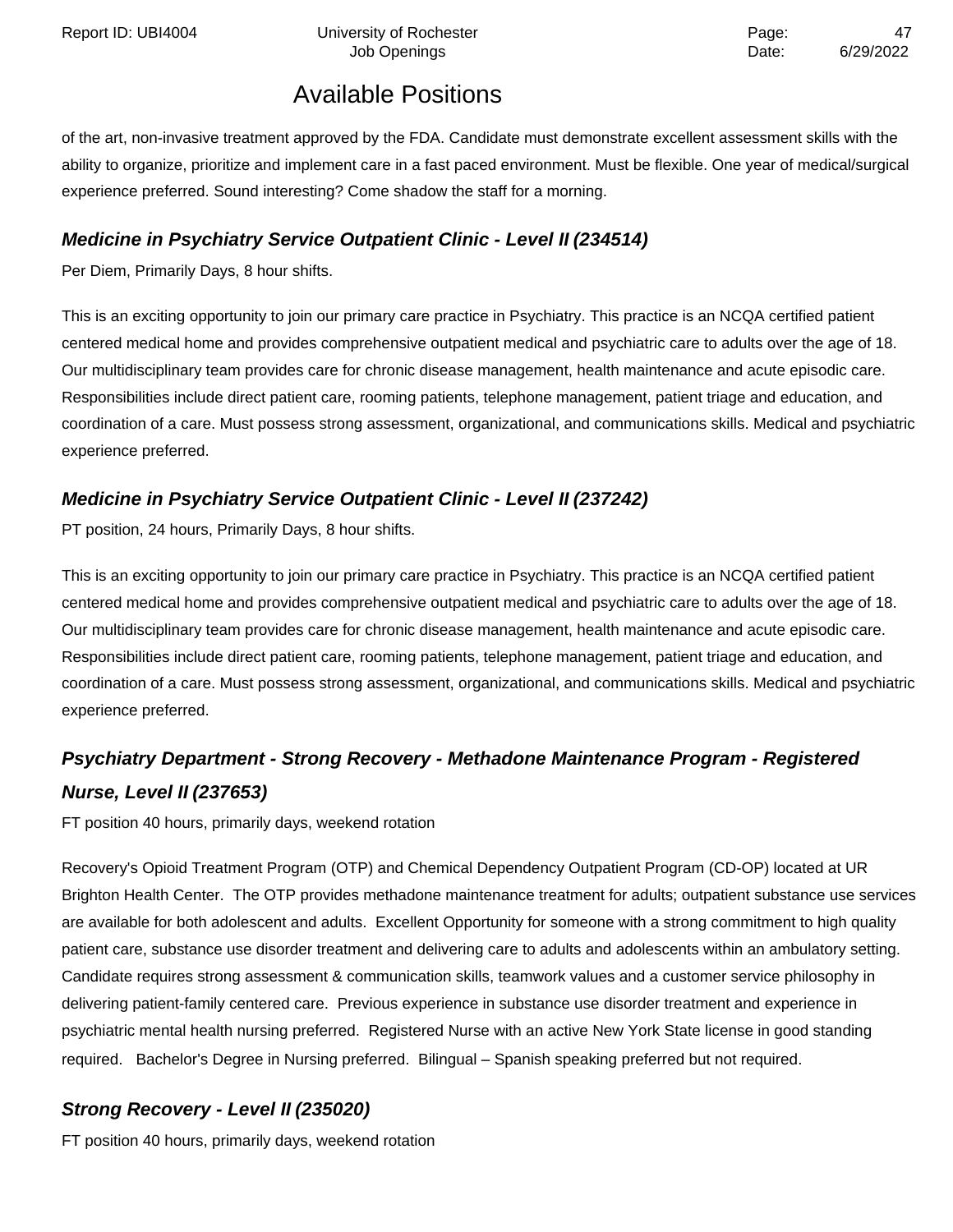Report ID: UBI4004 **Depart Controller University of Rochester** Page: All Page: 48

Job Openings **Date:** 6/29/2022

# Available Positions

Strong Recovery's Opioid Treatment Program (OTP) and Chemical Dependency Outpatient Program (CD-OP) located at UR Brighton Health Center. The OTP provides methadone maintenance treatment for adults; outpatient substance use services are available for both adolescents and adults. This position would have a focus on the adolescent and young adult population. Excellent Opportunity for someone with a strong commitment to high quality patient care, substance use disorder treatment and delivering care to individuals within an ambulatory setting. Candidate requires strong assessment and communication skills, teamwork values and a customer service philosophy in delivering patient-family centered care. Previous experience in substance use disorder treatment and experience in psychiatric mental health nursing preferred. Registered Nurse with an active New York State license in good standing required. Bachelor's Degree in Nursing preferred. Bilingual – Spanish speaking preferred.

## Strong Memorial Hospital

## **Registered Nurse-Sr Level III (237598)**

GENERAL PURPOSE: The Senior Level III Registered Nurse is accountable for the provision of expert patient care inclusive of complex patients. The Senior Level III Registered Nurse serves as a unit staff mentor and has increased responsibilities that may include staff orientation, patient care coordination, and other unit/service/or nursing practice activities. The Senior Level Ill Registered Nurse may assume an expanded unit role as available and assigned by the Nurse Manager. The Senior Level III Registered Nurse may also identify staff learning and patient safety needs. JOB DUTIES AND RESPONSIBILITIES: Clinical Practice: Performs ongoing comprehensive assessments that include physiologic, psychosocial, and developmental components Documents assessments, provision of care, medication administration, patient/family education, patient/family responses and care planning according to unit and service standards Identifies complex patient problems and collaborates in developing a plan of care based on evidence from the literature, best practice standards, and patient goals; Initiates multidisciplinary care planning; Evaluates the effectiveness of educational plan and revises as indicated Provides information to update practice standards and activities based on best evidence Implements age-specific, culturally, and spiritually competent nursing interventions to address patient/family needs and response to procedures, therapies and medications Recognizes trends or subtle changes in patient/family response to care and responds effectively Identifies patient safety issues and implements action plans or educational training based on needs Differentiates unique or complex age specific patient/family learning needs and barriers to learning; Implements an educational plan based on identified needs as well as cultural and spiritual considerations; Monitors staff compliance with unit and service documentation standards Service Excellence: Resolves conflict positively and in a timely manner, working directly with co-workers to address issues; Uses conflict management strategies to continuously improve staff relationships/unit operations Treats patients, family and staff with kindness, courtesy, respect, and trust; Demonstrates respect for diverse view points and cultures Listens attentively to customers, paying attention to both verbal and non-verbal messages; Communication with customers is clear, courteous, caring and appropriate to the situation Facilitates opportunities to improve systems and service and assists leadership in implementing changes identified through performance improvement activities and in evidence-based reports Professional Development: Demonstrates responsibility for continuous learning to improve self and performance, including progress toward achievement of annual goals Functions effectively as an expert charge nurse and preceptor for staff and students, provides learning opportunities, and contributes to the orientation of team members and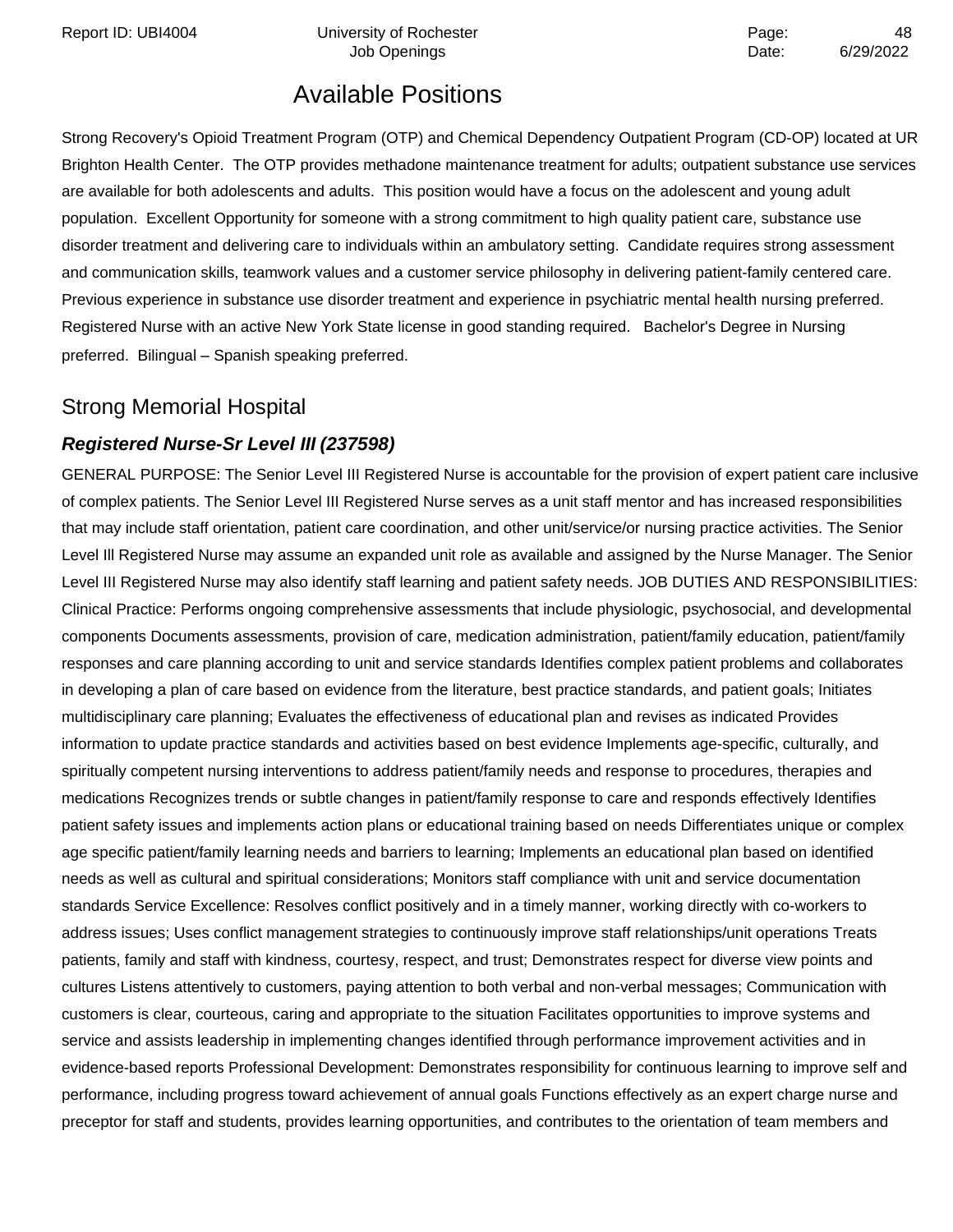Report ID: UBI4004 **Depart Controller University of Rochester** Page: All Page: 49

Job Openings **Date:** 6/29/2022

# Available Positions

students Demonstrates good communication, fairness, and support for staff while modeling an approachable, calm, helpful, and efficient demeanor Accepts and acts on constructive feedback from leadership, peers, and colleagues in a positive manner Actively participates and encourages peer involvement in group activities and assists with assuring staff are able to attend meetings Assumes a leadership role in collaborative practice, performance improvement, or other interdisciplinary teams Serves as a mentor for others needing assistance with developing educational, clinical and/or positive interpersonal skills and effective team member behaviors Evidence Based Practice: Reviews and evaluates evidence from the literature and best practice standards for application to patient and unit needs Assists with the collection of data; Assists leadership to support unit performance improvement activities; Designs and oversees projects intended to address performance improvement needs Supports others in the generation and testing of research questions (Ex. Supports research fellows, follows through on all clinical trial expectations, etc.) Identifies potential areas for investigation or search for evidence QUALIFICATIONS: Bachelor's Degree in Nursing required. 3-5 years as a Registered Nurse working in an acute care setting required or equivalent combination of education and experience. Successful completion of orientation at the unit level required. Achievement of licensure as a Registered Nurse in NYS required. Certification in Nursing Specialty or AHA Technical Certification (Instructor) required. The University of Rochester is committed to fostering, cultivating, and preserving a culture of equity, diversity, and inclusion to advance the University's mission to Learn, Discover, Heal, Create – and Make the World Ever Better. In support of our values and those of our society, the University is committed to not discriminating on the basis of age, color, disability, ethnicity, gender identity or expression, genetic information, marital status, military/veteran status, national origin, race, religion/creed, sex, sexual orientation, citizenship status, or any other status protected by law. This commitment extends to the administration of our policies, admissions, employment, access, and recruitment of candidates from underrepresented populations, veterans, and persons with disabilities consistent with these values and government contractor Affirmative Action obligations.

### **Wilmot Cancer Institute - Adult Hematology-Oncology - Leukemia Clinic - Level II (234307)**

FT position, Daytime hours, Weekdays. Holidays per unit policy.

Wilmot Cancer Center is seeking a team-focused professional to join our outpatient clinic with a passion for caring for patients with acute leukemia, chronic leukemia, and other malignant hematologic disorders. Responsibilities include: clinical care of patient, care coordination, telephone triage, and patient education. This nurse will work closely with fellow nurses, APPs, and physicians and must possess strong interpersonal and communication skills, be autonomous in decision-making and have excellent assessment skills and time management.

## Wilmot Cancer Nursing Services

## **Cancer Center Infusion - Wilmot Cancer Center Institute at Pluta - Registered Nurse, Level II (237800)**

FT position (40 hours), primarily weekdays, holidays per unit policy.

Recent acute care and Hematology-Oncology experience preferred. Responsibilities include: infusion administration, clinical care coordination, and patient education. Candidate must have the ability to work cohesively in a team or independently,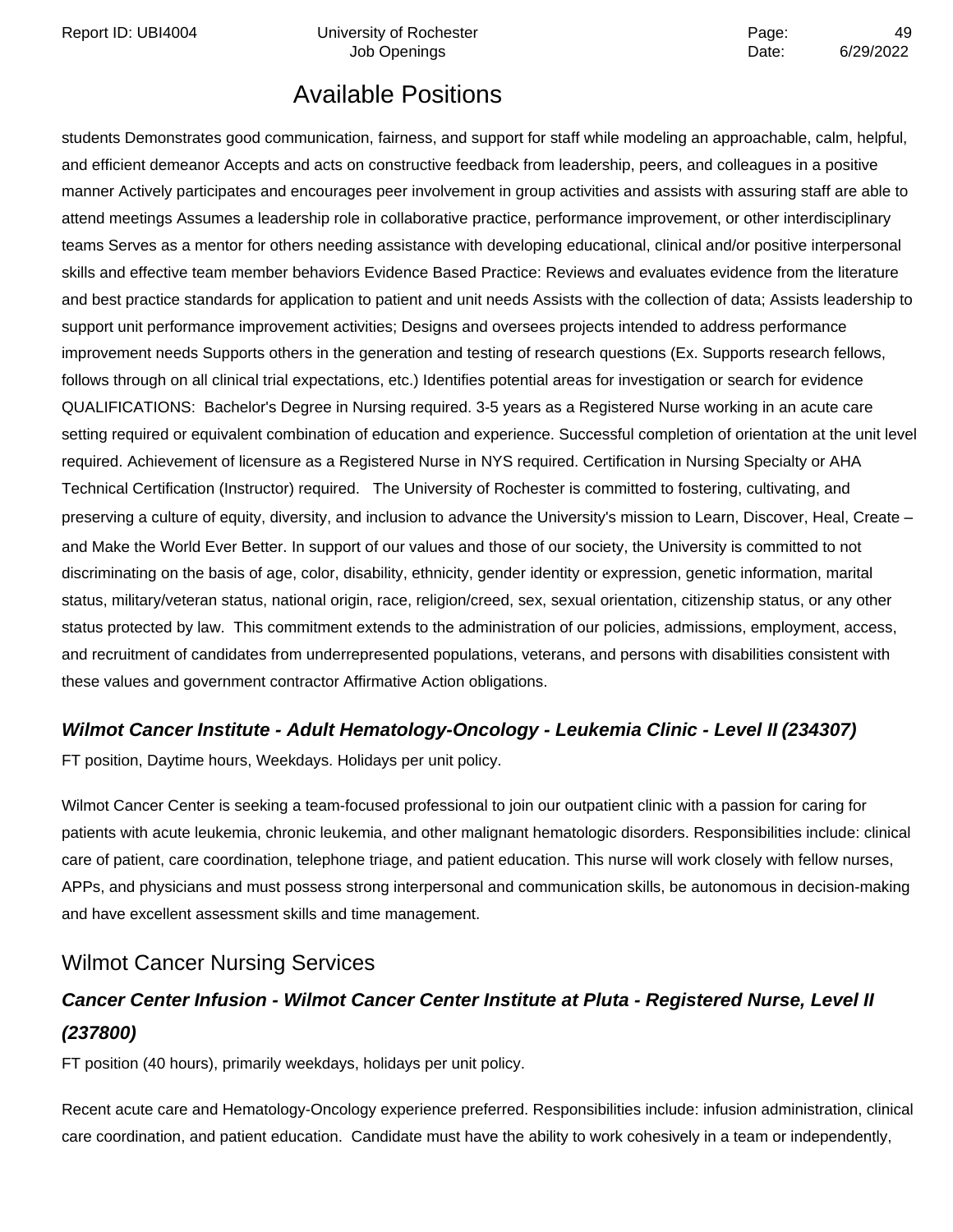Report ID: UBI4004 Chiversity of Rochester Page: 50

Job Openings **Date:** 6/29/2022

# Available Positions

have advance skills of organization, communication and the ability to multi-task. Strong IV skills and access device skills are preferred. Must possess strong interpersonal and communication skills, be autonomous in decision-making, and have excellent assessment skills. Seeking a team focused professional to join our progressive unit. Successful candidate must demonstrate a strong commitment to the URMC ICARE values.

# **Falck Cancer Center - University of Rochester - Ambulatory Nursing located in Elmira, NY - Registered Nurse, Level II (238188)**

FT position available, primarily weekdays

Exciting opportunity for an RN to work in a growing Oncology practice in Elmira, NY. This role involves working in the established, community-based Falck Cancer Center clinic along with the attached infusion center. We will utilize our Wilmot RN orientation program for all new hires. Individuals must be ready for a fast paced ambulatory setting, must be flexible and dependable. Experience with IV insertion or infusions are preferred. We are looking for self-directed, eager to learn nurses who want to be a part of a dynamic, growing multidisciplinary team. Strong assessment and communication skills, organization and ability to multi-task are important for success in this role.

# **Oncology Clinic/Infusion Center at Wilmot Cancer Institute at Interlakes Strong West/West Side - Level II (236963)**

PT position available, days.

Recent acute care and oncology experience preferred. Responsibilities include: care coordination, telephone management, and patient education. IV skills and access device skills are required. Must possess strong interpersonal and communication skills, demonstrate autonomous decision-making, and have excellent assessment skills. Successful candidate must demonstrate a strong commitment to the UR medicine's core values of people, excellence and teamwork.

# **Oncology Clinic/Infusion Center at Wilmot Cancer Institute at Interlakes Strong West/Westside - Level II (236274)**

FT/PT position available, days.

Recent acute care and oncology experience preferred. Responsibilities include: care coordination, telephone management, and patient education. IV skills and access device skills are required. Must possess strong interpersonal and communication skills, demonstrate autonomous decision-making, and have excellent assessment skills. Successful candidate must demonstrate a strong commitment to the UR Medicine's core values of people, excellence, and teamwork.

# **Radiation Oncology Nurse @ the future site of Wilmot Cancer Institute @ Webster on Holt Road, Webster, NY - Level II (232991)**

FT position (40 hours), Monday – Friday, 8 hour shifts. Floating to other affiliated locations will be required.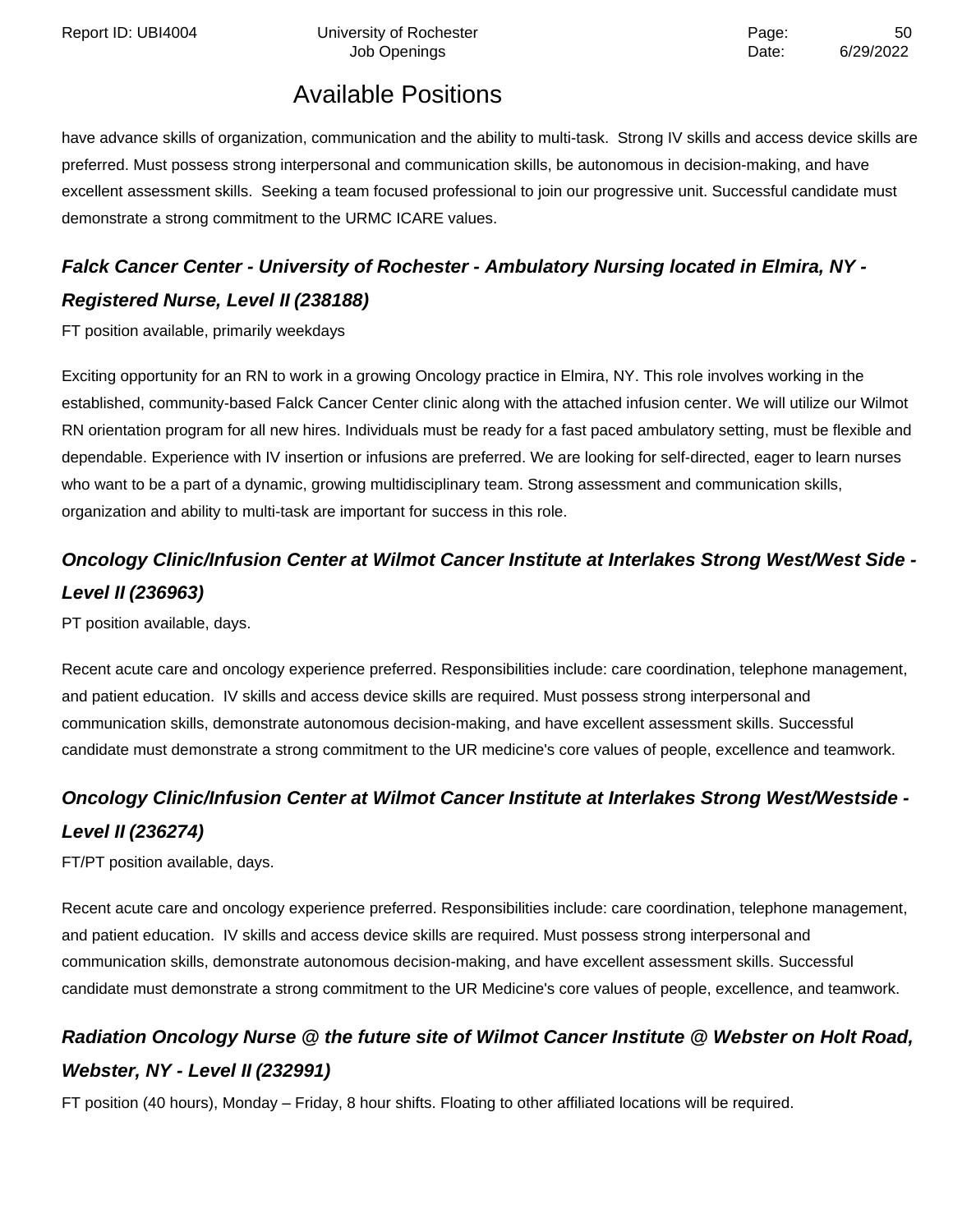Nursing opportunity to become part of a diverse and multidisciplinary radiation oncology team. Responsibilities include: patient education, care coordination, telephone triage, patient assessment, and assisting with variety of special exams. Must possess a positive attitude, flexibility, excellent assessment/critical thinking skills, strong interpersonal communication skills, and demonstrate autonomous decision-making. Recent acute care and/or oncology experience preferred.

### **Radiation Oncology Nurse at Batavia - Wilmot Cancer Institute - Level II (234105)**

FT position available, primarily days, Monday – Friday, 8 hour shifts.

A nursing opportunity to become part of a diverse and multidisciplinary radiation oncology team. A prospect to be a regional advocate and organizer. Responsibilities include but are not limited to: Patient assessments, Patient education, Telephone triage, Care coordination, and assisting with variety of special exams. Must possess a positive attitude, flexibility, excellent assessment /critical thinking skills, strong interpersonal communication skills, and ability for autonomous decision making. Recent acute and/or oncology experience preferred.

### **Radiation Oncology Nurse at Strong - Wilmot Cancer Institute - Level II (235155)**

FT position available, primarily days, Monday – Friday, 8 hour shifts.

A nursing opportunity to become part of a diverse and multidisciplinary radiation oncology team. A wider prospect to be a patient's advocate, educator, and care-coordinator. Responsibilities include but are not limited to: Patient assessments, Patient education, Telephone triage, Care coordination, and assisting with variety of special exams. Must possess a positive attitude, flexibility, excellent assessment /critical thinking skills, strong interpersonal communication skills, and ability for autonomous decision making. Recent acute and/or oncology experience preferred. Some regional floating required for this position.

# **Research Nurse - Gynecologic Oncology Clinicals Trials - Wilmot Cancer Institute - Level II (236455)**

FT Day shifts

We are currently seeking an energetic nurse to work as a part of the Wilmot Cancer Institute's (WCI) Clinical Trial Office (CTO) Gynecologic Oncology team. Come join a growing team that is and helping to improve the clinical trial experience for patients, be a part of our Research Nursing team that is changing the way we do clinical trials at WCI, and experience how Research Nursing is different from Nursing Research. If you are feeling the effects of burnout, the Research Nurse role allows you to apply your nursing and oncology expertise without leaving the field of nursing. Responsibilities include collaborating with other members of the CTO team to coordinate patient care, educate patients about their treatment, and provide nursing education and resources for clinical trials, along with direct patient care. In addition, the Research Nurse role provides professional direction in regard to planning, implementation, coordination, operation, and evaluation of selected oncology projects in the CTO along with being a trusted resource for principle investigators and the research team. The research nurse also maintains a working knowledge of the area(s) of expertise by reviewing research & nursing literature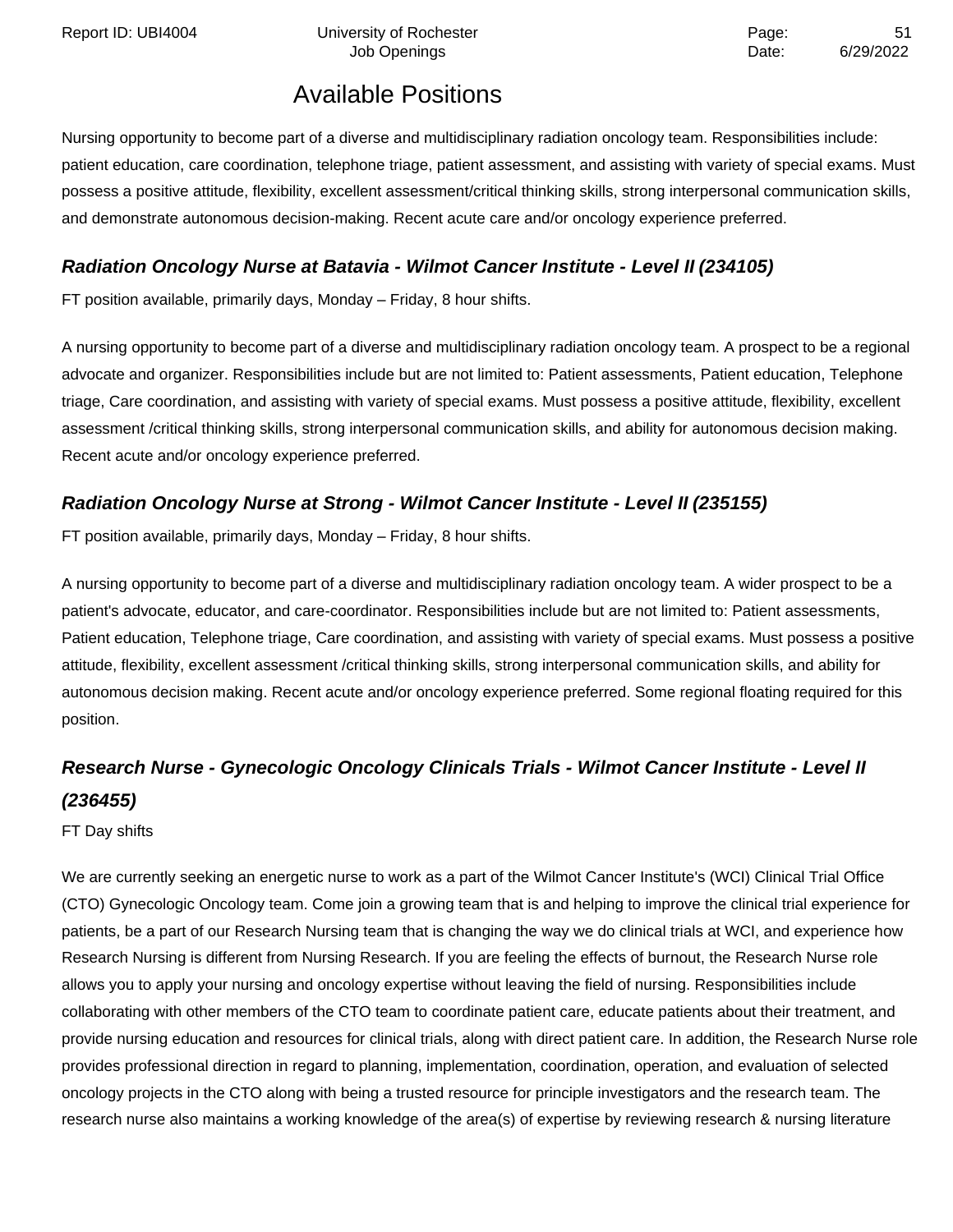and attending pertinent meetings & conferences. Collaborate with advanced practice nurses at WCI to facilitate education for team members. 3-5 years Oncology nursing experience, clinical research experience, and oncology nursing certification preferred. Knowledge of computer databases, word processing, and spreadsheets required. Bachelor's degree required.

## **Telephone Triage - Wilmot Cancer Institute Gynecologic Oncology (Lattimore Road) - Level II (235980)**

FT position available (40 hours), Monday- Friday , days

The established Gynecologic Oncology practice at Lattimore Road is looking for an experienced RN with an interest in women's health and oncology to manage telephone triage. Responsibilities include but not limited to managing patient calls for symptom management and education, care coordination, handling urgent critical lab values and collaborating with the oncology provider team. This role requires strong communication, assessment skills, and autonomy in decision making. Recent acute care and/or Hematology –Oncology experience preferred. Opportunity for hybrid work schedule of onsite and work from home after orientation is completed.

## **WCC5 - Surgical Oncology/ Progressive Care Unit - Registered Nurse - Level I - II (224832)**

FT/PT positions available. D/E/N, 8 and 12 hour shifts, holidays and weekends per unit policy.

Exciting opportunity to manage post-operative surgical oncology patients undergoing breast/ENT/urology and GI procedures. One year medical surgical experience or oncology experience a plus. Flexibility, a strong belief in teamwork, a positive attitude, and willingness to care for a varied patient population in a changing environment a must! Excellent communication skills coupled with effective critical thinking skills will enhance your transition to a new team.

### **WCC6 - Bone Marrow Transplant - Registered Nurse-Level I-II (221866)**

FT positions available. D/E/N, 8 and 12 hour shifts, every other weekend and holiday.

Experience the exciting opportunity to work with a highly functioning team of health care professionals caring for adult, pediatric, and critical care oncology population. Outpatient BMT services also provided on WCC6. Good interpersonal and problem solving skills necessary. Experience the rewards of extensive patient and family teaching opportunities. One-year acute care experience in medicine, pediatrics, or oncology preferred.

## **WCC7 - Oncology - Registered Nurse-Level I - II (224736)**

FT/PT position available, D/E/N, 8 & 12 hour shifts, every other holiday and weekends per unit policy.

Exciting opportunity for an individual who is interested in adult hematology-oncology patients throughout all phases of their care including initial diagnosis, treatment and end of life care. WCC7 provides exciting opportunities to cultivate and strengthen your knowledge and competence in general medical and surgical nursing skills, as well as become an expert in oncology care. Our team is looking for nurses who demonstrate the ability to prioritize and problem solve in a fast paced, high acuity environment and that are compassionate, team players whom are eager to learn and teach.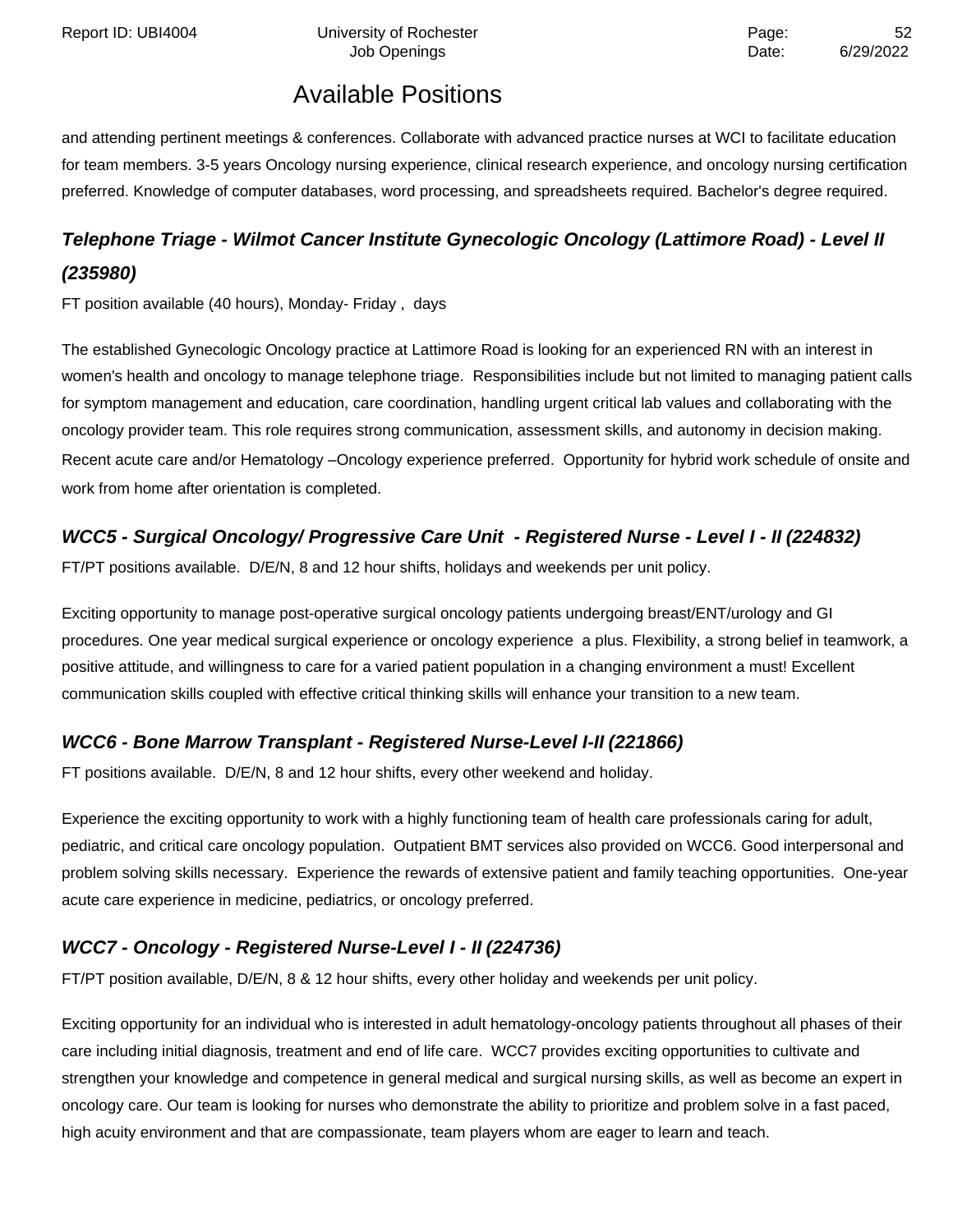### **Wiilmot Cancer Institute - Blood and Marrow Transplant Coordinator - Level II (236556)**

FT (40 hours/week). Primarily days (M-F).

Exciting opportunity for RN with experience in BMT or Heme-Onc. To be an active member of our interdisciplinary Blood and Marrow Transplant program. Position will involve interaction with large multidisciplinary team (internal and external) and coordination of patient care pre and post transplant. Position will also involve education of patients, families and staff. Coordinators also function as liaison between the outpatient and inpatient areas of the program. Candidate must have the ability to work independently, as well as cohesively in a team, have advance skills of organization, communication and the ability to multi-task. BSN required OCN preferred.

### **Wilmot Cancer Center - Apheresis - Registered Nurse, Level II (237708)**

Full time position available (40 hours). Primarily weekdays with on-call responsibilities.

Recent acute care experience required. Clinical responsibilities include: performing routine and emergent apheresis procedures such as plasmapheresis, leukoreductions, red cell exchanges, platelet depletions, and stem cell collections for pediatric and adult populations. Also shared responsibility of maintaining procedural records, ordering inventory, PI and QA according to Joint Commission, FDA, and FACT standards. Must possess strong communication skills and be able to work independently but also as part of a collaborative team. Strong IV skills also a plus.

### **Wilmot Cancer Institute - Adult Hematology-Oncology - GI Oncology Clinic - Level II (234309)**

FT position, Daytime hour, weekdays. Holidays per unit policy.

Wilmot Cancer Center is seeking a team-focused professional to join our outpatient clinic with a passion for caring for GI oncology patients, which includes diseases such as, but not limited to: gastroesophogeal, colorectal, pancreas, and liver cancer. Responsibilities include: clinical care of patient, care coordination, telephone triage, and patient education. This nurse will work closely with fellow nurses, APPs, and physicians and must possess strong interpersonal and communication skills, be autonomous in decision-making and have excellent assessment skills and time management.

## **Wilmot Cancer Institute - Adult Hematology-Oncology - GU/Melanoma/Sarcoma Oncology Clinic - Level II (234555)**

FT position, Daytime hours Mon – Fri. Holidays per unit policy.

Wilmot Cancer Center is seeking a team-focused professional to join our outpatient clinic with a passion for caring for GU oncology patients, which includes diseases such as: prostate, testicular, bladder cancers as well as melanoma and sarcomas. Responsibilities include: clinical care of patient, care coordination, telephone triage, and patient education. This nurse will work closely with fellow nurses, APPs, and physicians and must possess strong interpersonal and communication skills, be autonomous in decision-making and have excellent assessment skills and time management.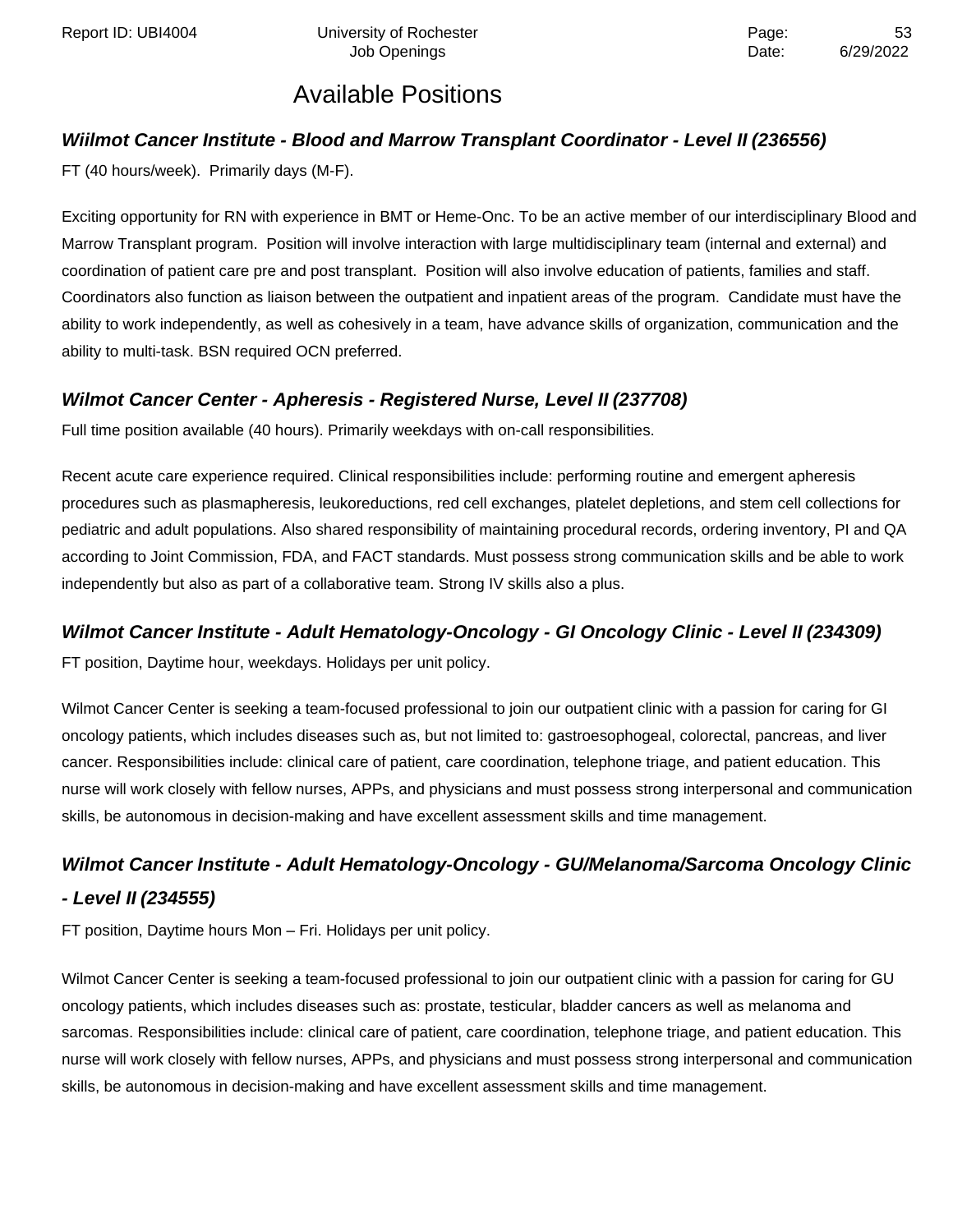### **Wilmot Cancer Institute - Adult Hematology-Oncology - Lymphoma Clinic - Level II (234557)**

FT position, Daytime hours Mon – Fri. Holidays per unit policy.

Wilmot Cancer Center is seeking a team-focused professional to join our outpatient clinic with a passion for caring for lymphoma patients. Responsibilities include: clinical care of patient, care coordination, telephone triage, and patient education. This nurse will work closely with fellow nurses, APPs, and physicians and must possess strong interpersonal and communication skills, be autonomous in decision-making and have excellent assessment skills and time management.

## **Wilmot Cancer Institute - Adult Hematology-Oncology - Multiple Myeloma Clinic - Level II (234308)**

FT position, Daytime hours, Weekdays. Holidays per unit policy.

Wilmot Cancer Center is seeking a team-focused professional to join our outpatient clinic with a passion for caring for multiple myeloma patients. Responsibilities include: clinical care of patient, care coordination, telephone triage, and patient education. This nurse will work closely with fellow nurses, APPs, and physicians and must possess strong interpersonal and communication skills, be autonomous in decision-making and have excellent assessment skills and time management.

### **Wilmot Cancer Institute - Head and Neck Nurse Navigator - Level III / Senior Level III (233893)**

FT position available, primarily days, 8-hour shifts, weekends & holidays as required.

The Head and Neck Nurse Navigator identifies patient needs, and initiates appropriate referrals to multidisciplinary services from diagnosis through treatment. Collaborates with the appropriate teams to ensure that scheduled tests, diagnostic procedures, follow up care, and appointments are coordinated within the head and neck clinical pathway. Provides education to patients and family's regarding complex appointment and required testing. Assists in the development of clinical goals and objectives for the head and neck navigator role in conjunction with the head and neck service. Excellent communication skills and the ability to work independently with multidisciplinary teams required to be successful in this position. BSN with 3- 5 years of Oncology experience required. Oncology certification preferred.

### **Wilmot Cancer Institute - Heredity Clinic RN at Pluta - Registered Nurse, Level II (238217)**

FT position (40 hours) 8 hour shifts, primarily weekdays, holidays per unit policy

Responsibilities include clinical care coordination, telephone triage, symptom management, and patient education as well as coordination of cancer screening, healthy lifestyle coaching, regional and community outreach, and cancer genetic counseling. Must possess strong interpersonal and communication skills, be autonomous in decision making, phlebotomy skills, and have excellent assessment skills. Seeking a team focused professional to join our exciting expanding team. Oncology experience, RN, BSN, and Genetic experience is preferred.

### **Wilmot Cancer Institute Inpatient Flex/Float Team - Level I - II (230464)**

FT position available. D/E/N, 8 & 12 hours shifts – flexibility needed, Weekends and Holidays as required.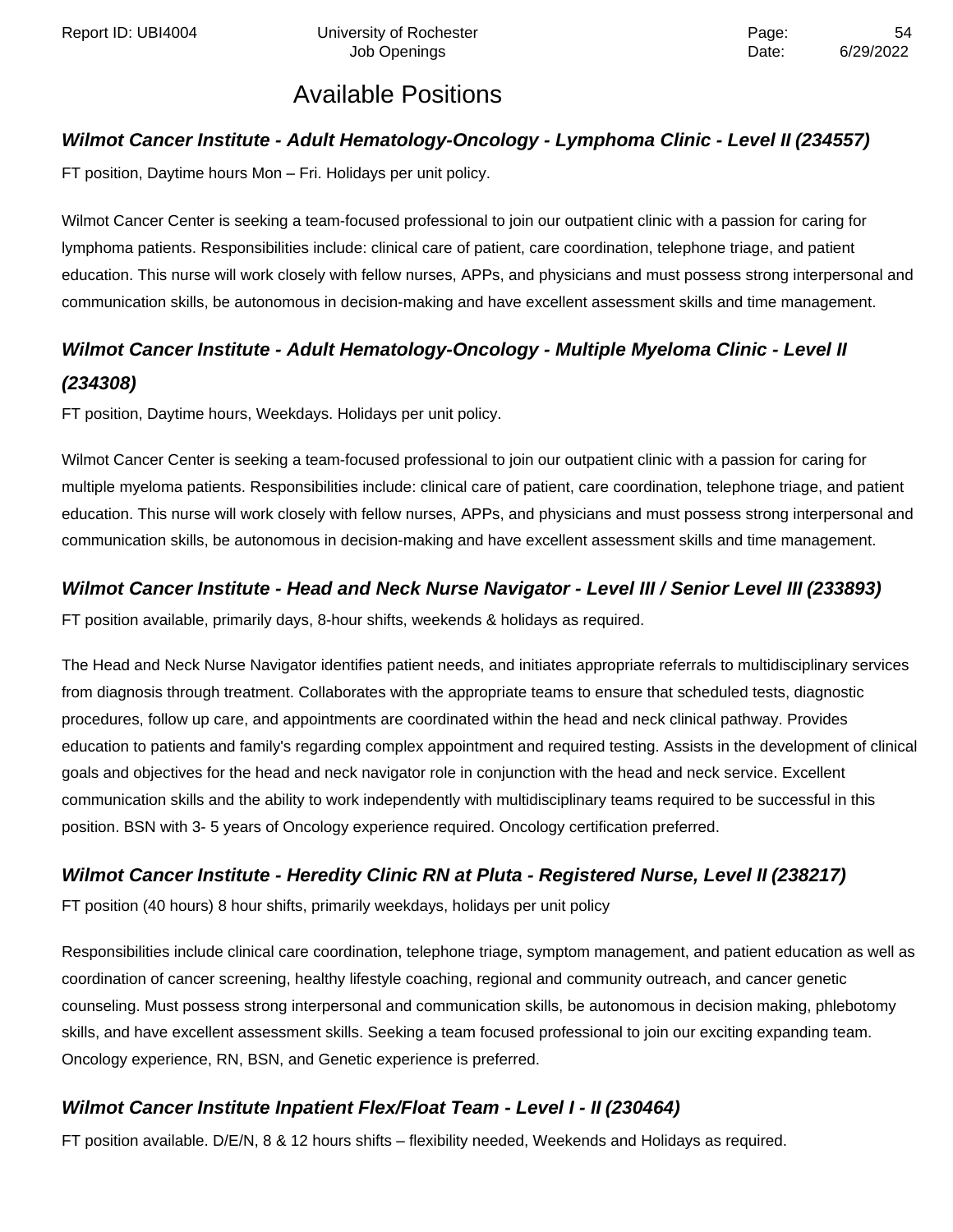Report ID: UBI4004 **Depart Controller University of Rochester** Page: The Page: 55

Job Openings **Date:** 6/29/2022

# Available Positions

Exciting opportunity to become part of a dynamic, collaborative care team, responsible for the care of Medical/Surgical Oncology and Palliative care patients across 4 diverse units. This position is a great opportunity to work in a service-wide position, supporting all units, while gaining expertise with a variety of patient populations. This dynamic position requires the ability to work in a fast-paced environment with changing priorities. The successful candidate will be able to demonstrate strong critical thinking, communication, and organizational skills. Extensive full orientation provided. New graduate nurses welcomed and eligible for the Oncology Nurse Residency Program. The program is designed to assist the new graduate nurses to successfully transition to a competent professional nurse.

## **Wilmot Cancer Institute at Lattimore - Ambulatory - Gynecologic Oncology - Registered Nurse, Level II (237557)**

Full time, Monday through Friday

The established Gynecologic Oncology practice at Lattimore Road is looking for an experienced RN with an interest in women's health and oncology to work with our growing team. This applicant will receive onsite training and education to grow their understanding of Gynecologic cancers along with coordination of onsite resources in genetics, sexual health and survivorship. Responsibilities include caring for patients throughout the continuum of cancer care including chemotherapy, radiation, surgery and symptom management. This role requires excellent communication including a close collaboration with the support teams at Highland Hospital. Our nurses have strong assessment skills, provide phone triage to our patients and coordinate care for our patients across the Wilmot catchment area. If ever you've thought of caring for the cancer patient throughout the entire process, this is a perfect job for you. an active RN New York State license. Applicants will have a minimum of 1-year experience.

# **Wilmot Cancer Institute at Webster - Medical Oncology/Hematology - Registered Nurse, Level II (238304)**

FT Position, 8-hour shifts, Monday-Friday

Wilmot Cancer Institute is actively recruiting for registered nurses interested in working at our new cancer center in Webster, NY opening April 2022. The Webster 18 clinic room, 11 infusion chair practice will include Medical Oncology, Radiation Oncology, Clinical Trials and Multidisciplinary teams. At this time, specific disease groups and multidisciplinary teams have not been assigned but remain in discussions. With the additional of a new Wilmot Regional Medical Director in September, the Webster office will grow and expand to meet the needs of our patients in that area. Our nursing team will work together to identify ideal staffing between the infusion center and the clinic as more information evolves. This collaborative nursing team will benchmark with Wilmot Regional offices to identify best practice structures and develop new work flows. The nurse interested in this position has a pioneer mentality, is looking for a new challenge, works well in a team, is comfortable with change and committed to providing excellent cancer care across the services. Responsibilities include: patient assessments, communication with the primary oncology clinic team and infusion APP, appreciates standardization, patient education, chemotherapy/monoclonal therapy infusions and ability to work closely with a small team. Potential candidates must have an interest in community cancer care, be willing to develop a new practice and have excellent communication skills.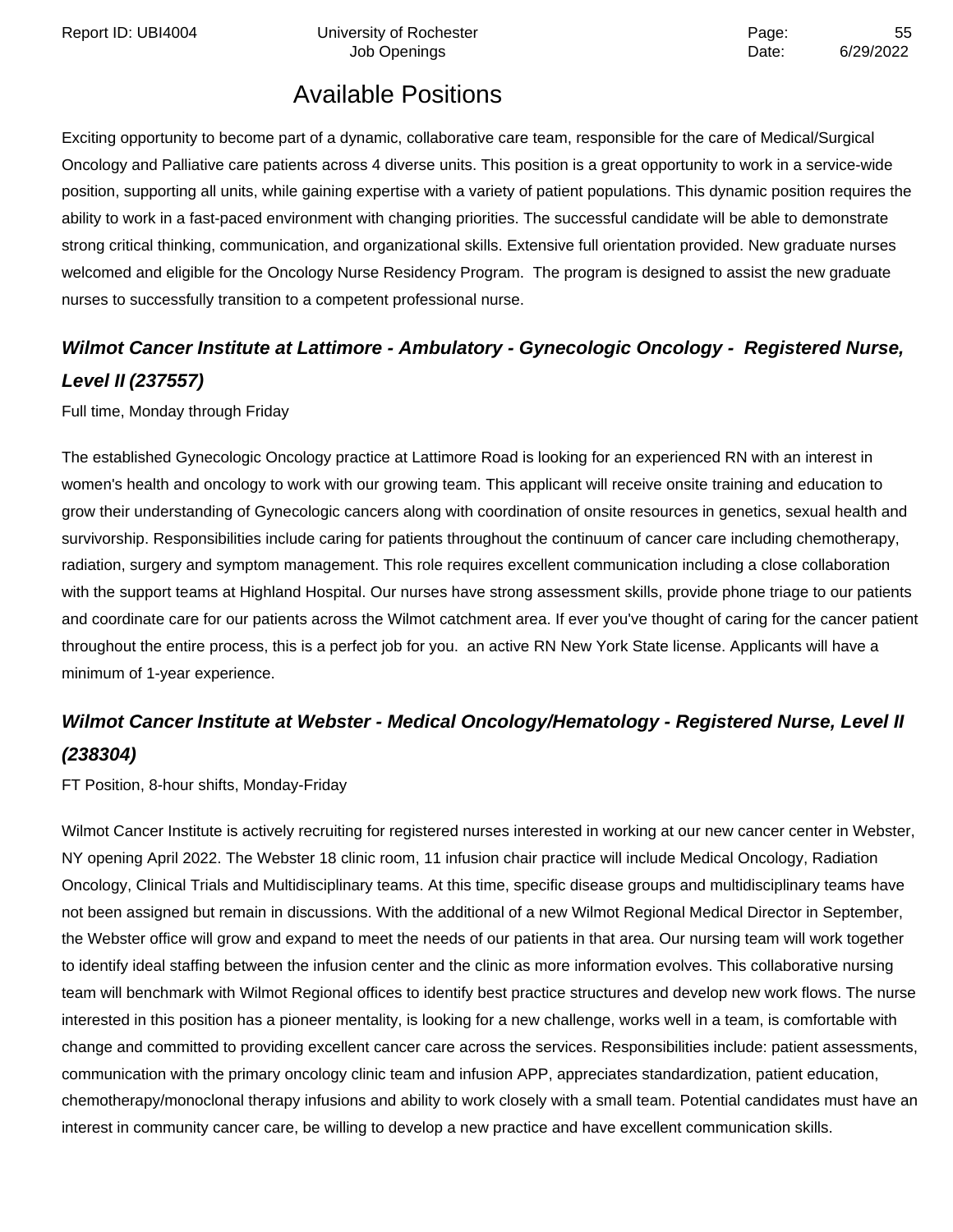Report ID: UBI4004 **Depart Controller University of Rochester** Provides and Page: 56

## Available Positions

### **Wilmot Infusion Center at Highland Hospital - Infusion - Registered Nurse, Level II (237820)**

Full time (40hours) position available. Monday through Friday (five days a week) daytime hours

Wilmot Cancer Institute is looking for a Registered Nurse to work at the Infusion Center at Highland Hospital. These dynamic 12 and 8 chair infusion centers specializes in chemotherapy infusions in addition to non-oncology infusions referred in by community providers. This is an exciting opportunity to grow and gain experience in medical oncology with an established infusion team. The candidate must demonstrate the ability to function in a fast paced environment with attention to detail. Excellent follow through skills and the ability to prioritize are critical for success in this role. As a small practice, this candidate must have the ability to work collaboratively with all members of the healthcare team. They must be flexible and adapt readily to changing responsibilities.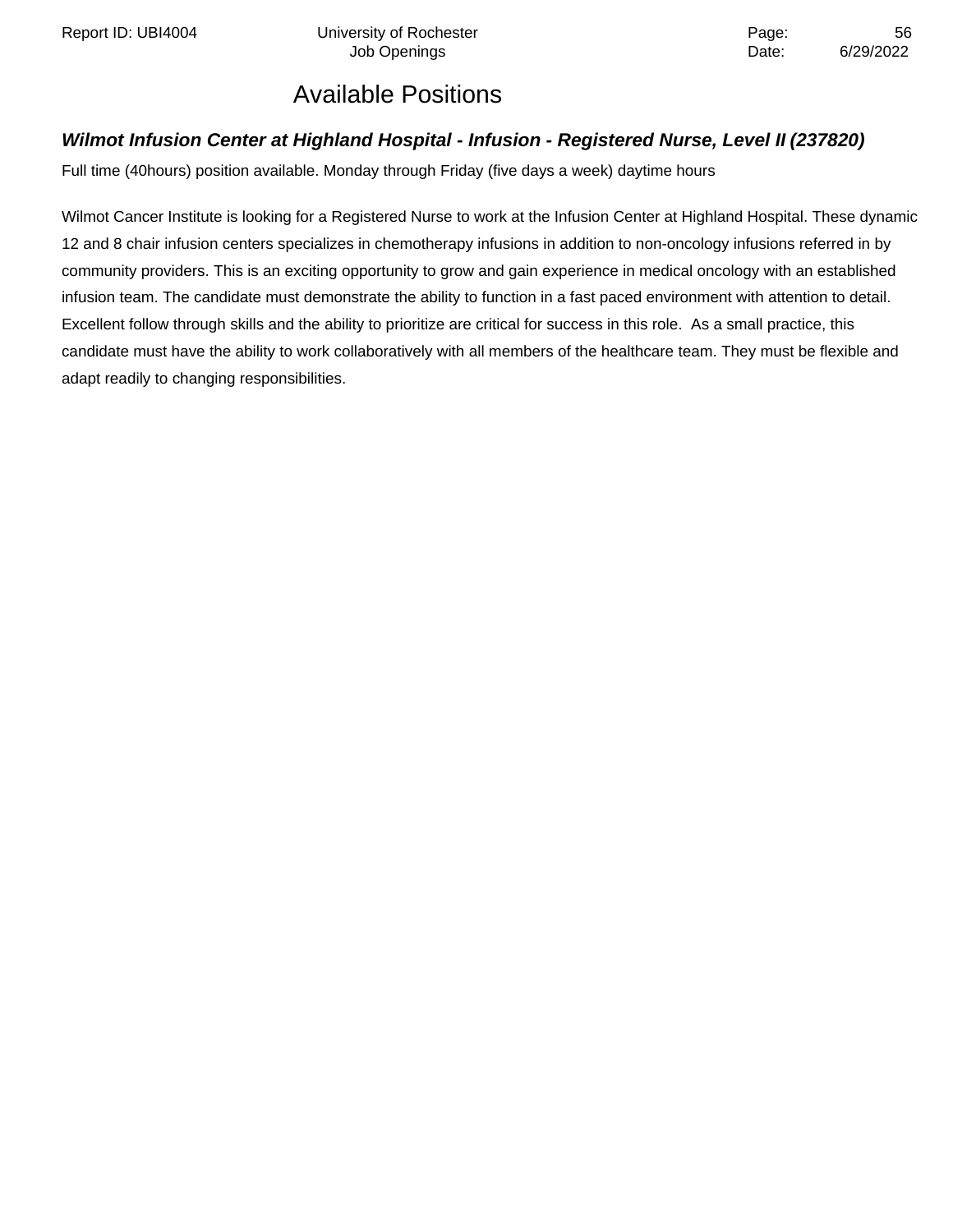Report ID: UBI4004 **University of Rochester** Page: 57 Job Openings **Date:** 6/29/2022

## Available Positions

# **Opportunities for Nursing Student**

Nursing Practice/Admin

### **Strong Nursing Students Employment Program (223385)**

Per Diem position, D/E/N , some weekend and holiday shifts per unit require ments

Assist nursing staff in the delivery of patient care in an unlicensed assistive role, to contribute to the well-being, comfort and safety of patients. Qualified applicants must have successfully completed one to two semesters required of clinical from an accredited Nursing Program. This employment opportunity offers students the chance to work in an assistive role in the clinical areas.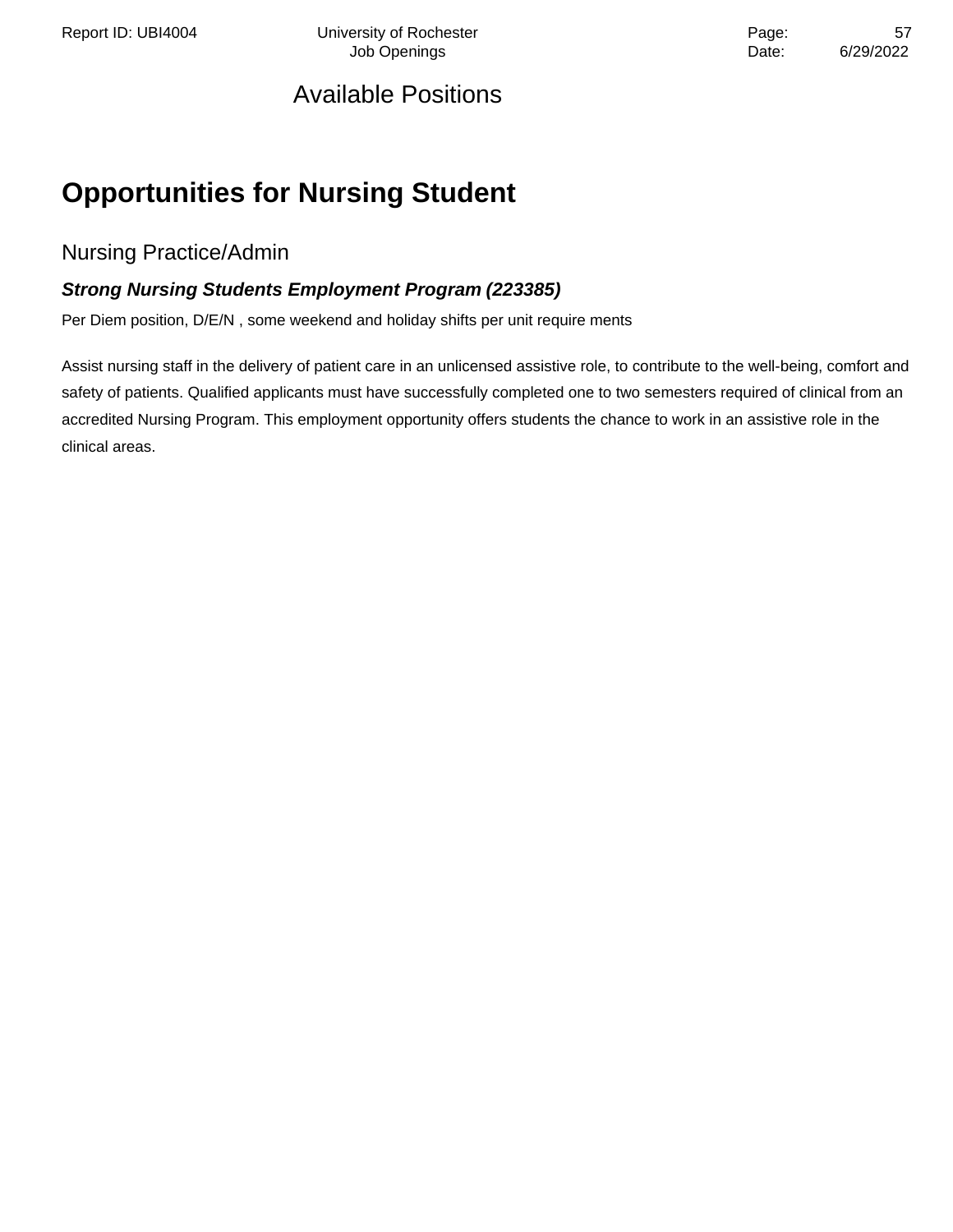Report ID: UBI4004 **Depart Controller University of Rochester** Page: The Page: 58 Job Openings **Date:** 6/29/2022

## Available Positions

# **Opportunities for Nurse Management**

### Ambulatory Nursing

## **AC3 - Adult Medicine Specialty Practices/Ambulatory - Assistant Nurse Manager (235296)** FT position available, primarily days, 8 hour shifts.

Dynamic position working with Adult Medicine specialty practices across AC3 which include Endocrinology, Nephrology, Renal Transplant, Pulmonary clinic, PFT Lab and procedural area, as well as Infectious Disease. Orientation to each area with knowledgeable staff provided. Ideal candidate thrives in a fast paced environment, proactive and independent with charge role, some direct patient care, QA activities, moderate sedation and staff resource for education activities. In collaboration with Nurse Manager and division leadership, is accountable for daily assistance in clinic flow and problem solving. Commitment to high quality patient care, communication, staff development, flexibility and teamwork is a must. Bachelor's degree required or in process. ACLS required within 6 months. Ambulatory experience preferred. 1-3 years' nursing experience required.

### **AC5 - Medicine - RN Clinical Case Manager, Level IV (237887)**

FT/PT position available, primarily days.

The Clinical Care Manager manages clinical aspects of patient centered medical home, working with the interdisciplinary medical team in the provision of patient care. Under general direction of the Director of Integrated Clinical Services and site medical director, the Clinical Care Manager's central role integrates and coordinates access and utilization management, proactive patient management, care facilitation and treatment planning functions . The Clinical Care Manager will demonstrate this commitment through implementation of the following: coordinates medical care of patients identified as high risk by health risk assessment/appraisal. Assumes coordination role at the point of service and through targeted outreach and follow-up. Coordinates use of clinical and ancillary resources within and outside of the health system to achieve treatment goals specified in the patient care plan and participates in program development. Requires RN with current NYS license, BSN required . Minimum of five years of professional nursing experience. Outpatient primary care experience preferred. Progressive clinical experience including: community health, care management, transitional care and/or disease management is preferred.

### **Advanced Heart Failure/VAD - VAD Coordinator - Level IV (219834)**

FT position available, primarily days, 10 hr shifts with weekend rotation. On call responsibilities per program needs.

In collaboration with a multidisciplinary team, and under the general guidance of the practice physician, the RN is primarily responsible for maintaining standards of care and patient satisfaction, and for the coordination and provision of proficient care for the Mechanical Circulatory Support (MCS) Program. Responsibilities include evaluation of advanced heart failure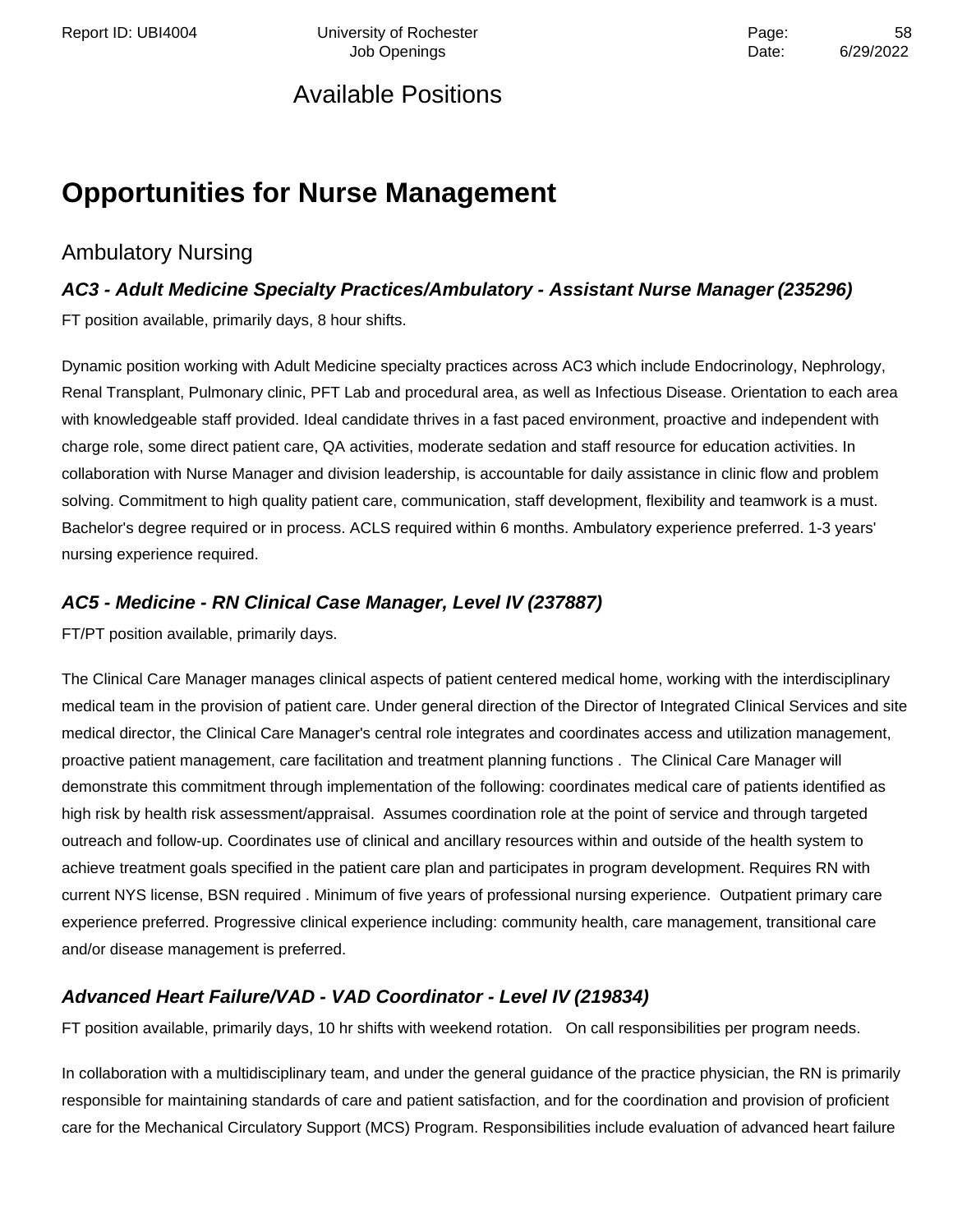Report ID: UBI4004 **Depart Controller University of Rochester** Page: The Page: 59

# Available Positions

therapy patients for MCS support, coordination of implant and safe discharge plan. The RN performs direct patient care duties including patient assessment, device interrogation, triaging patient/community calls and facilitates coordination of services and care, including: patient, family, staff and community education. The RN assists in the development of clinical practice guidelines, usage tracking, MCS database, new project/device implementation and participates in program related quality assurance/performance improvement activities. Serves as the primary technical support for staff, community providers and patients requiring mechanical cardiac assist. Requires excellent clinical, critical analysis, communication and organizational skills. Must be able to function independently within the limits of the position. Demonstrated ability to work as a member of a team. Knowledge of standard of care treatment for heart failure including VADs and heart transplantation preferred. Current Registered Nurse licensure, ACLS and CPR Certifications required. A minimum of 4 years' experience, with at least 3 of those in cardiology with an emphasis on mechanical circulatory support.

### **Allergy, Immunology, Rheumatology (AIR) - Assistant Nurse Manager, Level IV (238147)**

FT position (40 hours), Monday – Friday, Days

Allergy Immunology Rheumatology is a rapidly growing multidisciplinary, multisite group looking to add an Assistant Nurse Manager to our leadership team. The ANM will focus primarily on the rapidly expanding allergy component of our practice. At AIR we provide timely, comprehensive, individualized, state-of-the-art medical care to patients with musculoskeletal, autoimmune, and allergic diseases. We act as advocates for our patients and seek to improve treatments outcomes and quality of life. The ANM will directly support current nursing leadership, have an integral role in day-to-day operations by promoting excellent practice standards, mentoring and engaging staff, assisting with performance improvement initiatives, safety & regulatory compliance and review/update orientation materials. Must demonstrate flexibility and possess strong interpersonal and communication skills. Outpatient experience a plus.

# **NEW Procedural Suite at Marketplace Mall (Orthopaedics and Rehabilitation) - Sr Asst Nurse Mgr (237989)**

FT position available.

The Sr. Assistant Nurse Manager is responsible for the daily operations of the brand new and innovative Procedural Suite in the Department of Orthopaedics and Rehabilitation at Marketplace Mall! The primary objectives for this position are to ensure that all patients receive care consistent with the Medicine of the Highest Order standards, that patient care is delivered efficiently and effectively, and that the staff is recognized for their efforts. The Sr. ANM is responsible for collaborating with the Nurse Manager for the direct management of the Nurses and Ambulatory Techs working in the Procedural Suite and to maintain efficiencies in workflow. The procedural Suite is responsible for spinal injections, minor hand-based procedures, infusions, as well as other procedures until local anesthesia. This position reports to the Nurse Manager and works closely with Nursing Practice to ensure compliance with all established standards. Requirements for the position are a NY State Registered Professional Nursing license in good standing, Bachelor's degree, and 5 years' experience as an RN with one to three years of leadership experience; or equivalent combination of education and experience. The Sr. Assistant Nurse Manager directs all aspects of patient care, which includes managing nursing personnel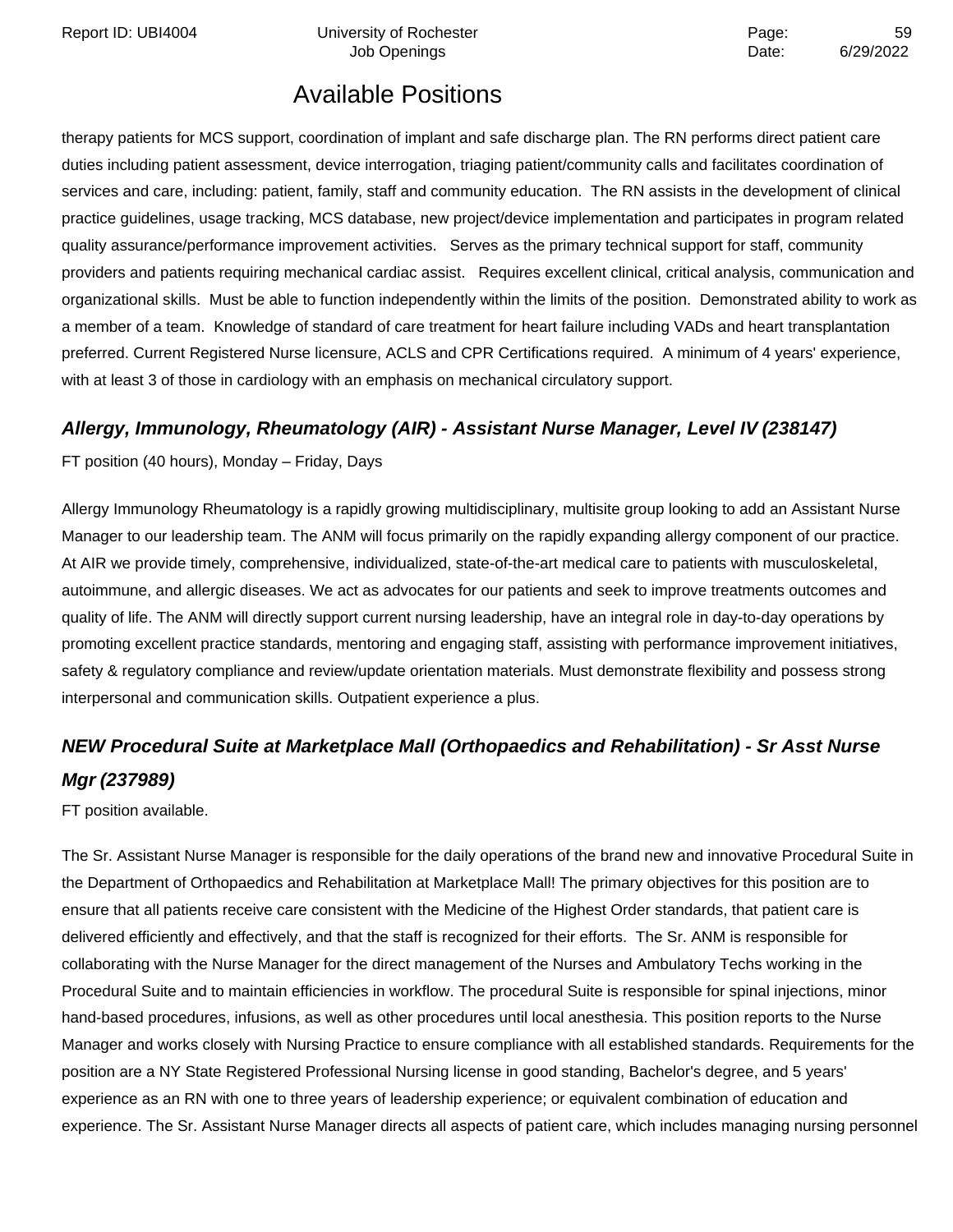and material resources in a cost-effective manner, unit planning and the initiation of innovative clinical and management practices with emphasis on retention strategies.

## Cardiovascular Nursing

## **43400 - Cardiac Transplant Unit - Asst Nurse Manager (227520)**

FT position available. D/E/N, 8 and 12 hour shifts, weekend and holidays per unit policy.

Experience the opportunity to be a part of history in Rochester. Come join our team on the Cardiac Transplant step-down unit. Responsibilities will include: coordination and implementation of unit-based education, collaboration with a multidisciplinary team to ensure standards of practice are met, act as a mentor and clinical resource to unit-based staff, and work collaboratively with the leadership team to ensure smooth daily operation of 4-3400. Candidate must be motivated, positive and demonstrate good communication skills. 5 years RN experience, BSN required and cardiology experience preferred.

### **Cardiac Catheterization & Electrophysiology Lab - Nurse Manager, Level V (237350)**

FT position available, includes on-call responsibilities

Come join our dynamic management team working in the Cardiac Catheterization and Electrophysiology Lab. Experience the opportunity to work in a progressive state of the art environment that utilizes the newest technology and treatment options to deliver the highest quality care and outcomes across a variety of phases of care (pre-procedure, post-procedure, and post-anesthesia care). This collaborative role focuses on strategic and financial planning, project and program development, delivering patient centered care and contributing to the professional growth and development of staff. We are looking for individuals who are engaged in growth and development personally and professionally, committed to achieving quality care and outcomes, and those who are excited to take on opportunities to strive for Meliora. Recent clinical experience in Adult Cardiac Cath/ EP Lab required. MS degree is preferred and prior management experience required.

## Critical Care Nursing

### **71600 - Medical ICU - Assistant Nurse Manager (230391)**

FT position available (40 hours), D/E/N, 8 and 12 hour shifts, weekend, holidays and on-call per unit policy.

Seeking a motivated individual to join the leadership group in the continued development of a newer adult Medical ICU unit within UR Medicine Strong Memorial Hospital, Critical Care Service. The unit primary focus is critically ill adults requiring a high degree of specialized nursing and medical care. The ideal candidate will embrace working in an interdisciplinary team environment and assist the nurse manager in the operations of the unit including promoting excellent clinical care, patient and staff satisfaction, as well as quality assurance and performance improvement activities. The ANM will assume an integral role in education, performance improvement, and allocation of resources while working with the NM to articulate and accomplish unit and hospital goals. Strong communication and interpersonal skills are required. One year of ICU experience preferred, BSN required.. Responds to other unit duties and responsibilities as needed.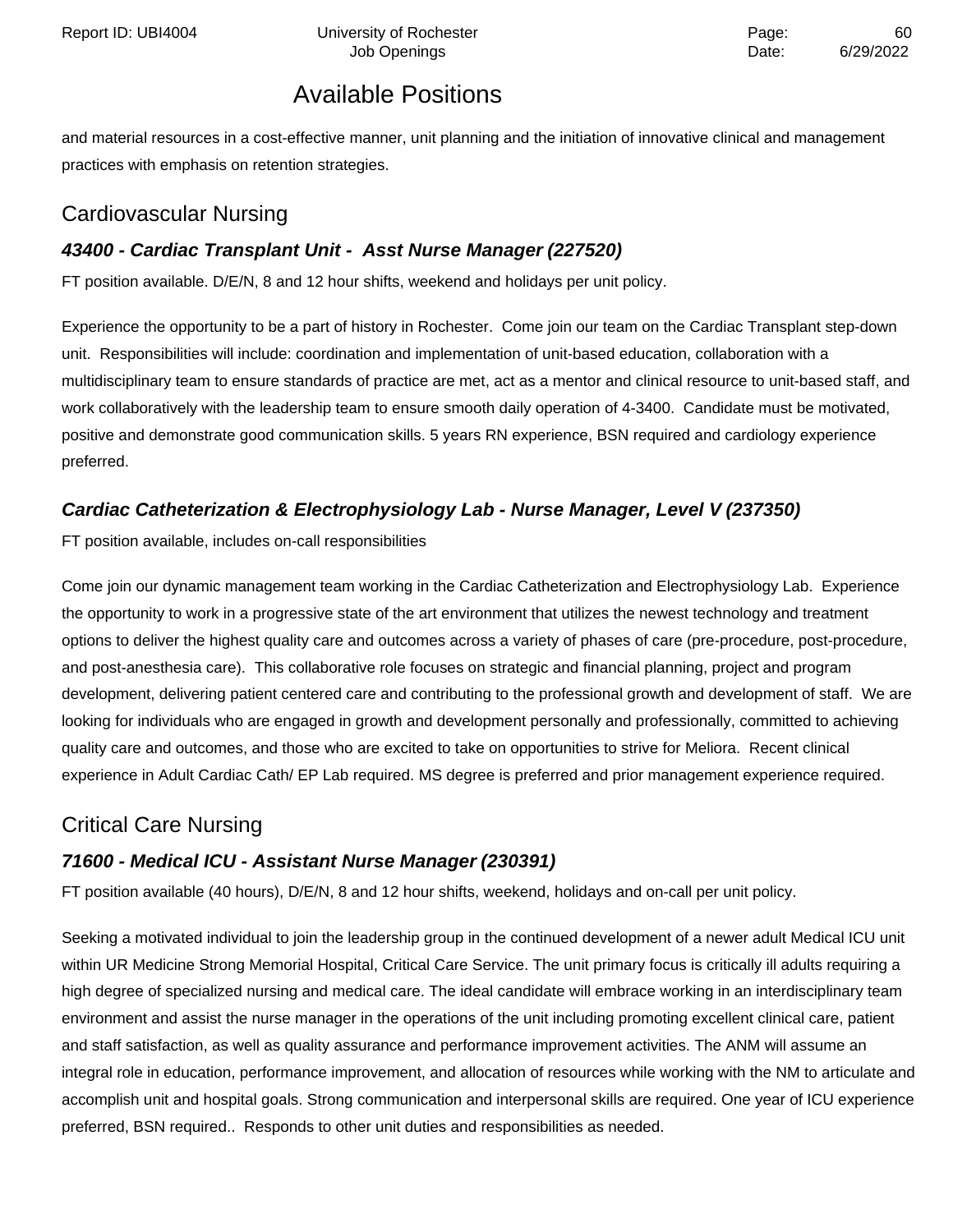### **8-1400 - Surgical ICU and Progressive Care - Level IV - Assistant Nurse Manager (230466)**

FT position available (40 hrs/wk), D/E/N, 8 and 12 hour shifts, holiday, weekends and on-call responsibilities per unit policy.

Seeking a dynamic individual with ability to function in the leadership role. Must have acute care experience, the ability to work collaboratively with all members of the health care team, and excellent communication and interpersonal skills. ICU experience is preferred. The Surgical ICU is a fast paced environment that provides care for a diverse population of surgical and medical patients, including liver transplant, thoracic, and vascular patients. Join our team as we continue to grow and expand our unit! Requires a BSN or matriculation in a BSN program from an accredited Nursing Program and an active New York State license in good standing. Applicants will have a minimum of 5 years or RN experience. This position is a member of the unit/service leadership team, demonstrates the ability to develop standards of care, unit/service goals, and objectives, and provides consultation and expertise in delivering patient care.

### **8-3400 - Medical Intensive Care Unit (MICU) - Senior Assistant Nurse Manager (235086)**

FT position available (40 Hours) D/E/N weekend and administrative on-call responsibilities. Split position between administrative and clinical responsibilities.

The Senior Assistant Nurse Manager (Senior ANM) provides direct support to the Unit Nurse Manager and is accountable for daily unit operations. Participates in the management of human resources, career sculpting, mentoring, the development and evaluation of recruitment and retention strategies, and the monitoring of patient outcomes. Accountable for supporting standards of care and providing consultation and expertise in the delivery of patient care. Involved in activities at the service, nursing practice and institutional level, and contributes to goal achievement through personal action, effective communication and the facilitation of others. Participates in community and professional organizations, demonstrating commitment to the promotion of nursing's visibility and future. Requires a BSN from an accredited Nursing Program and an active New York State license in good standing. MS preferred. Applicants will have a minimum of 3-5 years of ICU RN experience in addition to recent formal leadership experience (Assistant Nurse Manager or equivalent).

### **81200 Neuro ICU - Level IV -Asst Nurse Manager (226780)**

FT positions available, D/E/N, 8 & 12 hour shifts, holidays and weekends per unit policy.

Dynamic individual to assume the position of assistant nurse manager of the Neuro Intensive Care Unit; The ideal candidate will possess effective group leadership and problem solving skills, Possess strong communication skills including the ability to negotiate and resolve conflict, Provide expert patient care and advanced assessment skills. Support a multidisciplinary, collaborative approach to care. Contribute to quality improvement, program development and participate in annual performance evaluations of staff. Respond to other unit duties and responsibilities as needed.

### **81600 - Medical Intensive Care Unit - Asst Nurse Manager (233441)**

FT Position Available (40 hours), D/E/N, 8 and 12 hour shifts, weekend, holidays and on-call per unit policy.

Looking for a Nurse Leader interested in working in a dynamic, interdisciplinary critical care environment. Will collaborate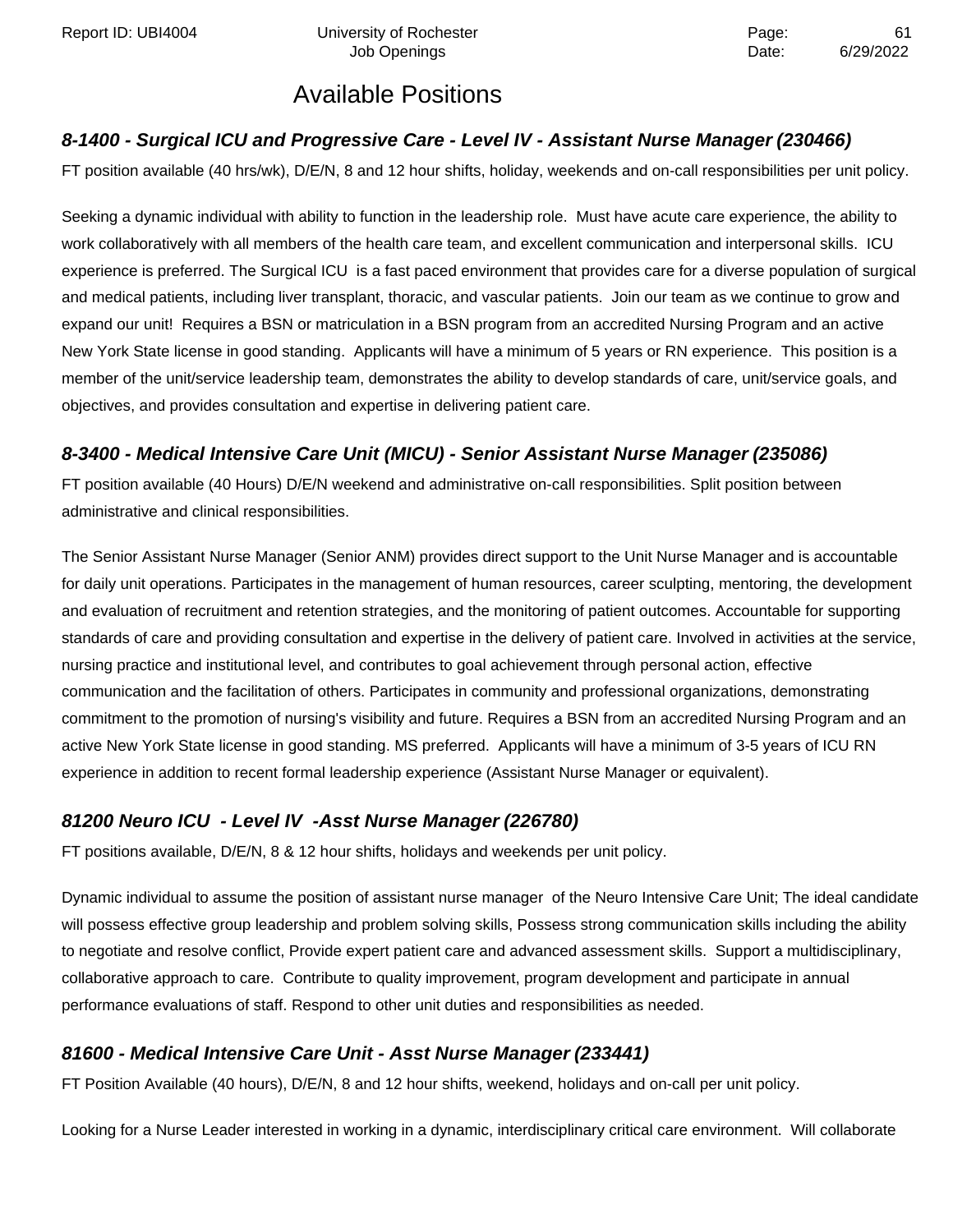Report ID: UBI4004 Chiversity of Rochester Page: 62

Job Openings **Date:** 6/29/2022

## Available Positions

with NM and other ANM's to energize and engage staff for optimal patient outcomes. The new ANM will assume an integral role in education, performance improvement, and allocation of resources while working with the NM to articulate and accomplish unit and hospital goals. Must demonstrate; effective group leadership, delegation and problem solving skills which includes completion of projects within designated timeframes. Excellent communication and interpersonal skills are necessary for success in this role. Must demonstrate clinical expertise in critical care nursing.

### **83400 Medical Intensive Care Unit (MICU) - Asst Nurse Manager (222555)**

FT position available (40 Hours) D/E/N weekend and administrative on-call responsibilites

8-3400 - MICU is seeking a highly motivated individual with excellent clinical skills to become part of our dynamic leadership team. The ideal candidate will have the ability to function collaboratively, embrace change, have high emotional intelligence, and demonstrate effective interpersonal communication. The Assistant Nurse Manager will assume an integral role in day to day operations by promoting excellent practice standards, assisting in employee development, maintaining staffing ratios, educational planning, performance improvement, and special projects as needed. Strong applicants will have at least 3 years critical care experience, BS or matriculation into a BS program, MSN preferred, and currently a Level III RN.

### **Critical Care - Adult Clinical Resource Nurse (236755)**

FT/PT position available, D/E/N rotating; weekends and holiday per unit policy

Exciting opportunity to become part of a dynamic and passionate leadership team. The clinical resource nurse is an expert, and acts in a supporting role to assist all inpatients units in managing clinical, administrative, and emergency needs throughout the institution. Main responsibilities frequently include Code, Rapid Response, MERT, Sepsis, Difficult Airway, and Stroke Alerts; working with other hospital leadership to coordinate resources to manage operational issues; maintaining patient safety; achieving efficient throughput; assisting with patient bed placement; providing clinical and critical thinking support to nurses delivering care in a variety of settings. The CRN acts as a liaison to maintain open lines of communication between providers, management, unit staff, ACC, and other CRN groups. The ideal candidate will have a bachelor's degree in nursing with specialty certification; demonstrate excellent communication, leadership, and prioritization skills. Applicants must have 3 to 5 years critical care experience. Leadership experience and specialty certification preferred.

### **Imgaing Sciences at East River Road - Assistant Nurse Manager, Level IV (235529)**

Full time position available, D/E, 8 hour shifts, at our adult outpatient imaging center; includes leadership on call responsibilities.

Seeking a motivated individual with excellent communication and problem-solving skills. In conjunction with the Nurse Manager, the Assistant Nurse Manager will have the responsibility of overseeing daily nursing operations in a fast paced environment, and assist with developing and maintaining efficient workflows and unit/service performance improvement goals and objectives. Support staff development and the delivery of safe, efficient, high quality patient care while working collaboratively with the site's radiologic leadership team. Proven leadership skills, 4 – 5 years of nursing experience, and ACLS certification are desired.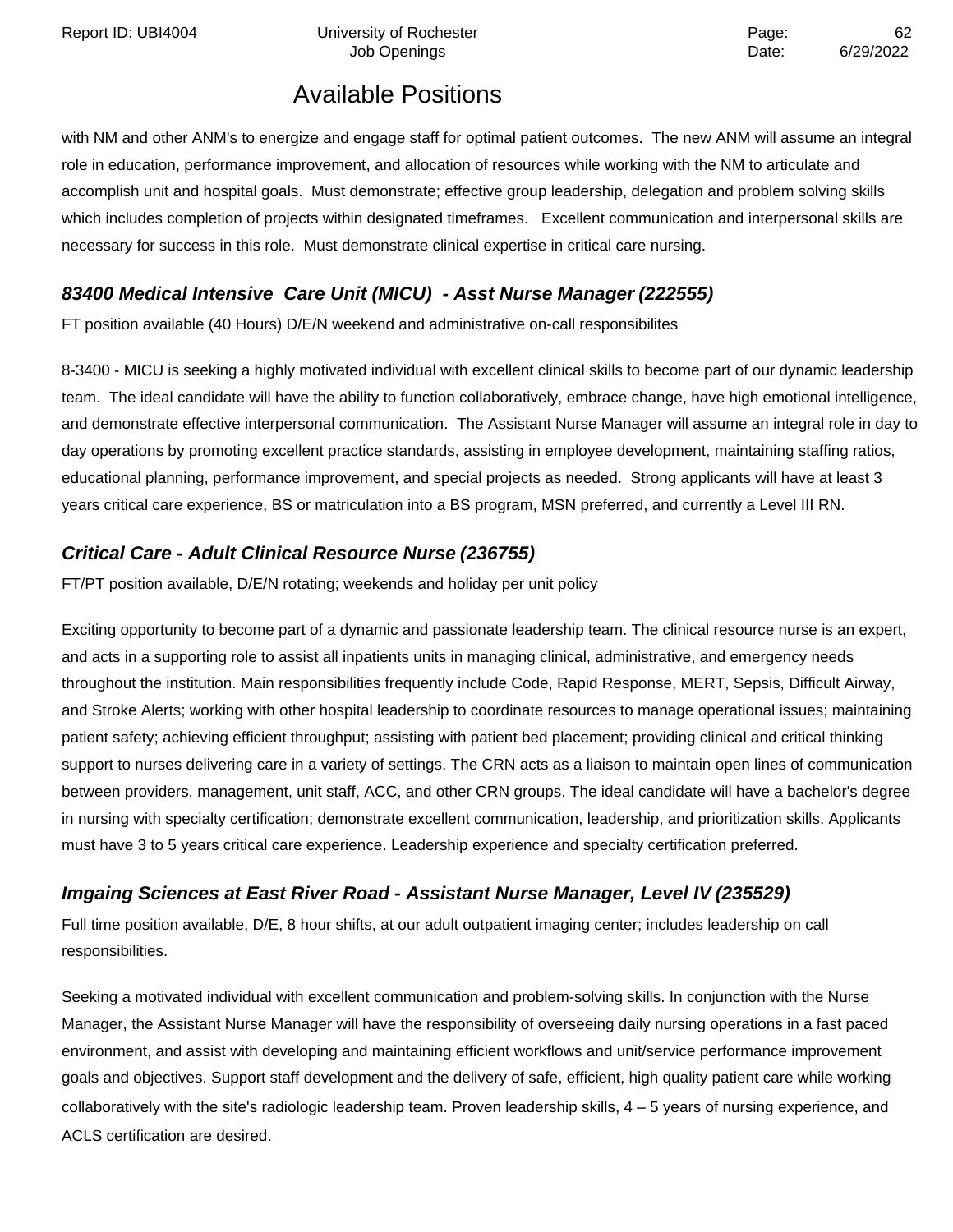### **Inpatient Diagnostic/ Interventional Radiology - Asst Nurse Manager (237938)**

Part time (20 Hours) position available, D/E/N, 8/10/12 hour shifts, holidays and on call responsibilities per unit policy.

Join the leadership team as part of a job sharing role in Imaging Sciences. Demonstrate the ability to develop standards of care, unit/service goals and objectives and provide consultation and expertise in delivering patient care in both Interventional and Diagnostic Imaging. Requires 5 years of nursing experience and ICU experience preferred ability to work well with a multidisciplinary team and yet be independent in performance of duties. Must be ACLS certified. If you like working in a fast paced environment and have proven leadership skills, this is your opportunity to provide patient care and support to radiology staff as an active member of an interdisciplinary team.

## Emergency Nursing

### **Emergency Department Quality and Safety Nurse - Level 5 (233451)**

FT position

Will work closely with Nursing Practice, the Emergency Nursing Leadership Team, Emergency Medicine Senior Leadership and Directors of Emergency Medicine Quality Assurance to identify opportunities for clinical safety and quality improvement, and works with the nursing team to develop initiatives to improve quality outcomes. Serves as an internal contact for Emergency Nursing questions, issues or concerns, but not limited to clinical data collection, validation, and review. Concurrently and retrospectively reviews medical records and data to identify patient care, process, and system issues related to the nursing care of the Emergency Medicine patients. Analyzes reports and clinical data to identify trends impacting quality outcomes. This position is 75% QA, 20% clinical, and 5% projects and duties as assigned. Registered Professional Nurse, Master's Degree required; five years of progressive management experience in an organization of similar size and complexity with a significant level of accomplishment. Excellent written and verbal communication skills. ED and and QA experience preferred.

### **Emergency Medicine Service - ED Observation 2 - Asst Nurse Manager (229132)**

FT position available, D/E/N, and on call responsibilities

The division of Emergency Medicine is seeking a highly motivated individual to become part of the Observation Unit Nursing Leadership Team. This leader must have excellent communication, interpersonal, and problem-solving skills. The ANM will be responsible for assisting with the selection of staff, coordinating staff assignments, participation in performance evaluations, and support nurse orientation, education, and competency development. The ANM will also assist the unit manager with other duties as assigned. Qualifications: Minimum of 2 years acute care experience. BSN required.

## Medical Surgical Nursing

### **5-1200 - Physical Medicine and Rehabilitation - Sr. Nurse Manager (233651)**

FT position available (40 hr), D/E/N, Holidays and Weekends per unit policy.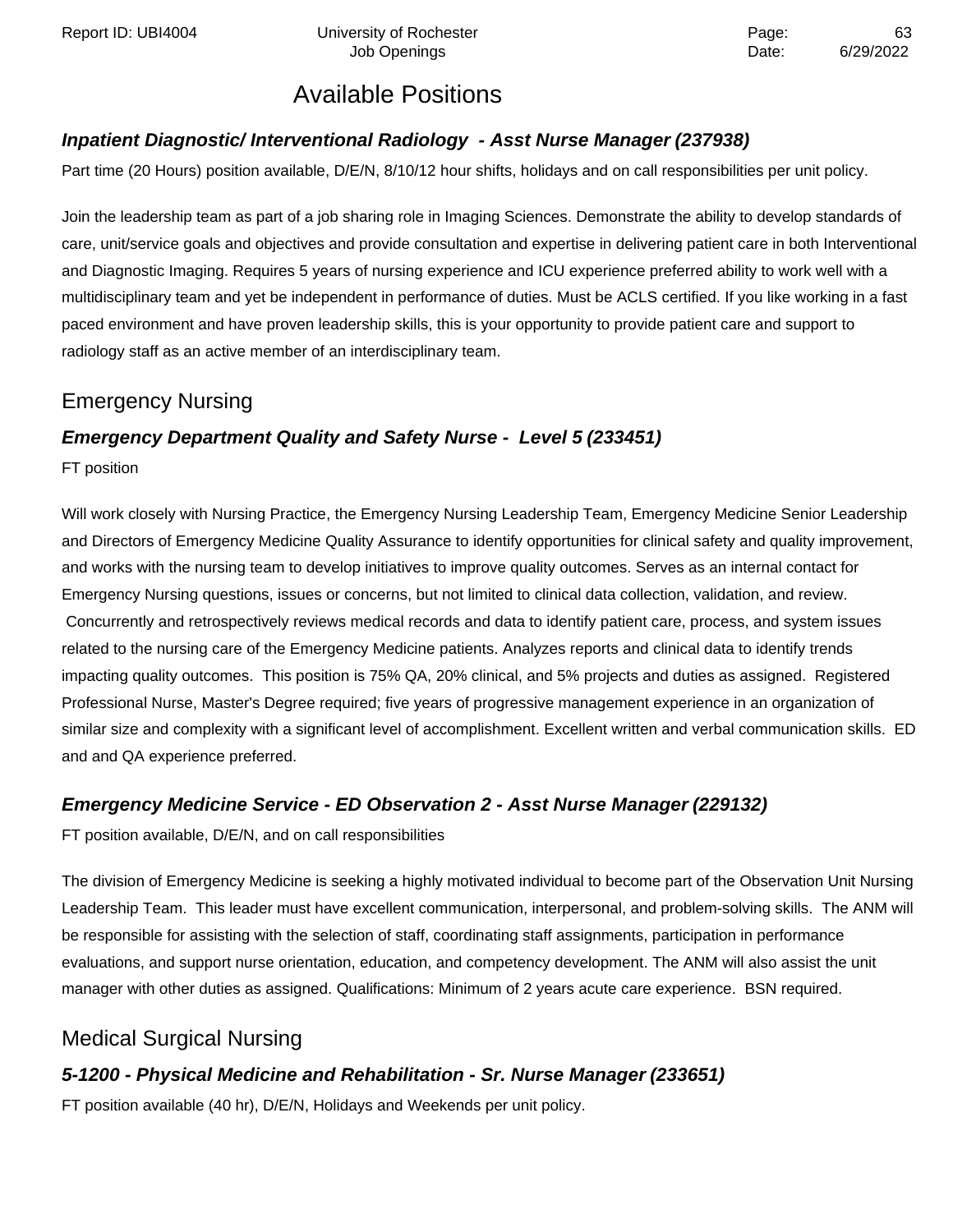Report ID: UBI4004 Chiversity of Rochester Page: 64

Job Openings **Date:** 6/29/2022

# Available Positions

The Senior Assistant Nurse Manager provides direct support to the Unit Nurse Manager on 5-1200 accountable for daily unit operations. Participates in the management of human resources, career sculpting, mentoring, the development and evaluation of recruitment and retention strategies, and the monitoring of patient outcomes. The Sr ANM is accountable for supporting standards of care based on regulatory body requirements for the Rehab patient and offering consultation and expertise in the delivery of patient care. Involved in activities at the service, nursing practice and institutional level, and contributes to goal achievement through personal action, effective communication and the facilitation of others. Participates in community and professional organizations, demonstrating commitment to the promotion of nursing's visibility and future. Requires a BSN or matriculation in a BSN program from an accredited Nursing Program and an active New York State license in good standing. Applicants will have a minimum of 5 years or RN experience. This position is a member of the unit/service leadership team, demonstrates the ability to develop standards of care, unit/service goals, and objectives, and provides consultation and expertise in delivering patient care.

### **5-3400 - Orthopaedics - Assistant Nurse Manager (232988)**

FT position available, D/E/N, 8 & 12 hour shifts, holidays and weekends per unit policy.

This unit specializes in Orthopaedic trauma, spinal surgery, and other elective Orthopaedic surgical diagnosis. As part of a department recognized for research and innovation, our Ortho unit offers many opportunities for education and professional growth. Applicants must have excellent organizational, problem solving and communication skills. Nurses hired to this unit can expect to be part of an enthusiastic and fun team. Recent surgical experience required. Demonstrates good communication and problem solving skills. Demonstrates ability to function in leadership role.

### **51600 Neurology - Nurse Mgr Inpt (235891)**

FT position available, 40 Hours, Primarily Days, 8 hour shifts

Nurse Manager for a 24 bed Inpatient Neurology Unit. Exciting opportunity to be part of service line development and innovation. The manager will have oversight of a Neurology specialty unit, focusing on patients with stroke, seizures, and general neurologic diseases. The manager must demonstrate leadership qualities, clinical expertise, good communication skills, management skills and the desire to be part of growing a specialty service line. The individual is accountable for nursing budget, staff development, quality of care, and oversight of clinical nursing activities. The individual must have the ability to work in a collaborative environment with nursing, Neurology department, physicians, and all other members of the health care team. 3-5 years experience as nurse leader/manager. BSN required MSN preferred.

### **6-3600 - Acute Medicine - Assistant Nurse Manager, Level IV (237694)**

FT position available, D/E/N, 8 & 12 hour shifts, weekend and administrative on-call per unit policy.

Demonstrates ability to function in the leadership role and be an active member of the leadership team. Must have the ability to work collaboratively with all members of the healthcare team and coordinate a multidisciplinary approach to care. Excellent communication and interpersonal skills required. This is a busy medical unit, all applicants must be team driven and dedicated to helping the unit exceed. Med/Surg experience required. Requires a BSN or matriculation in a BSN program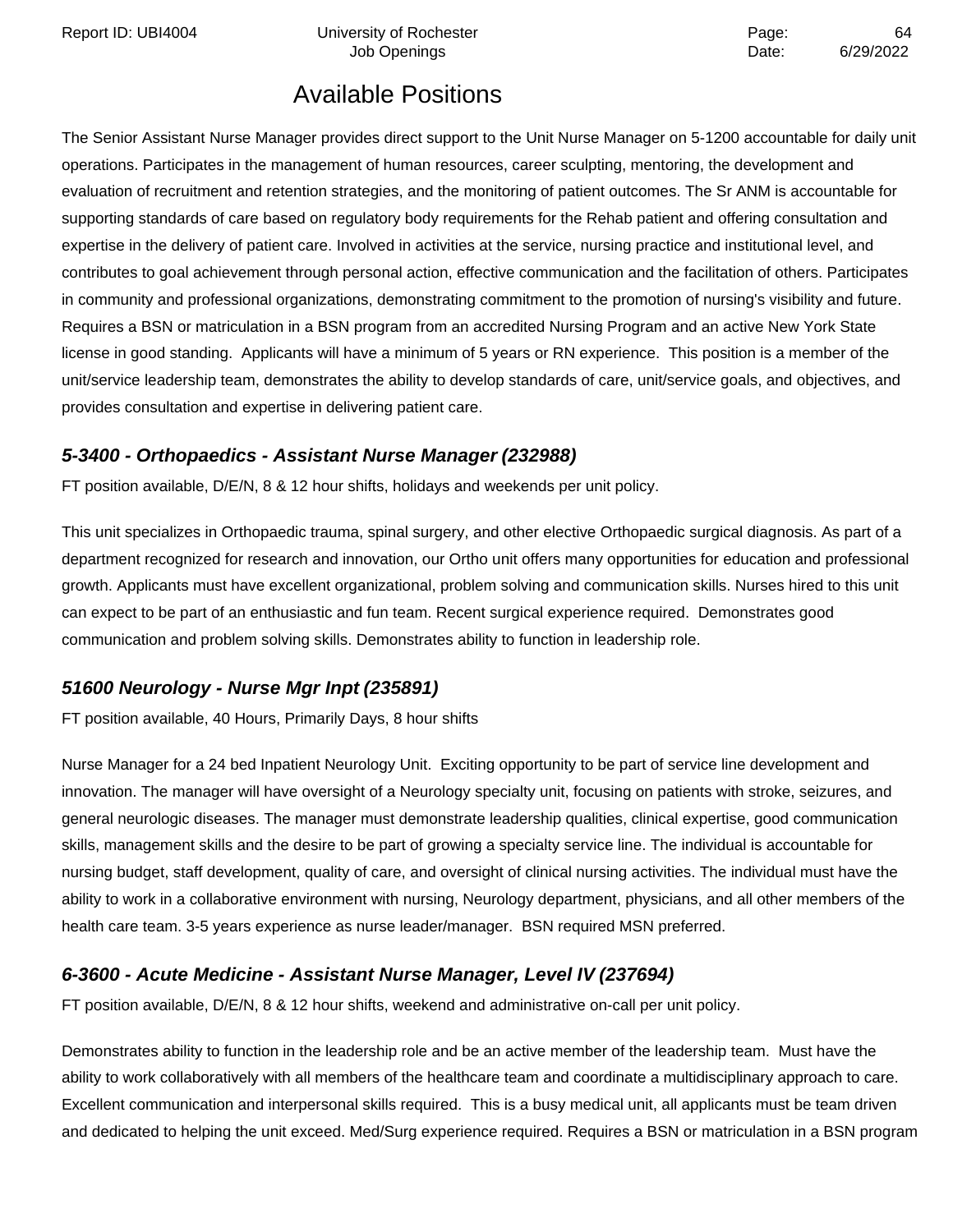from an accredited Nursing Program and an active New York State license in good standing.

### **63400 - Acute Medicine Unit - Level IV - Assistant Nurse Manager (223993)**

FT position available, D/E/N, 8 and 12 hour shifts, holidays and weekends per unit policy.

Become part of a dynamic, collaborative care team responsible for medical patients, patient and staff satisfaction is a priority. Recent acute care required, experience with diverse patient populations a plus. Excellent communication skills, flexibility, creativity, and collaborative teamwork valued. Flexibility and open mindedness for change and a positive attitude a must! Responsibilities will include performance improvement initiatives, mentoring and participation in annual performance evaluations of staff.

### **Flex/Float Team - Assistant Nurse Manager (236826)**

FT position available (40 hr), D/E/N, Holidays and Weekends per unit policy.

The Assistant Nurse Manager provides direct support to the Nurse Manager of the Flex Team. The candidate will be supportive and assist in coordination of supplemental staff placement; flex nurses, float nurses, contract employees, as well as unit floating, in order to support adequate staffing across the service lines (Med/Surg and Neuromuskoskeletal). The ANM will be supportive in the management of human resources, career sculpting, mentoring, the development and evaluation of recruitment and retention strategies, and the monitoring of staff competencies. The ANM will maintain clinical knowledge and expertise at the unit level across the Med/Surg service, will lead by example, continually assess, and consult on patient care delivery. Involved in activities at the service, nursing practice and institutional level, and contributes to goal achievement through personal action, effective communication and the facilitation of others. Requires a BSN and an active New York State license in good standing. Applicants will have a minimum of 5 years or RN experience.

### **Flex/Float Team - Senior Assistant Nurse Manager (235567)**

FT position available (40 hr), D/E/N, Holidays and Weekends per unit policy.

The Senior Assistant Nurse Manager provides direct support to the Nurse Manager of the Flex Team. The candidate will be supportive and assist in coordination of supplemental staff placement; flex nurses, float nurses, contract employees, as well as unit floating, in order to support adequate staffing across the service lines (Med/Surg and Neuromuskoskeletal). The Sr ANM will be supportive in the management of human resources, career sculpting, mentoring, the development and evaluation of recruitment and retention strategies, and the monitoring of staff competencies. The Sr. ANM will maintain clinical knowledge and expertise at the unit level across the Med/Surg service, will lead by example, continually assess, and consult on patient care delivery. Involved in activities at the service, nursing practice and institutional level, and contributes to goal achievement through personal action, effective communication and the facilitation of others. Participates in community and professional organizations, demonstrating commitment to the promotion of nursing's visibility and future. Requires a BSN and an active New York State license in good standing. Applicants will have a minimum of 5 years or RN experience.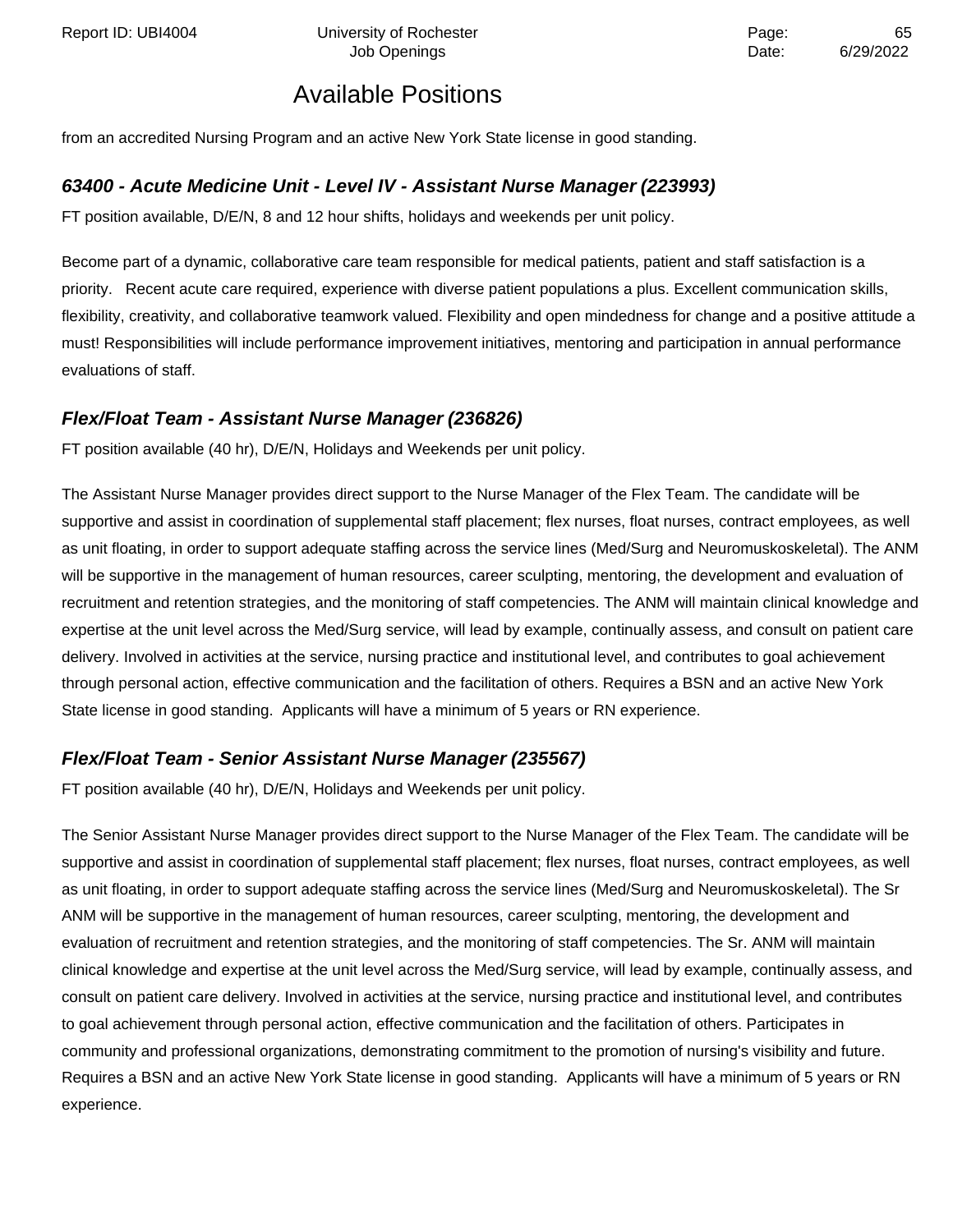Report ID: UBI4004 Chiversity of Rochester Page: Page: 66

## Available Positions

### **G-1600 - Adult Admission Unit - Assistant Nurse Manager (230730)**

FT position available, D/E/N, 8 and 12 hour shifts, holiday, weekends and on-call responsibilities per unit policy.

Acute medical/surgical experience required. Demonstrates ability to function in the leadership role. Provide direct care to patients across the age spectrum in a fast paced collaborative environment. Ability to work collaboratively with all members of the health care team and coordinate a multidisciplinary approach to care. Excellent communication and interpersonal skills. Demonstrates good strong prioritization and organizational skills, flexibility and clinical competence.

## OB/GYN Nursing

### **3-1200 - High Risk Antepartum/Postpartum - Assistant Nurse Manager (236277)**

FT position available, 8 shifts or 8 and 12 hour shifts, D/E/N, holidays and weekends as needed.

Serve as a resource and role model for staff. Responsibilities include: provision of care, participation in unit orientation, quality improvement activities, unit/service projects, management of unit based programs and advanced assessment skills of the obstetrical patient. Must be flexible and adapt readily to changing responsibilities and situations. Ability to work collaboratively with all members of the health care team and coordinate a multidisciplinary approach to care for the high-risk antepartum/postpartum patient. Excellent communication and interpersonal skills. Prefer candidate with a least 3-5 years OB experience.

### **3-1400 - High Risk Labor and Delivery - Nurse Manager (233165)**

FT position available, primarily days, on-call responsibilities.

Seeking an individual who demonstrates leadership quality, clinical expertise, management skill and a desire to work collaboratively within the healthcare team. This individual is accountable for nursing budget, staff development, quality of care and managing practice changes both on the labor deck and in the designated third floor operating rooms. Must be flexible and adapt readily to changing responsibilities and situations. Seeking a motivated individual with strong communication skills. Individual must have the ability to work collaboratively with all members of the health care team and coordinate multidisciplinary care plans for high-risk antepartum, intrapartum and postpartum patients. MS degree preferred, 3-5 years of experience required.

### **3-1400/3-1600 - Labor and Delivery - Assistant Nurse Manager (235612)**

FT position available, D/N, 8 & 12 hour shifts, weekends and holidays & on call responsibilities per unit policy.

Function as a resource, mentor and role model for staff with a wide range of skills in Obstetrics. Responsibilities include: provision of care, participation in unit orientation, quality improvement activities, unit/service projects, management of unit based programs and advanced assessment skills of obstetrical patients. Must be flexible and adapt readily to changing responsibilities and situations. Ability to work collaboratively with all members of the health care team and coordinate a multidisciplinary approach of care for antepartum, intrapartum and postpartum patient.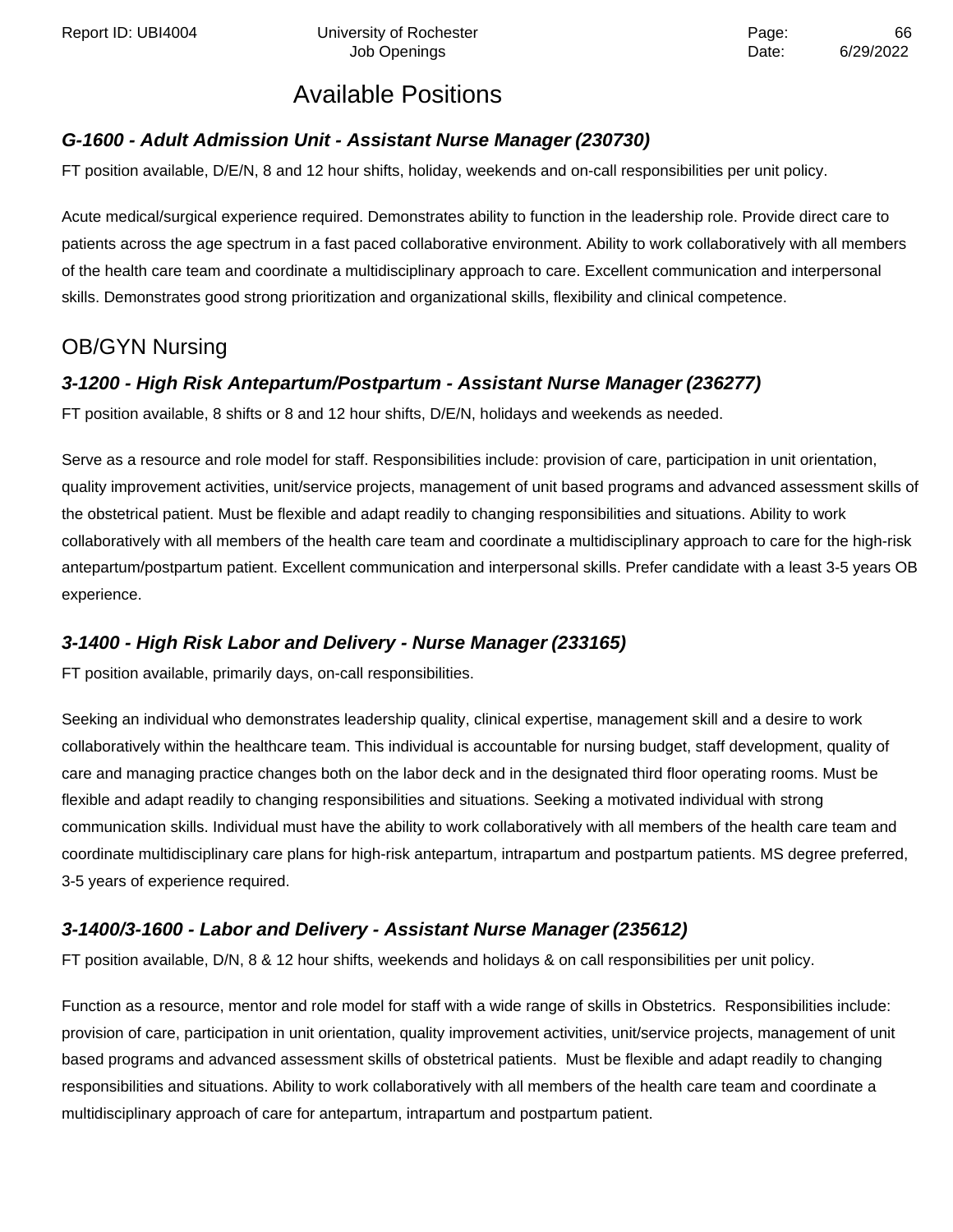### **3-3600 - Mother/Baby - Assistant Nurse Manager (229730)**

FT position available, D/E/N and on call responsibilities

Seeking highly motivated individual with skills in leading, mentoring, communicating, and prioritizing. This is a great opportunity to be a nursing leader within a highly functional team dedicated to delivering compassionate care to a variety of patients. Responsibilities include, but not limited to: providing on-going feedback to staff, serving as a clinical resource at both unit and service level, liaison with health care team, performing service recovery with both internal and external customers. Must be flexible in time management. Creative thought and actions with good verbal expression important. Applicants must have 2 years in OB; Bachelor's degree required and some leadership training preferred. Participation in community and professional organizations which promote nursing desired .

### **Director of Quality Assurance - OB/GYN Department - Level IV (235571)**

FT position available, primarily days

An exciting opportunity to work in a collaborative environment with all members of the OB/GYN healthcare team; coordinating and facilitating activities that support quality improvement and risk management within the department. The QA responsibilities are under the guidance of the department Chairman, Associate Director of Nursing and Medical Director(s). Must be able to review and extract relevant data from EMR. Good organizational skills and clinical thinking skills are required. In addition, must possess excellent communication skills, including both writing and interpersonal skills. Previous quality assurance/quality improvement experience required. BSN required; Master's degree preferred. Current 5 years OB/GYN patient care (5 years min). Must have Certification in Fetal Monitoring.

### **Gender Wellness OB/GYN at Lattimore - Nurse Care Manager - Level IV (237093)**

Full time (40) M-F, no week-end or holidays.

RN to join a growing care management team in a large ambulatory Women's Health setting. Responsibilities include inperson and telephonic care management interventions including teaching, motivational interviewing, smoking cessation support, data collection and prioritization of patient care. The candidate must be able to demonstrate flexibility and the ability to work within and support an interdisciplinary team. The candidate must demonstrate excellent customer service and computer skills. A minimum of 2- 3 years OB/GYN experience preferred. eRecord and ambulatory experience preferred. Knowledge of data collection using RedCap and Excel is a plus.

## Pediatric Nursing

### **AC6 - Ambulatory Pediatrics - Assistant Nurse Manager (235269)**

FT (40hrs) position available; mostly days with some occasional evenings and Saturdays.

Ambulatory Pediatrics is seeking a team oriented yet independent pediatric nurse leader to join our multidisciplinary team. This exciting opportunity to help lead a dynamic nursing team requires being able to promote equitable healthcare of the highest order to a variety of diverse pediatric patients and their families. Seeking candidate who understands the economic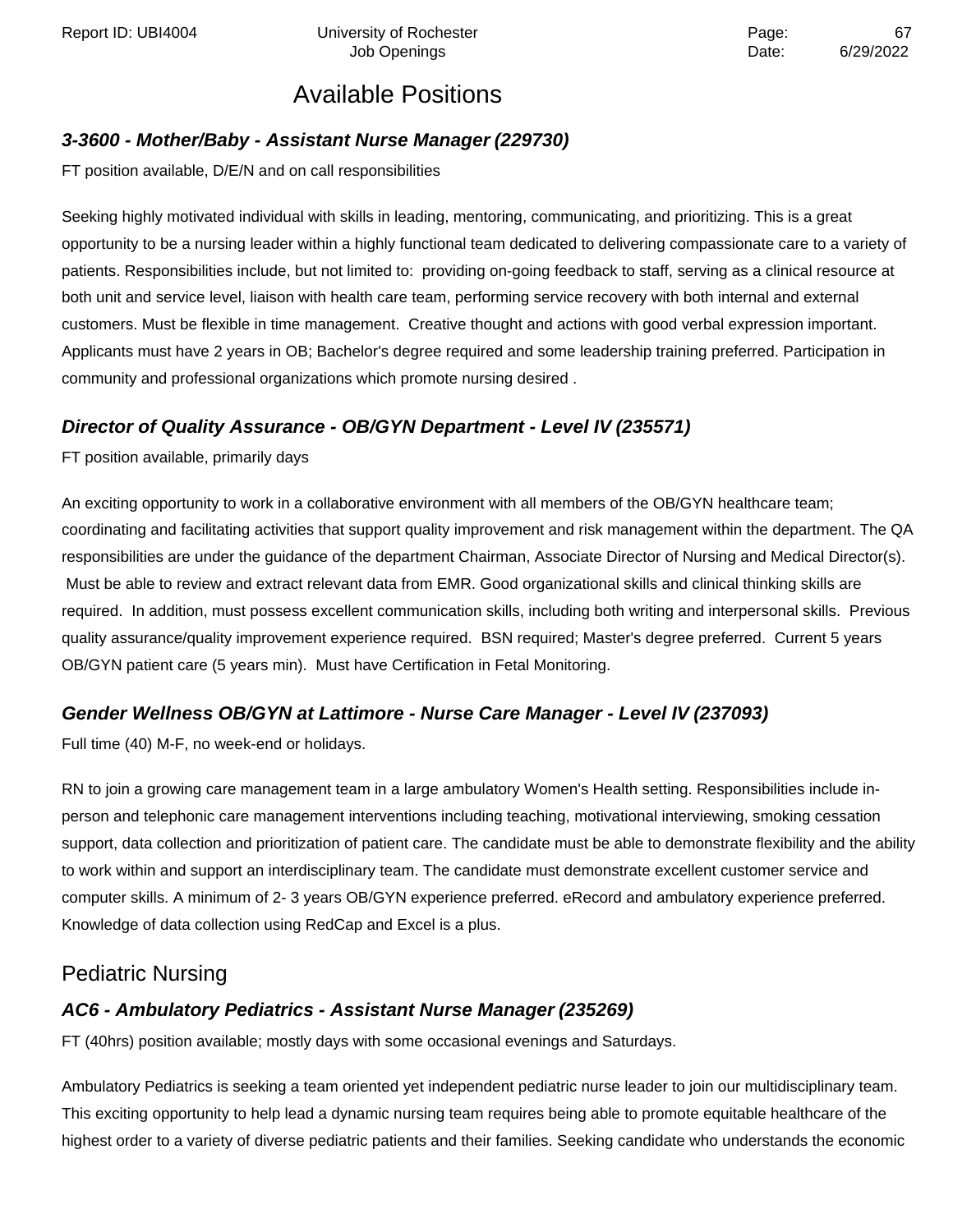Report ID: UBI4004 Chiversity of Rochester Page: And Page: 68

# Available Positions

and social conditions of the Rochester Community that could influence health status and healthcare delivery in underserved areas. In collaboration with the Nurse Manager, the ANM will provide oversight of processes, scheduling, team work and operations in GCH pediatric practice areas including continuity clinic, illness clinic, and telephone triage. The ANM is involved in activities at the service, nursing practice and institutional level, and contributes to goal achievement through personal action and the facilitation of others. The ANM provides expert patient care, serves as a resource, consults as requested, and communicates effectively within the unit and service. The ANM also participates in the management of human resources, the development and evaluation of recruitment and retention strategies, and the monitoring of patient outcomes. Contribute to performance improvement, program development, and participate in annual performance evaluations of staff. B.S. in nursing degree required. 2 years nursing of pediatric experience such as a pediatric or family medicine practice preferred. Excellent written/oral communication and computer skills are required. Leadership and crucial conversation experience preferred.

### **Neonatal Intensive Care - Asst Nurse Manager (227498)**

FT position available, E/N, 8 & 12 hour shifts, holidays and weekends as needed.

Must have neonatal intensive care experience and demonstrate effective group leadership and problem solving skills. Possess strong communication skills including the ability to negotiate conflict. Commitment to customer focused, family centered care. Provide expert patient care, advanced assessment skills and strong clinical knowledge. Support a multidisciplinary, collaborative approach to care. Assist in development of staff to act as unit resources. Must be flexible and able to adapt readily to changing responsibilities and environment. Work in close collaboration with leadership team to ensure quality patient/family centered care. Contribute to performance improvement, program development, and participate in annual performance evaluations of staff.

### **Pediatric Clinical Resource Nurse (CRN) - Asst Nurse Mgr Inpt (235782)**

One 36 or 40 hour position and one 24 hour position available. D/E/N position, 8/12 hour shifts. Every 4 th weekend. One winter and one summer holiday per year.

Join a dynamic team of dedicated and professional nurse leaders for the pediatric service that plays an integral role in the day-to-day operations of Golisano Children's Hospital. The Pediatric CRN role has three main components: Leadership: CRNs are ANMs for the entire pediatric service and assist with situations that arise that require leadership assistance. Bed and Resource Management: Coordinate admissions, transfers and discharges to ensure safe and efficient pediatric throughput and assist in the management of resources for GCH. Clinical Resourcing: Serve as a clinical resource for staff throughout GCH and work collaboratively with other GCH service resources to meet the needs of pediatric patients. Pediatric CRNs have opportunities to become active in service-wide committees, opportunities and initiatives that they're passionate about. Pediatric CRNs work closely together to support each other's work-life balance. Requirements: BSN, PALS certification and 3-5 years of recent acute care experience. Excellent interpersonal skills, written and verbal communication skills. Strong ability to problem solve and multi-task. Serve as a role model to staff through consistent ICARE values and as a resource to staff by providing evidence-based nursing care per policy. Orientation plans are customized for each new CRN based on the needs and clinical background of the nurse applying to the Pediatric CRN role.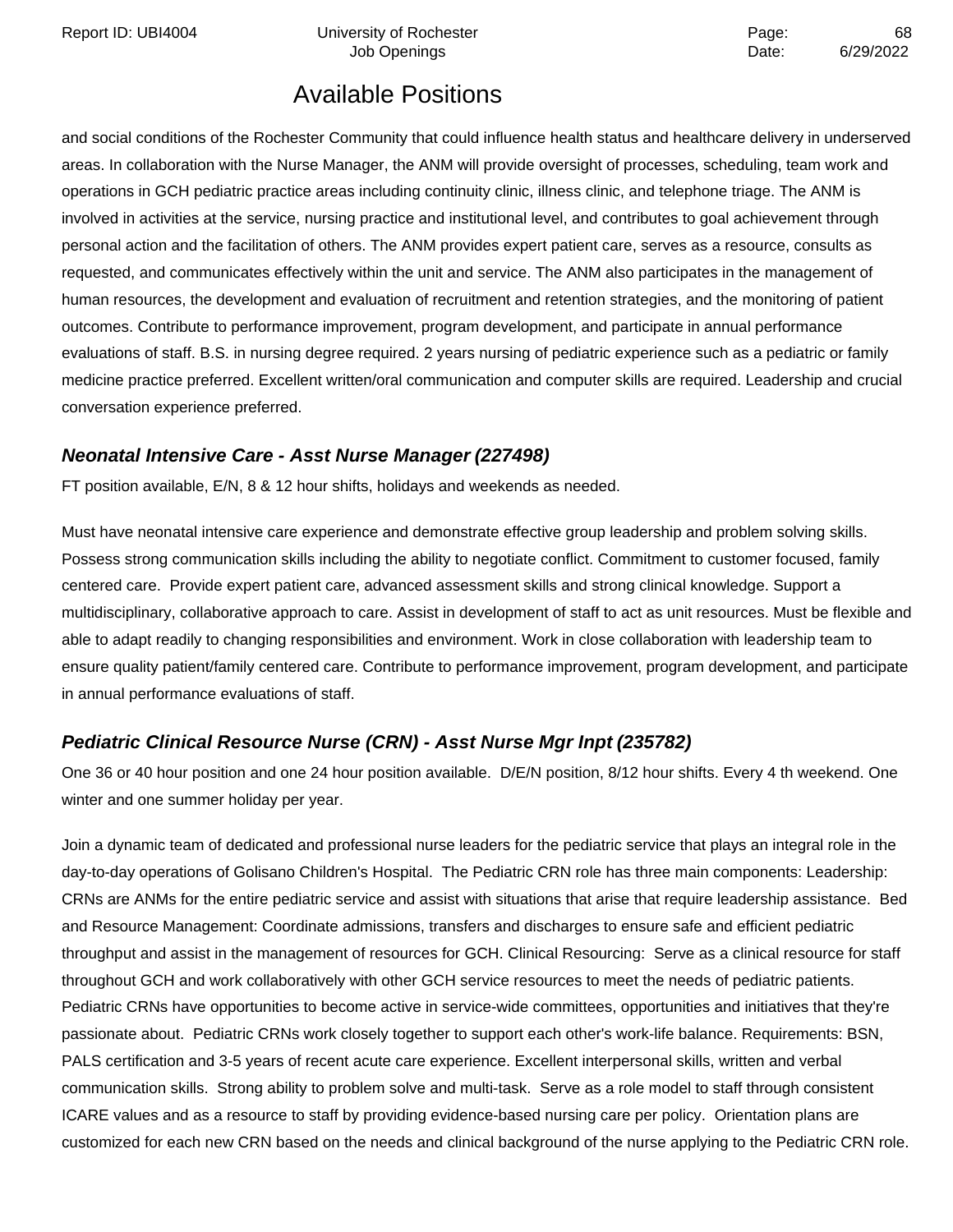Report ID: UBI4004 Chiversity of Rochester Page: And Page: 69

## Available Positions

### **Pediatric Sleep Medicine (2180 South Clinton Ave) - Assistant Nurse Manager (231830)**

FT position available - E/N hours with occasional weekends and daytime meetings

The Division of Pediatric Sleep Medicine is looking for a positive and energetic leader to work collaboratively with the Assistant Director of Ambulatory Pediatrics to be the Pediatric Sleep Lab Manager overseeing the clinical sleep lab operations and supervising the staff which includes Sleep Technologists as well as an Ambulatory Technologist. Enhance meaningful and productive communication pathways between the day-time and night-time operations including planning staff meetings as well as problem solving. Will work in partnership with the Division Chief and Assistant Director to identify PI/QA/QI opportunities and provide feedback and coaching to staff as needed. Great opportunity to learn about Sleep Medicine and to become proficient in acquiring sleep studies as well as training staff in the acquisition of sleep studies. Must role model expert nursing and assessment skills, professional behaviors, critical thinking skills, and excellent customer service. Leadership experience preferred. Must have 3-5 years of nursing experience preferably in pediatrics.

## Perioperative Nursing

# **Ambulatory Orthopaedic Surgery Center (AOC) - Operating Room - Asst Nurse Manager (235880)**

FT position primarily Day/Evening Monday through Friday

Seeking an energetic individual with demonstrated leadership, clinical and management skills to join our new Orthopaedic Surgery Center located in Henrietta. Ability to work collaborative with all members of the of the perioperative team and coordinate a multidisciplinary approach to care. The role will include a strong emphasis of orientation of new hires, staff education and QA within the perioperative environment. Candidates most possess effective communication skills and demonstrate the ability to coordinate activities of the perioperative personnel to ensure safe patient care. CNOR certification preferred, 3-5 years' Operating Room experience required. .

# **Ambulatory Orthopaedic Surgery Center (AOC) - Pre-op/Post-op - Assistant Nurse Manager (235878)**

FT position primarily Day/Evening

Seeking an energetic individual with demonstrated leadership, clinical and management skills to join our new Orthopaedic Surgery Center located in Henrietta. Minimum 3 years Phase I & II recovery RN experience, BSN degree or in BSN program, CPAN/CAPA certification (preferred). Possess strong communication skills including the ability to negotiate and resolve conflict Provide expert patient care and advanced assessment skills. Collaborate with the perianesthesia leadership team and support a multidisciplinary collaborative approach to care. Contributes to quality improvement, program development and participates in an annual performance evaluation of staff. Responds to other unit duties and responsibilities as needed.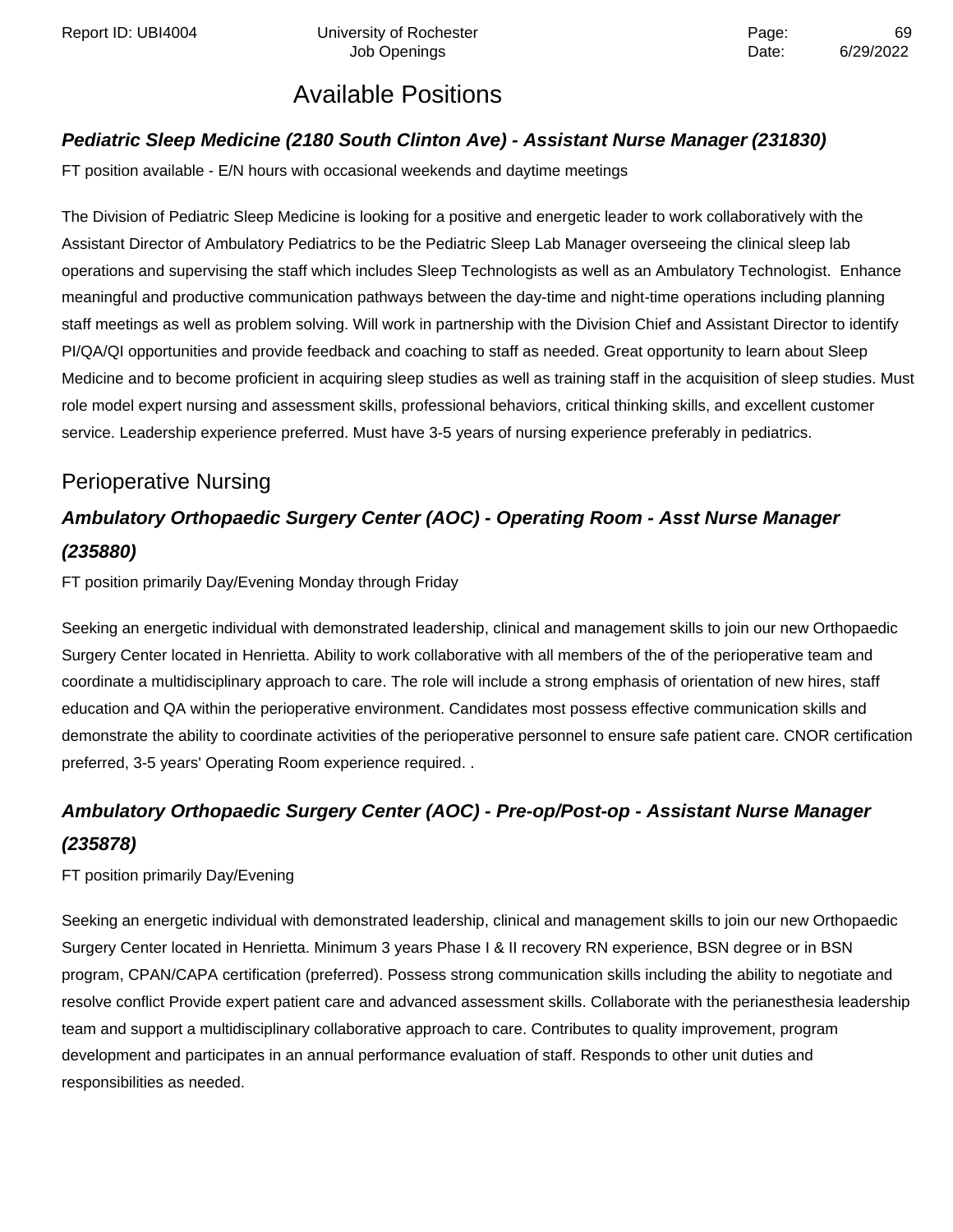## **Ambulatory Surgery Center (Sawgrass) - Operating Room - Nurse Manager (236406)**

FT position available

Seeking an energetic individual with demonstrated leadership, clinical and management skills to manage the perioperative service of our ambulatory surgery center located in Brighton. Accountable for service budget, staff development, quality of care and managing practice change. Ability to collaborate with the perioperative leadership across the URMC system. Must have excellent interpersonal and communications skills. BNS required, MS Degree or completed within 5 years of appointment required, 3-5 years operating room experience is required or equivalent combination of education and experience.

### **PACU - Post Anesthesia Care Unit - Assistant Nurse Manager - Level IV (234568)**

FT 40 hour position available, D/E/N, primarily days and evenings with 8 &12 hour shifts. On-call responsibilities for weekends and holidays per unit requirements.

Seeking energetic team oriented individual to provide leadership support for the PACU. Candidate must have ability to function well in a fast paced environment and a strong desire to support team excellence. Must be able to work collaboratively with all members of the healthcare team and coordinate a multidisciplinary approach to care. Excellent interpersonal and communication skills are a must. The ANM will be involved in direct patient care, unit activities, staff scheduling, staff development and education. Ideal candidate will have 2-3 years clinical practice, preferably in PACU or ICU setting. Experience with charge role and/or precepting strongly preferred.

## **Sawgrass Ambulatory Surgery Center (located in Brighton) - Operating Room - Assistant Nurse Manager - Level IV (234648)**

FT positions available, facilities operations are from 6:00 AM – 7:00 PM, staggered shifts available

3-5 years Operating Room experience required. CNOR certification preferred. Demonstrates ability to function in the leadership role; ability to work collaboratively with all members of the health care team and coordinate a multidisciplinary approach to care. The role will include a strong emphasis on orientation of new hires, staff education and QA within perioperative environment. Candidates must possess effective communication skills and demonstrate the ability to coordinate activities of the Perioperative personnel to ensure safe patient care.

### **Sawgrass Ambulatory Surgery Center - Pre/Post-Op - Assistant Nurse Manager (232048)**

FT positions available, primarily days, D/E

Minimum 3 years Phase I & II Recovery RN experience , BSN degree or in BSN program, CPAN/CAPA certification (preferred). Possess strong communication skills including the ability to negotiate and resolve conflict. Provide expert patient care and advanced assessment skills. Collaborate with the Perianesthesia leadership team and support a multidisciplinary collaborative approach to care. Contributes to quality improvement, program development and participates in annual performance evaluations of staff. Responds to other unit duties and responsibilities as needed.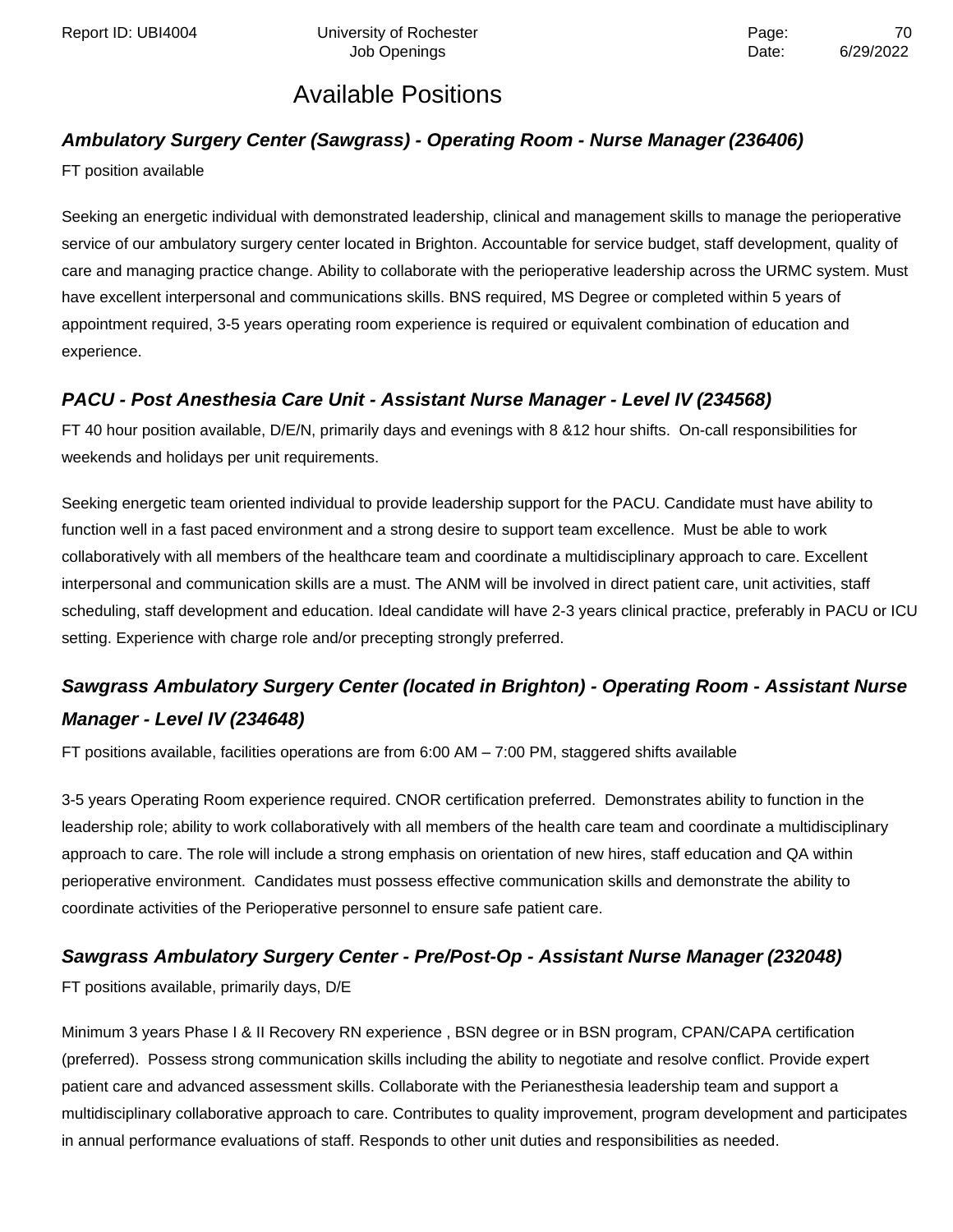## Psychiatric Nursing

### **2-9200 - General Adult Psychiatry - Assistant Nurse Manager (230649)**

FT position available, Day/Evening/Night Shifts, weekends, holidays, and on-call responsibilities.

Serve as a member of an interdisciplinary team in delivering mental health care to adults in need of acute psychiatric stabilization in the inpatient setting. Accountable for the clinical, educational, and human resource aspects of psychiatric mental health nursing. Strong interpersonal, assessment, critical thinking, teamwork, and communication skills are necessary. Demonstrate strong leadership, role modeling, and mentoring skills with a focus on staff clinical and professional development. Demonstrates values aligned with a patient-family centered care approach, patient engagement, and strength based care. Excellent opportunity for someone with a strong commitment to high quality patient care and working with families. Demonstrates clinical expertise in psychiatric nursing.

### **3-9000 - General Adult Psychiatry - Assistant Nurse Manager, Level IV (237559)**

FT positions available, primarily days, 8, 10, 12 hour shifts, holidays, weekends and on call responsibilities per unit policy.

Provide clinical nursing leadership and direct patient care on an adult inpatient psychiatric unit serving patients with acute psychiatric symptoms with co-morbid history of substance/substance abuse. Opportunity to engage in the development and implementation of performance improvement initiatives. Model collaborative teamwork to meet unit goals and patient needs. Coordinate staff assignments, participate in nursing staff performance evaluations, and support continuing education and competency development. Qualifications: Excellent communication and critical thinking skills. One 2 year of experience in an acute psychiatric setting or Leadership experience. Bachelor's degree required.

### **4-9000 - Child & Adolescent Psychiatry - Assistant Nurse Manager (230816)**

FT position available, D/E/N, primarily D/E

Serve as a member of a leadership team which collaborates to provide weeklong mental health care to children and adolescents in need of acute psychiatric stabilization in the inpatient setting. Three to five years' experience in Psychiatric Nursing including child/adolescent services and BSN preferred. Opportunity to be a clinical leader in the context of a multidisciplinary leadership team providing care to children and adolescents. Responsibilities will include clinical leadership and oversight for all nursing practice functions of unit. In addition, under the supervision of the nurse manager, person will assume leadership role in educating, coordinating, communicating, and allocating unit resources, as well as providing support and leadership to unit based staff. Will participate in supervision and annual performance evaluations of staff.

## **CPEP - Comprehensive Psychiatric Emergency Program - Assistant Nurse Manager - Level IV (236460)**

FT position available, D/E/N, weekend and holidays per unit policy

This is an exciting opportunity to collaborate with a dynamic interdisciplinary team! Candidates should have the ability to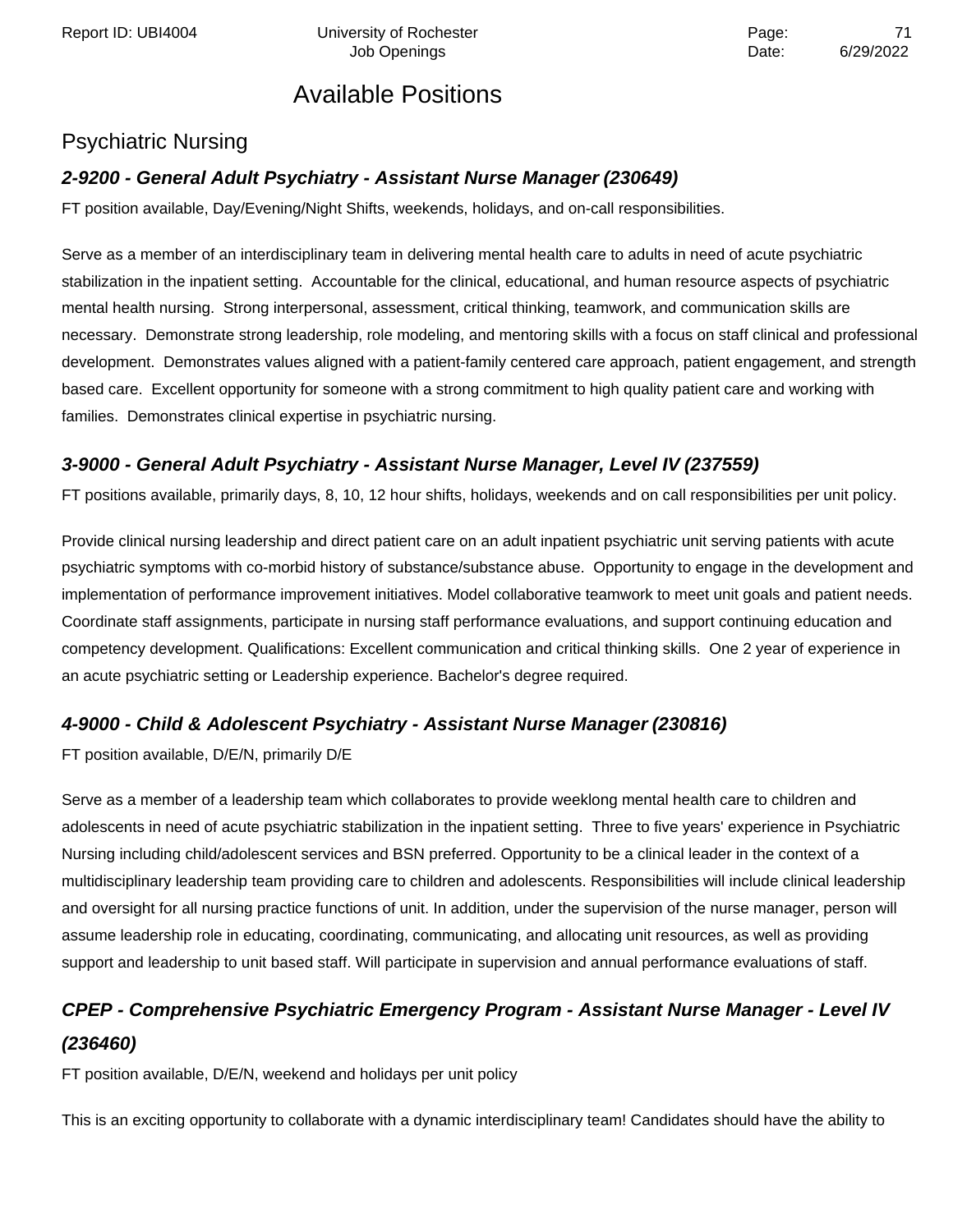adapt to the ever-changing nature of the CPEP, and support the Nurse Manager and other unit leadership in addressing challenges as they arise. Candidate is expected to support professional development of staff, including promoting an environment that prioritizes shared governance. Support of staff performance during times of high volume/high acuity is expected. Core responsibilities include monitoring and enhancing patient and staff satisfaction, identifying and implementing retention strategies, and monitoring unit processes. Candidates should possess strong interpersonal, clinical, critical thinking and communication skills. Positive attitude and flexibility are also a must! He/she should demonstrate strong leadership and mentoring skills, as well as clinical expertise in psychiatric nursing in order to serve as a resource and role model. This position incorporates establishing and maintaining unit staffing, recruitment and orientation of new staff, and monitoring of staff performance. Additionally, the successful candidate will possess the ability to utilize systems thinking and integrate the needs of CPEP, the community, and inpatient units. The position entails providing oversight of patient care, staff and unit/service activities and the competency based education program.

### **CPEP - Comprehensive Psychiatric Emergency Program - Sr Asst Nurse Mgr Inpt (237957)**

FT position available, D/E/N, weekend and holidays per unit policy

This is an exciting opportunity to collaborate with a dynamic interdisciplinary team! Candidates should have the ability to adapt to the ever-changing nature of the CPEP, and support the Nurse Manager and other unit leadership in addressing challenges as they arise. Candidate is expected to support professional development of staff, including promoting an environment that prioritizes shared governance. Support of staff performance during times of high volume/high acuity is expected. Core responsibilities include monitoring and enhancing patient and staff satisfaction, identifying and implementing retention strategies, and monitoring unit processes. Candidates should possess strong interpersonal, clinical, critical thinking and communication skills. Positive attitude and flexibility are also a must! He/she should demonstrate strong leadership and mentoring skills, as well as clinical expertise in psychiatric nursing in order to serve as a resource and role model. This position incorporates establishing and maintaining unit staffing, recruitment and orientation of new staff, and monitoring of staff performance. Additionally, the successful candidate will possess the ability to utilize systems thinking and integrate the needs of CPEP, the community, and inpatient units. The position entails providing oversight of patient care, staff and unit/service activities and the competency based education program.

### **G-9200/1-9200 - Inpatient Medicine in Psychiatry Unit - Assistant Nurse Manager (233270)**

FT positions available, D/E/N, 8 and 12 hour shifts, holidays and weekends per unit policy.

1-9200 is a 20 bed adult medical/surgical unit for patients with active co-morbid psychiatric and/or behavioral issues. G-9200, anticipated opening July 2020, will be a 10 bed unit extension of 1-9200. Candidates should have the ability to support professional development of staff, including promoting an environment that prioritizes shared governance. Monitoring and enhancing patient and staff satisfaction are core responsibilities. Candidates should possess strong interpersonal, assessment, critical thinking and communication skills. Flexibility, enthusiastic and willing to care for a varied patient population in a changing environment a must! Good effective communication skills. Having the ability to work with an interdisciplinary team is a must. He/she should demonstrate strong leadership and mentoring skills. In addition, he/she must possess clinical expertise in med/surge acute care and psychiatric nursing in order to serve as a resource and role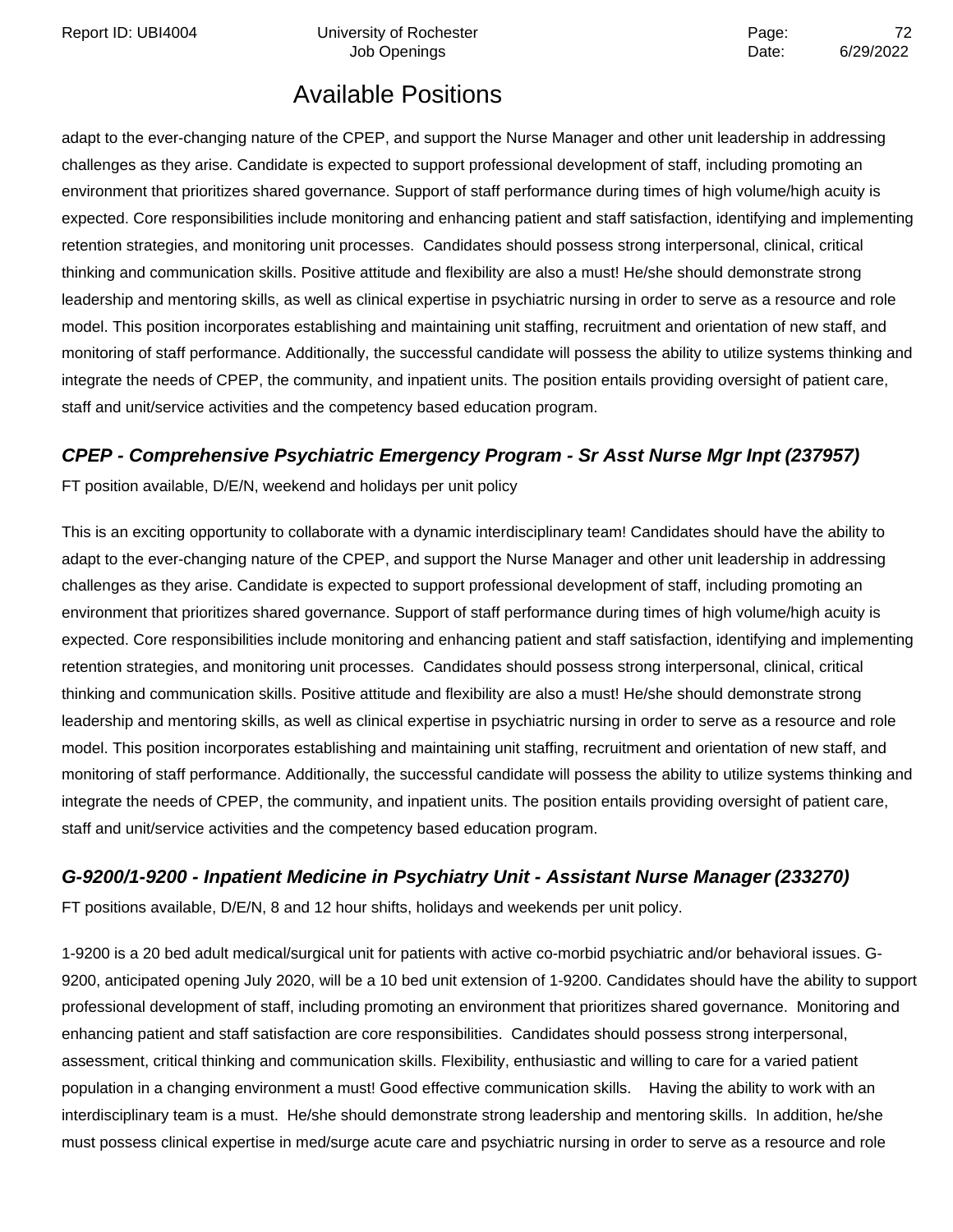Report ID: UBI4004 **Depart Controller University of Rochester** Page: **Page:** 73

Job Openings Date: 6/29/2022

### Available Positions

model.

#### **Psych Mental Health Nursing - Clinical Resource Nurse - Level IV (229486)**

FT positions available (40 hours). D/E 8-12 hours shifts, weekends, holidays and on-call responsibilities

Exciting opportunity to become part of a dynamic and passionate leadership team. This Behavioral Health CRN position will provide leadership and emergency clinical support to the psychiatric inpatient units and CPEP. Will work with department leadership to coordinate the Psychiatric Technician Float Pool resources to manage fluctuating operational and safety needs throughout the service. Additionally, will work collaboratively with the Department of Psychiatry and Nursing leadership in assuring safe and efficient operation of clinical practice and the maintenance of clinical standards. Duties also include coordination of admissions, discharges and unit acuity evaluation and management. Clinical involvement in safety day, restraint training and residency training is required. Candidate will work with non BH areas to facilitate care of BH patients on an as needed basis to provide skills with coordination of care and education. Excellent interpersonal, communication, and prioritization skills required. Also must have excellent critical thinking skills under pressure and be an expert at patient engagement and verbal de-escalation skills. Applicant must have 3-5 years of PMH Nursing experience. BSN, Leadership experience, and PMH Certification preferred.

### Strong Memorial Hospital

### **NEW Procedural Suite at Marketplace Mall (Orthopaedics and Rehabilitation) - Nurse Mgr (237984)**

FT position available.

The Nurse Manager is responsible for the daily operations of the brand new and innovative Procedural Suite in the Department of Orthopaedics and Rehabilitation at Marketplace Mall! The primary objectives for this position are to ensure that all patients receive care consistent with the Medicine of the Highest Order standards, that patient care is delivered efficiently and effectively, and that the staff is recognized for their efforts. The NM is responsible for the direct management of the Nurses and Ambulatory Techs working in the Procedural Suite. The procedural Suite is responsible for spinal injections, minor hand-based procedures, infusions, as well as other procedures until local anesthesia. This position reports to the Assistant Director of Ambulatory Nursing for Orthopaedics and works closely with Nursing Practice to ensure compliance with all established standards. Requires a Master's Degree in Nursing or related field within 5 years from date of hire and an active New York State RN license in good standing. Applicants will have three to five years of progressive management experience in an organization of similar size and complexity with a significant level of accomplishment. The Nurse Manager directs all aspects of patient care, which includes managing nursing personnel and material resources in a cost-effective manner, unit planning and the initiation of innovative clinical and management practices with emphasis on retention strategies.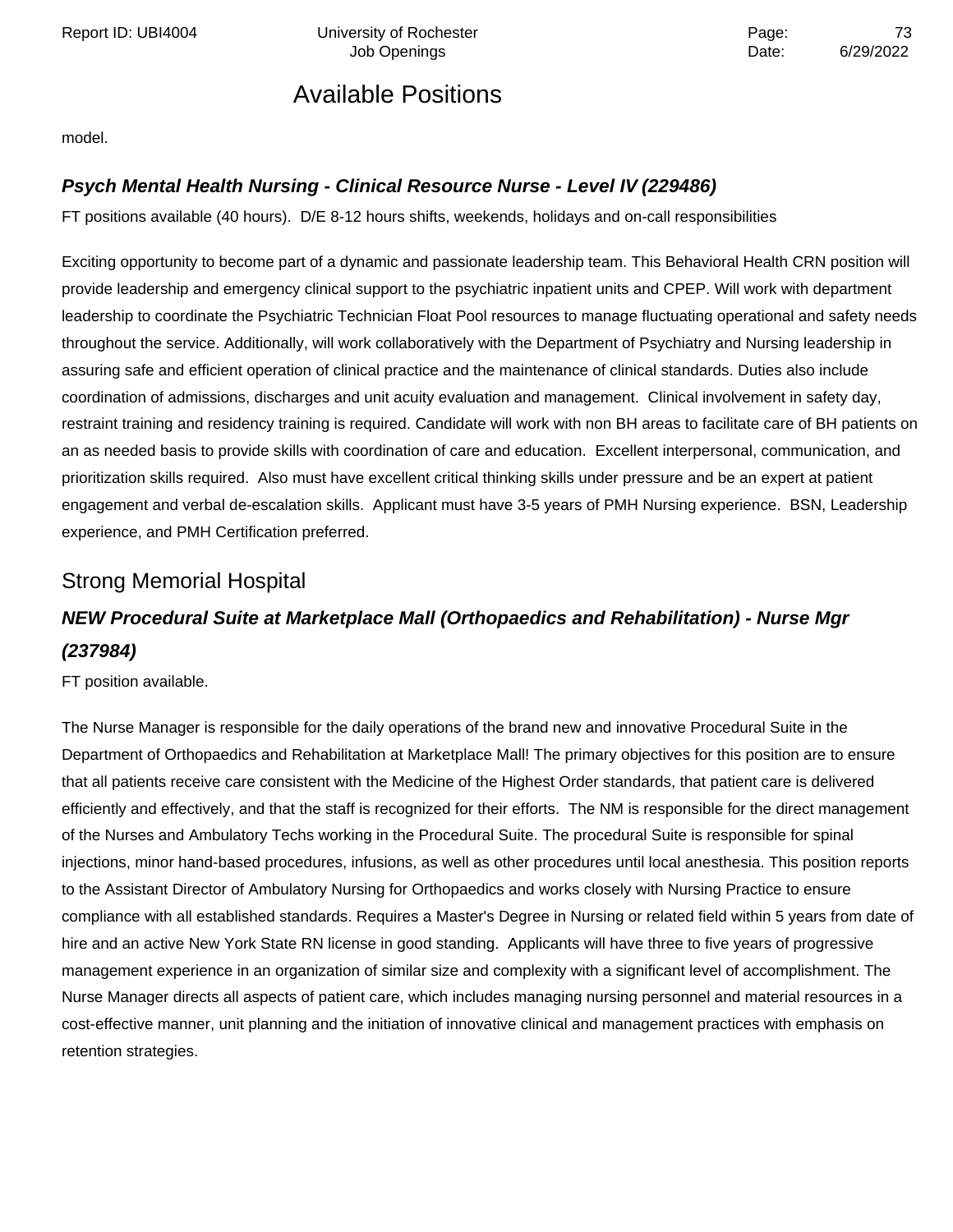### Wilmot Cancer Nursing Services

### **WCC6 - Blood and Marrow Transplant - Assistant Nurse Manager - Level IV (237966)**

FT position available, D/E/N, 8 & 12 hour shifts, weekends & holidays per unit policy

Exciting opportunity for RN with BSN (or matriculated in BSN program), and > 3 years experience in BMT or Heme/Onc nursing to be an active member of our interdisciplinary Blood and Marrow Transplant program. Position will be involved in clinical care, coordinator activities, patient and staff education, and leadership. Individual must demonstrate the ability to develop standards of care, and program goals/objectives. Candidate must have the ability to work cohesively in a team or independently, have advanced skills of organization, have strong communication skills, have the ability to coach people toward their potential, and the ability to multi-task. OCN preferred.

### **WCC7 - Hematology - Oncology - Assistant Nurse Manager, Level IV (234913)**

FT position available. D/E/N, on-call responsibilities, some weekends and holidays

Interested candidates should possess a strong motivation and desire for creating team excellence. Prioritizations include patient safety/satisfaction, customer service utilizing the patient and family centered model, and staff development; emphasis on effective communication, productivity, exemplary self-care, creative thinking, confident decision making skills, ability to function well in a demanding environment, approachability, and the ability to embrace constant continuous improvement initiatives. Leadership experience preferred and/or exemplified in current/past positions. OCN and oncology experience preferred. Superb nursing skill and patient care abilities required.

### **WCI Clinical Trials Office - Research Nurse Manager, Level V (237512)**

FT position, primarily days, Monday-Friday with occasional evenings and weekends.

The WCI Clinical Trials Office is seeking a highly motivated and dynamic individual to become part of our leadership team assuming the position of Nurse Manager of the WCI CTO Research Nursing Team. This is a great opportunity to mentor and work with staff to further develop and grow the Research Nurse role in disease specific groups within WCI. The ideal candidate will possess strong communication skills, effective group leadership, and problem solving skills. Flexibility, creativity, and teamwork are highly valued in this role. The NM will assume an integral role in contributing to quality improvement, program development, and staff training along with supporting a multidisciplinary, collaborative approach to care. The NM is responsible for the daily operations and direct management of the of the WCI CTO Research Nursing team including RN's, LPN's, and study phlebotomists. Ability to work in a multidisciplinary team is essential. Bachelor's degree and 3-5 years Oncology experience required, 2 years of Clinical Trials experience a plus.

### **Wilmot Cancer Institute - Lattimore Gynecologic Oncology - Assistant Nurse Manager (236940)**

Full time, Monday through Friday, primarily days

The established Gynecologic Oncology practice at Lattimore Road is looking for an Assistant Nurse Manager with an interest in leadership, women's health and oncology to work with our growing team. This applicant will receive support and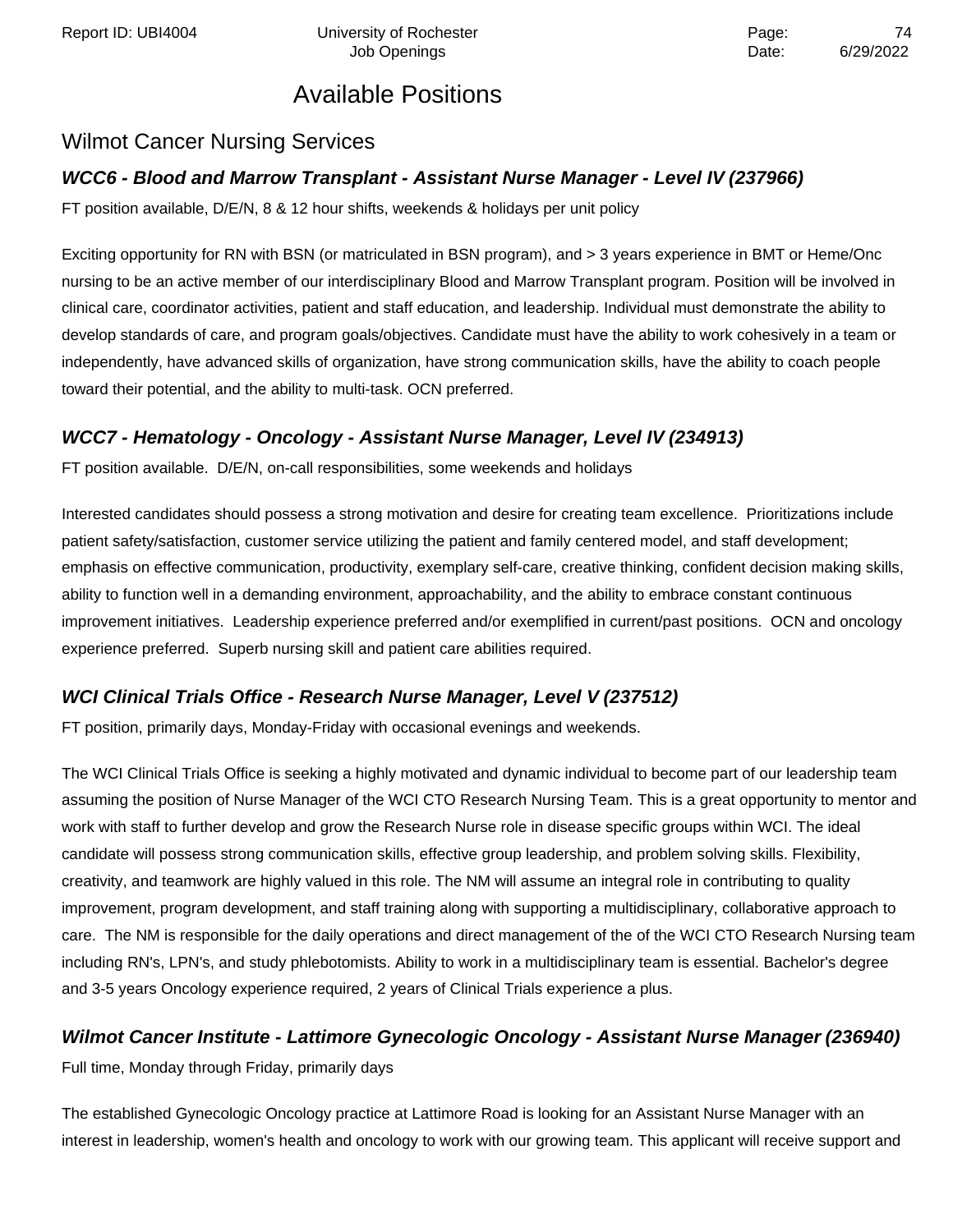Report ID: UBI4004 **Depart Controller University of Rochester** Page: **Page:** 75

## Available Positions

mentorship from Wilmot Nursing Leadership and partnered with a mentor to facilitate leadership growth and mentorship. This role requires excellent communication including a close collaboration with the support teams at Highland Hospital. Responsibilities include direct patient care, telephone management, patient triage and coordination of care. Must possess strong assessment and communication skills, be proactive and independent in decision-making and have good organizational skills. Requires a BSN or matriculation in a BSN program from an accredited Nursing Program and an active New York state license in good standing. Applicant will have a minimum of 5 years RN experience. diploma, Associate or Bachelor's degree and an active New York State license. Applicants will have a minimum of 1-year experience.

#### **Wilmot Cancer Institute Clinic - Assistant Nurse Manager (236145)**

FT position, days

Seeking an individual with demonstrated leadership experience to assist the nurse manager in supporting a fast-paced oncology/hematology clinic. Demonstrates the ability to develop standards of care, unit/service goals and objectives, and provide consultation and expertise in delivering patient care. Responsibilities include: overseeing daily operations and staffing issues, problem-solving, supporting the staff and helping to facilitate and environment of compassionate, evidencedbased care. This candidate must be able to work cohesively in a team, possess strong communication and assessment skills, and be autonomous in decision-making. This position requires a Bachelor's Degree in Nursing (BSN) or matriculation in a BSN program.

#### **Wilmot Cancer Institute at Pluta (Clinic) - Assistant Nurse Manager, Level IV (238361)**

Monday thru Friday, 40 hours

Seeking an individual with demonstrated leadership experience to assist the nurse manager in supporting a fast-paced medical and surgical oncology clinic. Demonstrates the ability to develop standards of care, unit/service goals and objectives, and provide consultation and expertise in delivering patient care. Responsibilities include: overseeing daily operations and staffing issues, problem-solving, supporting the staff and helping to facilitate and environment of compassionate, evidenced-based care. This candidate must be able to work cohesively in a team, possess strong communication and assessment skills, and be autonomous in decision-making. This position requires a Bachelor's Degree in Nursing (BSN) or matriculation in a BSN program.

### **t5WCC5 - Surgical Oncology - Hepatobiliary/Urology/ENT/Colorectal/Progressive Care - Assistant Nurse Manager (235203)**

FT position available. D/E/N, 8 and 12 hour shifts, holidays, weekends and on-call responsibilities per unit policy.

In search of a dynamic, inclusive, flexible individual willing to care for a diverse population in a changing environment. The ANM will be involved in direct patient care, unit activities, maintaining standards, staff development and education. Must have excellent interpersonal and communication skills, working collaboratively as an active member of a multidisciplinary team. Ability to critically think and problem solve required. Demonstrates ability to function in a leadership role. Recent surgical experience preferred.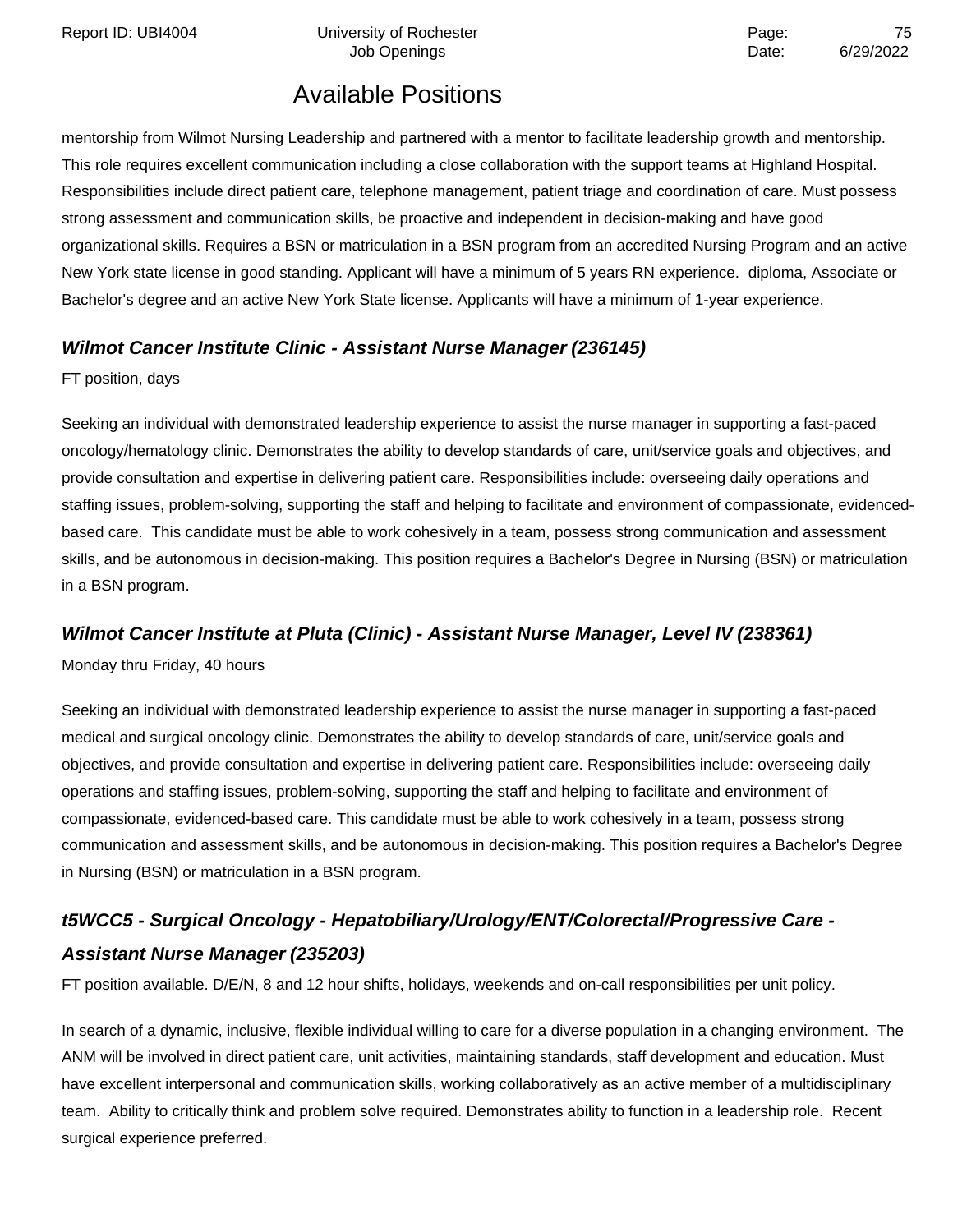# **Opportunities for APP (NP or PA)**

### Ambulatory Services

### **Abdominal Imaging Advanced Practice Provider, within the department of Imaging Sciences (237897)**

FT position available, Monday - Friday.

The Abdominal Imaging Advanced Practice Provider (AI APP) is responsible for providing competent medical care in accordance with the professional scope of practice and current State of New York Regulatory Statues. As an AI APP, you will be expected to become proficient in the full spectrum of Abdominal Imaging applications to problem solving for diagnostic challenges affecting the GI System and GU System, Vascular System and other body systems found in the abdomen and pelvis. Expectations include proficiency in preparing various Abdominal Imaging studies for interpretation with the supervision of a licensed Radiologist. The AI APP collaborates with all members of the Imaging Sciences team in the promotion and provision of our common goals. The APP will participate in the education of learners (students and new employees), using clinical learning experiences, knowledge sharing and skill training. QUALIFICATIONS: Current New York State License as a Physician Assistant or Nurse Practitioner. Current RT license of eligibility not required but a plus. 1 -3 years minimum practice experience. Radiology experience not required.

#### **Ambulatory Nephrology (Dialysis) - Nurse Practitioner/Physician Assistant (234684)**

FT position available (40 hours), M-F days with some early evening work. The position is flexible. No week-ends or holidays.

We are looking for an energetic, self-motivated individual with exceptional organizational skills to provide direct patient care to ambulatory hemodialysis patients at various off site locations. This individual should possess excellent communication & documentation skills, be flexible & be able to work independently. Responsibilities will include assessment of patients undergoing hemodialysis treatments, evaluation and treatment of nephrology related problems, yearly histories and physicals, participation in patient care conferences with other members of the health care team & the ability to respond & adapt to meet the challenging needs of this diverse population. The position requires certification in NYS as a Nurse Practitioner and national certification as an NP.

### **Division of Gastroenterology & Hepatology - Nurse Practitioner/Physician Assistant (236917)**

Full Time, Monday through Friday, primarily daytime hours, 8 or 10 hour shifts

Exciting opportunity to work as part of an interdisciplinary team in the division of gastroenterology and hepatology. Primary responsibilities include direct patient care and treatment of acute illnesses and chronic symptom management in GI patients with specific concentration in pancreaticobiliary diseases. This includes performing (a) complete history and physicals, (b)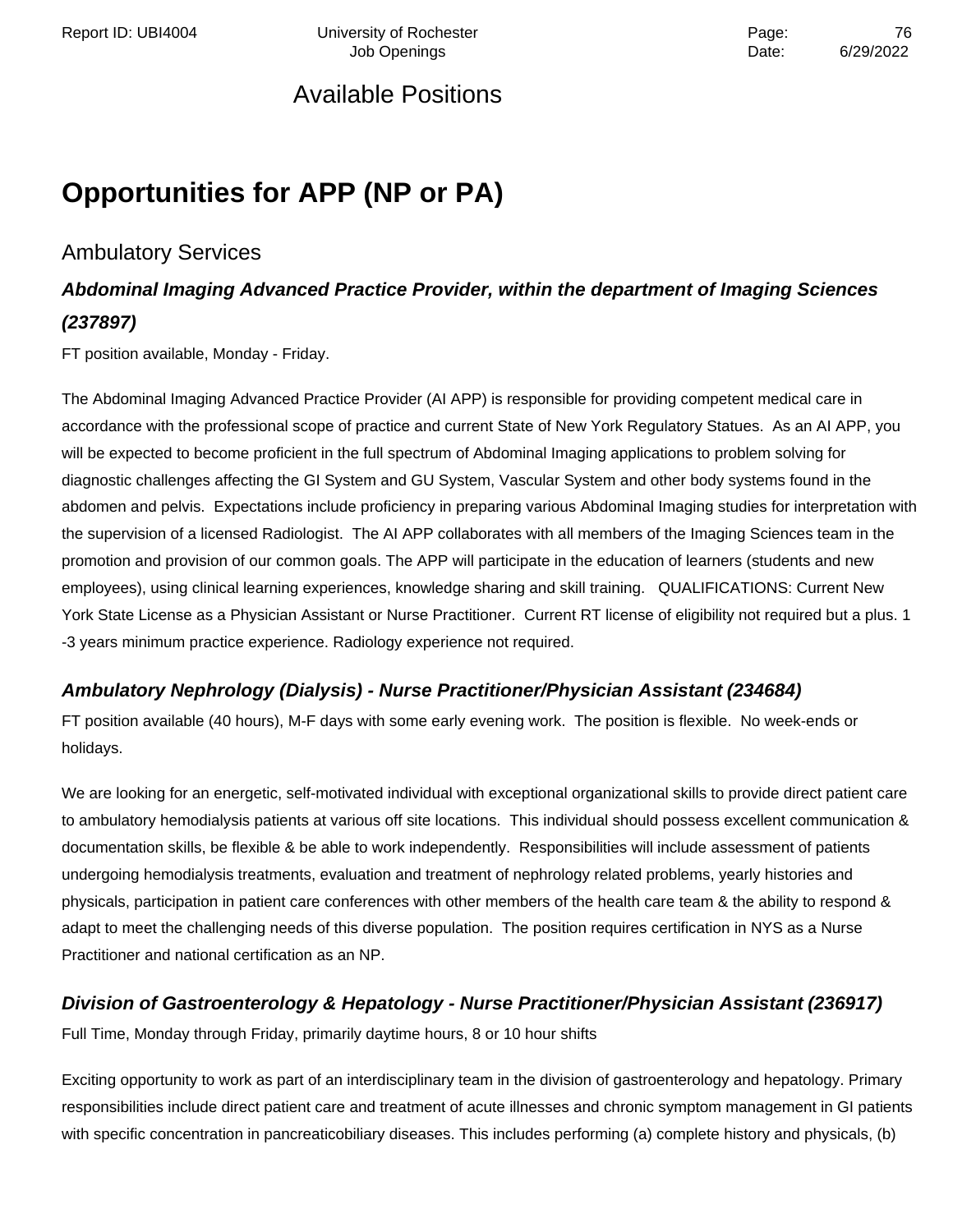Report ID: UBI4004 **Depart Controller University of Rochester** Page: **Page:** 77

Job Openings **Date:** 6/29/2022

### Available Positions

follow-up office visits, (c) coordination and follow-up of diagnostic imaging, laboratory testing, and endoscopic procedures, and (d) prescribing medications. Patient education and coordination of services will be integral to this role. Must demonstrate excellent communication skills with an ability to make independent decisions in the management of complex patients. The APP will participate in the education of learners (students and new employees), using clinical learning experiences, knowledge sharing and skill training. Must be NYS eligible for NP/PA certification.

#### **Surgery Endocrine - Outpatient - Nurse Practitioner/Physician Assistant (237236)**

FT position available – M-F days

Exciting new opportunity to work in an expanding Surgical Oncology practice with a primary focus on endocrine surgery. Will be a collaborative partner, with faculty, in the care of and management of this population, seeing follow-up visits, urgent visits, and will facilitate care coordination. The APP will manage telephone calls, prescription refills, follow-up on diagnostic testing etc. Requirement: 2-5 years' experience as a NP/PA, experience in an ambulatory care environment preferred, however, new graduates are welcome to apply. NYS certification as an NP/PA Certification at the national level that permits the ability to bill for services. Excellent teamwork skills are required. The APP will participate in the education of learners (students and new employees), using clinical learning experiences, knowledge sharing and skill training.

### Cancer Center

#### **Benign Hematology and Apheresis - Nurse Practitioner/Physician Assistant (237410)**

FT position available, M-F, daytime hours; 4, 10 hour days a possibility.

This is an opportunity for a motivated APP to join the growing Benign Hematology Team at the Wilmot Cancer Institute located at our new Lattimore Office. Responsibilities include evaluation and management of acute illness and chronic symptom management, follow-up, coordination of services, and family education. The APP will gain expertise and manage patients with conditions such as: hemochromatosis, iron deficiency anemia, and acute and chronic anti-coagulation conditions. This role may expand and include working with a team of dedicated apheresis nurses and nurse managers in the management of patients during their apheresis procedures including stem cell collection. Excellent communication skills with proven ability in exercising independent judgment and initiative. Must be NYS eligible for NP/PA certification. The APP will participate in the education of learners (students and new employees), using clinical learning experiences, knowledge sharing and skill training.

### **Infusion Center Wilmot Cancer Institute (Ambulatory) - Nurse Practitioner/Physician Assistant (237965)**

FT position available, Monday through Friday, primarily daytime hours. Weekends per unit policy

Great opportunity to work in the Infusion Center at the Wilmot Cancer Institute, providing care to oncology patients receiving chemotherapy and medical therapies for management of malignancies. Direct patient care responsibilities include evaluation and management of acute illness and chronic symptom management, chemotherapy and drug reactions, patient,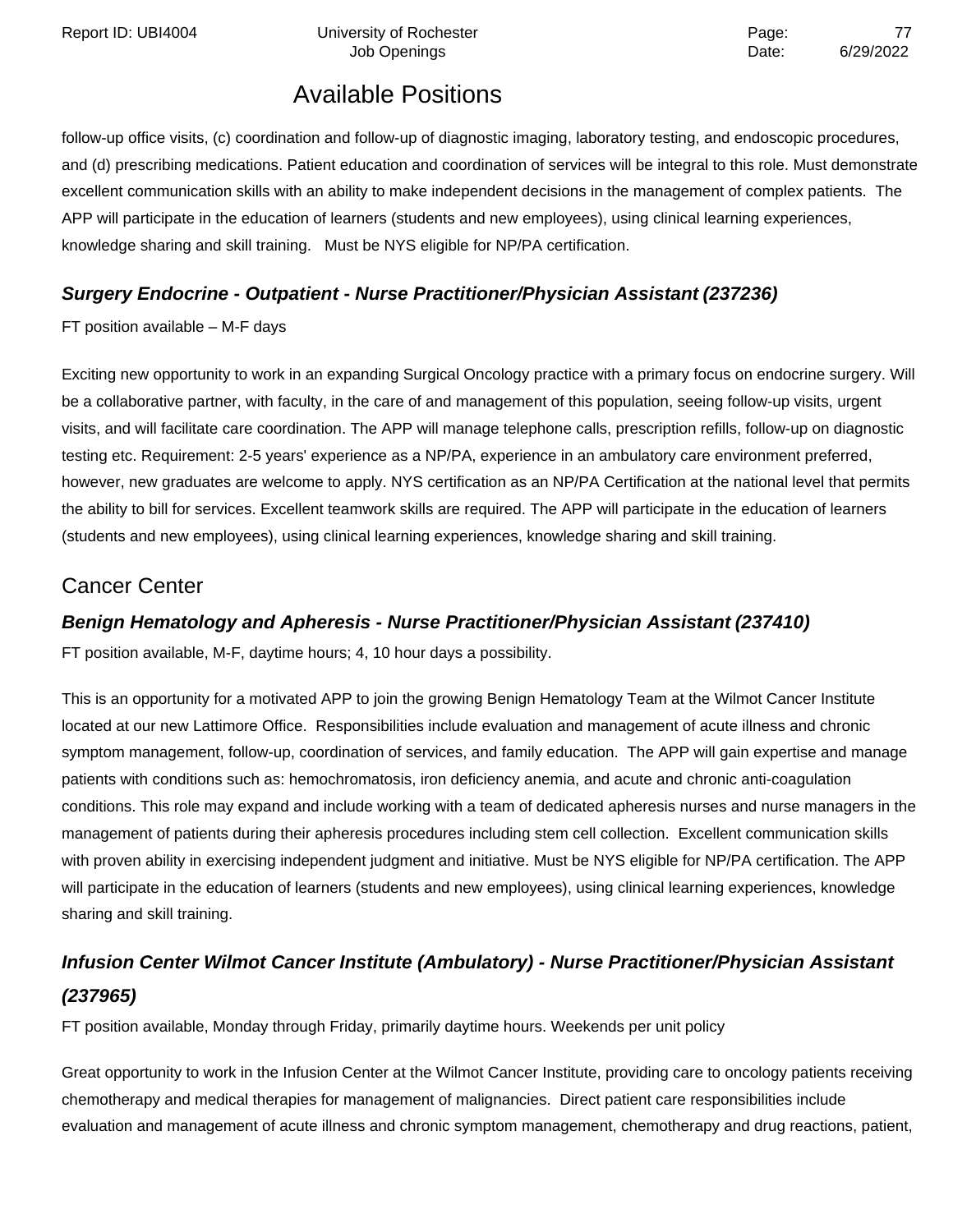family, and staff education. The advanced practice provider will be working closely with several different oncology teams including solid malignancy and hematology . Excellent communication skills with proven ability in exercising independent judgment and initiative. Must be NYS eligible for NP or PA certification.

#### **Multiple Myeloma - Wilmot Cancer Institute - Nurse Practitioner/Physician Assistant (238471)**

Full Time position available. Monday through Friday with 4, 10hr days possible, Daytime hours, Weekend commitment as per unit policy

Great opportunity to work as part of an interdisciplinary team in providing care to oncology patients in the Wilmot Cancer Institute, specifically with a focus on patients with multiple myeloma and bone marrow transplant. Responsibilities include direct patient care including evaluation and management of acute illness and chronic symptom management, follow-up, coordination of services, and family education. Opportunities to develop proficiencies in procedures including bone marrow biopsy, chemotherapy administration, and working closely with bone marrow transplant teams. Involvement in clinical trial accrual. Excellent communication skills with proven ability in exercising independent judgment and initiative. Must be NYS eligible for NP certification.

### **UR Imaging - Lung Cancer Screening - Radiology - Nurse Practitioner/Physician Assistant (236707)**

Monday – Friday, Days

The Lung Cancer Screening (LCS) Radiology Advanced Practice Provider (APP) is responsible for providing competent medical care in accordance with the professional scope of practice and current State of New York regulatory statutes. As a Radiology LCS APP you will be expected to become proficient in pre-dictation interpretation of low dose CT scans (LDCT) under the supervision of a licensed Radiologist. The LCS Radiology APP collaborates with Radiologists in the promotion and standardization of LCS workflows. This unique position includes being a part of a motivated team of physicians, and other health care professionals to detect lung cancer at an early and treatable state. Demonstrates personal commitment to staying current in field of Lung Cancer Screening knowledge, expanding knowledge and skill, and contributing to organizational success. Displays ability to work in an ever-changing environment and participate constructively in change processes. Attends appropriate meetings when present and or requested; completes education program as requested or approved by the CT Lung Screening Program Director and Lead Radiology APP. Works within legal, regulatory, and ethical practice standards relevant to position and complies with appropriate hospital and department policies and procedures. Assists in standardizing the use of Lung-RADS® Assessment Categories in lung cancer screening CT interpretation. Assists in the development of standardized dictation templates for LDCT exams. Works closely with the LCS Patient Navigator to ensure a patient-centered lung-cancer screening process in the region. Proficient in the content of the updated USPSTF Lung Cancer Screening Guidelines. Identifies situations that are beyond their expertise as a LCS Radiology APP scope of practice and refers to the appropriate Radiologist. Participates in orienting new radiologists/APPs to the LCS program and use of Lung-RADS. Conducts education to the region/community to the LCS program and process. Proficient in the use of PACS, PowerScribe, and EPIC. Following training/mentorship and competency, a ble to recognize lung nodule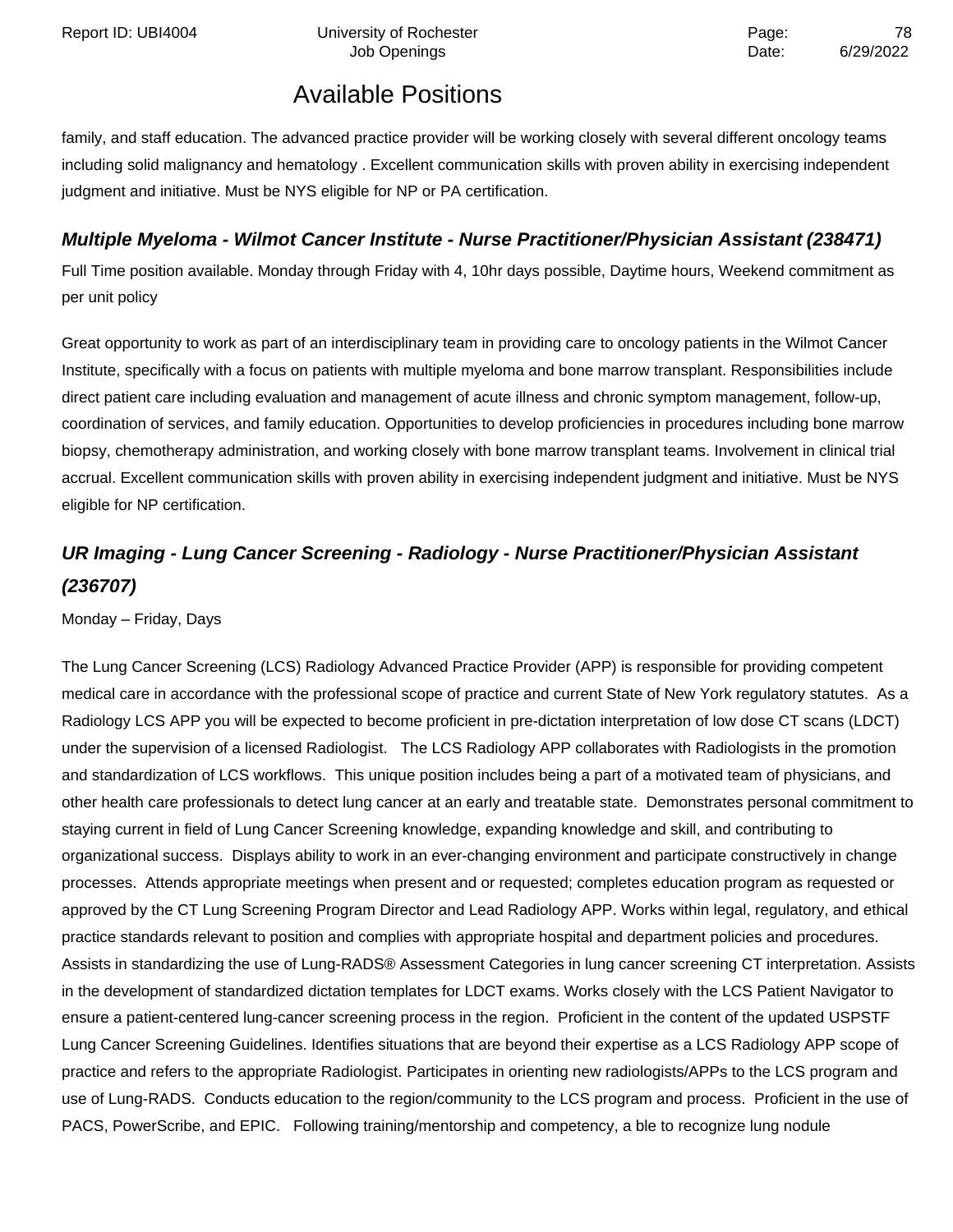Report ID: UBI4004 **Depart Controller University of Rochester** Page: **Page:** 79

### Available Positions

characteristics that lead to suspicion of lung cancer or benignity. Reading Room Perform preliminary interpretation of LDCT exams Use comparison imaging exams to assess for lung nodule stability or change. LCS Program Coordination Assists in the standardization of Lung-RADS categories, reading lists, PowerScribe templates Provides education to new radiologists/APPS to LCS program Provides LCS education to referring providers and community Current New York State license as a Physician Assistant or Nurse Practitioner. Current BLS certification is required. 1-3 years of experience in primary care setting preferred. Exceptional communication skills, ability to work both independently and as a member of a team, and must have ability to meet the physical demands of this position.

### **Wilmot Cancer Institute - Genitourinary (GU)/Geri-Oncology Ambulatory - Nurse Practitioner/Physician Assistant (237413)**

Full Time position available, daytime hours, Monday through Friday, 4/10 hour shifts

This is an opportunity for a motivated APP to join a unique practice at the Wilmot Cancer Center with the Genitourinary (GU) /Geri-oncology teams. The new GU/geri-oncology APP position offers the APP a blended role of providing ambulatory care to patients with primary GU malignancies (prostate, bladder, kidney, and testicular cancers) and a separate role of caring for the geriatric oncology patient. Responsibilities include direct patient care including evaluation and management of acute illness and chronic symptom management, chemotherapy ordering, diagnostic test interpretation, coordination of services, and patient and family education. Involvement in clinical trial accrual. Will be working collaboratively with the GU and gerioncology multidisciplinary teams. The Geri-oncology clinic is at Highland Hospital (anticipate one day per week), with the remainder of time at Wilmot URMC. Excellent communication skills with proven ability in exercising independent judgment and initiative. The APP will participate in the education of learners (students and new employees), using clinical learning experiences, knowledge sharing and skill training. Must be NYS eligible for NP/PA certification.

#### **Wilmot Cancer Institute - Olean NY - Nurse Practitioner/Physician Assistant (236085)**

Full Time position available (40 hours). Monday through Friday, primarily daytime hours

Great opportunity to work as part of a University of Rochester cancer team in the Southern Tier Region in an established ambulatory oncology practice. Wilmot has expanded regional cancer care services all while providing the standardization and high quality care expected at Wilmot Cancer Institute. We are looking for someone interested in rural cancer care, willingness to learn and flexibility. Candidates must have excellent communication skills and be self-motivated to learn. Responsibilities include direct patient care including care of cancer patients, symptom management, infusion center coverage, phone triage, coordination of services and patient/family education. The interested candidate would work closely with the established APP team for a comprehensive orientation. At the end of orientation, the APP will begin to triage patient calls, learn cancer diagnosis, cover infusion center and provide symptom management and education to our patients. The APP will participate in the education of learners (students and new employees), using clinical learning experiences, knowledge sharing and skill training. There would so some travel required to cover vacations, infusions and disabilities at our regional cancer sites. Must be NYS eligible for NP or PA certification.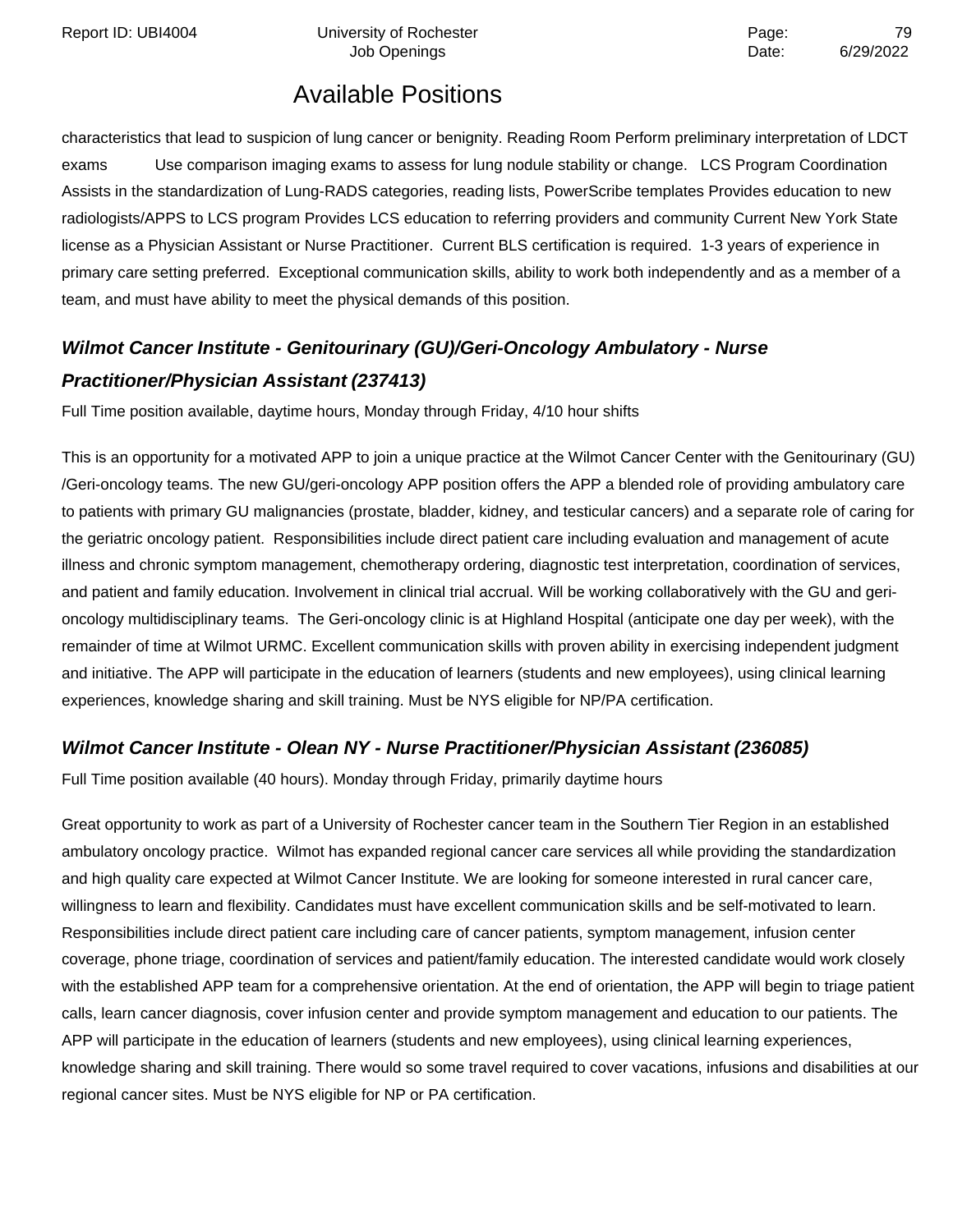#### **Wilmot Cancer Institute - WCC5 - Nurse Practitioner/Physician Assistant (233335)**

Full Time position (13 hours shifts). Day/Night. Weekend and holidays per unit policy.

WCC5 offers an opportunity for an APP to join an inpatient practice providing direct patient care to oncology patients who have had cancer surgery. Responsibilities include daily management of patient care needs, evaluation and management of acute illness and chronic symptom management, follow-up, coordination of services, and family education. Opportunities to develop proficiencies in special clinical procedures specific to the patient population . Excellent communication skills with proven ability in exercising independent judgment and initiative. The APP will participate in the education of learners (students and new employees), using clinical learning experiences, knowledge sharing and skill training. NP requirements: New York State Licensure as a NP and eligible for National Certification. PA requirements: NYS licensure and Board Certified as PA.

#### **Wilmot Cancer Institute at Webster - Nurse Practitioner/Physician Assistant (237964)**

Full Time, Monday through Friday, daytime hours

Great opportunity for a motivated APP to work as part of a multidisciplinary team in providing care to general hematologyoncology patients at the Wilmot Cancer Institute's Webster location. Responsibilities include direct patient care including evaluation and management of acute illness and chronic symptom management, follow-up, coordination of services, and patient/family education. The APP will be involved in triaging patient calls, infusion support, and in the education of learners (students and new employees). Daily interactions and coordinating of care with specialties which include radiation oncology, imaging sciences, nursing, social work, and integrative oncology. Excellent communication skills with proven ability in exercising independent judgment and initiative. Must be NYS eligible for NP/PA certification.

### Cardiovascular Center

## **4-3400 - Hearth Failure - Ventricular Assist Device/Heart Transplant Unit - Nurse Practitioner/Physician Assistant (238443)**

FT position available, D/N, weekends & holidays per unit staffing plan.

Opportunity for a motivated APP to work with an interdisciplinary team caring for patients with advanced heart failure. The NP/PA will work in the acute inpatient setting with heart failure, heart transplant and left ventricular assist device patients admitted to the hospital. Responsibilities include daily management of heart failure patients, admission/discharges, acute patient care, involvement in program projects, core measures and quality improvement. The APP will participate in the education of learners (students and new employees), using clinical learning experiences, knowledge sharing and skill training. Must be NYS licensed NP (prefer ACNP) or PA, board certified (or eligible), MS degree. 3 years of experience preferred however will consider exceptional new grads.

#### **42800 - Cardiac ICU - Nurse Practitioner / Physician Assistant (225109)**

FT position available, D/N, 13 hour shifts, weekends & holidays per unit policy.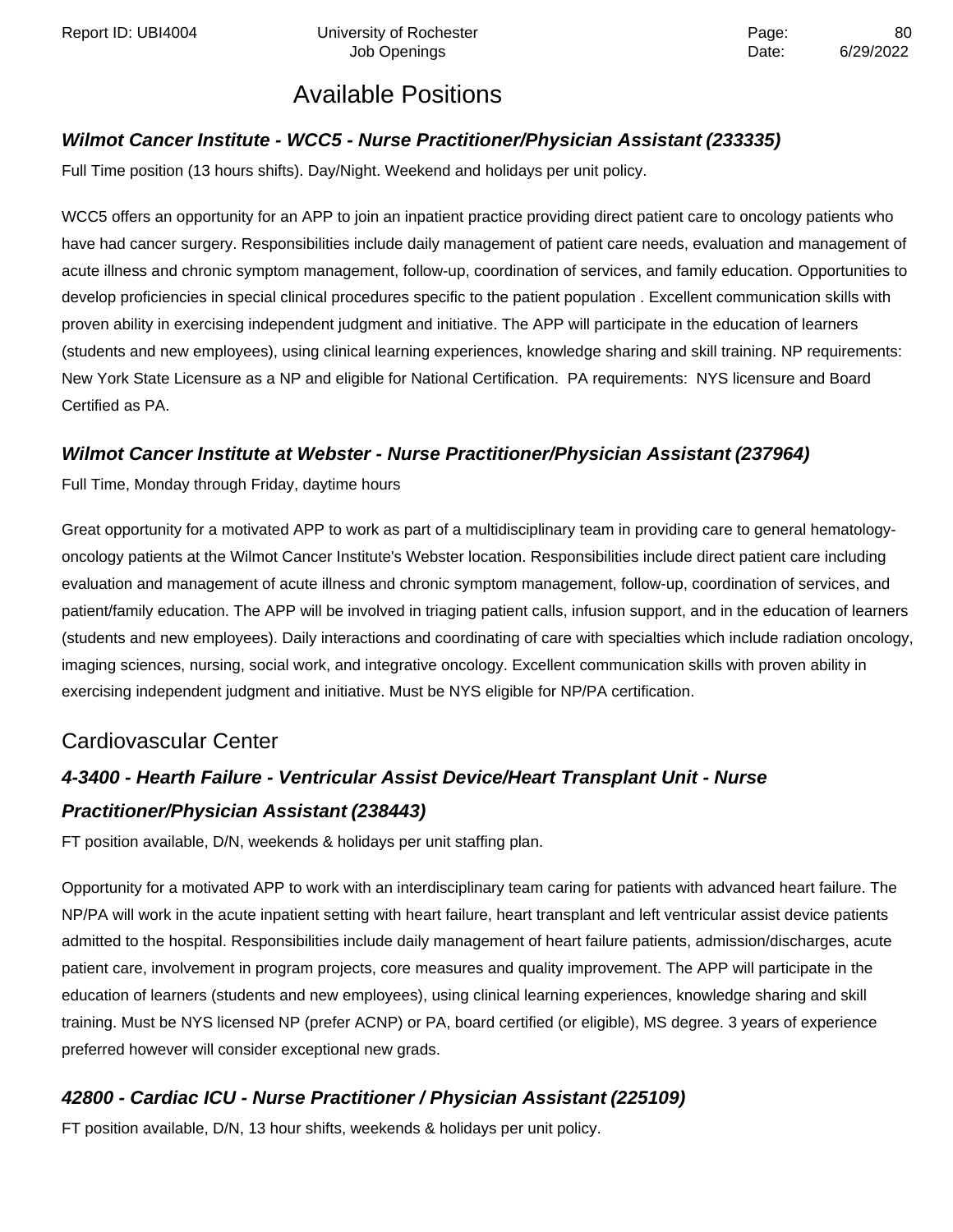Report ID: UBI4004 Contract University of Rochester Contract Contract Page: Report ID: UBI4004 B1

### Available Positions

Exciting opportunity to work in a well-established high performing APP group . Responsibilities include direct care for all cardiac surgery and cardiology ICU patients. Our CICU is a quaternary referral Shock Program with high volume ECMO, Impella, and VADs. Independent management (including invasive procedures) in collaboration with dedicated CICU intensivists. Other responsibilities include routine management of post-operative cardiac surgery patients (CABG, valves, TAVR, Aortic replacement, VAD, transplant, etc), post cath lab ICU patients (PCI / Stent, IABP, Impella), participation in QA/PI, educational conferences and rounds, and student precepting. Applicant must be motivated, flexible, and independent and possess excellent clinical skills in critical care. Applicants should have 2 years recent relevant experience and be NCCPA certified or NYS NP eligible. Will consider exceptional new grads.

#### **Adult Inpatient Cardiac Surgery Step-Down - Nurse Practitioner/Physician Assistant (237886)**

FT position available (40 hours), days and evenings, weekends and holidays per unit policy

Exciting opportunity to work in a well-established practice as part of a collaborative team providing care to pre- and postoperative patients within the Division of Cardiac Surgery. Our patient population includes those undergoing CABG, open valve or minimally invasive valve replacements/repairs (including TAVRs), and patients post-ECMO. Key job responsibilities include providing direct care, assessment, evaluation, and intervention on arrhythmia management, wound care, surgical follow-up, drain care, and medical optimization. Must have strong communication skills as this role collaborates closely with other members of the interdisciplinary team to achieve excellent patient outcomes both during hospitalization and after discharge. Familiarity with core measures and performance improvement commitment is required. NYS licensed (PA/NP), Master's degree required (ACNP preferred for NPs). Nationally certified or eligible for certification required. The APP will participate in the education of learners (students and new employees), using clinical learning experiences, knowledge sharing and skill training.

### **The Cardiothoracic Imaging (CTI) - Radiology - Nurse Practitioner/Physician Assistant (236921)** FT, Days

The APP is responsible for providing competent medical care in accordance with the professional scope of practice and current State of New York regulatory statutes. As a Radiology CTI APP, you will be expected to become proficient in predictation interpretation of cardiac and thoracic images under the supervision of a licensed Radiologist. The CTI Radiology APP collaborates with Radiologists in the promotion and standardization of CTI workflows. This unique position includes being a part of a motivated team of physicians and other health care professionals. Specific responsibilities include, but are not limited to: (1) Preparing cases prior to imaging (2) Covering the contrast phone, (3) managing contrast reactions at East River Road (ERR), (4) Point person for cardiac MR imaging checks, (4) Preparing cases post imaging to be read by the Radiology Attending. APP will become p roficient in the use of PACS, PowerScribe, EPIC, and post processing software (Philips Portal and Medis are currently being used). Qualifications: Current New York State license as a Physician Assistant or Nurse Practitioner.

#### **UR Medicine Cardiac Care - Nurse Practitioner/Physician Assistant (238220)**

This is a full-time position, with five full days (Monday through Friday). No on-call or weekend work required.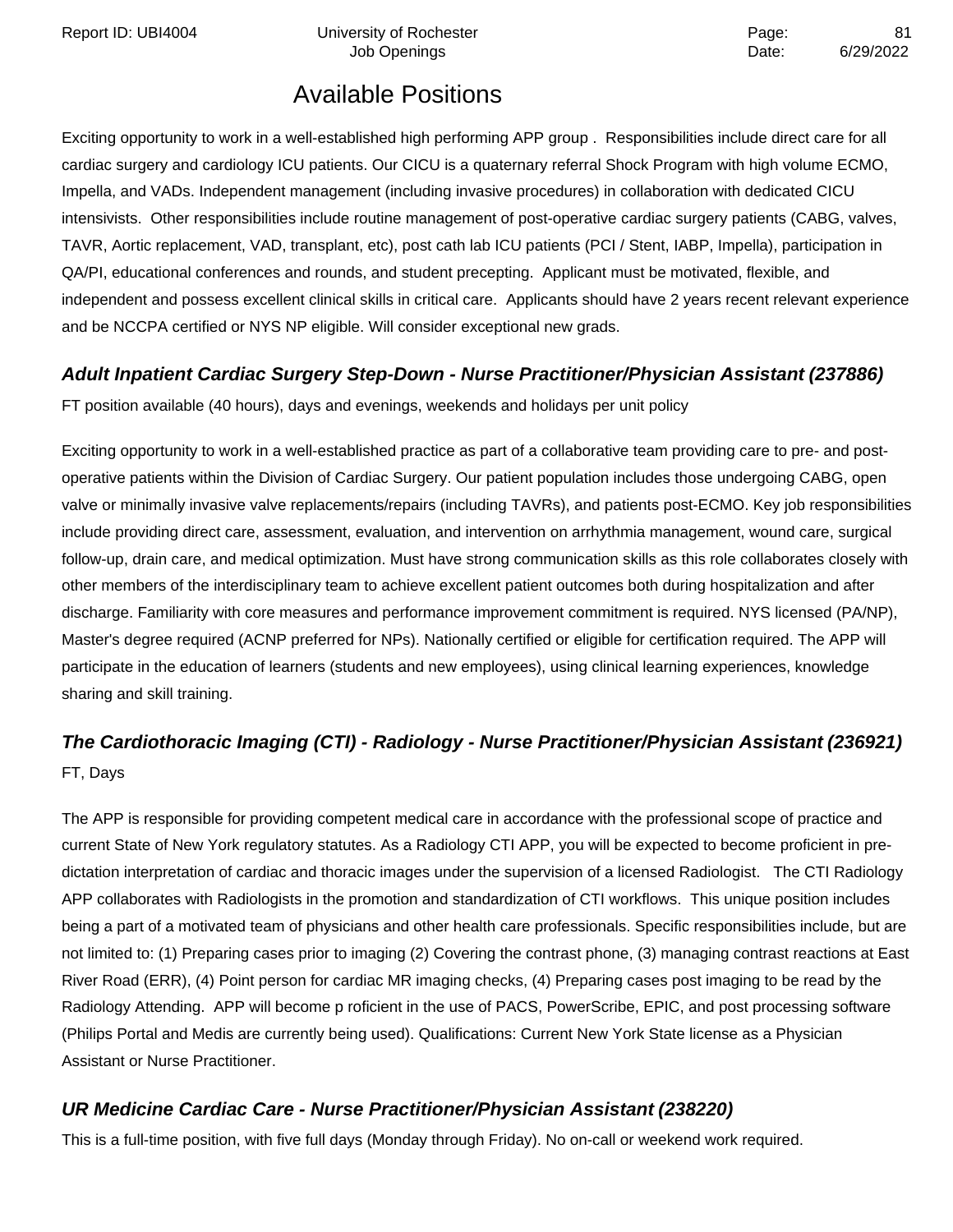Report ID: UBI4004 Chiversity of Rochester Page: 22

Job Openings **Date:** 6/29/2022

### Available Positions

In collaboration with the University of Rochester Cardiology Faculty and with general oversight from the Regional Administrator, participates in the care of patients in the UR Cardiology Practices located in the Southern tier. These practices are located in Dansville and Geneseo. Follows nationally accepted standards of care and regional cardiology patient and workflows, as defined by Regional Cardiology APP Lead. In collaboration with the UR Cardiology Faculty provides ongoing medical follow-up for cardiology patients: Office Consults - Performs History and Physical Exam, evaluates medical status, reviews medications, laboratory and testing results, develops care plan and communicates directly with patient and family. Remotely assist other regional cardiac offices to follow up telephone calls to cardiology patients and care providers concerning changes in medical condition, medication adjustments, prescription renewals, and scheduling of laboratory tests and clinic visits. Communicates with Cardiologist as needed regarding changes in medical status and treatment plan. Participates in the development and implementation of patient care protocols in collaboration with the Cardiologist. Develops and presents educational material as appropriate, serves as a clinical resource for clinic staff. Mentors and precepts APP students from the Sovie Center and other area programs at least yearly. Physician Assistant or Certified Nurse Practitioner in New York State; M.S. Degree required. Will consider a new PA or NP graduate. Desire at least two years' inpatient and/or outpatient experience with strong physical assessment skills. Experience in cardiologyrelated services a plus.

### **URMC Advanced Heart Failure - Heart Transplant/Heart Failure - Nurse Practitioner/Physician Assistant (238054)**

Full time position, Monday- Friday, with on-call responsibilities per clinic coverage.

The Advanced Practice Provider will join an award-winning team practice full time in the outpatient clinic setting. With an optimist's outlook, a trailblazing spirit, and a celebrated history, we're making new strides every day in cardiac care. We strive to attract and retain diverse talent because we know a truly inclusive and equitable workforce will help us fulfill our calling of advancing care for all of our cardiac patients. Our patient population includes heart failure patients, and patients who need evaluation for heart transplant, as well as patients who are listed waiting for transplant. Additional role responsibilities include on-call duties, collaboration with multidisciplinary teams, and utilizing advanced heart failure regimens. The APP sees patients in clinic independently, for evaluation and management of their specific patient population. This is a very autonomous role. The Certified Nurse Practitioner or Physician Assistant demonstrates leadership through involvement on committees and team projects, education, and research and actively seeks to improve the practice through performance improvement initiatives. Current licensure as a Certified Nurse Practitioner or Physician Assistant \*At least 3 years of acute care, cardiology or transplant experience desired \* Knowledge of standard of care treatment for heart failure including VADs and heart transplantation preferred. Must be able to function independently within the limits of the position. Demonstrated ability to work as a member of a team. \* Maintains ACLS and BLS certifications

### **VAD Clinical Manager - APP - Nurse Practitioner/Physician Assistant (155 Bellwood Drive) (235363)**

FT with on call responsibility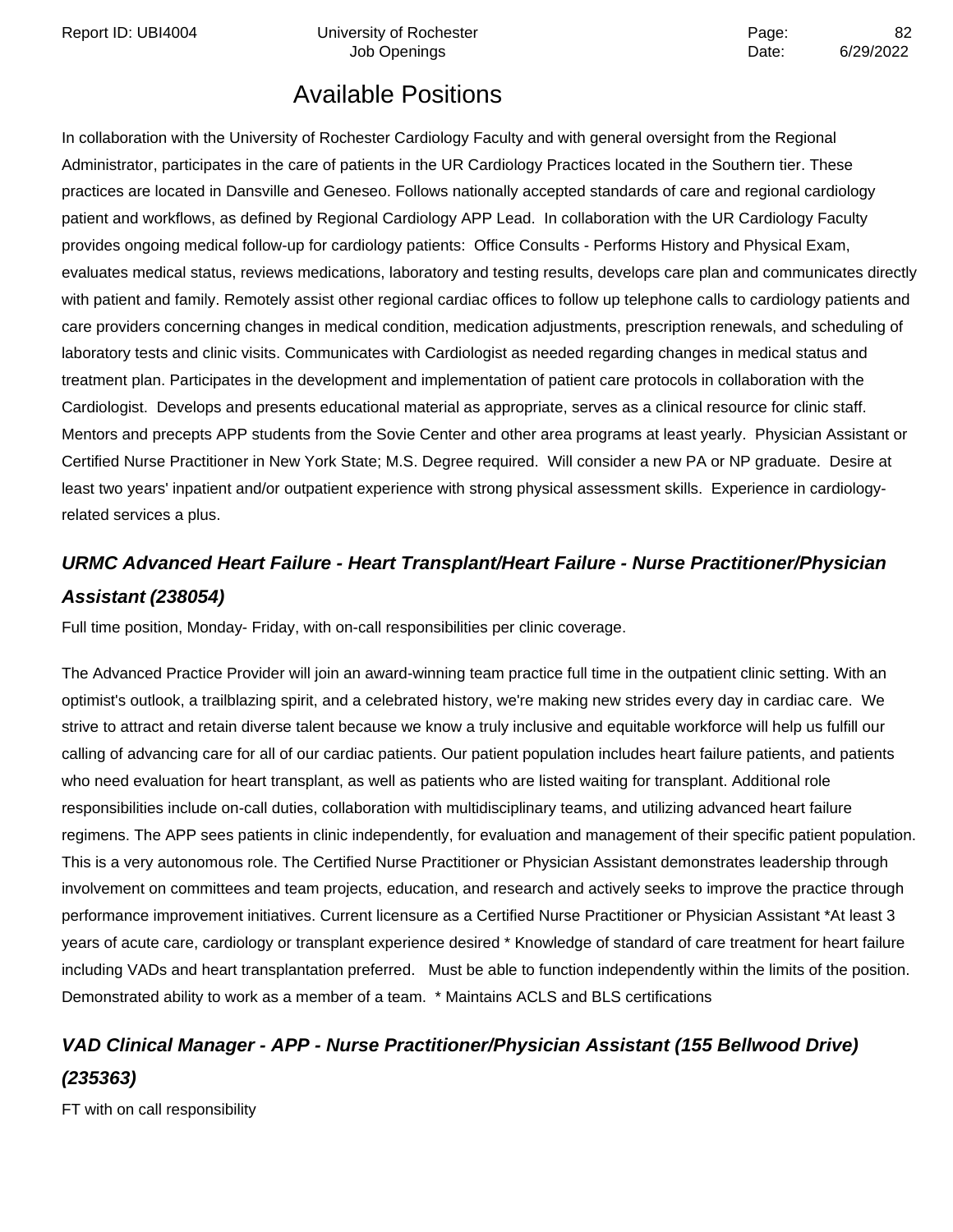Report ID: UBI4004 **Depart Controller University of Rochester** Page: **Page:** 83

### Available Positions

The VAD Clinical Manager in collaboration with VAD physician leadership is primarily responsible for overall development, implementation and monitoring "best practice standards" for care of the VAD patient across the continuum. The primary goal of this position is to develop a sustainable, synergistic model of care to meet the needs for a high volume VAD program, create solutions to ensure safe transitions of care, and ensure adherence with all regulatory requirements as outlined by CMS and TJC to maintain VAD certification. Duties will include: direct patient care in both inpatient and outpatient setting, developing and executing short/long term goals that align with strategic initiatives set by the cardiac care service line, development and monitoring of clinical practice guidelines, and QA/QI initiatives. This position requires a high degree of clinical collaboration with key stakeholders across the UR enterprise and community. Requires excellent clinical, critical analysis, communication, Microsoft and organizational skills. Certified nurse practitioner or physician assistant in NYS. Master's degree required with a minimum of three to five years of experience working with the VAD population. ACLS and BLS certifications required.

### Critical Care Services

#### **MICU - Critical Care - Nurse Practitioner/Physician Assistant (236413)**

FT position, Day/Night shift rotation, Weekends per unit, 13 hour shifts

Responsibilities include rounding on critically ill patients , assessing patients as part of Adult Rapid Response Team, admissions, participation in the multi-disciplinary care and management of adult Medical ICU patients. Ability to become proficient in skills/procedures including: central line and arterial line placement. ACLS and BLS required. Q ualifications: Nurse Practitioners require a Master's degree in Nursing in Acute Care, an active NYS licensure in good standing, and eligible for national certification as an Acute Care Nurse Practitioner. Physician Assistants require completion of an AMA approved Physician Assistant program, NYS licensure in good standing, and eligible national certification as a Registered Physician Assistant. The APP will participate in the education of learners (students and new employees), using clinical learning experiences, knowledge sharing and skill training.

### Emergency Department

#### **Emergency Department - Nurse Practitioner / Physician Assistant (230207)**

FT position available, rotating D/E/N, 8, 10 & 12 hour shifts, Weekends & Holidays as needed

Position available for NP/PA to work in SMH Adult ED and Observation Unit. NP/PAs provide initial care in triage, urgent care and acute care for patients in an academic Level 1 Trauma ED with over 100,000 patients' visits per year. NP/PAs work collaboratively with Emergency Medicine physician and nursing staff. Patients require evaluation, intervention, and disposition. Excellent communication and teamwork required. Prior advanced practice experience and current national certification for NPs and PAs required. New graduates will not be considered . The APP will participate in the education of learners (students and new employees), using clinical learning experiences, knowledge sharing and skill training.

#### **Urgent Care - Nurse Practitioner / Physician Assistant (230179)**

FT/PT positions available, D/E/N, staggered shifts, 8, 10, 12 hour shifts, weekend and holidays per unit policy.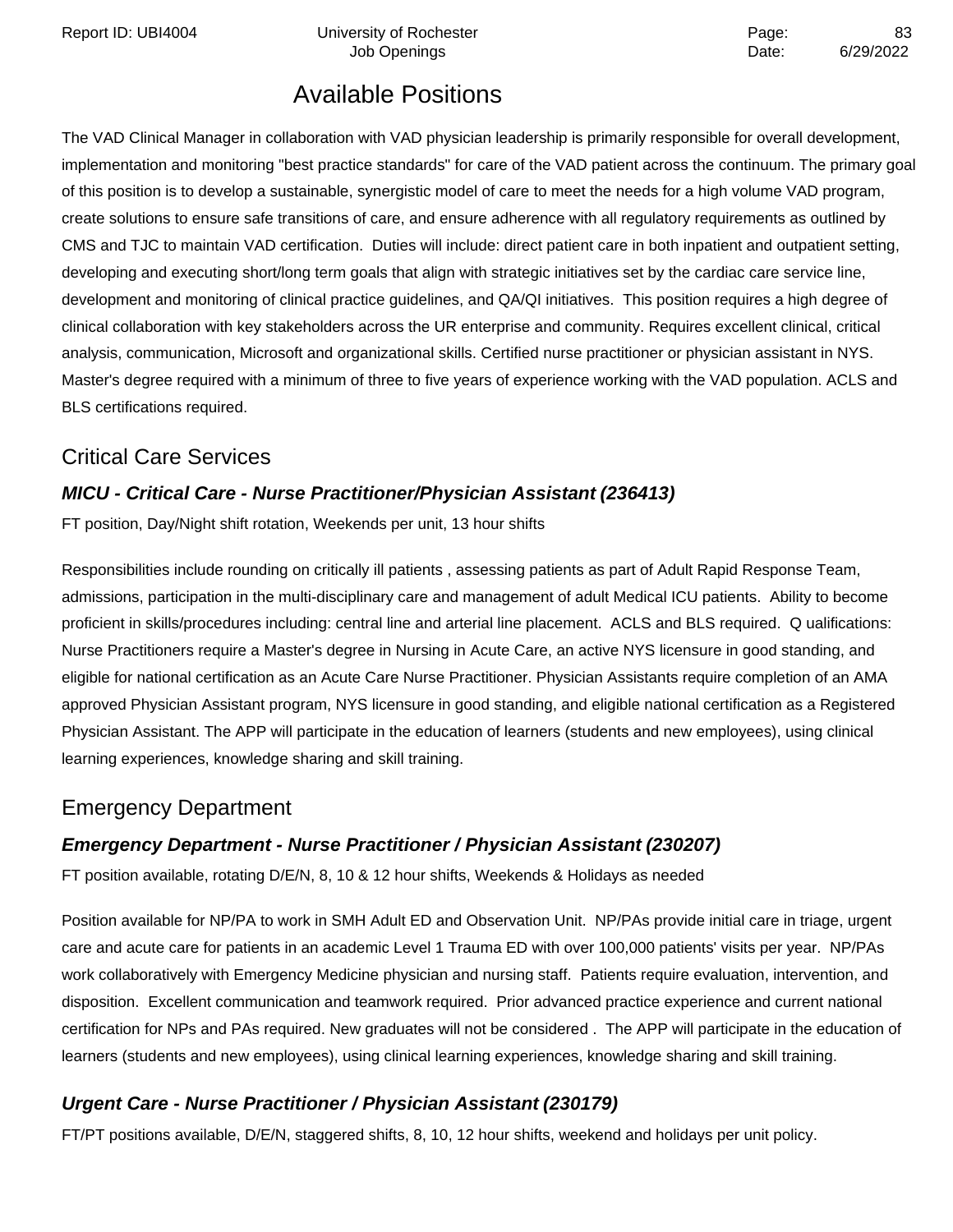Report ID: UBI4004 University of Rochester **Network 10: UBI4004** Page:

### Available Positions

Looking for experienced NP/PA to work to D/E/N – responsibilities will be to treat patients with minor illnesses and injuries with a treat and release goal of 2 hours or less. Care for patients collaboratively with residents, and attending physicians. Flexibility, enthusiasm and a willingness to care for a diverse patient population in a fast paced environment are required. Effective communication skills are essential. This position is perfect for a self-motivated, pro-active NP/PA who has highly effective critical thinking and prioritization skills. NP's/PA's will function with a high degree of autonomy but will work closely with the medical director to ensure quality of care and compliance with standards/guidelines. Prior advanced practice required, with recent experience in acute care of ED or Urgent care strongly desired. Applicants must be NYS NP/PA eligible. New graduates will not be considered. The APP will participate in the education of learners (students and new employees), using clinical learning experiences, knowledge sharing and skill training.

#### Hospital Medicine

#### **Hospital Medicine APP - Nurse Practitioner/Physician Assistant (234014)**

FT position available; Day/night, weekends and holidays per unit needs.

Exciting opportunity to work in a fast paced Hospital Based Medicine Practice. Responsibilities include direct care for adult medical patients in collaboration with the Attending; admission work-ups, daily management of all patients on the unit including transfer/discharge with heavy emphasis on discharge planning and Interdisciplinary Rounding. Applicant must be motivated, flexible, and independent and possess excellent clinical skills. Requirements: 2 years' experience preferred. New York State Licensure as a NP and National Certification or NYS licensure and Board Certified as PA. The APP will participate in the education of learners (students and new employees), using clinical learning experiences, knowledge sharing and skill training.

### Medical Services

#### **Inpatient and Clinic Nephrology - Nurse Practitioner/Physician Assistant (237565)**

Mix of days, evenings, weekends – four 10 hour shifts per week, 40 hours per week

We are looking for an organized, energetic individual who works well in a team environment to provide direct patient care on our inpatient nephrology services at URMC. This individual should possess excellent communication & documentation skills. Responsibilities will include (but not limited to): Evaluation and management of patients with ESRD who need ongoing dialysis therapy, writing dialysis orders, coordination of care with other inpatient services, and transition from inpatient to outpatient dialysis units Evaluation and management of patients with acute kidney injury, electrolyte disorders, and disorders of volume and blood pressure. Management to include prescription of dialysis and CVVHDF when appropriate. Evaluation and management of patients pre and post kidney transplantation including management of immunosuppressant medications and their complications. Billing for services provided. Shifts in general nephrology clinic seeing hospital follow-up patients, CKD follow-up visits, and other appropriate follow-up patients. Primary practice location is Strong Memorial Hospital. Anticipate coverage at Highland Hospital and other practice sites. The position requires registration in NYS as a Nurse Practitioner and national certification as an NP or a physician assistant with NYS license and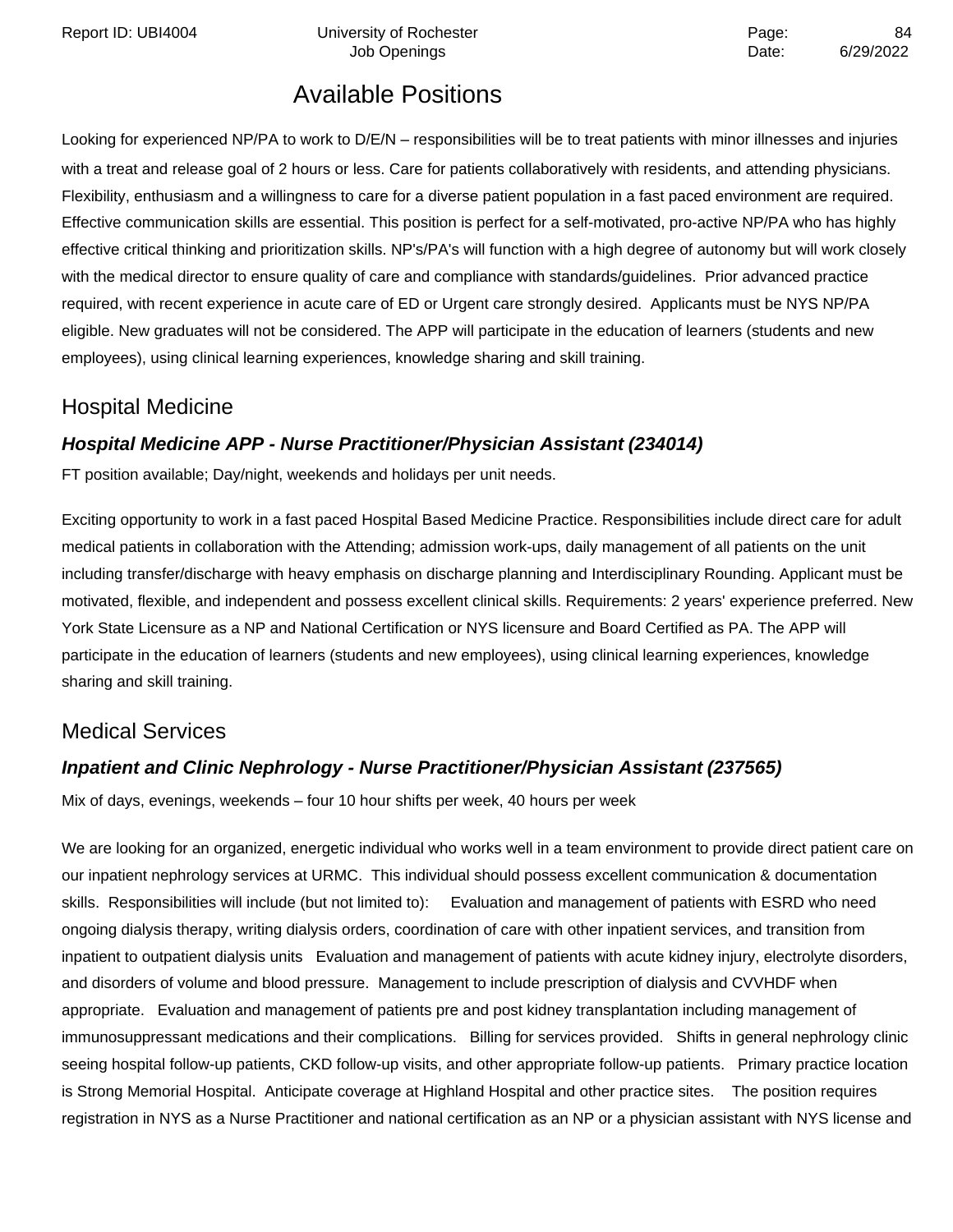national certification. Must have UPIN for Medicare billing or be eligible to apply. The APP will participate in the education of learners (students and new employees), using clinical learning experiences, knowledge sharing and skill training.

### Neurology Services

#### **51600/53600 - Nurse Practitioner/Physician Assistant (238520)**

Full-time position: D/N, holidays, and weekends per unit discretion.

Exciting opportunity for motivated Nurse Practitioner/Physician Assistant to work with a dynamic interdisciplinary team in the management of Neurology and Neurosurgery patients. Must demonstrate a high level of clinical competence in the care of Neurology and Neurosurgical patients. Will be involved in inpatient components of care. You will work collaboratively with Neurology/Neurosurgery attendings and resident teams. Applicant must be highly motivated, flexible and possess excellent clinical skills, critical thinking, and have strong communication skills. Must be NYS NP/PA licensed. Must possess or obtain national certification within 6 months of hire. MS degree required. Ideally 2 years' experience in an advanced practice role, preferably with a neurology/neurosurgical patient care setting.

### **Comprehensive Pain Management - Neurosurgery - Nurse Practitioner/ Physician Assistant (235803)**

FT position available, Monday-Friday

Opportunity to work with a Comprehensive Pain Management focused Neurosurgery practice. Experienced APP desired with proven clinical skills. National certification required. Experience in Neurology and Neurosurgery desired. Practice is based in Geneva and FF Thompson. Outpatient patient management responsibilities new and follow up visits with a team of Pain Management Specialists. Occasional call for collaborating physician. The APP will participate in the education of learners (students and new employees), using clinical learning experiences, knowledge sharing and skill training.

### **Department of Neurosurgery - Division of Stroke, Cerebrovascular and Endovascular Neurosurgery - Nurse Practitioner/Physician Assistant (233602)**

Full Time, Monday through Friday, 8 hours, days

Exciting opportunity for a highly motivated Nurse Practitioner/Physician Assistant to work as part the cerebrovascular stroke team, an interdisciplinary team in the Department of Neurosurgery. Primary responsibilities involve direct patient care, including evaluation and treatment of patients presenting with acute stroke symptoms and illnesses, in both inpatient and acute, Emergency Department settings. APP responsibilities include (a) obtaining comprehensive history and physicals, (b) coordinating, reviewing, and following up on diagnostic imaging, laboratory testing, and procedures, and (c) prescribing medications. The APP will also help to ensure continuity of patient care by coordinating communication among the ED, inpatient, OR, and outpatient Neurosurgery teams, and assisting in patient education and family updates. The APP will also participate in the education of learners (students and new employees), using clinical learning experiences, knowledge sharing and skills training. Qualifications: Applicant must demonstrate excellent communication skills with an ability to make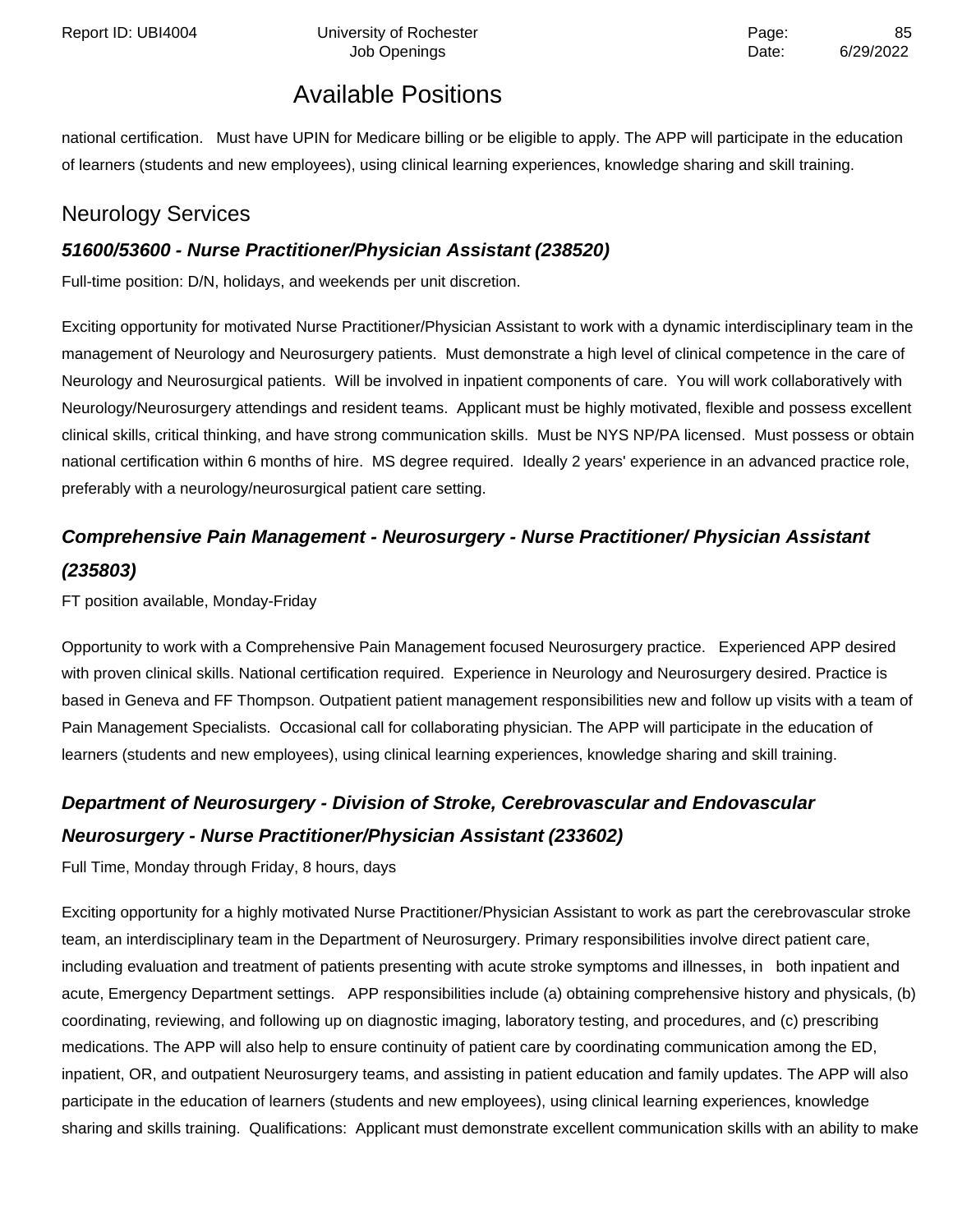independent decisions in the management of complex stroke and cerebrovascular disease patients. Extensive on-the- job training will also be provided. Must be NYS NP/PA licensed. Must possess or obtain national certification within 6 months of hire.

#### **Neurology - Adult Epilepsy - Nurse Practitioner/Physician Assistant (237423)**

FT position- Monday- Friday, days. No weekends or holidays

Exciting opportunity to work in a Level 4 Comprehensive Epilepsy Center caring for people with medically intractable epilepsy in the outpatient setting. We are a large, specialized, regional program diagnosing and treating patients with epilepsy that have not fully responded to initial therapy, offering traditional and advanced medication management, epilepsy surgery, device therapy (vagus nerve stimulation (VNS), deep brain stimulation (DBS) and responsive neuro stimulation (RNS), diet therapy (ketogenic diet, Modified Atkins Diet), education, and psychosocial support to patients and families. We use a team-based care model with clerical staff, technologists, nurses, advanced practice providers, epileptologists, neurosurgeons, social workers, psychologists, psychiatrists, other allied disciplines, and community support agencies such as EPI (Epilepsy-Pralid) working together to provide the best outcomes with the highest quality-of-life achievable. The APP will provide direct care in the inpatient and outpatient setting. In the inpatient role, working directly with the Epilepsy team (consisting of an Attending physician and variably fellows, residents, psychologists and other providers), the APP will evaluate and manage new admissions and daily visits of patients on the Epilepsy Monitoring Unit In the outpatient setting, the APP will evaluate and manage follow-up patients during clinic visits (often alternating visits with the epileptologist), including managing antiseizure medications, ordering and interpreting lab studies, neuroimaging study results and EEG results, programming vagus nerve stimulator devices, evaluating efficacy of treatment and adjusting therapy as needed. The APP will also provide indirect care for patients including responding to patient phone calls, MyChart messages, follow up on lab and other test results, prescription renewals, and form completion, with the assistance of a nurse and clerical staff. There is an extensive comprehensive onboarding process prior to independent function. Onboarding to epilepsy care will be individualized with specialty education primarily provided by the physicians (epileptologists), with support from our other APPs and the rest of the team. Our goal is that the fully trained APP will be able to practice comfortably in an autonomous fashion with input from the physicians whenever needed and especially on a regular basis in complex cases. Requirements: NY State license and certification (or eligible). Previous neurology experience ideal. Previous APP experience preferred, but new graduates with the right attitude and motivation will be considered.

### **Pain Management - Neurosurgery - Nurse Practitioner/Physician Assistant (236858)**

FT position available, Monday – Friday, office based practice

Opportunity to join our nationally recognized program which is focused on the treatment of acute and chronic pain in the setting of spinal disorders and neurological disease. This program was named a Clinical Center of Excellence by the American Pain Society in 2013, the only academic medical center program in the nation to earn designation that year. This candidate will join a multidisciplinary team that brings together clinicians from diverse specialties (nursing, neurology, neurosurgery, anesthesiology, radiology). Patients with chronic nerve injury pain due to spinal disease, peripheral nerve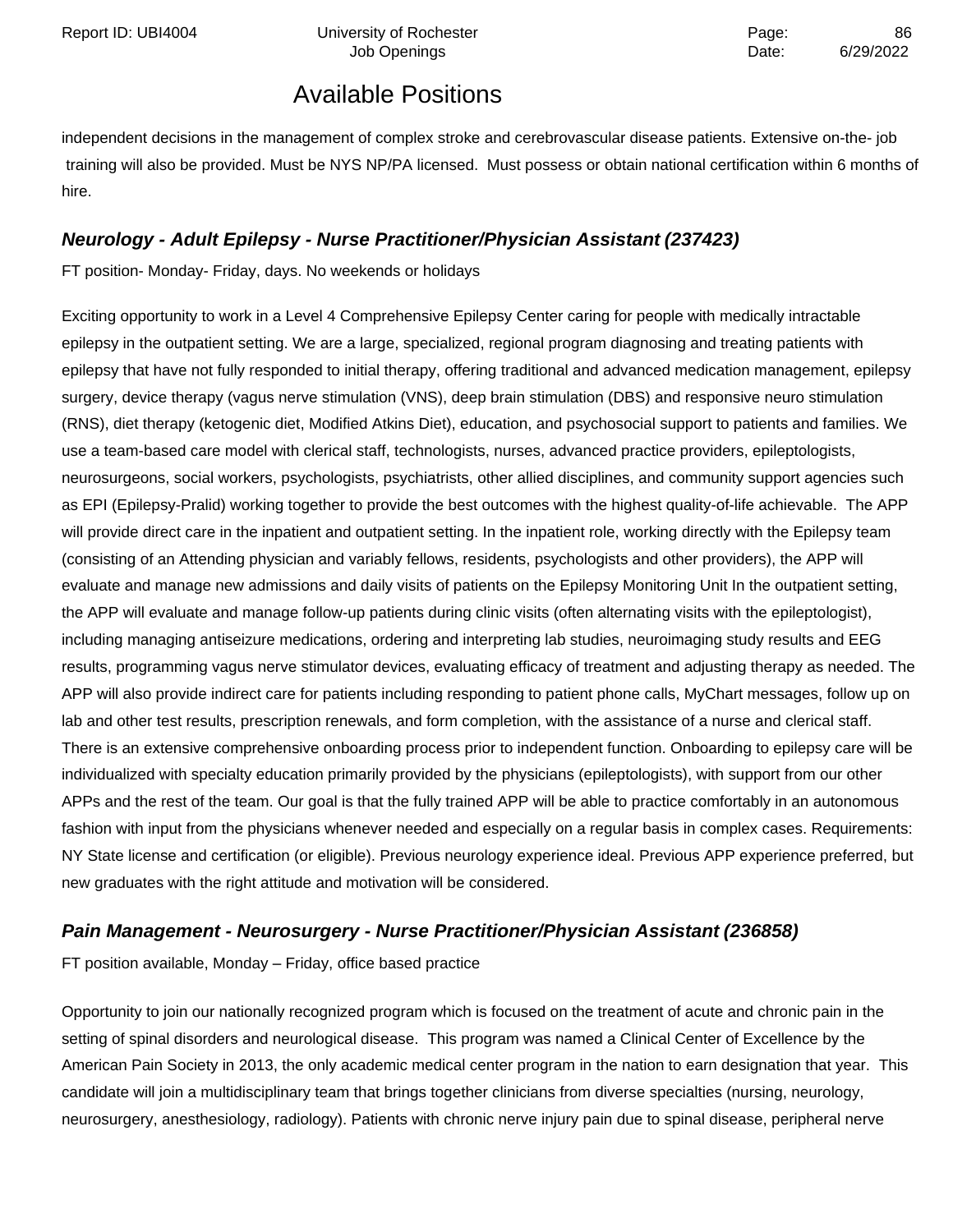Report ID: UBI4004 **Depart Controller University of Rochester** Page: **Page:** 87

### Available Positions

trauma, trigeminal neuralgia, and neuropathies are the focus of this rapidly growing collaboration with leading institutions across the region. Experienced APP desired with proven clinical skills. Experience in Pain Management, Neurology and Neurosurgery desired. Practice is based in Rochester. Referral triage, telephone management, and participation in research activities will account for approximately 15% of professional time. Outpatient patient management responsibilities include new and follow up visits including procedures, with a team of Pain Management Specialists. Occasional call for collaborating physician. Candidates must have excellent organizational and communication skills. National Certification required . The APP will participate in the education of learners (students and new employees), using clinical learning experiences, knowledge sharing and skill training.

### OB/GYN Department

#### **OB/GYN - Nurse Practitioner/Physician Assistant (236939)**

Per diem position, Days and Weekends

Exciting opportunity for an advanced practice provider to manage obstetrical inpatients at Strong Memorial Hospital. APP to assist in the admission process and management of postpartum patients in conjunction with the inpatient Obstetrical team. Daily responsibilities include but are not limited to evaluation of acute patient issues, writing orders, scheduling consults/testing and coordinating care and discharges. Seeking a collaborative- minded provider interested in women's health, quality improvement, and interested in working with multidisciplinary team including nursing, anesthesia, social work, and OB/Gyn. Strong interpersonal skills and communication skills a must; perioperative experience helpful but not required. NYS NP or PA licensure, MS degree, 3-5 years medical/surgical/perioperative experience preferred. Requires a Master's Degree in Nursing or related field and an active New York State license in good standing. The Nurse Practitioner influences the quality and delivery of care in various roles including consultant, researcher, mentor, and practitioner. This role may be unit, program, or service based and is involved in continuous quality improvement initiatives. Completion of an AMA approved Physician Assistant program, licensure in good standing, and certified as a Registered Physician Assistant. Demonstrated clinical competence, superior verbal and written communication skills, interpersonal effectiveness and customer relation skills, computer competence and must have an active desire to learn. This role may be unit, program, or service based and is involved in continuous quality improvement initiatives.

### **OB/GYN and Chronic Pain - Nurse Practitioner/Physician Assistant/Certified Nurse Midwife (237673)**

40hrs

Exciting opportunity for an advanced practice provider to work in collaboration with the Generalist OBGYN physicians and APP's in provision of clinical care, for patients with obstetric, gynecologic needs at the Gender Wellness Obstetrics and Gynecology office. In addition, the APP will work with our minimally invasive surgeons in the Chronic Pelvic Pain clinic to care for patients with chronic pelvic pain needs including endometriosis, pelvic floor dysfunction, pelvic congestion syndrome, and other chronic pelvic pain concerns. The APP as part of the multidisciplinary team provides direct patient care and management, in-basket management, follow-up and education for patients. Candidates must have excellent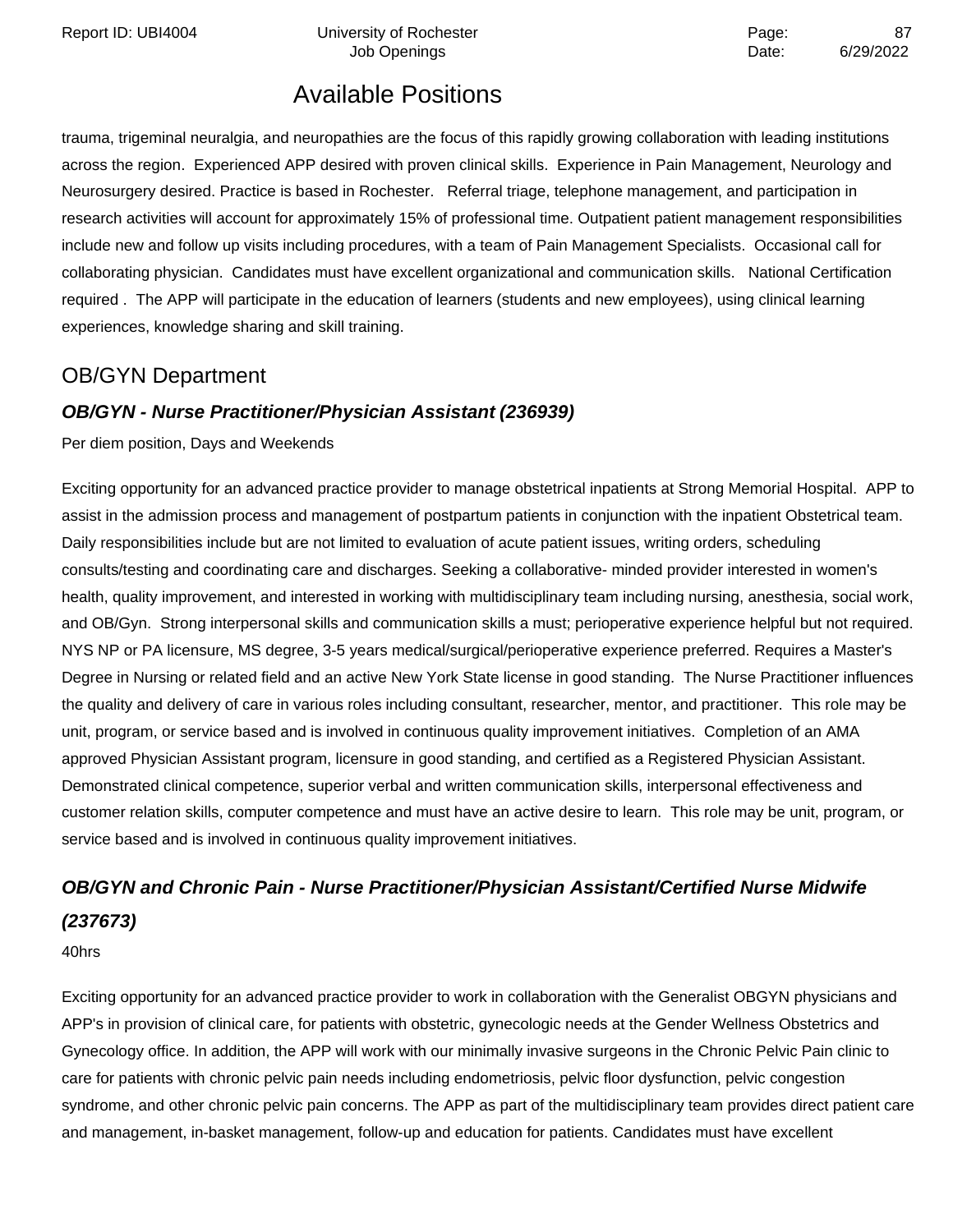communication skills, self-motivation for on-going learning, flexibility, interest in quality improvement, and teamwork experience. Prior experience or exposure to managing chronic pain is highly desired. Day shift, with evening clinic coverage. Candidates must be NYS NP, PA or CNM licensed/license eligible, and eligible for certification.

### Orthopaedic Services

### **Department of Orthopaedics - Metabolic Bone / Trauma Division - Nurse Practitioner/Physician Assistant (235582)**

FT position available, primarily days. Evenings, weekends and holidays as required.

Work collaboratively with all members of the health care team to provide high quality outpatient care to patients with Osteoporosis, orthopedic trauma injuries and post-operative fractures. Strong communication and clinical skills required. Must be eligible for billing.

### **Orthopedic Department / Hand Upper Extremity Division - Nurse Practitioner/Physician Assistant (237749)**

FT position available, primarily days. Weekends and evenings as required.

Work collaboratively with busy orthopedic surgeon and all members of the health care team to provide high quality care to outpatient hand/ upper extremity patients (pediatric and adults). Strong communication and clinical skills required. Must be eligible for billing. The APP will participate in the education of learners (students and new employees), using clinical learning experiences, knowledge sharing and skill training. Must be eligible for billing.

### **Orthopedic/Non-Operative Sports Division - Nurse Practitioner/Physician Assistant (237715)**

FT position available, primarily days. Evenings, weekends and holidays as required. Primarily Brockport location.

Work collaboratively with all members of the health care team to provide high quality (outpatient) care to patients with musculoskeletal injuries/ fractures, sports concussions, and arthritis. Strong communication and clinical skills required. Must be able to see both adults and pediatrics. Must be eligible for billing. The APP will participate in the education of learners (students and new employees), using clinical learning experiences, knowledge sharing and skill training.

### Pediatric Services

### **Department of Pediatrics-Complex Care Center - Nurse Practitioner/Physician Assistant (237986)**

Full Time Days M-F with on call responsibilities

The Complex Care Center (CCC) provides interdisciplinary care to youth and adults (age > 12) with pediatric onset conditions including developmental disabilities, sickle cell disease, cystic fibrosis, cerebral palsy, among others. Clinical services at the CCC include primary care, dentistry, physical//respiratory therapies, dietician, and behavioral health. The CCC provides complex and coordinated care through one single point of entry through the engagement of multiple clinical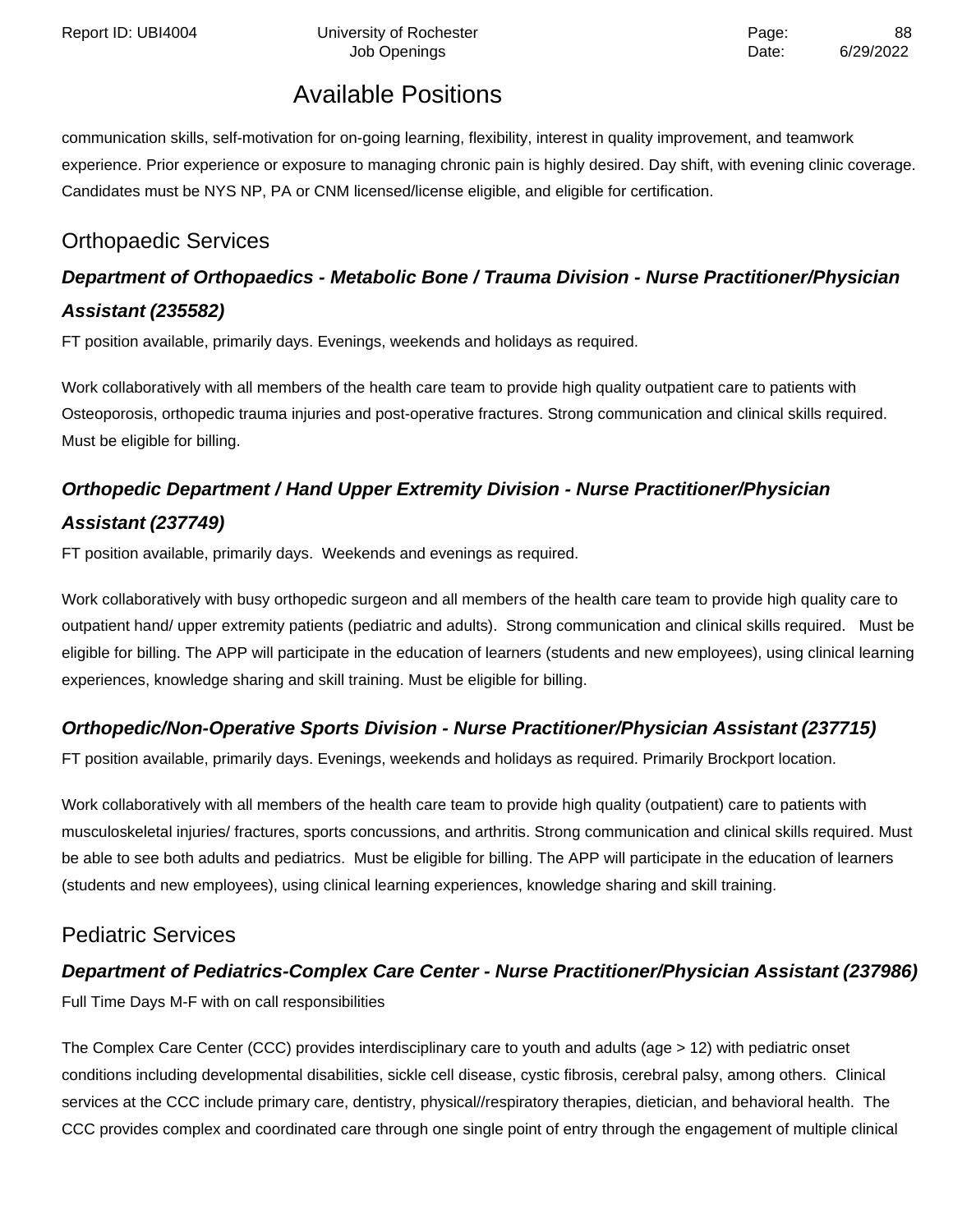departments and service lines. National certification as Family Nurse Practitioner or Physician Assistant registered in New York State. Preferred one year of experience as a Nurse Practitioner/PA in primary care including experience with intellectual and developmental disabilities. The position will encompass teaching, research, quality improvement and provide clinical care.

### **NICU - Pediatric Nursing - Neonatal Nurse Pediatric Nurse Practitioner/Physician Assistant (238053)**

FT position available, 13-hour, D/N rotation with flexibility, 4 weekend shifts every 6 weeks, weekends may fluctuate up based on unit needs

Provide direct care and management of patients in the GCH Level IV Regional Perinatal Center, 68 bed Neonatal Intensive Care Unit, in collaboration with Neonatology Faculty. Participates in delivery room stabilization and management of neonates. Acts as a consultant to birth center and newborn nursery as needed. Develops care policies and protocols for NICU patients in conjunction with the neonatology attending. Contribute to nursing and quality assurance programs related to the NICU. Supervise clinical experiences for NP students in the NICU. Demonstrate support for the School of Nursing philosophy of integrating practice, education, and research. Minimum Qualifications: Eligibility for PA/NP licensure in NYS. NICU nursing experience or previous experience as an APP required. If previous experience as an APP is not within the NICU setting, a NICU rotation as a student APP required.

#### **Pediatrics Endocrine - Nurse Practitioner/Physician Assistant (238424)**

PT position (32 hours), primarily days

NP/PA position available in the Division of Pediatric Endocrinology at UR Medicine. This is an exciting opportunity for an NP/PA who enjoys being part of an interdisciplinary team that provides specialty care to children with diabetes and other endocrine disorders. Primary responsibilities will include provision of direct patient care to children with Type 1 and Type 2 diabetes in a busy outpatient clinical setting. Patient care includes patient/family education regarding diabetes management, assessment of diabetes data and blood sugar control and making appropriate management changes, monitoring for and treating co-morbid conditions, ordering testing, assessing and addressing psychosocial aspects of a chronic condition. The role will also involve significant telephone management with families and school nurses including oversight of RN phone management as well as are coordination with other disciplines. The ideal candidate for this position will have experience in the NP/PA role, skills in working with children and families. Strong written and verbal communication skills and comfort working in a busy environment are important. The APP will participate in the education of learners (students and new employees), using clinical learning experiences, knowledge sharing and skill training.

### Psychiatric Department

### **Comprehensive Psychiatric Emergency Program (CPEP) - Psychiatric Nurse Practitioner (237885)**

Full Time position available, days, evenings and rotating weekends No on-call responsibilities.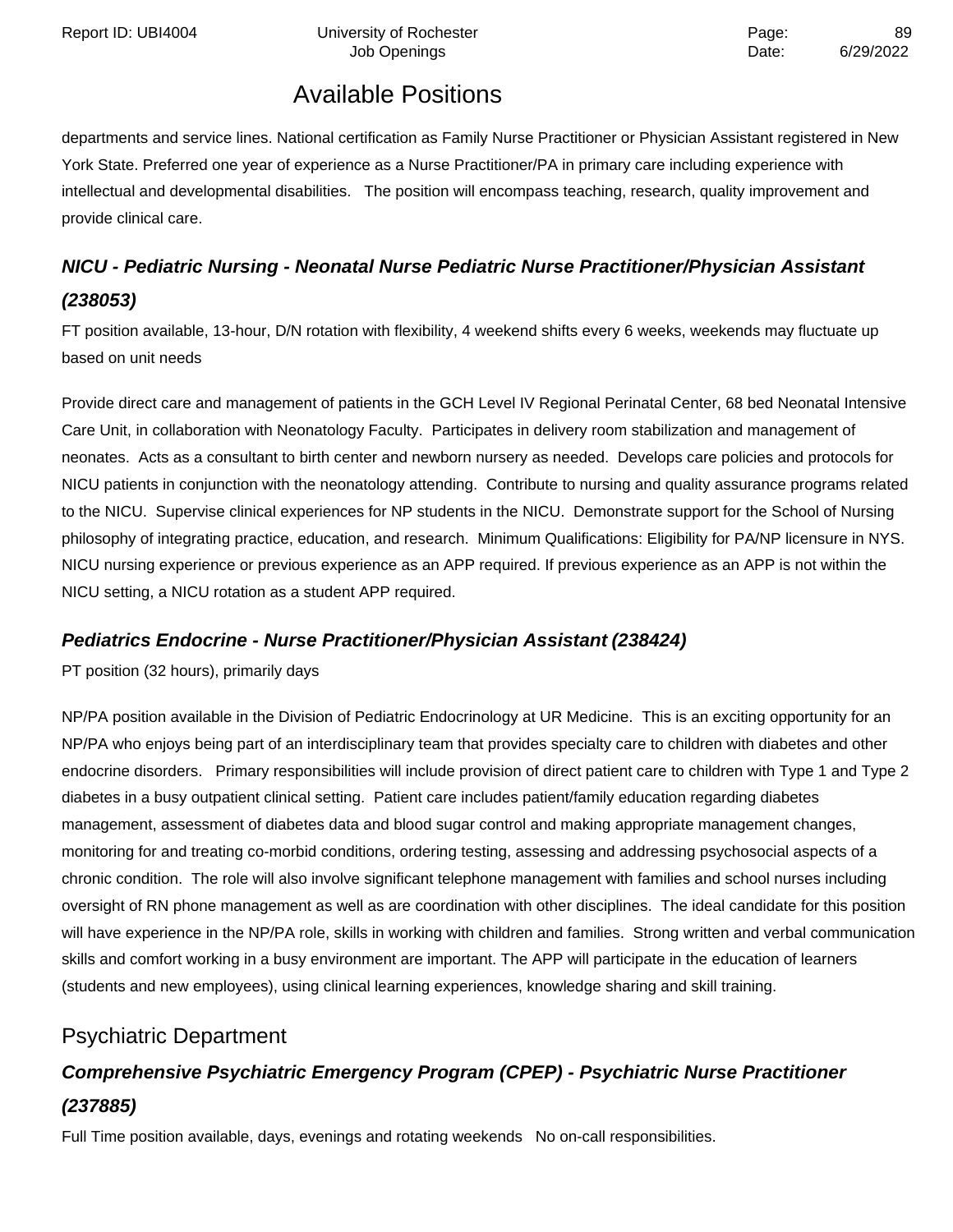Report ID: UBI4004 Chiversity of Rochester Page: Page: 90

### Available Positions

The Psychiatric Nurse Practitioner working in the Comprehensive Psychiatric Emergency Program will provide psychiatric evaluations and assessments, interventions and disposition planning for patients who present to the emergency room with urgent psychiatric mental health needs. The Psychiatric Nurse Practitioner will have accessibility to psychiatrist consultation within a dynamic multidisciplinary team. Strong communication, interpersonal and organizational skills a must. CPEP is a 24/7 service so the NP must also be flexible with scheduling needs of the service. The NP will also participate in the education of learners (students and new employees), using clinical learning experiences, knowledge sharing and skill training. Qualifications: NYS Licensure as a Psychiatric Nurse Practitioner and ANCC Board Certification (certification required by end of first year of employment). At least one year of experience as a psychiatric nurse practitioner in an acute clinical setting preferred.

### **Program for Mental Health and Gender Wellness in Obstetrics and Gynecology - Division of Collaborative Care and Wellness - Psychiatric Nurse Practitioner (237672)**

Part-time (20 hours)

The Psychiatric Nurse Practitioner will work in a highly supportive and collaborative general obstetrics and gynecology practice primarily serving patients with Medicaid insurance as a part of the Program for Mental Health and Gender Wellness (MHGW). A key goal of MHGW is to improve access and reduce health disparities in our community, particularly among patients of color. Our multidisciplinary team works together to provide assessment, education, consultation, and treatment for OB/Gyn patients who have mental health needs . The Psychiatric Nurse Practitioner will be a key member of this team and: provide consultations to ob/gyn providers, primary care physicians, and psychiatrists; prescribe for a small subset of pregnant patients; and conduct e-consults and phone consults. Qualifications: ANCC Board Certification and NYS Licensure as a Psychiatric Nurse Practitioner. Weekly supervision with a psychiatrist with reproductive health expertise will be provided. The individual that occupies this position must have strong interpersonal and organizational skills, a collaborative approach to patient care as well as the desire to contribute to an evolving program. The NP will also participate in the education of learners (students and new employees), using clinical learning experiences, knowledge sharing and skill training. The University of Rochester Medical Center is located in a culturally diverse and vibrant community in upstate New York. We are an Affirmative Action/Equal Opportunity University that values diversity. Members of underrepresented groups, including people of color and those with disabilities, are encouraged to apply.

#### **Strong Behavioral Health Mobile Crisis Team - Psychiatric Nurse Practitioner (237837)**

FT position available, day/evening M-F, with some weekends also.

Exciting opportunity for a psychiatric nurse practitioner to work collaboratively as part of a multi-disciplinary team providing evaluations, interventions and follow-ups in the community for persons in a mental health or mental health/substance use crisis. The nurse practitioner will provide crisis services in the field with a crisis specialist partner, as well as providing psychiatric consultation to a team in the field via tele psychiatry as indicated and consistent with OMH approval. In collaboration with the psychiatrist on the team, may provide psychopharmacological interventions as clinically indicated so support crisis stabilization. Excellent interpersonal and communication skills is a must. The NP will also participate in the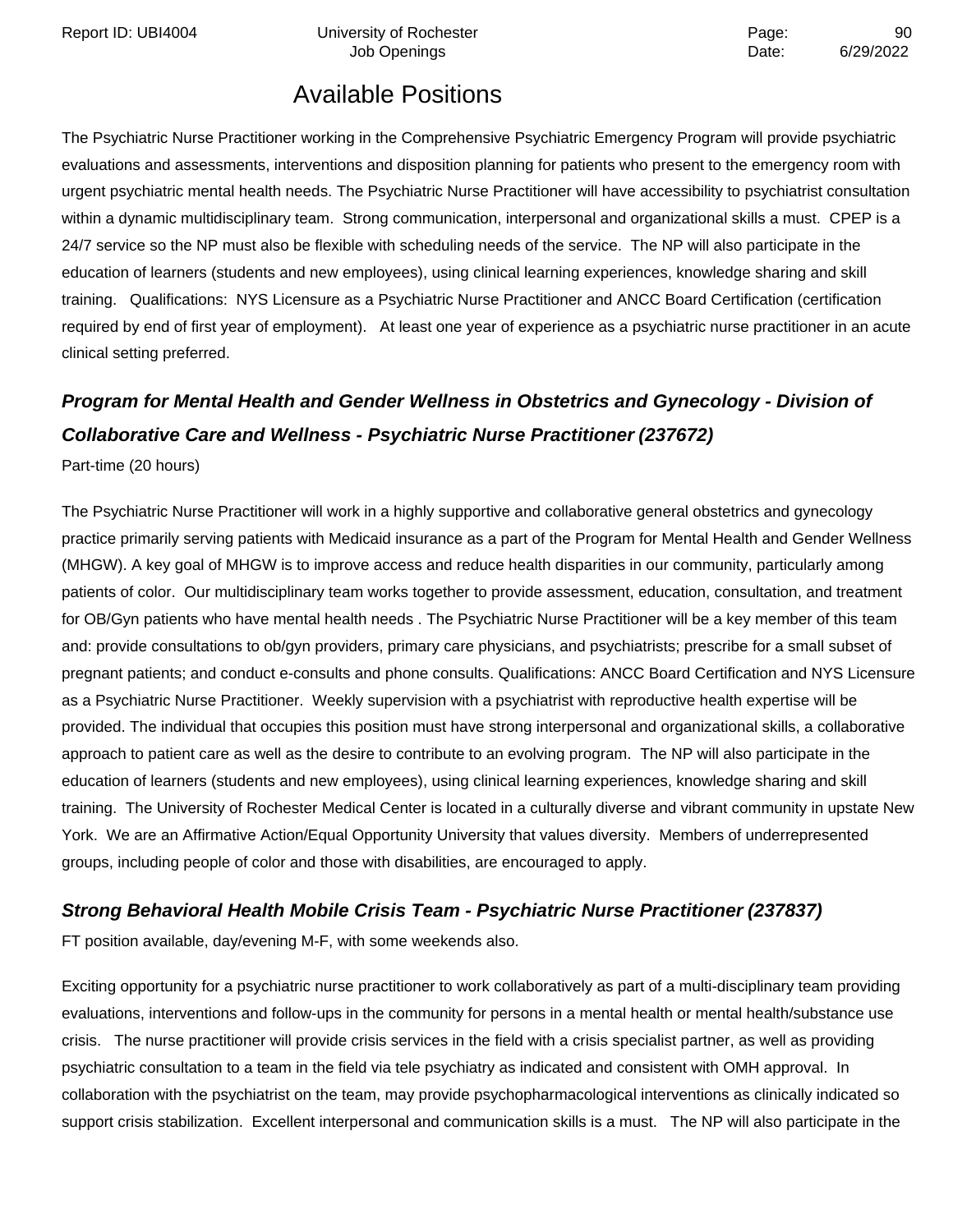education of learners (students and new employees), using clinical learning experiences, knowledge sharing and skill training. Qualifications: must be a licensed as a Psychiatric Nurse Practitioner in NYS and possess ANCC Certification as a Psychiatric Nurse Practitioner. At least one year of experience in an acute setting required.

### **Telepsychiatry - Division of Geriatric Psychiatry - Psychiatric Nurse Practitioner (237785)**

Part-time (24 hours)

The Psychiatric Nurse Practitioner will work in a supportive and collaborative telepsychiatry practice primarily serving patients in long-term care facilities with behavioral and/or mental health needs. This model is consultative in nature and has proven success through a multi-level systems approach including one-on-one telepsychiatry, Project ECHO and a nurse engagement specialist. This individual will provide psychiatric consultation via video communication for residents of longterm care facilities across New York State. The individual that occupies this position must have strong interpersonal and organizational skills, be flexible in nature to meet the needs of the resident/facility, utilize a collaborative approach to patient care as well as a desire to contribute to an evolving program. Function autonomously while conducting psychiatric evaluations and making psychotropic medication recommendations, including opportunities to simplify medication regimes. Support transition of individuals from psychiatric centers to nursing homes. Collaborate with healthcare providers, social workers, and nurses while providing psychoeducation to bolster use of nonpharmacological interventions; Qu alifications: ANCC Board Certification and NYS Licensure as a Psychiatric Nurse Practitioner. The NP will also participate in the education of learners (students and new employees), using clinical learning experiences, knowledge sharing and skill training.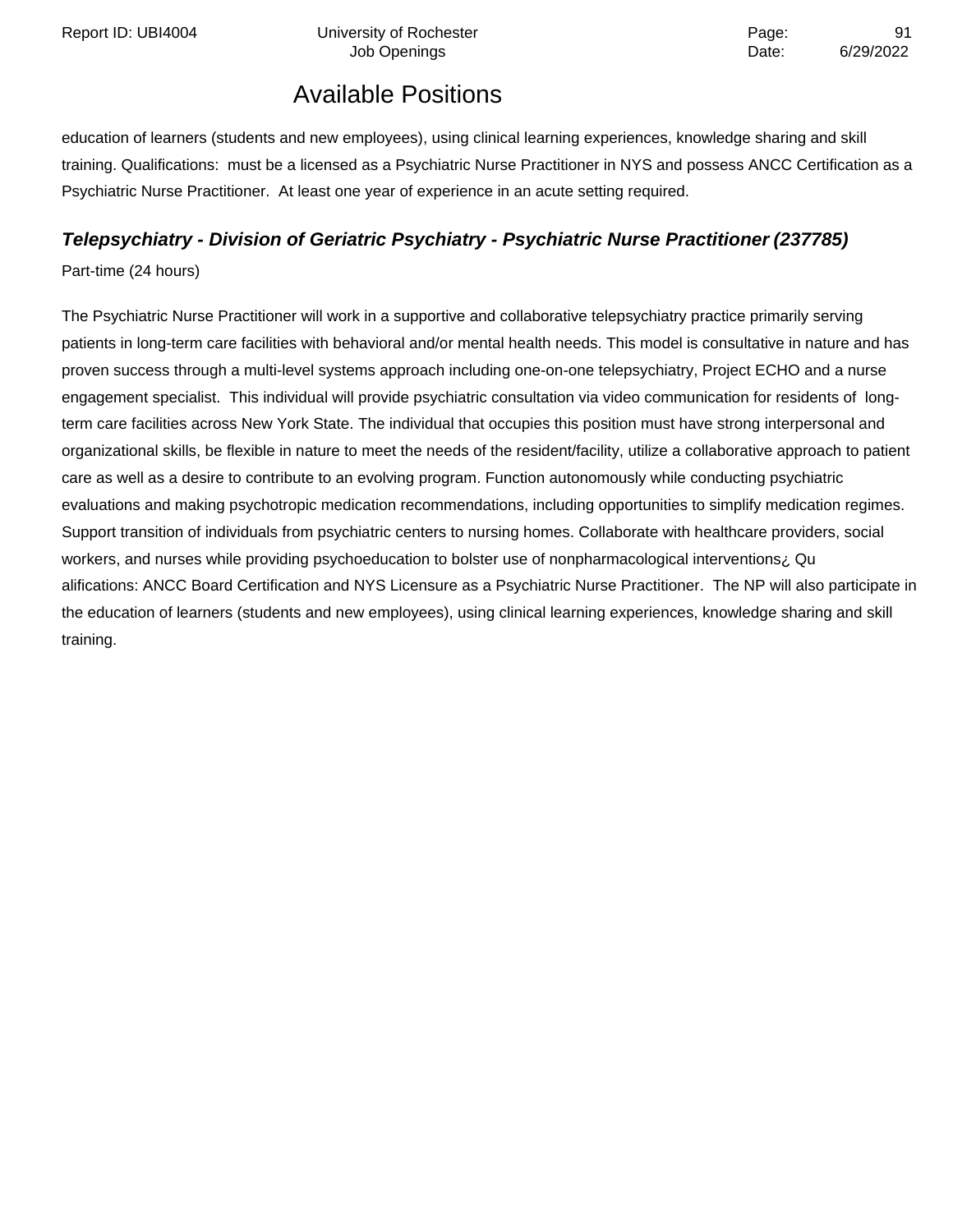Report ID: UBI4004 **Depart Controller University of Rochester** Page: Page: 92 Job Openings **Date:** 6/29/2022

### Available Positions

# **Opportunities for Clinical Nurse Specialist**

### Ambulatory Nursing

### **Ambulatory Sites Nurse Educator - Operating Room - Clinical Nurse Specialist/Clinical Nurse Leader/Masters Prepared RN (238225)**

FT position available, primarily days, 8 hour shifts with occasional off shift requirement for staff education. Reports to the Assistant Director of Ambulatory Surgery.

Exciting opportunity to make an impact in the Ambulatory perioperative services with primary responsibilities including, but not limited to, assisting with new team member onboarding and orientation, annual competencies, ongoing unit education, and collaboration with local nursing schools for capstone placement and recruitment into perioperative services. This role will collaborate with the educators of the Peri-Anesthesia Area and OR to provide educational continuity across three Ambulatory Surgical Centers. Candidate must have excellent communication and organizational skills and proficiency in Microsoft Office computer programs (Excel, Word, and PowerPoint) along with being a team player. Master's Degree preferred, NYS RN license, Operating Room experience and CNOR required. Experience with safety and performance improvement desirable.

### Critical Care Nursing

### **Imaging Sciences - APRN/Clinical Nurse Specialist/Nurse Educator/Master's Prepared RN (233985)**

FT position available, flexible hours including off shifts and ability to work with Imaging staff at all UR Imaging sites; 30% direct patient care responsibilities

The candidate will assess, design, implement and evaluate programs at the unit level assuring all regulatory requirements are met across all UR Imaging modalities and sites. The ideal candidate will have a quality improvement and/ or patient safety background with strong project management and communication skills. This position requires collaboration with medical and nursing leadership to promote safety for patients, families and staff. Must have a strong clinical base with approximately 30% of time providing direct patient care. An interest in quality assurance, care management, orientation, continuing education and professional development are fundamental to this role. Excellent interpersonal and communication skills are a must. Critical Care experience and Professional certification preferred. Master's degree required.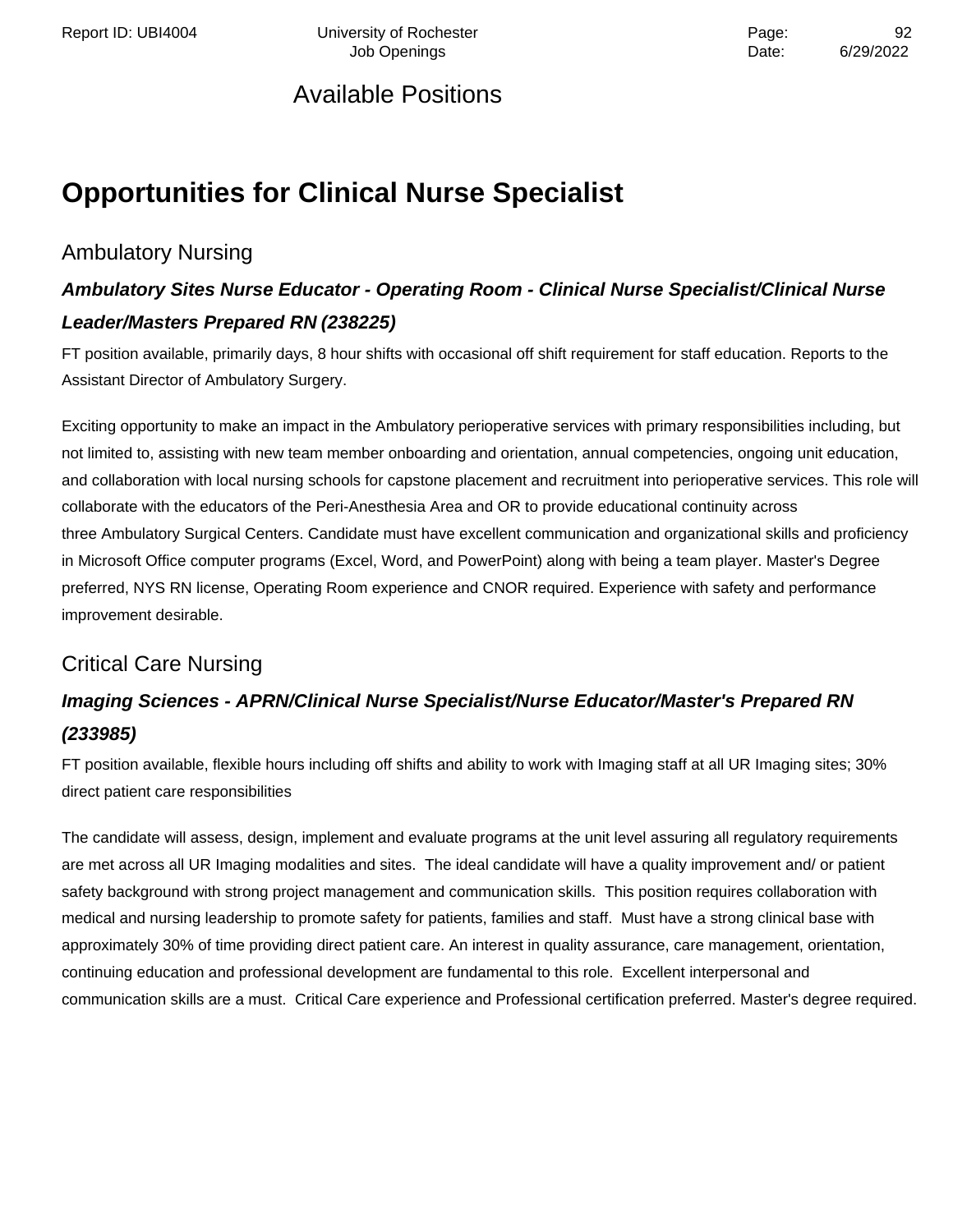### Emergency Nursing

### **Emergency Services - Clinical Nurse Specialist/Clinical Nurse Leader/APRN/Nurse Educator - Emergency Service Line Nurse Educator (235484)**

FT position available, flexible hours including off shifts

Will assess, design/develop, implement, and evaluate educational programs for the Emergency Service Line assuring all regulatory agencies requirements are met. Will provide educational resource, leadership and PFCC support for Emergency Nursing. Must have a strong clinical base as well as an interest/background in quality assurance, care management, orientation, continuing education and safety. Main areas of focus will be the Emergency service line needs to include SMH ED, Strong West ED, Urgent Care, and Emergency Observation. Will bring information to unit managers and unit educators and assist with implementation of service wide education and initiatives such as skills days, competency development, documentation and clinical improvement projects, regulatory compliance, and more. Excellent interpersonal and communication skills is a must. Emergency experience preferred, NYS RN license required and Masters required.

## **Emergency Services - ED Nurse Residency Coordinator - Clinical Nurse Specialist/Clinical Nurse Leader/Masters Prepared/Nurse Educator (236778)**

FT position available, flexible hours including occasional off shifts

Will assess, design/develop, implement, and evaluate educational programs for the ED Nurse Residency Program assuring all regulatory requirements are met. Will provide educational resource, leadership and preceptor support/guidance. Must have a strong clinical base as well as an interest in both clinical and didactic learning environments, continuing education and safety. Main areas of focus will be the ED Nurse Residency Program, mentorship and evaluation of new nurses, unit inservices, competency development, and clinical improvement projects. Excellent interpersonal and communication skills is a must. ICARE values are essential. ED experience preferred and Masters required.

### **Strong West Emergency Nurse Educator - Clinical Nurse Specialist/Clinical Nurse Leader/Master's Prepared RN/Nurse Educator (236964)**

FT position available, flexible hours including some off shifts

Will assess, design/develop, implement, and evaluate educational programs, assuring all regulatory requirements are met. Will provide educational resources, leadership, and PFCC support for Emergency services. Must have a strong clinical base as well as an interest/background in quality assurance, care management, orientation, continuing education, and safety. The main areas of focus will be the Emergency Nurse Residency, orientation, in-services, competency development, documentation, and clinical improvement projects. Excellent interpersonal and communication skills are a must. Emergency or Med-Surg experience preferred and master's required.

### Medical Surgical Nursing

**5-1200 Rehabilitation Unit - Clinical Nurse Specialist/Clinical Nurse Leader/Masters Prepared RN**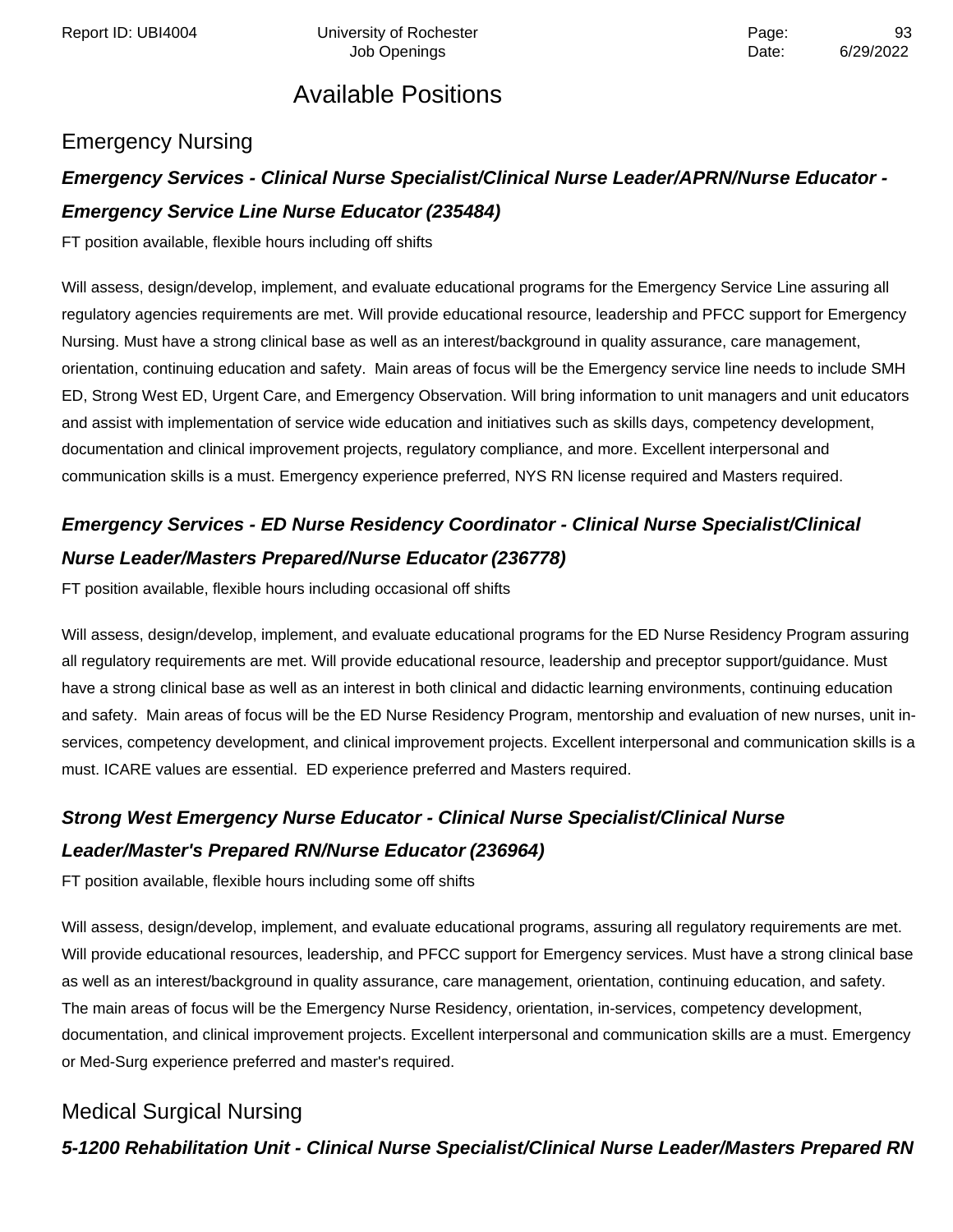Report ID: UBI4004 University of Rochester **Page:** 94 Page:

### Available Positions

#### **(236554)**

FT position available, primarily days, 8 hours shifts, occasional evenings, some weekends & holidays as required.

Provide educational resource and leadership support for an Acute Rehabilitation Unit. Must have a strong clinical base as well as an interest/background in quality assurance, care management, orientation, and continuing education. Main areas of focus will be orientation, inservices, competency development and documentation. Excellent interpersonal and communication skills a must. Requires a Master's Degree; 3 years of physical rehabilitation experience required.

### **51600 - Neurology Unit - Clinical Nurse Specialist/Clinical Nurse Leader/Master Prepared RN/Nurse Educator (228496)**

FT position available, primarily days, 8 hours shifts, occasional evenings, some weekends & holidays as required

Provide educational resource and leadership support for neuro unit. Must have a strong clinical base as well as an interest/background in quality assurance, care management, orientation, and continuing education. Main areas of focus will be orientation, inservices, competency development and documentation. Excellent interpersonal and communication skills a must. 3 years med.-surg. experience required.

#### **Med/Surgical Nurse Educator - Level V (237597)**

FT position available, primarily days with some off-shift flexibility

The Nurse Educator for the Medical Surgical service will have an exciting opportunity to work with a group of talented master's prepared, highly motivated educators. The candidate will work to assess, design/develop, implement, and evaluate programs and initiatives at the service and unit level assuring all regulatory requirements are met. The main areas of focus will include, but not limited to; education, staff professional development, practice standard review, onboarding/nurse residency coordination, competency updating, teaching/in-services, as well as monitoring and developing action plans to improve quality metrics. This person must also be able to demonstrate strong organizational skills, ability to multi-task and adapt to changing priorities. Must have demonstrated strong clinical base with approximately 30% dedicated clinical unit support time. Medical Surgical experience is preferred. Master's degree required.

### Nursing Practice/Admin

### **Nursing Practice - QA/QI Safe Staffing Coordinator - Nursing Quality, Safety, and Patient Outcomes (237418)**

FT Position available (40 hours), Primarily days with some regional travel as needed

An exciting opportunity for a highly motivated masters prepared nurse to be part of the Safe Staffing Committee initiative, as well as working on improving patient care outcomes, and regulatory requirements. As a member of the Center for Nursing Quality and Safety, must have the ability to work in a fast-paced environment. This position requires creativity and leadership experience, excellent communication and interpersonal skills. Master's Degree required. NYS RN License and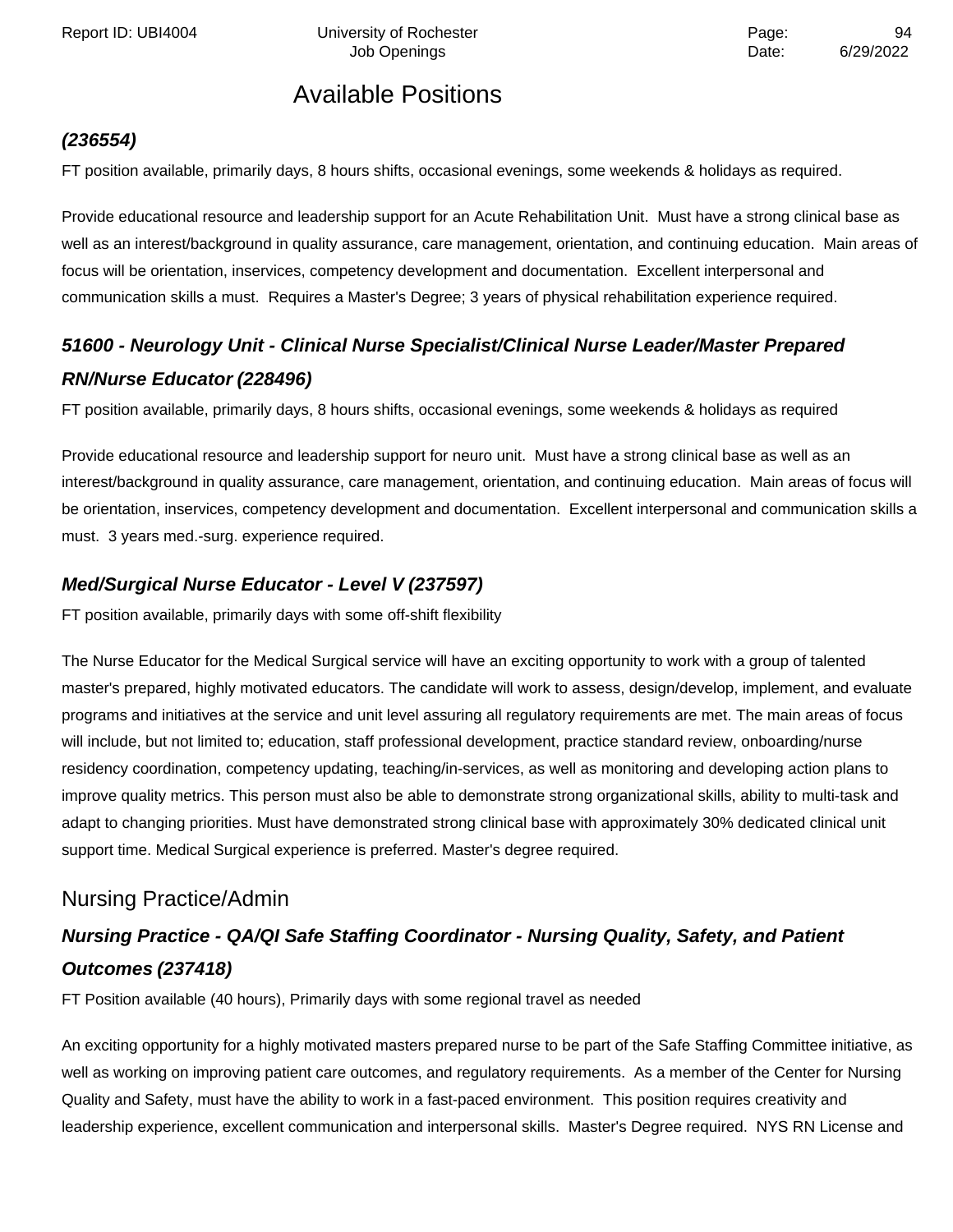Report ID: UBI4004 Chiversity of Rochester Page: Page: 95

Job Openings **Date:** 6/29/2022

### Available Positions

3-5 years nursing experience.

#### Pediatric Nursing

#### **NICU (Neonatal Intensive Care Unit) - Masters Prepared RN - CNS/CNL/NE - Level V (231596)**

FT position available, 40 hours

The Neonatal Intensive Care Unit seeks a motivated applicant to improve the outcomes and quality of care for the critically ill neonate. The ideal candidate is one who is deemed a clinical expert, knowledgeable, and passionate about this patient population. The applicant should be current in utilizing evidence-based practice and eager to spearhead quality improvement projects and initiatives. They should demonstrate leadership skills and have the ability to organize, manage and collaborate with a diverse team. The candidate should possess an awareness of interpreting data for the unit to compare to system wide and national data. The candidate should work well with interdisciplinary team members and support NICU patients and staff in a variety of assigned roles and responsibilities. They should be able to demonstrate skilled communication and be a strong advocate for a culture that is focused on eliminating patient harm. A minimum of 3-5 years of NICU nursing experience in the inpatient critical care setting of a Level III or higher NICU is preferred. Current certification in area of practice should be obtained within 1 year. Current RN licensure and master's degree required.

### Perioperative Nursing

### **Nurse Educator, Operating Room - Clinical Nurse Specialist/Clinical Nurse Leader/Masters Prepared RN (235547)**

FT position available, primarily days, 8 hour shifts with occasional off shift requirement for staff education and reports directly to the OR Assistant Director.

Exciting opportunity to make an impact in perioperative services with primary responsibilities including, but not limited to, assisting with new team member onboarding and orientation, annual competencies, ongoing unit education, and collaboration with local nursing schools for capstone placement and recruitment into perioperative services. This role will collaborate with the educators of the Peri-Anesthesia Area and Ambulatory Surgery Centers to provide educational continuity across the entire service. Candidate must have excellent communication and organizational skills and proficiency in Microsoft Office computer programs (Excel, Word, and PowerPoint) along with being a team player. Master's Degree preferred, NYS RN license, Operating Room experience and CNOR required. Experience with safety and performance improvement desirable.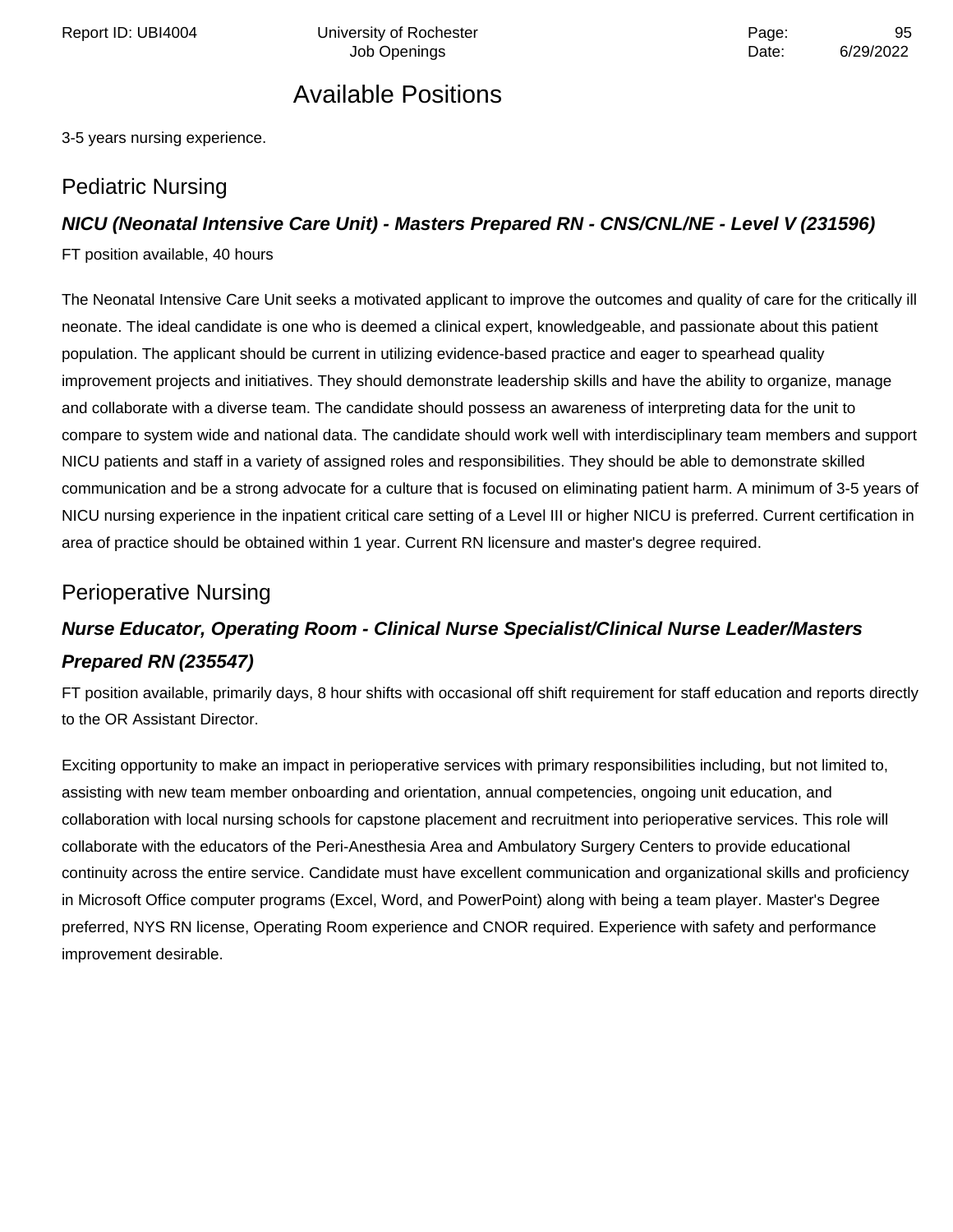Report ID: UBI4004 **Depart Controller University of Rochester** Page: Page: 96 Job Openings **Date:** 6/29/2022

### Available Positions

# **Opportunities for LPN**

#### Ambulatory Nursing

#### **Department of Pediatric Allergy and Immunology - LPN, Proficient (238418)**

FT/PT positions available; mostly days

The Department of Pediatric Allergy is seeking a team oriented LPN to work within our multidisciplinary team to provide patient and family centered outpatient care. This is a fast-paced environment providing family centered care for patients' pediatric patients. This position involves administering allergy shots and allergy testing, as well as other clinic/patient support duties. Pediatric experience preferred but not required. Must be flexible to adjust to the changing needs of all of our patients and team members. Excellent problem solving, prioritization and communication skills are required.

#### **Mary Parkes Asthma & Pulmonary Center - LPN (234982)**

FT Position, Monday thru Friday, Days

Great opportunity for an LPN to work in a multidisciplinary outpatient setting serving pulmonary patients. This position works closely with pulmonary specialists who treat Asthma and all aspects of lung disease. Works directly with clinic staff under the direction of an RN to care for complex pulmonary patients. Responsibilities include direct patient care; obtaining VS, rooming patients, administration of immunizations, and Pulmonary Function Testing (PFT). Assist clinic staff with Durable Medical Equipment (DME) paperwork, oxygen qualification, rx refills requests, set up Pre-procedure COVID testing and reinforce teaching to established pulmonary patients. PFT training will be provided. Prefer previous outpatient/ambulatory experience and a minimum of 2 years LPN experience. Fragrant free work environment.

#### **Nephrology - Outpatient - LPN Proficient (232320)**

FT position, 40 Daytime hours, Monday-Friday

Great opportunity for an LPN to work in a busy outpatient setting serving patients with all aspects of kidney disease. Works directly with clinic staff under the direction of an RN to care for complex patients. Responsibilities include direct patient care, obtaining VS, rooming patients, some POCT, documentation in the electronic medical record, and administration of immunizations. Assist clinic staff with DME paperwork as needed and reinforce teaching to established nephrology patients. Candidates should be flexible, well-organized and work well in a team environment. Effective problem solving and strong communication skills a must. 1 year clinical LPN experience preferred.

#### **Orthopaedics - Clinton Crossings - LPN Proficient (236016)**

FT position available, primarily days and up to 8:00 PM as needed, 8, 10 and 12 hour shifts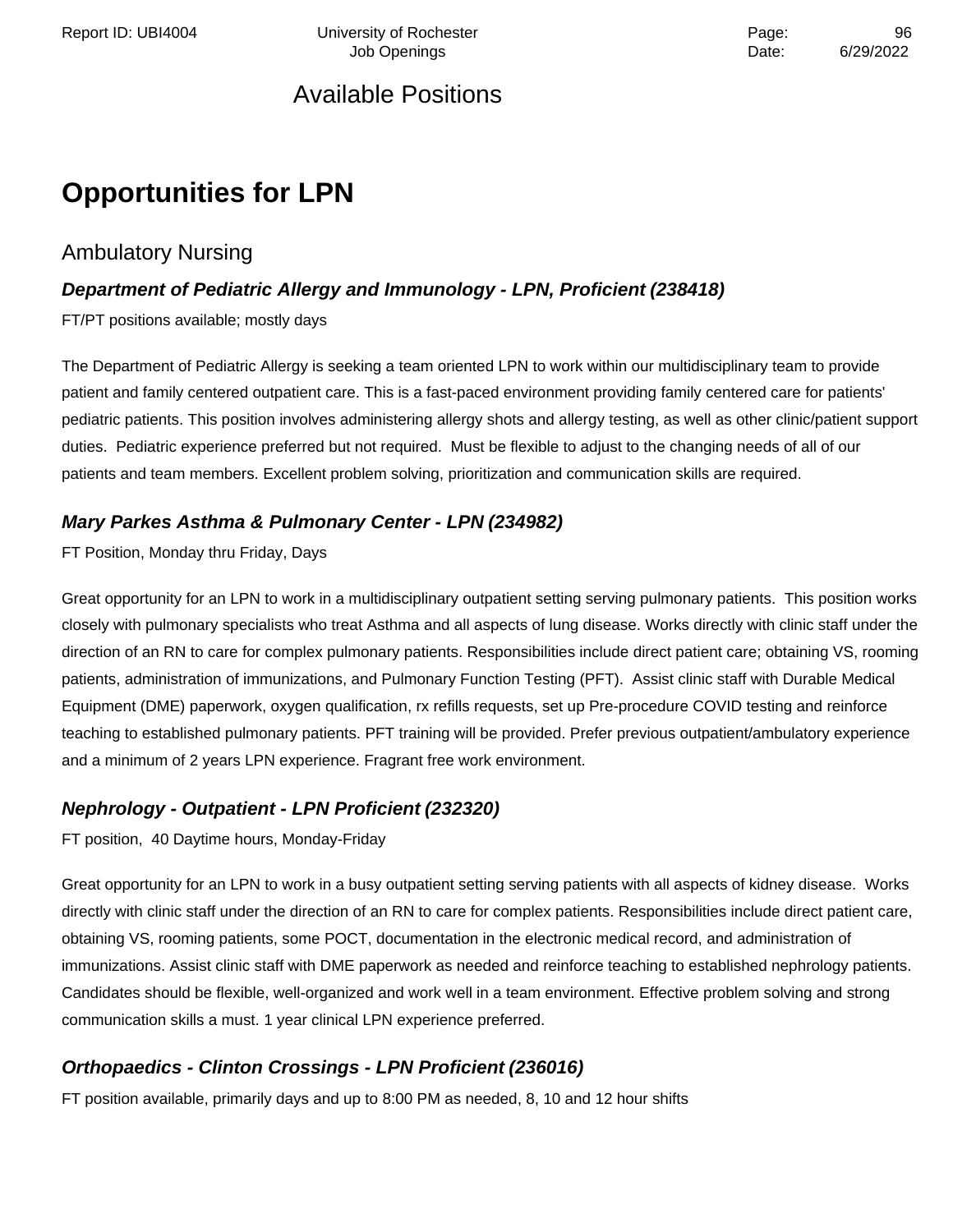Report ID: UBI4004 **Depart Controller University of Rochester** Page: 97

# Job Openings **Date:** 6/29/2022

### Available Positions

LPN to work in busy outpatient Orthopaedic area; responsibilities include care of patients, assisting with procedures, applying, casts and splints, and facilitating patient care and faculty needs. Must be able to work in very fast paced environment and have excellent communication skills. Requires NYS licenses as a LPN. Requires 3 year of experience in orthopaedics/ambulatory care.

### **Outpatient Pulmonary Lab/Pulmonary Clinical Group - LPN, Expert (237468)**

FT position available, primarily days

Great opportunity for an LPN to work in a multidisciplinary outpatient setting serving pulmonary patients. This position works closely with pulmonary specialists who treat asthma, COPD, lung cancer nodules, Interstitial Lung diseases such as pulmonary fibrosis, sarcoidosis and all aspects of lung disease. Works directly with clinic staff under the direction of an RN to care for complex pulmonary patients. Responsibilities include direct patient care; obtaining VS, rooming patients, administration of immunizations, and simple spirometry. Assist clinic staff with DME paperwork, oxygen qualification and reinforce teaching to established pulmonary patients. Candidate must have excellent typing skills, previous outpatient experience required with a minimum of 2 years LPN experience. Fragrant free work environment.

#### **Outpatient Vascular Clinic - Licensed Practical Nurse - Proficient (235938)**

FT/PT position, primarily days

Seeking an energetic, highly motivated individual for busy outpatient clinic. Works closely with providers to facilitate/maintain efficient patient flow. Duties include rooming patients, obtaining vital signs, recording health information in e-record chart, patient prep and assisting the physician during procedure. Excellent interpersonal and communication skills are necessary.

### **Urology - Batavia - LPN Proficient (234791)**

Full time position available, Monday through Friday

Duties to include: patient escort, preparation for urologic exam, specimen obtaining and preparation, vital signs, bladder installations, and medication administration. One year LPN experience required. Would like experience with catheter care and ambulatory/office settings.

### **Urology Offsite Office - Canandaigua - LPN - Proficient (231377)**

FT position available, Monday through Friday 8:30 to 5:00p (need flexibility to work 8 to 4:30 as well) for office coverage.

Occasionally may travel to different offices to assist in clinical care. However Canandaigua is main location. Would like experience with catheter care and ambulatory/office settings but not required.

#### **Urology at Sawgrass - LPN - Proficient (223325)**

FT position available. Primarily days.

Exciting LPN position available with fast paced Urology practice at the new state of the art clinical location. Responsibilities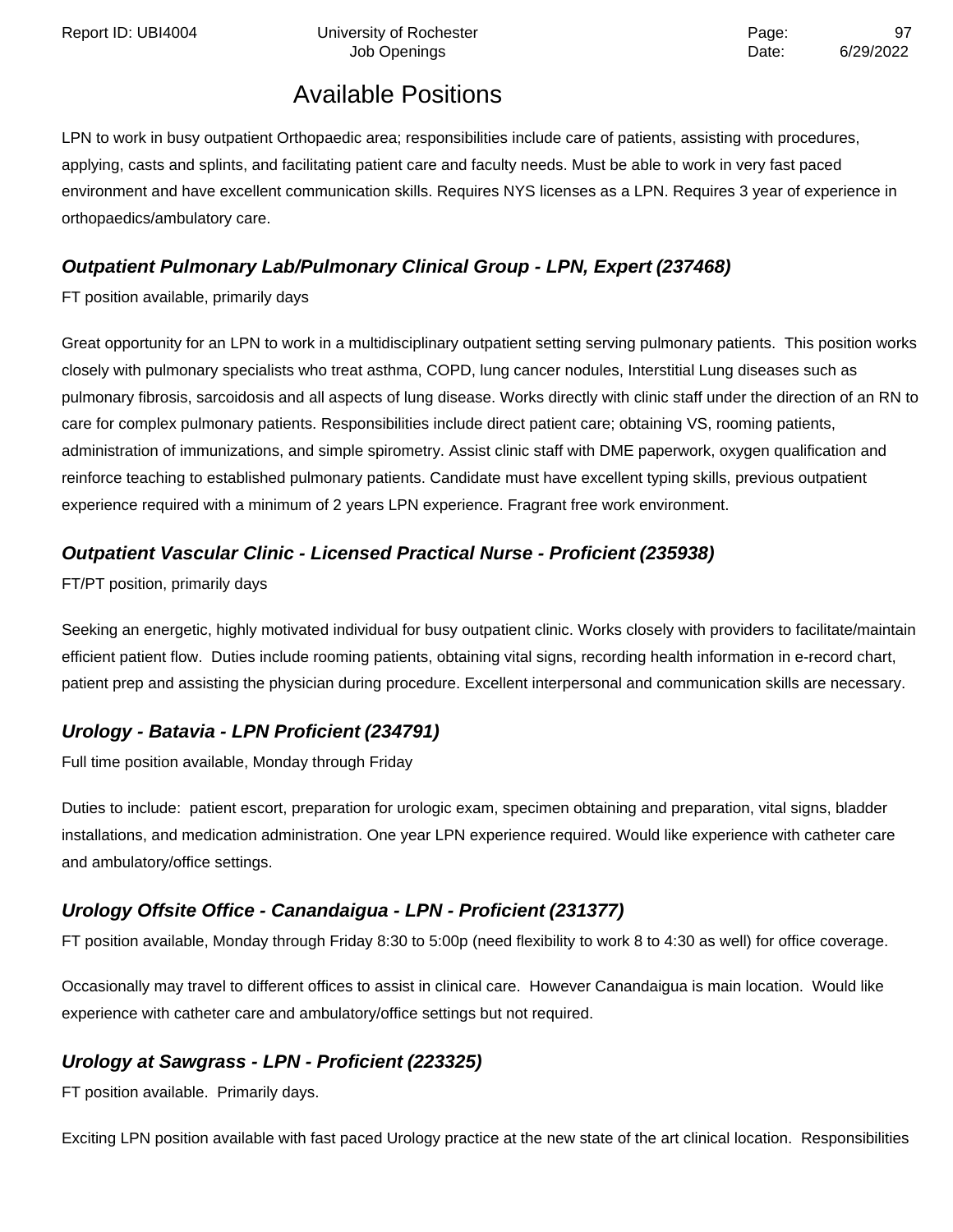Report ID: UBI4004 **Depart Controller University of Rochester** Page: Page: 98

Job Openings **Date:** 6/29/2022

### Available Positions

include rooming patients, obtaining vital signs, recording with the electronic medical record, specimen obtaining and preparation, patient prep for procedures, assistance during procedures, high level disinfection of equipment, and physician documentation support across multiple urology disciplines (general urology, oncologic urology, kidney and bladder stones, infertility, and procedures). Must be able to work in a very fast paced environment and have excellent communication skills. Needs to work well in a team approach to provide quality care for complex urologic patients. One year acute care experience or urology experience a plus, but not required.

### **Vascular Surgery - LPN Proficient (230209)**

FT position, primarily days

Seeking an energetic, highly motivated individual for fast-paced outpatient Vascular Surgery clinic. Works closely with providers and other nursing staff to facilitate/maintain efficient patient flow. Duties include rooming patients, obtaining vital signs, recording health information in e-record chart, patient prep and assisting the physician during procedure, wound care, medication administration, and facilitating patient care and faculty needs. Excellent interpersonal and communication skills are necessary.

#### **West Ridge Women¿s Health Practice - LPN-Proficient (238051)**

FT position available (40 hours per week), 8 hour shift

LPN to work in a fast paced Ambulatory Women's Health Practice. Responsibilities include Office manager, preparing patients for provider exams, setting up for procedures, and medication administration. The candidate must be able to demonstrate flexibility and the ability to work within a team. The candidate must demonstrate excellent customer service skills.

### Cardiovascular Nursing

#### **41600 - UR Medicine Cardiac Care - LPN-Proficient (228426)**

FT positions available, D/E, 8 and 12 hour shifts, holidays and weekends per unit standard.

Seeking highly motivated and flexible individuals to join a fast paced Progressive Care team caring for patients throughout the continuum of cardiac care. Populations of patients include: Myocardial infarction, heart failure, pre- and post-cardiac interventional procedures or surgery. Primary tasks will include collaborating with RN staff in all patient care within the scope of a NYS LPN and under the direction and supervision of a RN. Individuals must demonstrate flexibility while working with a multidisciplinary team in a fast paced environment. Come join a team that takes pride in patient-family centered care and teamwork values.

### **42800 - Cardiovascular Intensive Care Unit - LPN-Proficient (219019)**

FT position available, D/E/N, 8 & 12 hour shifts, weekend and holidays per unit policy

LPN for a busy critical care environment to assume nursing duties and responsibilities within the scope of a NYS LPN and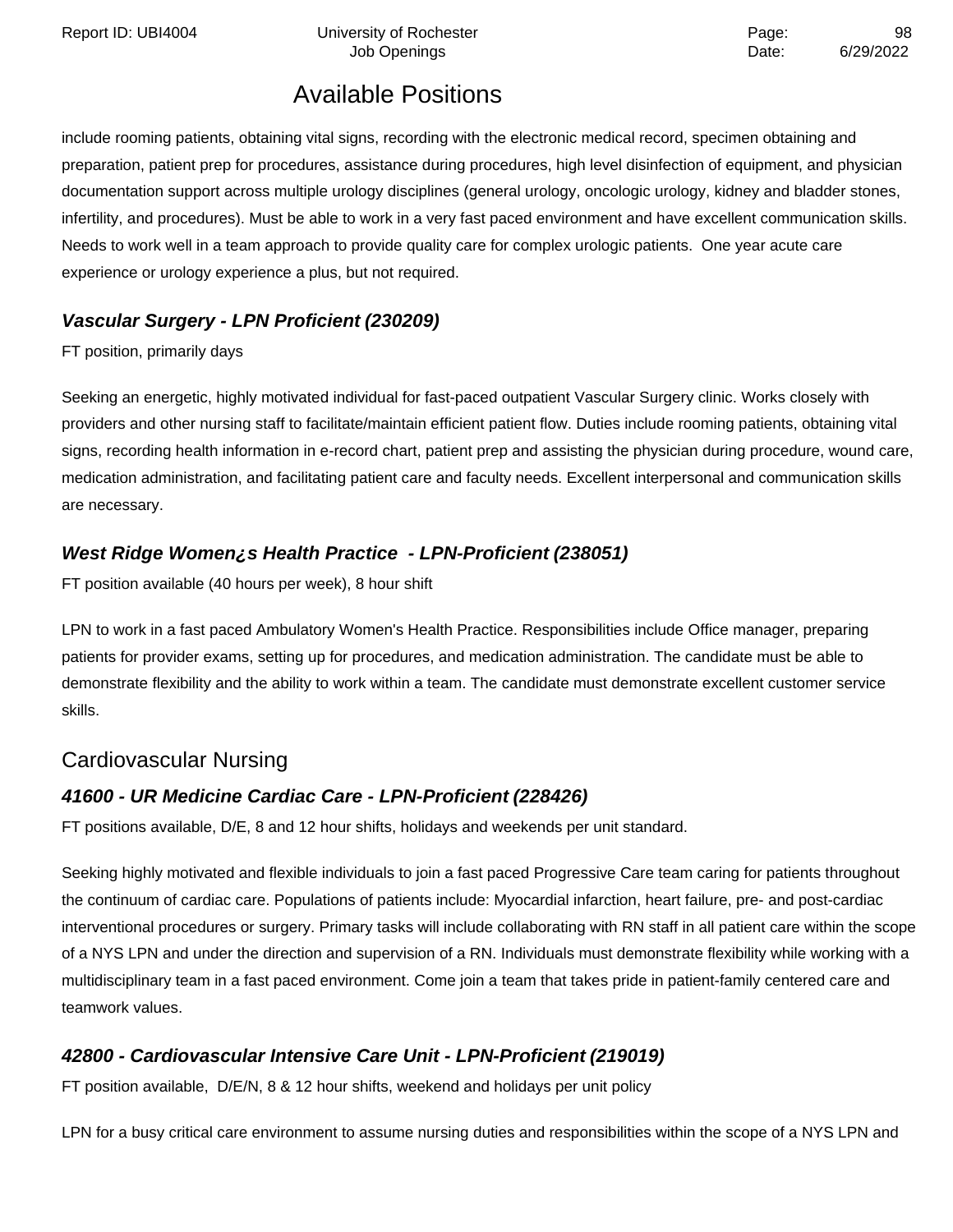under the direction and supervision of a charge nurse RN and/or unit nurse manager. Acute care experience preferred.

### **43600 Hear Center - LPN-Proficient (224177)**

FT position available, D/E/N, 8 and 12 hour shifts, holidays and weekends per unit policy.

We are seeking motivated team individuals that are dedicated to patient and family centered care as they practice excellent clinical skills in a multidisciplinary cardiology environment with a focus on patient education for preventative cardiac care. A 21-bed Step Down cardiac unit that cares for patients throughout the continuum of pre- procedure, post procedure and transitional care planning. Populations of patients include: Myocardial infarction, heart failure, pre and post cardiac interventional procedures or surgery. Primary tasks will include assisting RN staff in all patient care within the scope of a NYS LPN and under the direction and supervision of a RN.

#### **71200 Thoracic- LPN-Proficient (226627)**

Full Time position available (40 hours) 8 hour shifts. Flexible scheduling (8:00 am – 7:00 pm)

Mobility Specialist needed for an Enhanced Recovery After Surgery (ERAS) program. This role will focus on early mobilization of Colorectal and Thoracic Surgery patients. Main duties will include getting patients out of bed to sit in the chair for the majority of the day and ambulating patients 4 times per day. As a Mobility Specialist, you will need to work collaboratively with Nursing, Physical Therapy, Social Work, Acute Care Coordinator, and ERAS coordinator. We are looking for a highly positive, team-oriented individual who will encourage patients to be an active member of their recovery process.

#### **Cardiac Cath/EP Lab - EP Nurse Specialist - LPN - Proficient (236287)**

FT positions available (40 hours). Primarily week days with some late responsibilities.

Become part of an exciting procedure team caring for patients with electrophysiological conditions. Work directly with physicians on cardiac ablations using heart mapping and stimulation technology to identify and treat cardiac arrhythmias. Learn extensively on heart mapping equipment and cardiac anatomy. Provide direct patient care for device implants as well as expert level understanding of pacemaker and ICD technology. Critical care experience or applicable medical/surgical experience required, EP experience preferred but not required.

#### **Cath Lab - Licensed Practical Nurse - Proficient (231121)**

FT positions available, D/E/N, 8 and 12 hour shifts, weekends, holidays and call per unit policy.

Seeking highly motivated and flexible individuals with strong organizational and interpersonal communication skills to join the Cath Lab Team. Will be responsible for assisting with the care of patients requiring pre procedure, post procedure care and transporting patients from the floor to pre and post procedure transport. Requires a diploma from an accredited LPN Nursing Program and an active New York State LPN license in good standing. Acute medical-surgical experience or critical care experience preferred.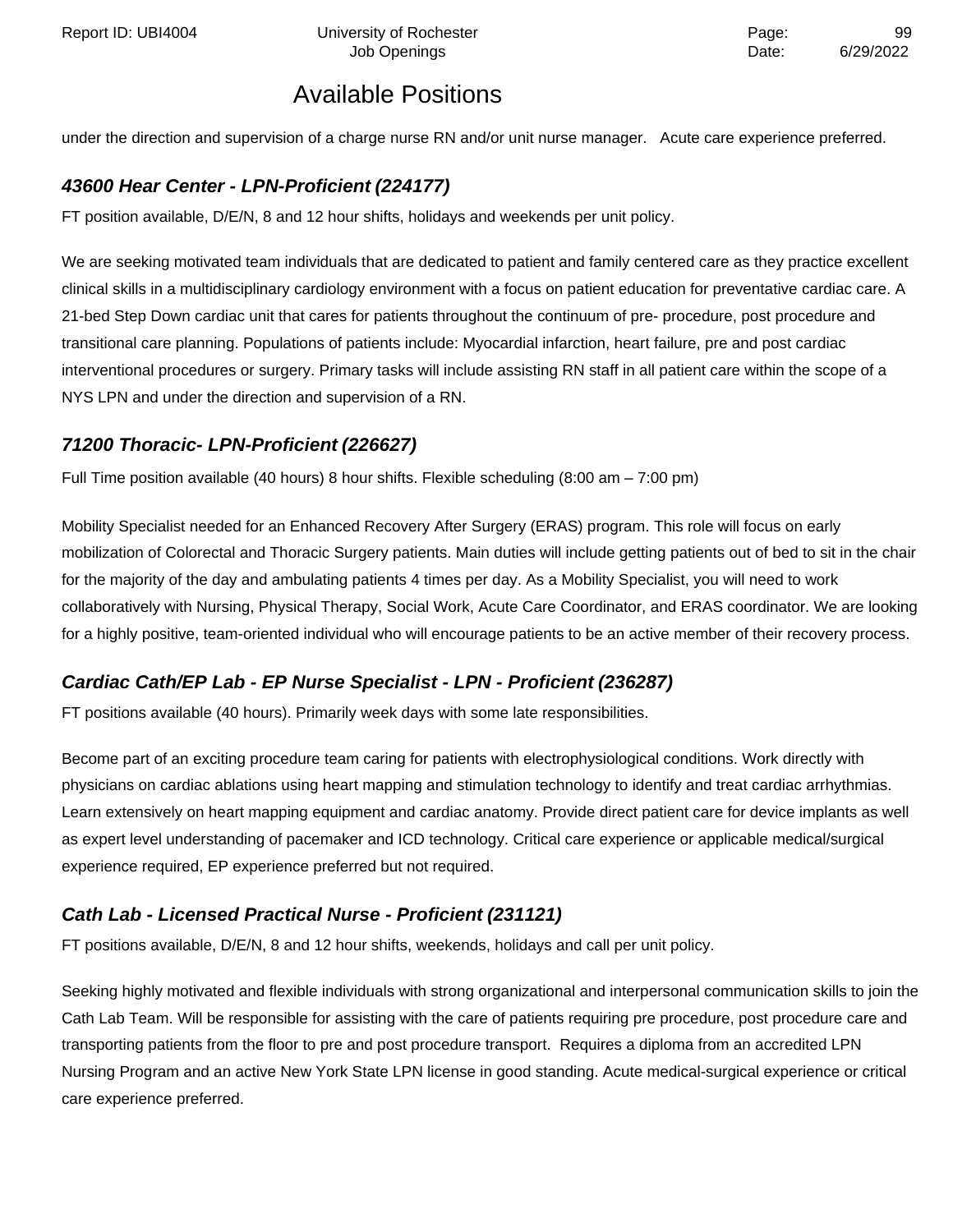100100

Job Openings Date: 6/29/2022

### Available Positions

#### **Dialysis (Acute Unit) - LPN (235943)**

FT position available D/E Holiday, weekend

Seeking motivated individuals to join UR Dialysis providing inpatient acute hemodialysis to a wide variety of medical and surgical inpatients at Strong Memorial Hospital. Dedication to teamwork, strong communication skills are essential. Previous dialysis experience is desirable. Primarily Days and evenings with overnight on call responsibilities. A dialysis differential applies after completion of orientation.

#### **UR Cardiac Care Flex Team - Licensed Practical Nurse - Proficient (230891)**

FT/PT positions available. D/E/N 8 and 12 hour shifts, holidays and weekends.

We are seeking motivated team individuals that are dedicated to patient and family centered care as they practice excellent clinical skills in a multidisciplinary cardiology environment with a focus on patient education for preventative cardiac care. Patient populations include the continuum of pre-procedural to post-surgical care of patients with varied cardiovascular and thoracic disease states including advanced heart failure and mechanical circulatory support. Primary tasks will include assisting RN staff in all patient care within the scope of a NYS LPN and under the direction and supervision of a RN. One year of adult med surg or cardiac experience required. ICU experience also welcome.

### Critical Care Nursing

#### **31800, Kessler Family Burn/ Trauma ICU - LPN-Proficient (226409)**

FT positions available, D/E/N, 12 hour shifts, weekends and holidays per unit policy.

Assist in the building of a dynamic, collaborative team caring for trauma and burn patients along with a diverse surgical population. Seeking highly motivated and flexible individuals with strong organizational and interpersonal communication skills to join the BTICU team. New graduate LPN's will be considered. Requires a diploma from an accredited LPN Nursing Program and an active New York State LPN license in good standing.

#### **7-1400 - NEW ACE (Acute Care for Elders) Unit - Licensed Practical Nurse (230528)**

Full time position, D/E/N, Holidays and Weekends per unit policy

Opportunity for LPNs to become part of the exciting opportunities for nursing at UR Medicine. The unit provides multidisciplinary care to a range of adult patients while offering exposure to a variety of medical diagnoses. The ACE model of care is centered on the core components of patient centered care, proactive restorative activities, nurse driven care planning and comprehensive care transition planning. The unit offers opportunities for professional growth while working with physician teams, social workers, PT & OT and others in a team focused environment. The ideal candidate has enthusiasm for learning and working in a team.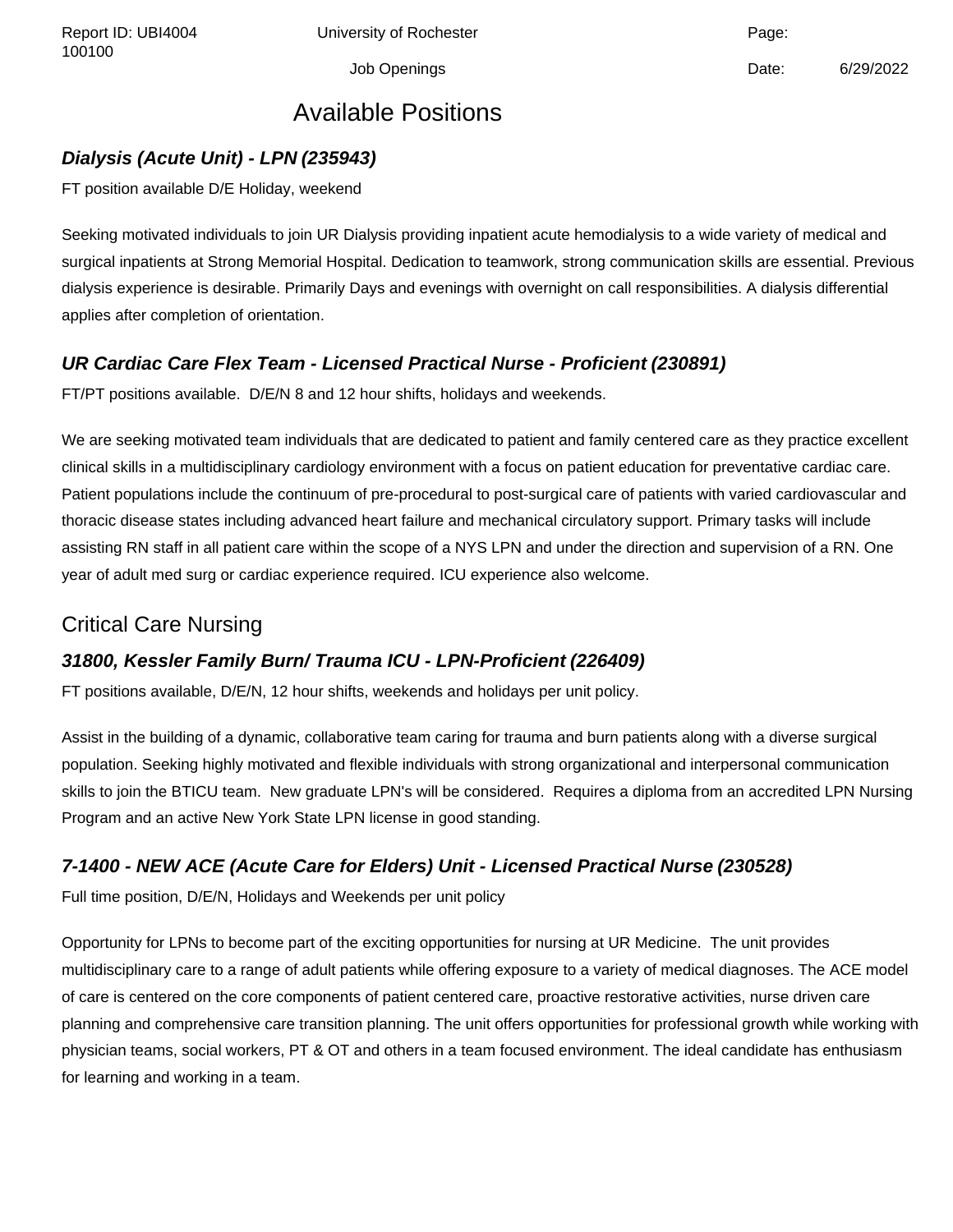Report ID: UBI4004 Chiversity of Rochester Channel Page: Page:

Job Openings Date: 6/29/2022

### Available Positions

#### **71600 ICU Unit - LPN - Proficient (224908)**

FT position. D/E/N, 8 and 12 hour shifts, weekend and holidays per unit policy.

Excellent opportunity to join a developing team for a new Medical ICU that will focus on critically ill adults requiring a high degree of specialized nursing and medical care. One-year acute experience preferred. Requires excellent communication skills, ability to perform under direct supervision of Professional Registered Nurse. Demonstrates ability to prioritize care and work collaboratively with a dynamic multidisciplinary team. Requires a diploma from an accredited LPN Nursing Program and an active New York State LPN license in good standing.

#### **8-3400 - Medical Intensive Care Unit - MICU - LPN Proficient (231961)**

FT Position, D/E/N, 12 hour shifts, holidays and weekends required per unit policy, on-call responsibilities.

Teamwork oriented, high-energy unit specializing in pulmonary care, mechanical ventilation liberation, and management of complex medical conditions. Patient diagnoses include acute/chronic respiratory failure, COPD, asthma, pneumonia, sepsis management, DKA, renal failure, and various neurological manifestations. Qualifications: Requires a diploma from and accredited LPN nursing program and an active NYS LPN license in good standing. Candidates must demonstrate positive attitude, strong critical thinking skills, and be able to work collaboratively with a multidisciplinary team in a dynamic, fastpaced environment. New graduates considered.

#### **8-3600 - Surgical ICU - Licensed Practical Nurse - Proficient (230764)**

FT/PT positions available, D/E/N, 12 hour shifts, weekends and holidays per unit policy.

Seeking highly motivated and flexible individuals with strong organizational and interpersonal communication skills to join the Surgical ICU team. Will be responsible for helping in the care of ICU level patients. Requires a diploma from an accredited LPN Nursing Program and an active New York State LPN license in good standing. Acute medical-surgical experience or critical care experience preferred.

#### **81200 - Neuromedicine ICU- LPN-Proficient (219040)**

FT/PT positions available, D/E/N, 12 hour shifts, weekends and holidays per unit policy.

Seeking highly motivated and flexible individuals with strong organizational and interpersonal communication skills to join the Neuro ICU team. Will be responsible for helping in the care of both Neuro-surgery and Neuro-medicine ICU level patients. Requires a diploma from an accredited LPN Nursing Program and an active New York State LPN license in good standing. Acute medical-surgical experience or critical care experience preferred.

### **81400 - Surgical ICU/Progressive Care - LPN-Proficient (224293)**

FT/PT positions available, D/E/N, 12 hour shifts, weekends and holidays per unit policy.

Seeking highly motivated and flexible individuals with strong organizational and interpersonal communication skills to join the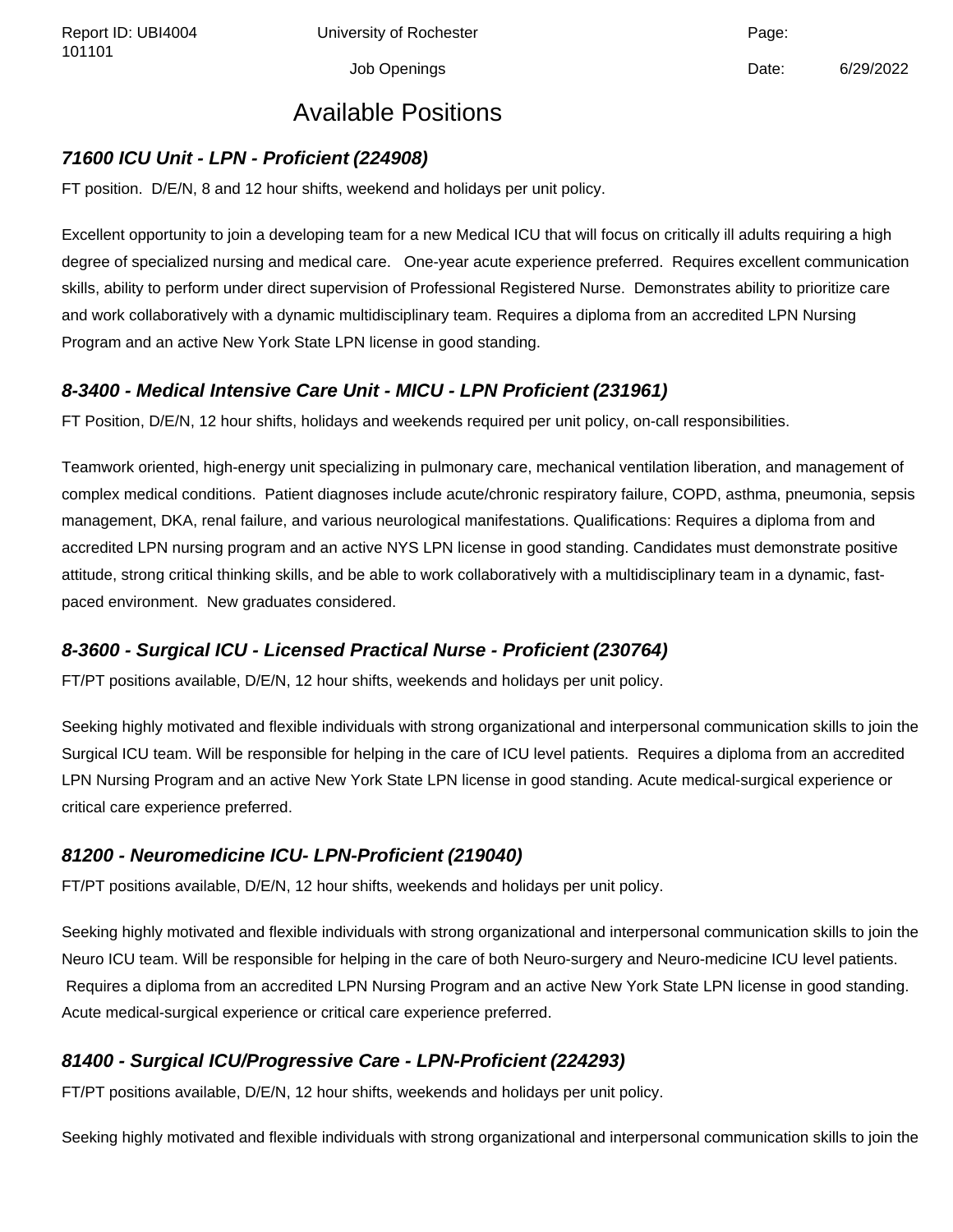Report ID: UBI4004 Chiversity of Rochester Change: Capacase Page:

Job Openings Date: 6/29/2022

### Available Positions

Surgical ICU/Progressive care team. Will be responsible for helping in the care of all patients. Requires a diploma from an accredited LPN Nursing Program and an active New York State LPN license in good standing. Acute medical-surgical experience or critical care experience preferred.

## **U of R staffed Long Term Care Adult Ventilator and Pediatric Unit at Monroe Community Hospital (MCH) - LPN-Proficient (224805)**

FT/PT/Per Diem positions available, D/E/N

Exciting Opportunity for Licensed Practical Nurses to be part of a committed and compassionate care team. Monroe Community Hospital recently opened a brand new newly renovated 25 bed unit. 20 bed-ventilator-dependent adults and 5 bed- non-ventilator dependent pediatrics. The LPN on the ventilator unit at Monroe Community Hospital provides nursing care to assigned patients in a long term care facility under the direction of a Registered Nurse. The LPN is responsible for rendering nursing care that is individualized to the client's needs, according to recognized nursing techniques and procedures, and established standards based on the scope of practice for the LPN. Minimum one year LPN expertise in long term care, respiratory/ventilator experience preferred.

### Emergency Nursing

#### **ED - Emergency Department - LPN (225749)**

FT position available, D/E/N, 8 and12 hour shifts, weekends and holidays per unit policy

Assisting RN in triage with implementation of standing orders. 1 year acute care experience required. Excellent communication and documentation skills as well as, ability to work collaboratively with interdisciplinary care providers in a fast paced setting.

#### **Emergency Observation Unit 218 - LPN-Proficient (226109)**

Full time positions available, D/E/N, 12 hour shifts, weekends and holidays per unit policy.

Exciting opportunity for an experienced LPN to work at the top of their scope of practice and utilize all of their skills. Emergency Observation cares for a wide variety of diagnosis in a diverse population of patients. This is a fast paced environment requiring flexibility and strong communication skills as well as IICARE values.

### Medical Surgical Nursing

### **5-1400 - Med/Surg Trauma - LPN Proficient (233169)**

FT positions available. D/E/N, 8 and 12 hour shifts, holidays and weekends per unit policy.

One-year recent acute med/surg experience preferred. Flexibility, enthusiastic and willing to care for a varied patient population in a changing environment a must! Good, effective communication skills coupled with good critical thinking skills will enhance your transition to a new team.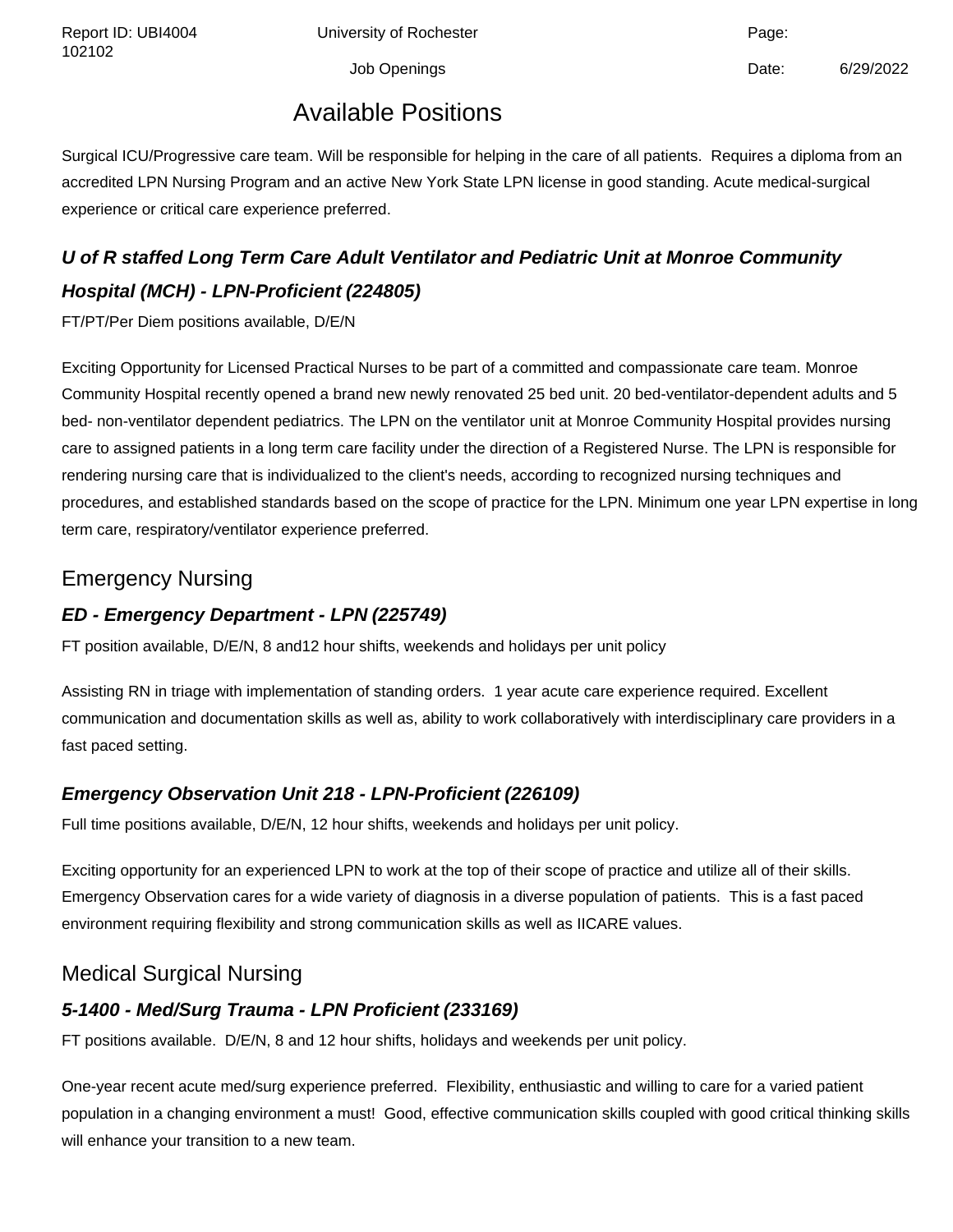Report ID: UBI4004 **University of Rochester** Page: Page:

Job Openings Date: 6/29/2022

### Available Positions

#### **5-3400 - Orthopaedics - LPN Proficient (230458)**

FT positions available. Primarily days. 8 and 12 hour shifts, holidays and weekends per unit policy.

One-year recent acute med/surg experience preferred. Flexibility, enthusiastic and willingness to care for complex orthopaedic patients is a must! Responsibilities will focus on an assistive role, working closely with the nursing staff and providers. Good, effective communication skills coupled with good critical thinking skills will enhance your transition to a great team.

#### **5-3600 - Neurosurgery - LPN Proficient (232887)**

FT position available. D/E/N, 8 and 12 hour shifts, every other weekend and holidays per unit policy.

Demonstrates strong time management skills. Excellent communication skills, and ability to work under the direction of Registered Professional nurse in a fast paced environment. Demonstrates problem-solving skills. Acute med/surg experience preferred.

#### **51200 - Rehabilitation - LPN-Proficient (214028)**

FT position available, D/E/N, 8 & 12 hour shifts, weekends and holidays per unit policy.

Enjoy the opportunity to provide care for Spinal Cord Injured, Stroke/CVA, Ortho/Trauma, Neuro and Post Transplant patients. Come: be a part of our nursing team. Assist and teach the patients by performing procedures that will enhance their rehabilitation process. At least one year of acute care experience required. If you are interested I would be delighted to speak with you.

#### **51600 - Neurology - LPN-Proficient (228255)**

FT position available, D/E/N, 8 and 12 hour shifts, every other weekend and holidays per unit policy.

For those with an interest in working with stroke, epilepsy, and other neurologically-impaired patients, the Strong Epilepsy-Stroke Unit is the place to be part of a dynamic interdisciplinary team! Excellent communication skills and ability to work under the direction of Registered Professional nurse in a fast paced environment. Demonstrates problem-solving skills. Acute med/surg experience preferred.

#### **6-3600 - Acute Care Medicine - LPN Proficient (233489)**

FT positions. D/E/N, 8 and 12 hour shifts, holidays and weekends per unit policy.

Become part of a dynamic, collaborative care team responsible for medical patients, patient and staff satisfaction is a priority. Current med/surg experience. Demonstrates problem solving and good communication skills. Ability to be creative and work collaboratively in an interdisciplinary environment.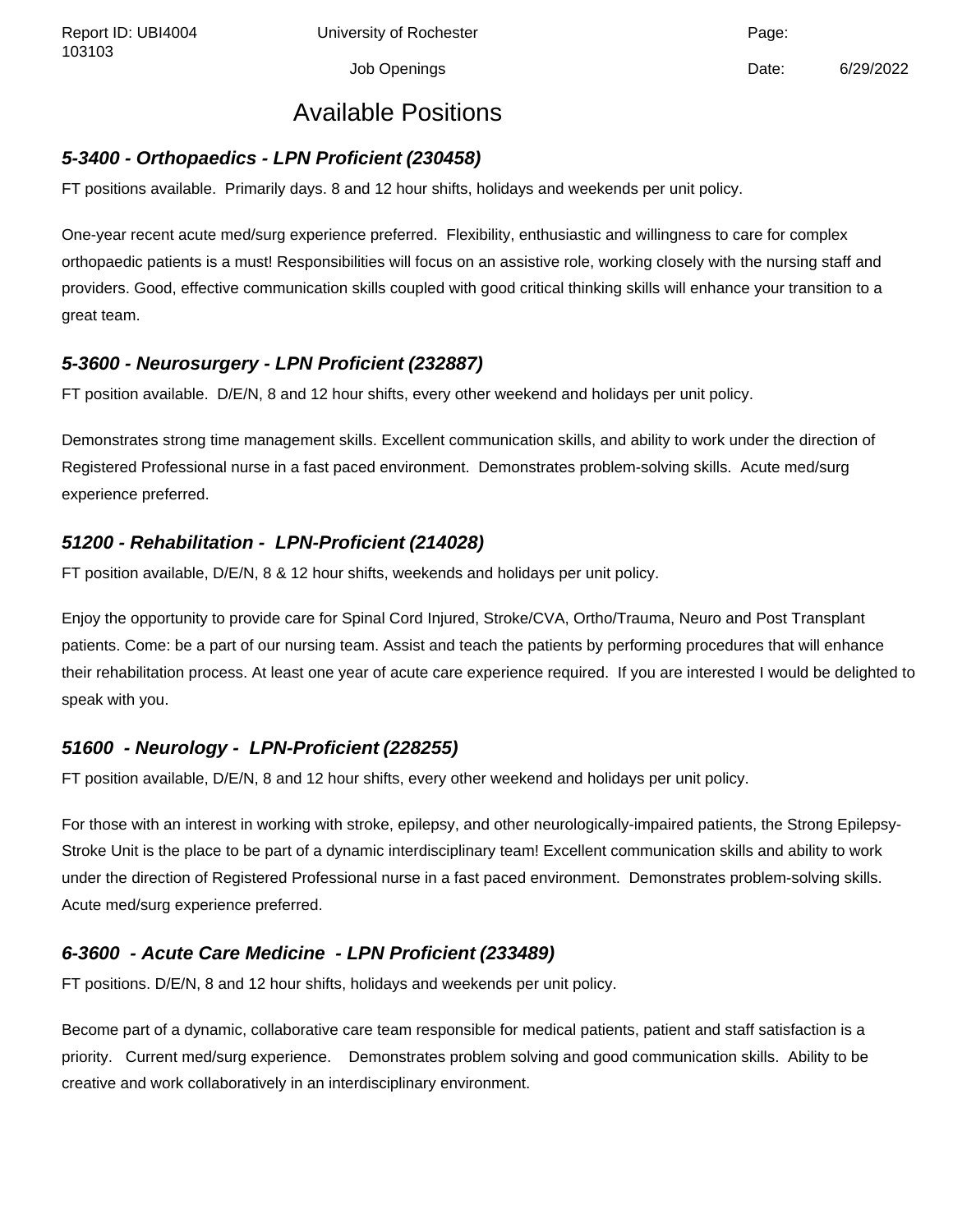Report ID: UBI4004 Chiversity of Rochester Change: Capacase Page:

Job Openings Date: 6/29/2022

### Available Positions

#### **61600 - Acute Medicine Unit - LPN-Proficient (225596)**

FT positions. D/E/N, 8 and 12 hour shifts, holidays and weekends per unit policy.

Become part of a dynamic, collaborative care team responsible for a wide variety of medical patients. Effective problem solving and strong communication skills a must. Ability to be creative and work collaboratively in an interdisciplinary environment. Patient and staff satisfaction is a priority. Current med/surg experience preferred.

#### **63400 - Acute Medicine Unit - Patient Mobility Specialist - LPN Proficient (236618)**

FT positions available, D/E/N, 8 and 12 hour sifts, holidays and weekends per unit policy.

Become part of a dynamic, collaborative care team responsible for medical patients, patient and staff satisfaction is a priority. The Patient Mobility Specialist under the direction of a registered nurse facilitates patient mobility and ambulation by (1) walking patients (2) transferring patients bed to chair (3) repositioning patients (4) performing range of motion. The Mobility Specialist utilizes patient handling equipment, transfer devices, and protective equipment in accordance with guidelines and vendor specification. Current med/surg experience. Demonstrates problem solving and good communication skills. Ability to be creative and work collaboratively in an interdisciplinary environment.

#### **G-1600 - Adult Admission Unit - LPN-Proficient (224907)**

FT position available, D/E/N, weekends and holidays per unit needs

Previously on 218 and now on 736 will be part of a new unit opening in June/July 2021 (will have all private rooms). Inpatient adult boarder unit with a focus on admissions with a 24-48 hour length of stay. Join a team of nurses that specialize in care for a diverse spectrum of acute and complex medical patients. This is an exciting, fast paced, rapid turnover unit where nurses demonstrate strong critical thinking and organizational skills. Provide direct care to patients across the age spectrum in a fast paced collaborative environment. Individuals must be creative, flexible, collaborative teamwork, motivated and possess excellent communication skills. New grads are welcome to apply.

### OB/GYN Nursing

#### **3/1400/31600 - Labor and Delivery - LPN - Proficient (237291)**

FT position available, D/N, 8/12 hour shifts. Weekends and Holidays per unit policy.

In conjunction with the RN team, provide direct patient care to antepartum, intrapartum and postpartum women and their newborns. Includes care of moderate-high risk patients in care areas that include the delivery room, operating room and obstetrical emergency department. Commitment to customer focused, family centered care with a strong emphasis on patient/family teaching. Demonstrates good interpersonal skills, strong prioritization and organizational skills, flexibility and clinical competence. LPN licensure required.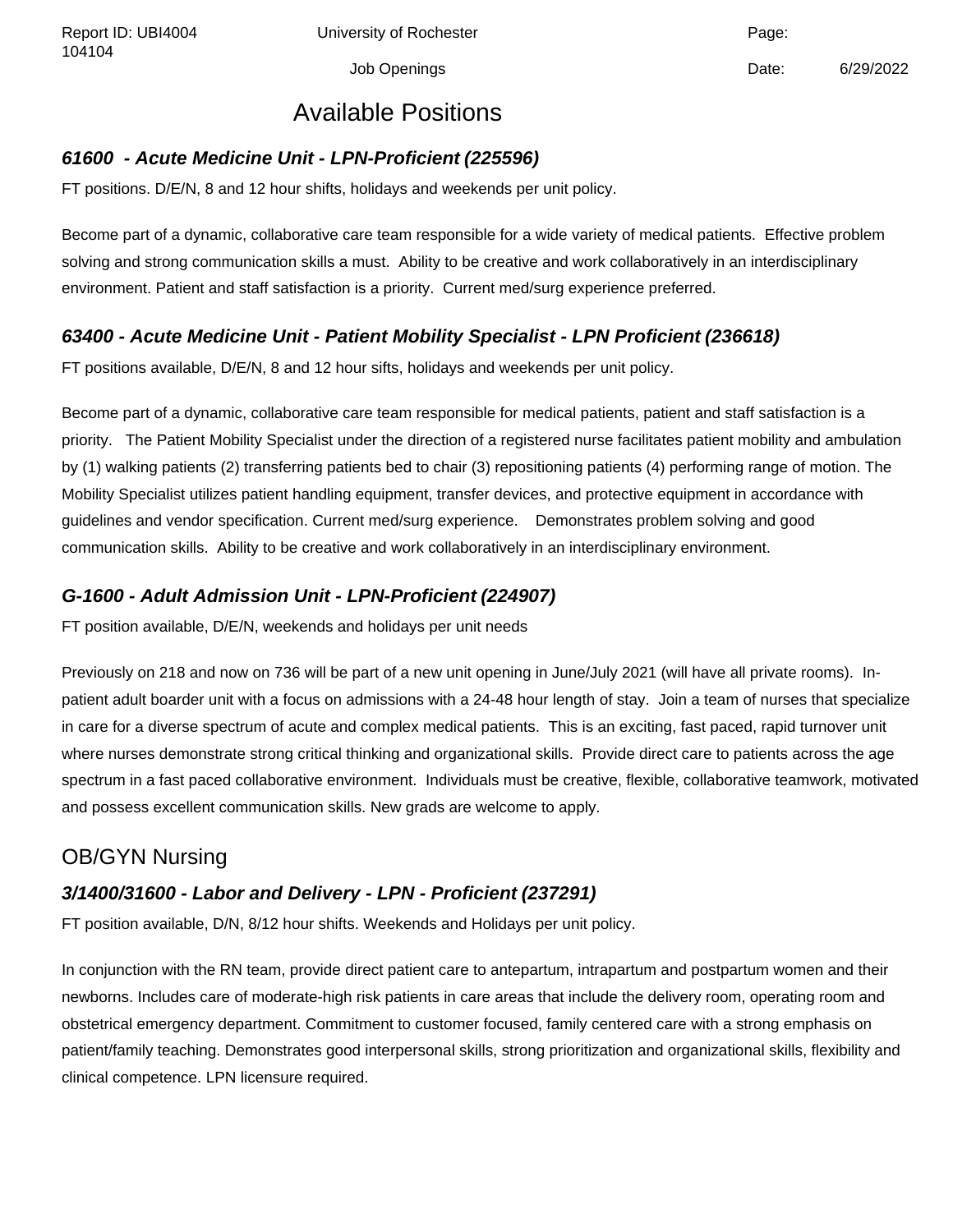Report ID: UBI4004 Chiversity of Rochester Channel Page: Page:

Job Openings Date: 6/29/2022

### Available Positions

#### Pediatric Nursing

#### **8 South - Pediatrics - LPN - Proficient (237089)**

FT positive available, D/E/N, 8 & 12 hour shifts, holidays and weekends per unit policy.

O pportunity to work on a team comprised of interdisciplinary clinicians serving adolescent patients with a focus on patients with psychiatric mental health conditions. W ill collaborate with the RN and clinical team to assist RN staff in patient care with a specific focus on providing care to patients in our Eating Disorder Program. LPNs under the supervision of the RN will contribute to patient care and safety through interaction and maintenance of a therapeutic milieu, assistance and direction in activities of daily living, the maintenance of patient safety needs, and the implementation/evaluation of the nursing care plan. Must be flexible, passionate and committed with an interest in pediatrics and mental health.

#### **AC6 - Pediatrics Practice - LPN - Proficient (237366)**

FT (40hrs) positions available; mostly days with some late shifts and occasional Saturdays.

Golisano Children's Hospital Pediatric Practice is seeking a team oriented LPN to join our multidisciplinary team to provide primary care to a diverse population. This is a fast-paced environment providing family centered care for patients' newborn to 21 years of age. It is preferable that the LPN have pediatric outpatient or community health experience. Requires excellent problem solving, prioritization, and communication skills. Must be flexible to adjust to the changing needs of all of our patients and team members. Vaccine, medication administration and phlebotomy experience preferred but not required. American Sign Language or Spanish fluency preferred but not required.

#### Perioperative Nursing

#### **Ambulatory Surgical Centers - Operating Room - LPN-Proficient (235884)**

FT/PT positions available - 8, 10 hour shifts primarily days Monday through Friday with occasional closing shifts to meet unit needs day

Looking for applicants who enjoy working as part of a dynamic team in a high quality, highly efficient environment at our Sawgrass Surgery Center (Brighton) and new Orthopaedic Surgery Center (Henrietta). Using a multidisciplinary approach, the OR staff cares for patients of all ages. Provides technical knowledge in preparing instruments, equipment and supplies for surgical procedures and assists surgical team from the scrub position during an operation. Additional responsibilities include processing instruments and stocking the Operating Room. Must demonstrate good interpersonal skills, strong prioritization and organizational skills. Requires an LPN nursing degree from an accredited Nursing Program and an active New York State. 1 year OR experience preferred. Excellent communication, interpersonal and prioritization skills required.

#### **Operating Room - LPN-Proficient (229061)**

FT positions available, D/E/N, 8/10/12 hour shifts, holidays and on call.

The OR cares for a wide variety of patients. Specialties include orthopedics, general surgery, plastics and reconstructive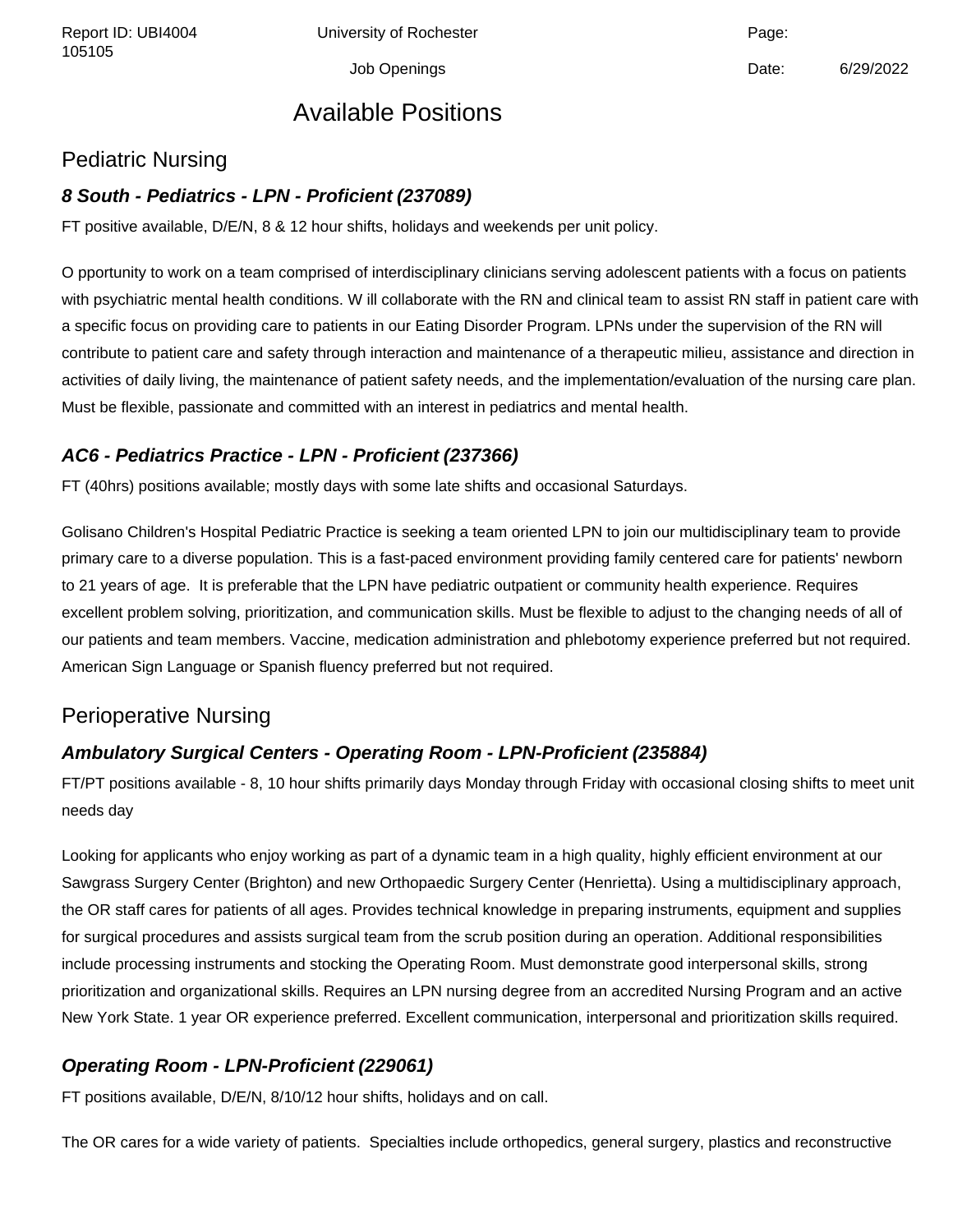Report ID: UBI4004 Chiversity of Rochester Change: Capacase Page:

Job Openings **Date:** 6/29/2022

### Available Positions

surgery, urology, cardiac, neuro, vascular, transplant, GYN, ENT, thoracic, oral-maxillofacial, and trauma (level 1 trauma center). Using a multidisciplinary approach, the OR staff cares for patients of all ages. Provides technical knowledge in preparing instruments, equipment and supplies for surgical procedures and assists surgical team from the scrub position during an operation. Additional responsibilities include processing instruments and stocking the Operating Room. Must demonstrate good interpersonal skills, strong prioritization and organizational skills. Requires a LPN nursing degree from an accredited Nursing Program and an active New York State. OR experience preferred but not required.

#### **Second Floor Operating Room - LPN (235244)**

FT/PT positions available. Unit operations are from 7:00 AM – 5:30 PM, 8 or 10-hour shifts available, on call for E/N, holidays, & weekends. Provides intraoperative care to surgical ophthalmology patients of all ages in the scrub role.

Candidates must possess effective communication skills and demonstrate the ability to participate in all necessary activities of the perioperative team to ensure safe patient care. Candidates must also demonstrate a high degree of interpersonal, prioritization, and organizational skills. Candidates should also enjoy working as part of a dynamic team in a high quality, high efficiency environment. Requires a nursing degree from an accredited Nursing Program and an active New York State LPN License in good standing.

#### Psychiatric Nursing

#### **1-9200 - Inpatient Medicine in Psychiatry - LPN Proficient (236456)**

Full time position available, primarily days, holidays per unit policy

Exciting opportunity for an LPN to join a unique unit, only a handful of similar units in the country. Adult medical/surgical unit for patients with active co-morbid psychiatric and/or behavioral issues. This unit is looking for a flexible, enthusiastic and committed LPN to join our team. Previous acute care experience a plus. Willingness to care for a varied patient population in a changing environment a must! Responsibilities to include phlebotomy, patient mobility program and duties within the scope of a NYS LPN under the direct supervision of charge RN and/or unit Nurse Manager. Commitment to interdisciplinary, unit based, quality improvement team required.

#### **19200/G9200- Inpatient Medicine in Psychiatry - LPN-Proficient (226819)**

Full time positions available, D/E/N, 8 & 12 hour shifts, weekends and holidays per unit policy

Exciting opportunity for LPNs to join a unique and expanding unit, only a handful of similar units in the country. Currently a 20 bed unit, with an additional 10 bed unit opening July 2021. Adult medical/surgical units for patients with active co-morbid psychiatric and/or substance use disorders. This unit is looking for flexible, enthusiastic and committed LPNs to join our team. Willingness to care for a varied patient population in a changing environment a must! Primary tasks will include assisting RN staff in all patient care within the scope of a NYS LPN and under the direct supervision of an RN. Previous acute care experience a plus.¿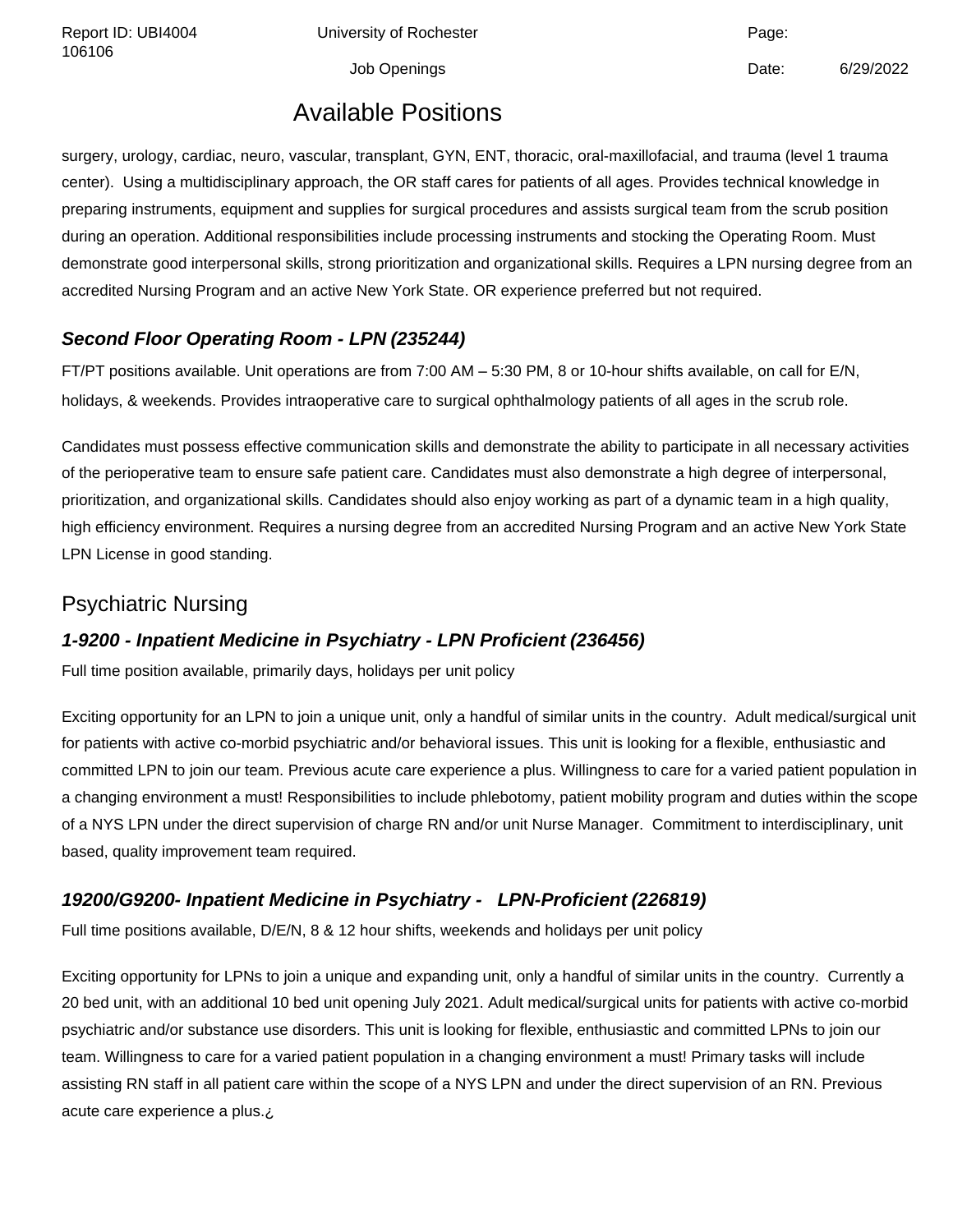Report ID: UBI4004 **University of Rochester** Page: Page:

Job Openings Date: 6/29/2022

### Available Positions

#### **CPEP - Comprehensive Psychiatric Emergency Program - LPN-Proficient (229006)**

FT position available, D/E/N, 8 & 12 hour shifts, holidays and weekends per unit policy.

The Comprehensive Psychiatric Emergency Program (CPEP) is seeking LPNs for an exciting opportunity to work on a team comprised of interdisciplinary clinicians serving patients across the lifespan with psychiatric mental health conditions. The CPEP encompasses the primary Triage and Screening Area; 4 Extended Observation Beds / 2 Intensive Management Beds. Approximately 11,000 patients are evaluated annually. The LPN will collaborate with the RN on managing patients while they await evaluation and/or have extended stays within the CPEP environment. Intensive management of acute psychiatric conditions is often required. This a dynamic environment with a highly skilled staffing contingent prepared to assess complex patient presentations in order to determine appropriate intervention and disposition. Current NYS licensure as an LPN required.

#### **Strong Recovery - Methadone Maintenance Program - LPN, Proficient (238174)**

FT position 40 hours, primarily days, weekend rotation

Recovery's Opioid Treatment Program (OTP) and Chemical Dependency Outpatient Program (CD-OP) located at UR Brighton Health Center. The OTP provides methadone maintenance treatment and dispenses the medication with a computerized system. Reports to the Strong Recovery Nurse Manager. Excellent Opportunity for someone with a strong commitment to high quality patient care, substance use disorder treatment and delivering care within an ambulatory setting. Candidate requires strong communication skills, teamwork values and a customer service philosophy in delivering patientfamily centered care. Previous experience in substance use disorder treatment and experience in psychiatric mental health nursing preferred. Licensed Practical Nurse with an active New York State license in good standing required.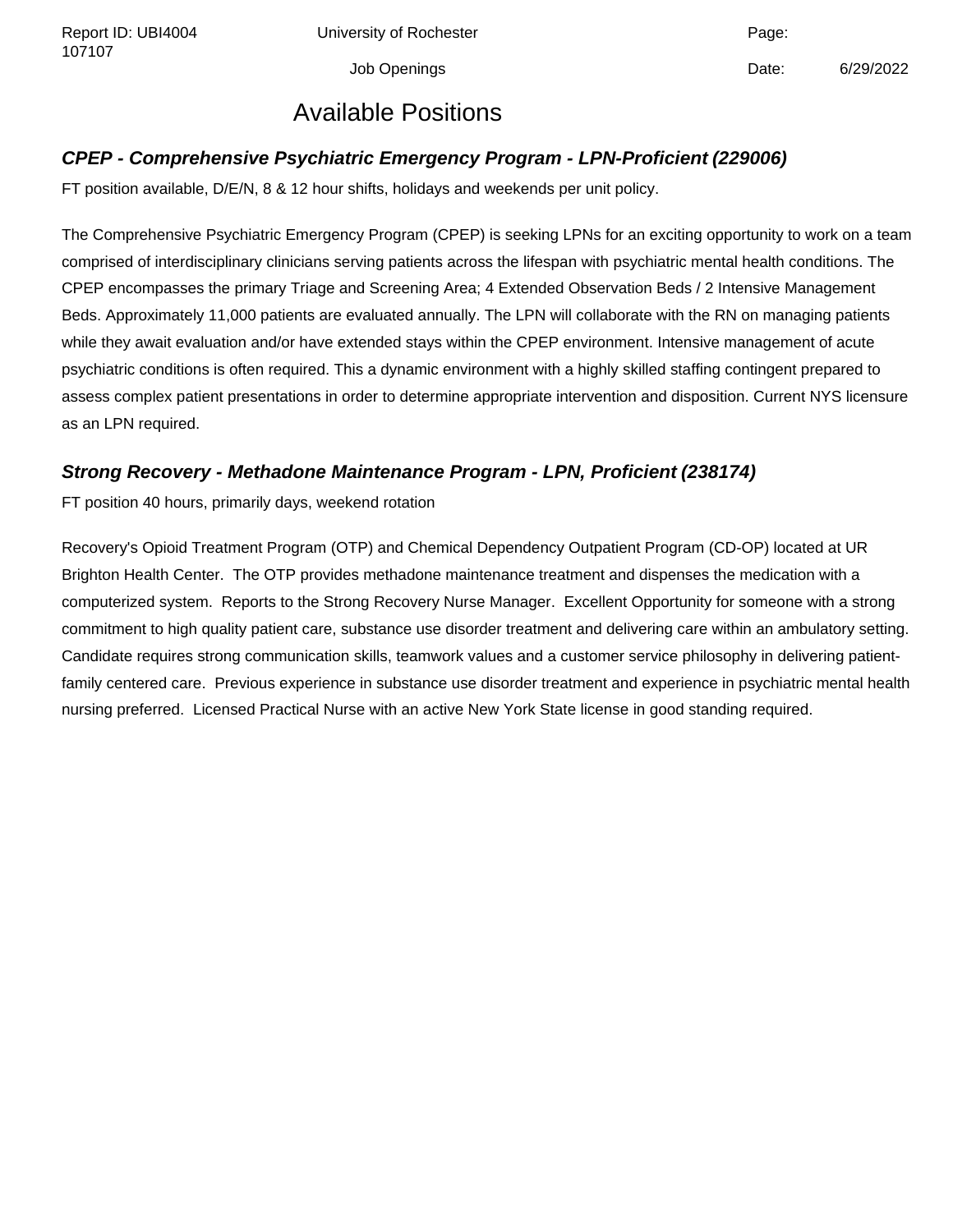Report ID: UBI4004 Chiversity of Rochester Change: Capacase Page:

### Available Positions

Job Openings Date: 6/29/2022

# **Opportunities for Nursing Admin/Education**

### Ambulatory Nursing

#### **Asst Dir of Ambulatory Nursing for Informatics and Medical Service (238052)**

FT position available

The Assistant Director of Ambulatory Nursing for Informatics and Medicine Service is responsible for nursing practice and process activities related to medical specialties and informatics in the ambulatory clinics at URMC. The objectives for this position are to work collaboratively with nursing leadership and ambulatory practice teams to promote existing technology tools and implement new functionality and technology related to the digital health system of the enterprise. The Assistant Director will work closely with Ambulatory IT, nursing informatics, training, nursing professional development and ISD to ensure that strategic and departmental goals are met.The Assistant Director of Ambulatory Nursing will also maintain a clinical presence in the ambulatory practice setting overseeing the medicine specialty practices. The objective is to ensure that patients receive the highest level of care and that providers can function in a highly efficient environment, and that staff are self actualized in a highly rewarding and caring environment. The Assistant Director will provide leadership and support to the managers within the defined medicine specialties. The Assistant Director works collaboratively with the Director of Ambulatory Nursing, CNIO, and the Ambulatory Management Team. Required: Master's Degree in Nursing or related field. 5 years of related clinical, supervisory and administrative experience; or an equivalent combination of education and experience. Knowledge of current practice standards as it relates to digital health. Preferred Qualifications: Five to seven years of progressive management experience in an organization of similar size and complexity with a significant level of accomplishment. Specialized experience in an appropriate field related to the assignment is desired. Skill in exercising a high degree of initiative, judgement, discretion and decision making. Relevant ANCC Certification.

### Cardiovascular Center

#### **Assistant Medical Director - CICU and Acute Shock Program (237600)**

Full Time, primarily M-F though may include off-shifts as needed. Will have clinical responsibilities (13 hour shifts) and oncall responsibilities

This APP will work collaboratively with the CICU Surgical and Medical Directors and the Acute Shock program leadership to coordinate and facilitate all aspects of the CICU and Acute Shock program. In this capacity, manages operational serviceline issues, assists in the coordination of cardiogenic shock care across the continuum, establishes and oversees processes to monitor clinical outcomes and performance improvement activities. Additionally, has clinical responsibilities and interacts with representatives from other medical center and regional departments. Qualifications: Advanced Practice Provider with at least 5 years of experience in a Cardiac ICU with advanced therapies including ECMO, MCS, and advanced heart failure therapies. Prior leadership experience. Graduate of accredited Master's Program or similar advanced degree.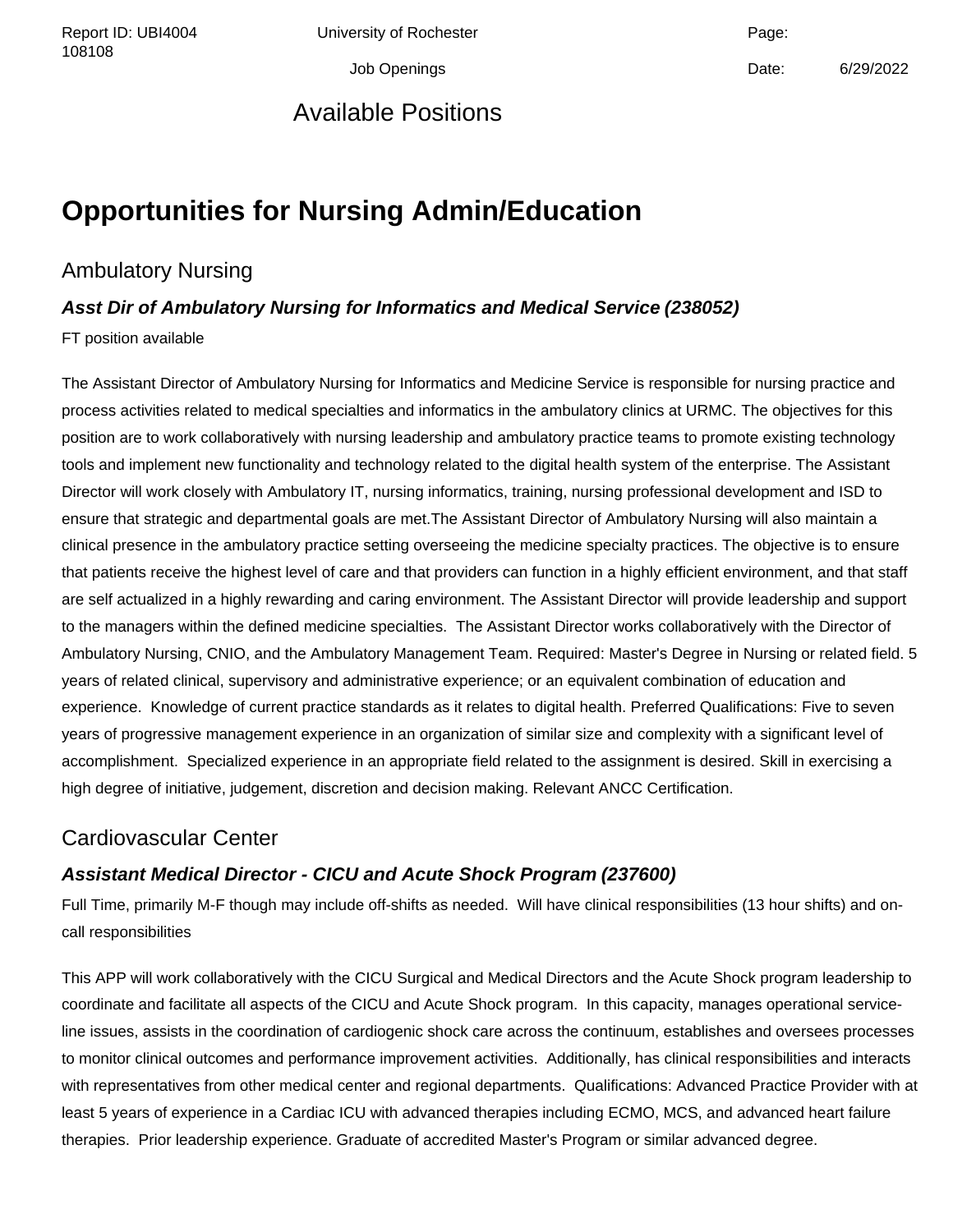Report ID: UBI4004 Chiversity of Rochester Channel Page: Page:

Job Openings Date: 6/29/2022

# Available Positions

#### Nursing Practice/Admin

#### **Center for Nursing Professional Development (CNPD) - Nurse Educator (236420)**

PT (20hr) position available, primarily days, minimal off shifts

Nurse Educator will primarily focus on the implementation and coordination of a workplace safety program across the URMC enterprise. The Nurse Educator will work collaboratively with members of the workplace safety committee, provider education committee, regional education council and nursing education council to evaluate, implement, instruct and communicate workplace safety training to a diverse workforce. Provides expert educational services that are focused on the assurance of service excellence in practice, the adherence to hospital and nursing policies, procedures and practice standards, and the development of staff and leadership through professional development, career advancement and the facilitation of team relationships within a service or unit. collaborates to evaluate and implement a workplace safety program that integrates technology along with adult learning principles for new and existing licensed and unlicensed staff across URMC. BSN and Master's in Nursing required with Two years of relevant experience in education, program planning/teaching recommended. . Strong interest and desire to implement programs to affect staff safety Must be a Registered Nurse with a current license to practice in New York State.

#### Psychiatric Nursing

#### **Quality & Regulatory Psych - Masters Prepared RN - Level V (235411)**

FT position

This professional will collaborate across health care disciplines on quality improvement projects that will improve patient care and outcomes. Designing, implementing, and evaluating quality improvement projects will be an integral part of the role. Applicants should understand the value of obtaining and utilizing meaningful data along with evidence-based practices to develop educational guidelines, risk reduction strategies, and error prevention techniques. Responsibilities include leading hospital-wide quality improvement teams, mentoring and designing quality improvement projects at the microsystem level, monitoring patient outcomes, reviewing quality metrics and data for trends and events, and leading data and event follow-up to achieve system improvement. Expectations include promotion of a positive culture of safety, recognizing positive outcomes and good catches, and participation in national discussions and webinars. Responsibilities will include RCA case reviews with report completion, IRC case reviews, Safety Rounds leader, QA monthly meeting review, grievance follow up and OMH report interpretations. Excellent communication skills, strong project management and effective presentation skills required. Applicants must have at least 3-5 years of psychiatric nursing experience, leadership experience preferred. NY state RN license and Master's degree required.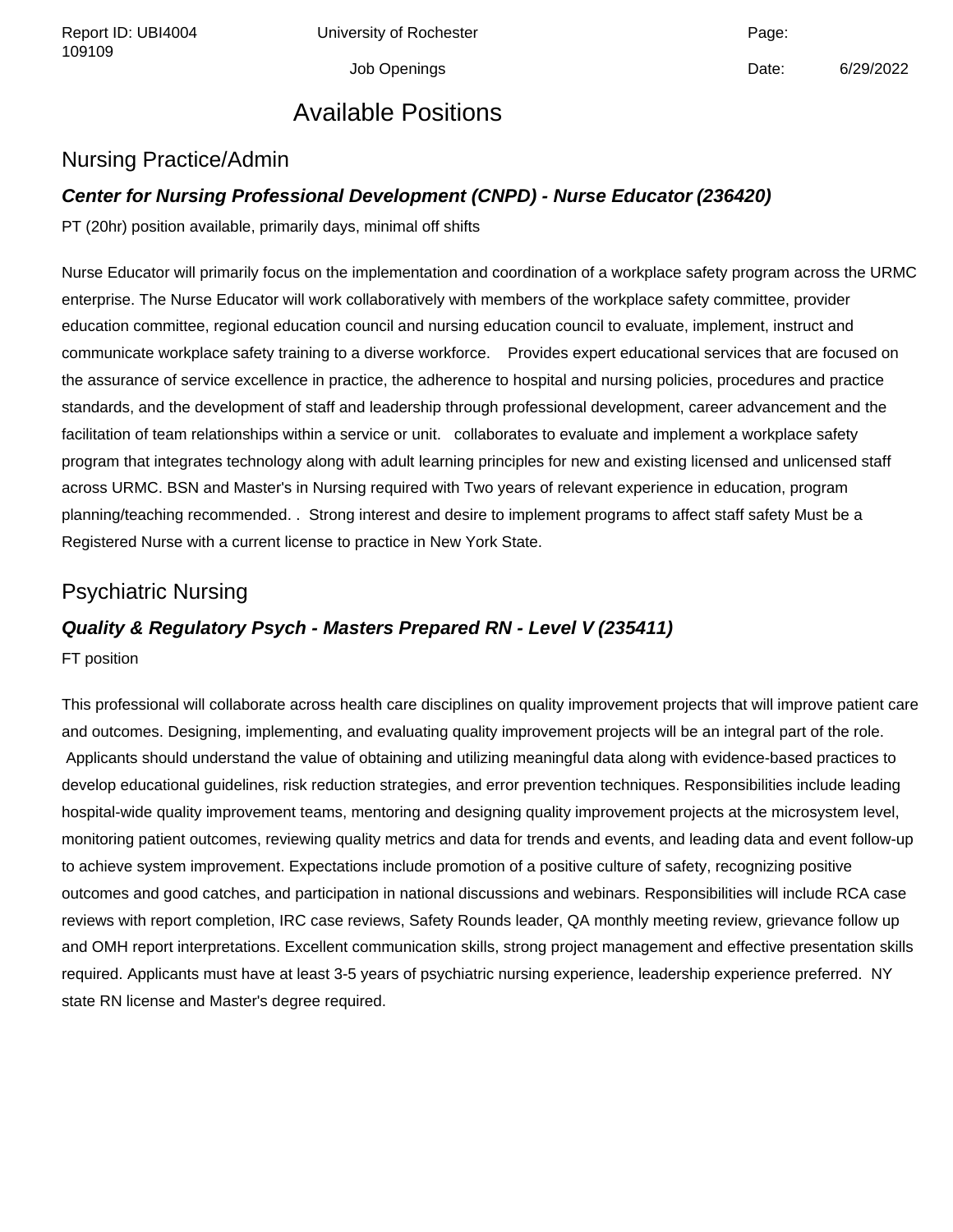Report ID: UBI4004 Chiversity of Rochester Change: Capacase Page:

Job Openings Date: 6/29/2022

# Available Positions

# **Opportunities for Surgical Technologist**

## Cardiovascular Nursing

### **Cardiac Cath/EP Lab - Surgical Technologist (227884)**

FT positions available, primarily days with some late requirements, 10 hour shifts.

The Surgical Technologist will prepare the procedure room and sterile field for surgical procedures including the setup of sterile supplies, instruments, and equipment. They must be able to anticipate equipment required during procedures, operate equipment, and maintain sterile instruments. Surgical Technologist's will be required to function in multiple roles of the procedure team including scrub, circulator, and documenter. Good organizational skills are a must. Must be a Certified Surgical Technician or meet the NYS requirements to be grandfathered into Public Health law 2824.

# Emergency Nursing

### **Strong West Ambulatory Surgery Center- Brockport Location - Surgical Technologist (226644)**

FT positions available

Exciting opportunity to be an integral member of a dynamic health care team as the new surgery center is being established. Minimum 2 year Operating Room experience required. Must be a Certified Surgical Technician or meet NYS requirements to be grandfathered into Public Health law 2824. Experience in Orthopaedic, Ophthalmic, General, Urology and GI services is highly desirable. Must demonstrate knowledge of sterile technique, surgical instrumentation, and surgical procedures. Knowledge or experience with sterilization systems and processes helpful as cross training will be an integral element for successful candidates. Candidates must possess effective communication skills, enjoy working as part of a team in a fastpaced environment, and assist in all aspects of ASC preparation for next cases and next surgical day.

# OB/GYN Nursing

### **3-1400 - Labor & Delivery - Surgical Technologist (232756)**

FT position available (36 hours), D/E/N (primarily days), 12 hour shifts, weekends and holidays per unit policy

Provides technical knowledge in preparing instruments, equipment and supplies for surgical procedures. Assists the surgical team from the scrub position during an operation. Also responsible for processing instruments and stocking the Operating Room and Labor Room. Under the direction of a RN, provides patient care by performing basic procedures and selected specialized procedures that contributes to the well being, comfort and safety of patients. Must be a Certified Surgical Technician or meet NYS requirements to be grandfathered into Public Health law 2824.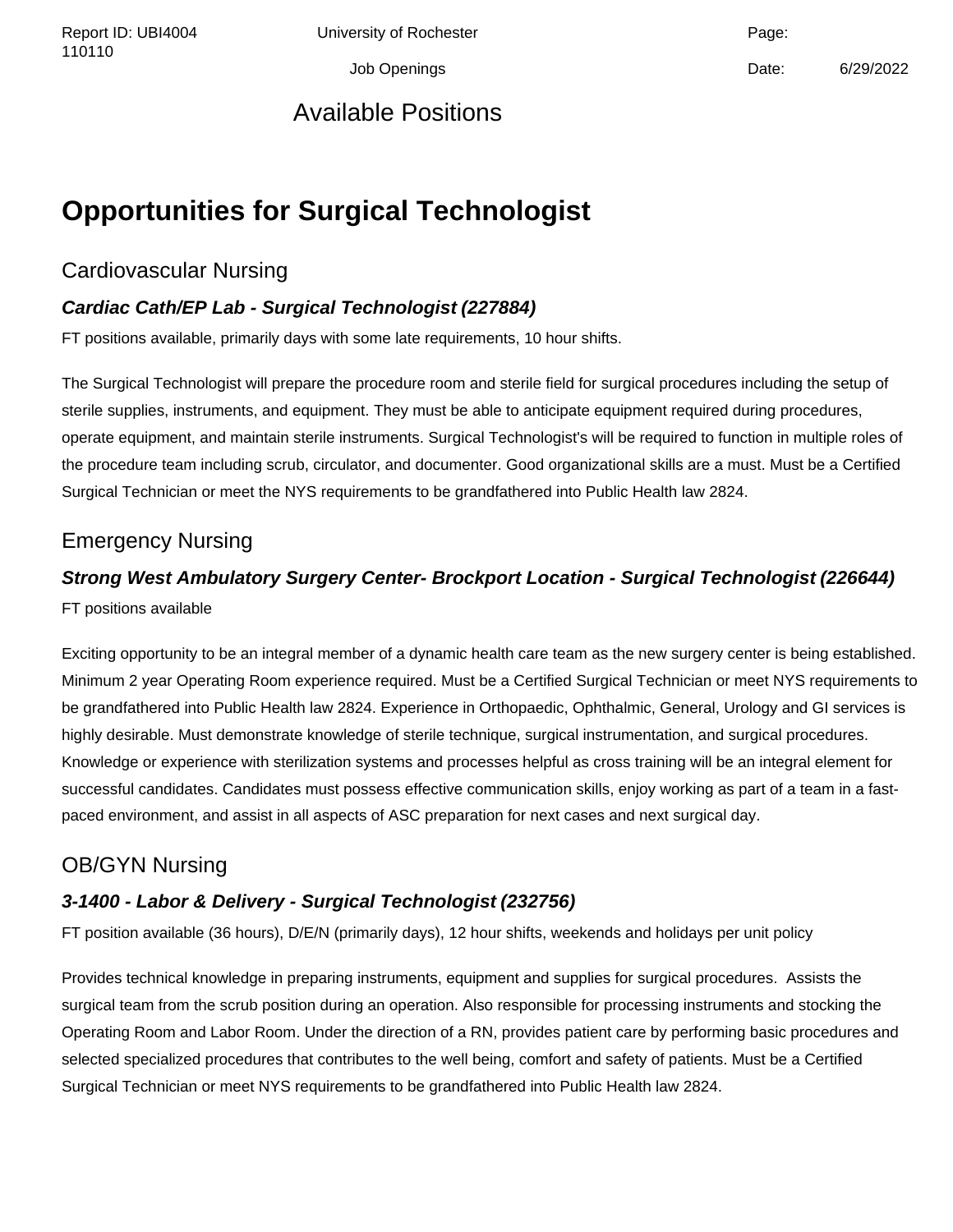Report ID: UBI4004 Chiversity of Rochester Change: Capacase Page:

# Available Positions

### Pediatric Nursing

#### **Pediatric Operating Room - Surgical Technologist (235009)**

FT position available. D/E/N, 8/10/12 hour shifts, holidays, weekends, and on-call responsibilities.

Seeking enthusiastic individuals, excited to be a part of a multidisciplinary team that cares for pediatric patients across the age continuum. Specialties include general surgery, urology, dental, OMFS, neurosurgery, plastics, burns, ENT, and orthopaedics. Must possess technical knowledge and specialize in preparation and safe handling of instrumentation, equipment, and supplies for surgical procedures. Good organizational and communication skills are required. On-call responsibilities with a 30-minute response time required. Must be a Certified Surgical Technician or meet NYS requirements to be grandfathered into Public Health law 2824.

### Perioperative Nursing

### **Ambulatory Surgical Centers - Operating Room - Surgical Technologist (235883)**

FT/PT positions available - 8, 10 hour shifts primarily days Monday through Friday with occasional closing shifts to meet unit needs day

Looking for applicants who enjoy working as part of a dynamic team in a high quality, highly efficient environment at our Sawgrass Surgery Center (Brighton) and new Orthopaedic Surgery (Henrietta). Mush have Surgical Technician Certification or meet NYS requirements to be grandfathered into Public Health law 2824. must possess technical knowledge and specialize in preparation and safe handling of instruments, equipment, and supplies for surgical procedures. Good organizational and communication skills are required.

### **Operating Room - Surgical Technologist (223148)**

FT/PT positions available, D/E/N, 8/10/12 hour shifts, holidays and on call.

Provides technical knowledge in preparing instruments, equipment and supplies for surgical procedures and assists surgical team from the scrub position during an operation. Good organizational skills a must. Must be a Certified Surgical Technician or meet NYS requirements to be grandfathered into Public Health law 2824.

### **Sawgrass - Operating Room - Surgical Technician (232202)**

FT positions available. Facilities operating hours are Monday through Friday 7:00AM-5:30PM, staggered shifts to meet unit needs.

Looking for applicants who enjoy working as part of a dynamic team in a high volume and fast paced work environment, with an emphasis on quality and efficiency. Must have Surgical Technician Certification or meet NYS requirements to be grandfathered into Public Health law 2824. Must possess technical knowledge and specialize in preparation and safe handling of instrumentation, equipment, and supplies for surgical procedures. Good organizational and communication skills are required.

Job Openings **Date:** 6/29/2022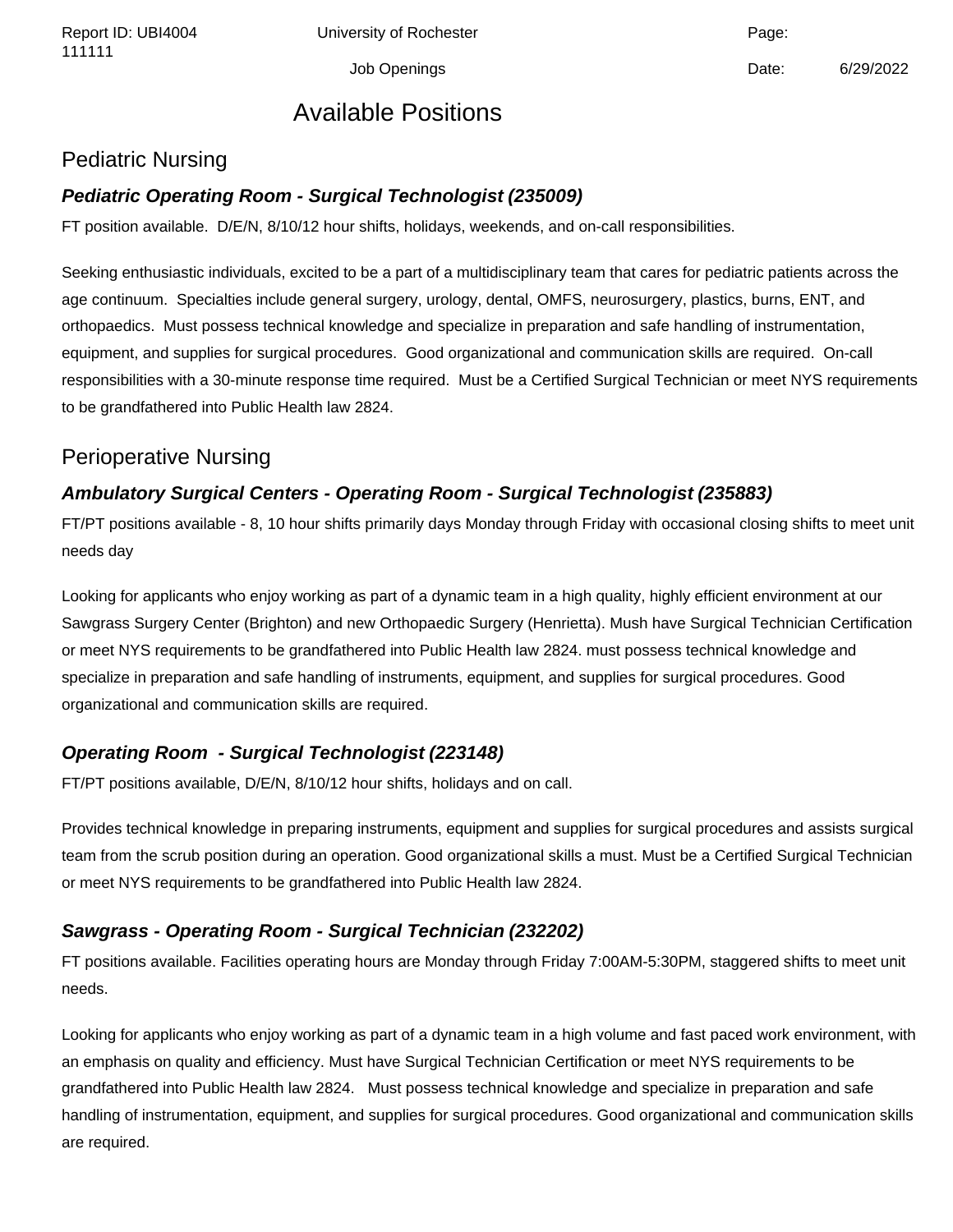Report ID: UBI4004 Chiversity of Rochester Channel Page:

Job Openings **Date:** 6/29/2022

# Available Positions

### **Second Floor Operating Room - Surgical Technologist (235245)**

FT/PT positions available. Unit operations are from 7:00 AM – 5:30 PM, 8 or 10-hour shifts available, on call for E/N, holidays, & weekends.

Provides technical knowledge in the preparation of instruments, equipment, and supplies for surgical procedures. Assists surgeons in providing intraoperative care to surgical ophthalmology patients of all ages. Candidates must possess effective communication skills and demonstrate the ability to participate in all necessary activities of the perioperative team to ensure safe patient care. Candidates must also demonstrate a high degree of interpersonal, prioritization, and organizational skills. Candidates should also enjoy working as part of a dynamic team in a high quality, high efficiency environment. Must be a Certified Surgical Technologist with a license in good standing or meet NYS requirements to be grandfathered into Public Health Law 2824.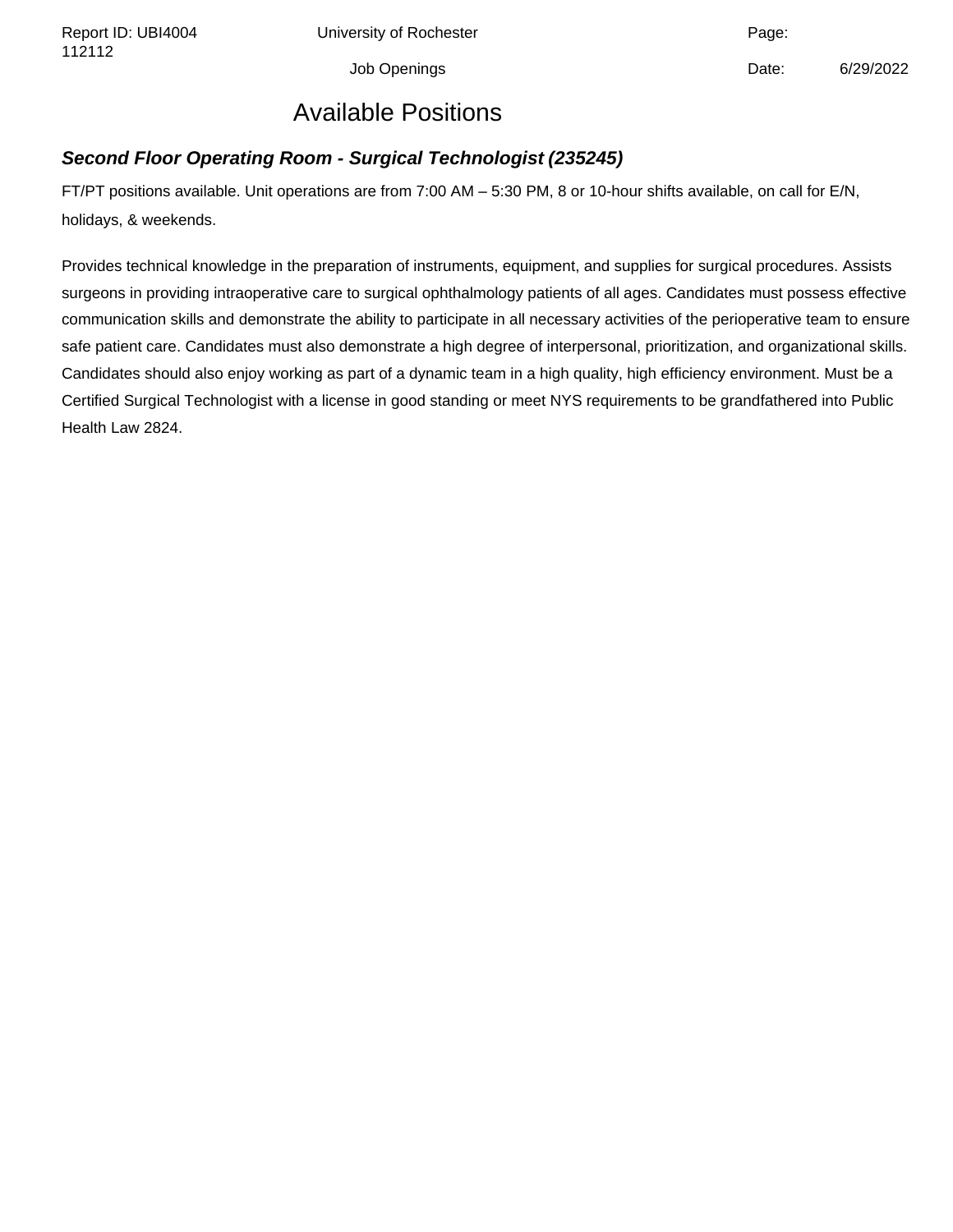Report ID: UBI4004 Chiversity of Rochester Channel Page:

Job Openings Date: 6/29/2022

# Available Positions

# **Opportunities for Respiratory Therapist**

## Ambulatory Nursing

### **Pulmonary Clinic - Respiratory Therapist-Lev II (228614)**

FT position available, (40 hours/week), no weekends, holidays, or night shifts.

NYS Licensed Respiratory Therapist needed to work in a fast paced outpatient pulmonary clinic/lab. Responsibilities include PFT testing, patient education and other patient care activities. Work very closely with pulmonary physicians, RN's and RT' s. Must have basic computer skills and be able to work in a busy outpatient setting. Must be energetic, positive, flexible, and hardworking and be team oriented.

### Respiratory Care

# **Mary Parkes Center for Asthma, Allergy and Pulmonary Care - Respiratory Therapist - Level II (236190)**

FT position available, days, no weekends or holidays, 10 hour shifts available

Great opportunity for a Respiratory Therapist (RRT) to work in a multidisciplinary outpatient Center of Excellence serving asthma and pulmonary patients. This position works closely with pulmonary specialists who treat asthma and all aspects of lung disease. Primary responsibilities include performing highly specialized Pulmonary Function Testing (PFT), assisting within the clinical operations including oxygen qualification, coordination of durable medical equipment and patient and family inhaler teaching. RRT with previous experience required. Fragrant free work environment.

#### **Pediatric Pulmonary - Respiratory Therapist-Lev II (228009)**

FT and Per Diem position available, 40 hours; 8 hour shifts; days

The Department of Pediatric Pulmonary is looking for a Respiratory Therapist to perform outpatient and some inpatient Pulmonary Function Tests as well as provide general technical support in respiratory care. Proficiency in performing and analyzing pulmonary function testing, oximetry and capnography is needed. Demonstrates working knowledge of home care ventilators, bipap/cpap machines, suction equipment and apnea monitors. NYS license as a Registered Respiratory Therapist. Minimum one year RT expertise in an acute care setting.

### **Respiratory Therapist / Respiratory Therapy Technician - Level I - II (236903)**

FT positions available, D/N, 12 hour shifts

The department covers critical care units in adult services and pediatrics. Advanced practices include Nitric Oxide, ECMO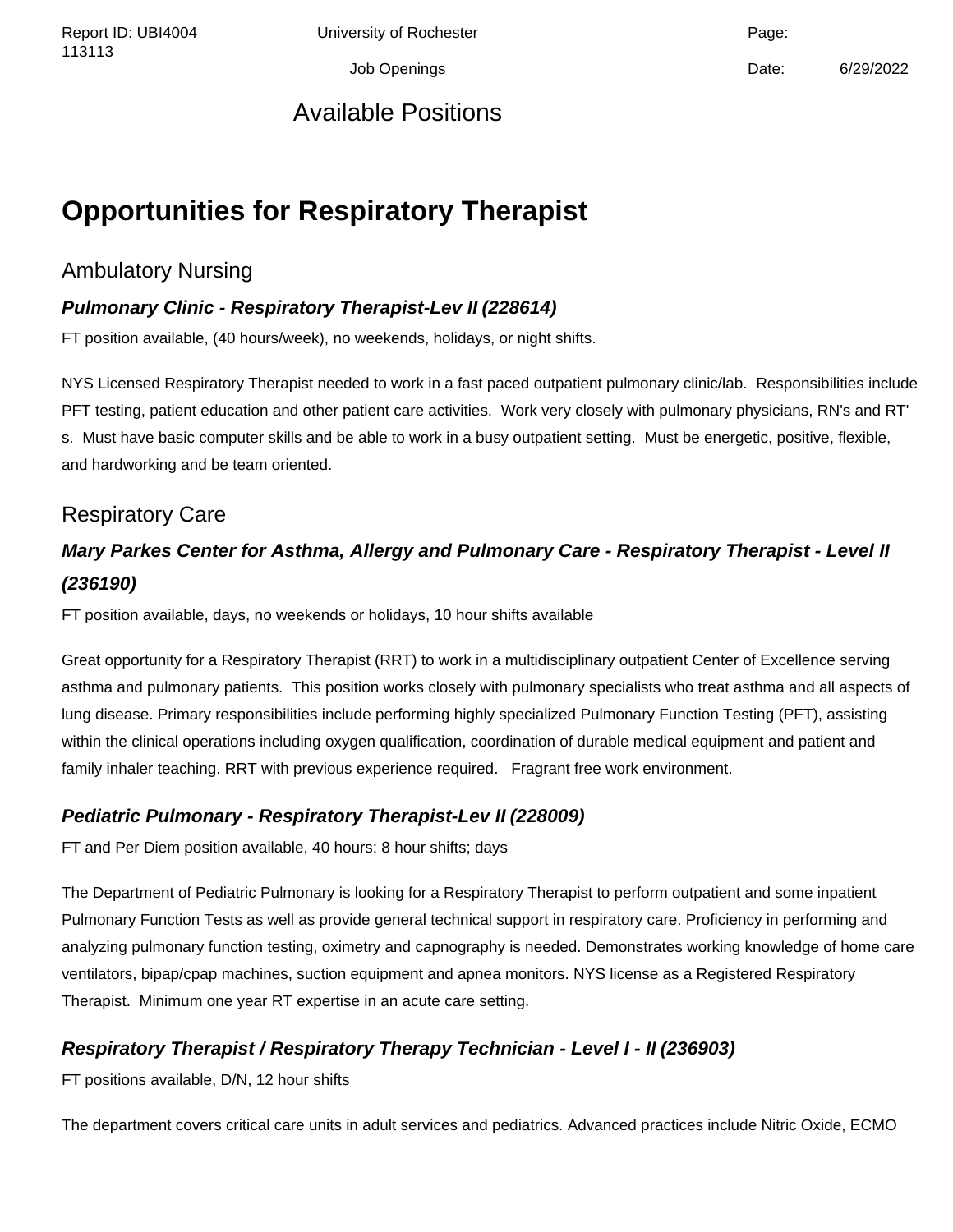Report ID: UBI4004 Chiversity of Rochester Channel Page: Page:

Job Openings Date: 6/29/2022

# Available Positions

Neonatal, and Pediatric Transport teams. Therapists attend daily rounds as an integral part of the multidisciplinary team. We offer a competitive salary structure and benefits program. Qualifications: New York State license as a Registered Respiratory Therapist with current registrations or may be certified by the National Board of Respiratory Care and complete registry status within first year of employment. ACLS, PALS, NRC a plus.

# **U of R Staffed Long Term Care Adult Ventilator and Pediatric Unit at Monroe Community Hospital (MCH) - Respiratory Therapist-Lev II (226581)**

FT position available, D/E/N

Exciting Opportunity for Respiratory therapist to be part of a committed and compassionate care team. Monroe Community Hospital recently opened a brand new newly renovated 25 bed unit. 20 bed-ventilator-dependent adults and 5 bed- nonventilator dependent pediatrics. The candidate must demonstrate strong critical thinking skills, great communication and organization skills, and work collaboratively with a multidisciplinary team. Minimum one year RT expertise in an acute care setting, ventilator experience preferred.

# **U of R Staffed Long Term Care Adult Ventilator and Pediatric Unit at Monroe Community Hospital (MCH) - Respiratory Therapist-Lev III (216559)**

FT position available, D/E/N

Exciting Opportunity for Respiratory therapist to be part of a committed and compassionate care team. Lead Therapist to assist with development of RT staff.. Monroe Community Hospital recently opened a brand new newly renovated 25 bed unit. 20 bed-ventilator-dependent adults and 5 bed- non-ventilator dependent pediatrics. The candidate must demonstrate strong critical thinking skills, great communication and organization skills, and work collaboratively with a multidisciplinary team. Minimum one year RT expertise in an acute care setting, ventilator experience preferred.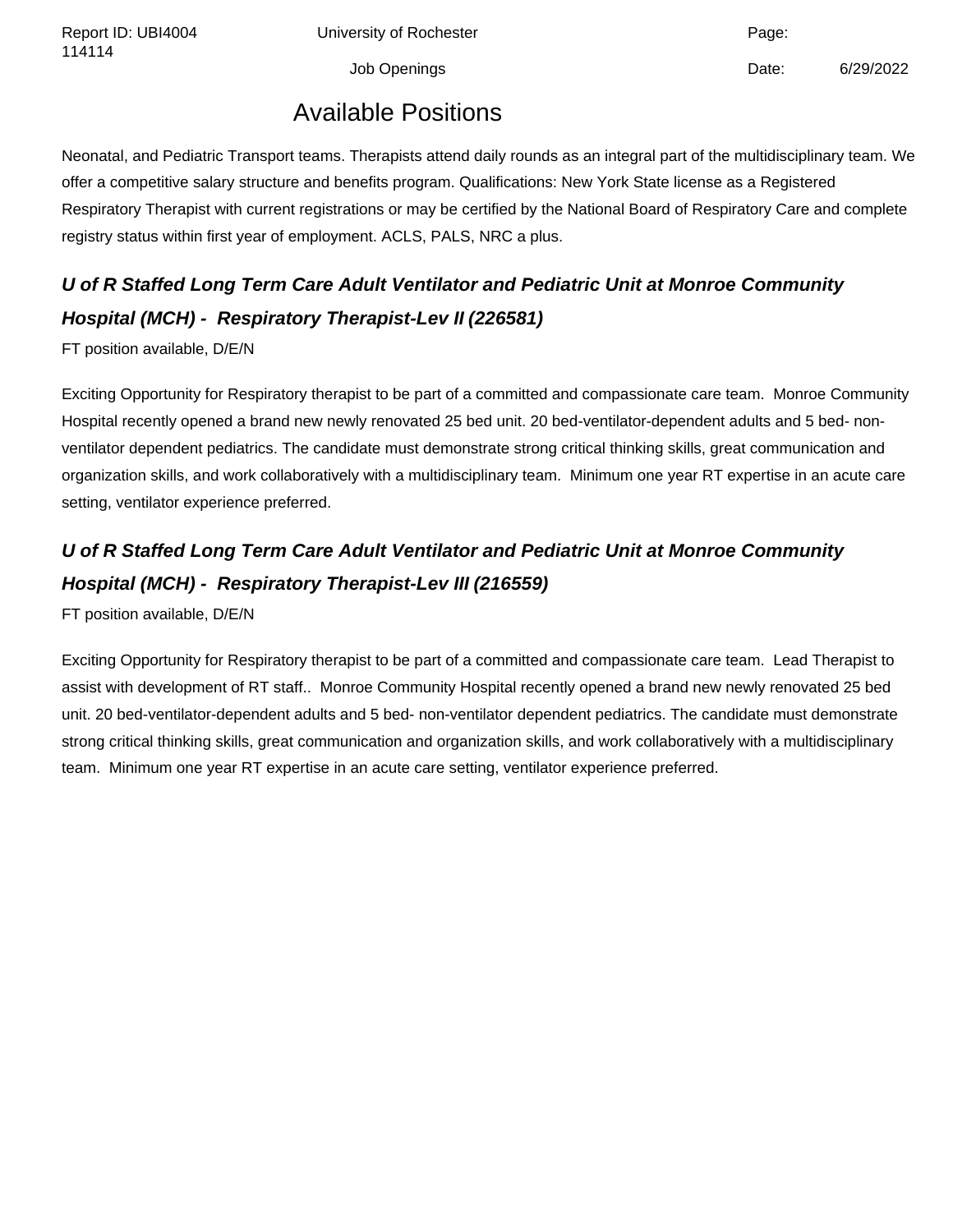Report ID: UBI4004 Chiversity of Rochester Change: Capacase Page:

Job Openings Date: 6/29/2022

## Available Positions

# **Other Opportunities for Nurses**

### Medical Faculty Group

#### **Project Nurse, Vascular Quality Initiative (231123)**

Position Summary: The Project Nurse will have the following primary responsibilities: Serves as an internal contact for Vascular Quality Initiative (VQI) Data Management questions, issues or concerns, but not limited to clinical data collection, validation, delivery, reconciliation, and data management activity. Concurrently and retrospectively reviews medical records and data to identify patient care, process, and system issues (hospital and external) related to the care of the vascular surgery patients. Analyzes reports and clinical data to identify trends impacting quality outcomes. Works closely with the Hospital Quality office, the Department of Surgery Quality Team and providers/staff from the Vascular Surgery team to identify opportunities for clinical safety and quality improvement, and works with the team developing initiatives to improve quality outcomes. Responsibilities: Project Nurse/Quality Assurance Liaison 50% Utilizes VQI and other data sources to analyze patient outcomes, identify patterns and trends in care delivery in order to create safety/quality initiatives for vascular surgery patients. Develops project work-plans using Quality Improvement principles. Utilizes evidence-based practice in facilitating ongoing quality improvement efforts to drive better patient outcomes. Participates in multidisciplinary teams on quality improvement initiatives. Regularly reports quality improvement activities and quality outcomes to providers and clinical staff and is responsible for presentation of this work at various Department and Hospital level committees. Participates in root cause analyses and creates required documents as needed. Attends monthly Vascular Surgery Morbidity and Mortality Conference and completes required case reviews. Completes audits on patient records and clinical documentation for quality purposes. Assists with work related to the Quality Collaboratives the Department is involved in. Maintains knowledge of current trends, issues and research in Quality Improvement. Vascular Quality Initiative (VQI) 45% Accurately identifies surgical patients for inclusion in the VQI database through the application of strict inclusion/exclusion criteria and protocols. Performs meticulous chart review and enters clinical data into the vascular surgery quality database to identify opportunities for improved outcomes, reduced cost, improved LOS and best practice utilization of resources. Complete and accurate collection of preoperative, operative and postoperative data through the effective utilization of the EMR and other Hospital databases. Demonstrates appropriate utilization of resources necessary for accurate and timely data entry into the program's database. Demonstrates applicability of the methodology and the reliability of definitions utilized by reviewers within the program through inter-rater reliability, (IIR) testing. Establishes effective working relationships with members of the CV Service Line, Department of Surgery, Nursing, and all other Hospital Departments. Serves as an educational resource on the VQI and Vascular Surgery Quality Program. Identifies areas for streamlining and process improvement in the data collection process. Prepares reports utilizing the VQI database as requested. Attends Department and Division level Quality Meetings/Conferences. Participates in VQI Regional Collaborative biannual meetings. Participates in scheduled teleconferences with other surgical clinical nurse reviewers/Data Managers; attends national VQI conference annually. Other projects and job duties as assigned 5% Participates in other Quality/PI work as assigned Qualifications: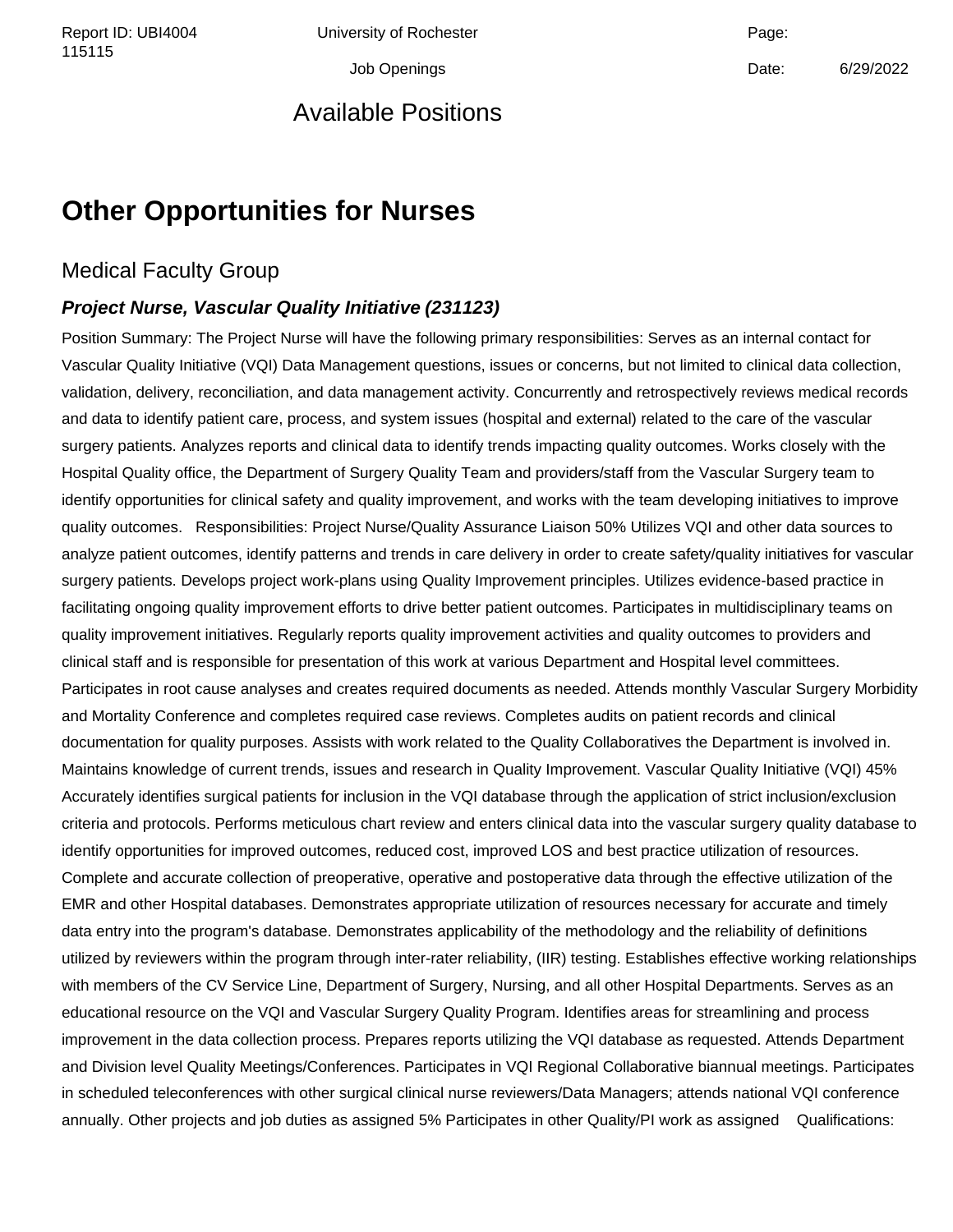Report ID: UBI4004 Chiversity of Rochester Change: Capacase Page:

Job Openings **Date:** 6/29/2022

# Available Positions

Current valid NYS Registered Nurse license. Bachelor's degree in Nursing or related field. Minimum of 4 years clinical nursing experience, including 1 year of experience with clinical chart review preferred, monitoring of clinical data/performance and performance/process improvement. Clinical experience in perioperative nursing, inpatient surgical unit, or surgical clinic preferred. Quality improvement or patient safety knowledge and experience preferred. Ability to interact with all members of the vascular surgery team and administrative staff in a professional and courteous manner. Strong interpersonal, presentation, and communication skills, including written communication. Detail oriented with strong organizational and prioritization skills and ability to work independently under general guidance. Proficiency in Microsoft Office (Word, Excel, PowerPoint, Access), software/web applications, and electronic medical record. Statistical knowledge preferred. Clinical chart review and abstraction experience preferred. Quality Assurance and Process Improvement (QA/PI) experience preferred

## Other Nursing Opportunities

### **Opportunity at Noyes Hospital located in Dansville - Registered Nurse (201732)**

Opportunity at Noyes Hospital located in Dansville - Registered Nurse (201325) Exciting opportunities at Noyes Hospital an affiliate of UR located in Dansville NY, 67 bed hospital looking for experienced nurses interested in Per diem opportunities: RN-ER, PT Nights, and Per Diem

RN-ER, PT Nights, and Per Diem – Previous Critical Care nursing. ACLS and PALS or ENCP certification required. NIH Stroke Scale Certification required within 60 days of Employment. RN-ICU/Step Down, PT Nights, FT Day/Night Rotation, and Per Diem – Previous Critical Care nursing. ACLS required, Completion of a basic Cardiopulmonary course highly recommended. NYS Licensure required. EOE minorities/females/protected veterans/disabled. Complete an on-line application today at www.noyes-health.org Please note that the candidate being hired for this position will not be an employee of the University of Rochester Medical Center, but will be employed by Noyes Hospital and subject to Noyes Hospital pay, benefits and employment policies and practices

# School of Medicine & Dentistry

### **Asthma Research Nurse (234565)**

Position Summary : The employee will fill dual roles at the University of Rochester and Mary Parkes Asthma Center. Research responsibilities include start up, conduct, coordination and oversight of asthma clinical trials, recruitment of patients into research studies. Clinical responsibilities include functioning as an 'Asthma Navigator' for the severe asthma clinic at Mary Parkes Center and assist with implementing a structured protocol for high risk patients with severe asthma; such protocol to include PRO measures, comorbidity questionnaires, medication adherence and technique review, education and development of personalized asthma action plans, and outreach efforts between clinic visits. Responsibilities: Evaluates clinical data to determine eligibility and co-ordination of study visits and procedures. Participates in the planning, development and implementation of study design, budgets, protocols, consent forms, processes and policies that may include multiple therapeutic areas. Assists with primary data collection, including analysis of administrative databases,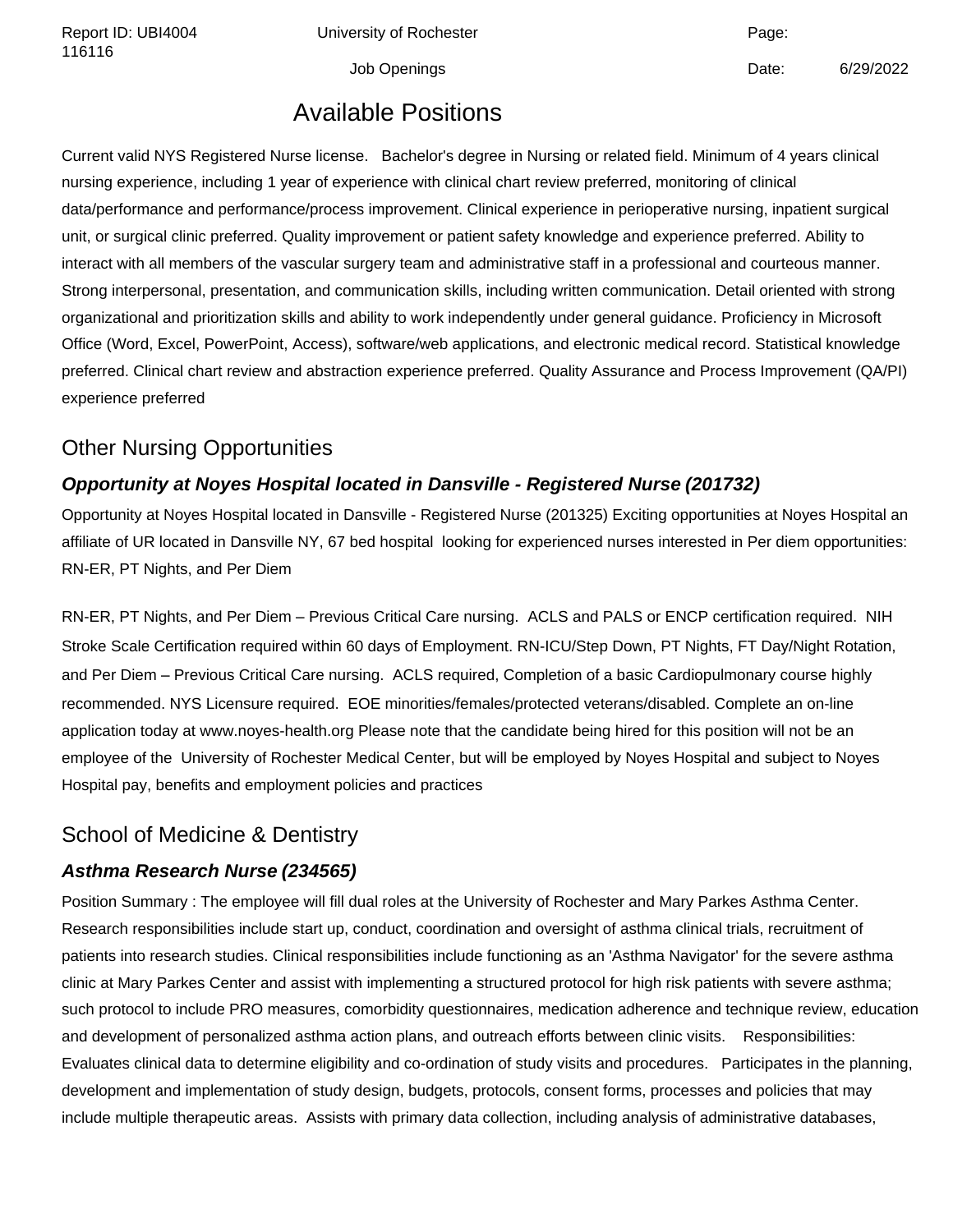Report ID: UBI4004 Chiversity of Rochester Channel Page: Page:

Job Openings **Date:** 6/29/2022

## Available Positions

future contact database, analysis of electronic medical records. Coordinates research subject visits and sample collection. Uses centrifuge to process samples. Perform pulmonary function testing on research subjects (including spirometry, Broncho provocation testing, exhaled nitric oxide measurement). Ensures compliance with all applicable regulatory and institutional requirements and standards . Ensures the integrity and security of all study data at all times. Initiates, monitors and ensures that all protocol activities are standardized across study sites. Implements immediate and appropriate corrective action when inconsistency of activities is identified Reviews, analyzes and manages data and ensures that all documentation is maintained according to industry sponsor requirements, and RSRB/WIRB regulatory guidelines. Demonstrates accountability for continuous learning in accordance with Good Clinical Practice guidelines. Prepares for site study visits and represents sites, investigators and study team at research meetings as needed Functions as 'Asthma Navigator'. Assists with implementing a structured protocol for high risk patients with severe asthma Qualifications: RN B.S. in Nursing required Masters in Nursing or related field preferred. 3 years nursing experience required; prior work in clinical research preferred or e quivalent combination of e ducation and experience preferred EPIC EMR; high level use of MS-office; proficiency at web-based computer entry preferred

#### **Clinical Research Operations Manager (235230)**

 SUMMARY To serve as the Research Coordinator of the Anesthesiology Clinical Research Center in the Department of Anesthesiology and Perioperative Medicine. The Research Coordinator will report to the Director of the Anesthesiology Clinical Research Center and will be responsible for coordinating the efforts of facult y, residents, staff, Research Subjects Review Boar d , and funding agenc i es in regards to investi g a tor-in i t iated studies, sponsored research project s , trai n ing grant s, and pharmaceutical clinical trial s RESPONSIBILITIES 30% Research leadership Works with the Director of the Anesthesiology Clinical Research Center to coordinate all activities of the Anesthesiology Clinical Research Center, including meetings of the Research Division and protocol development. 35% A d mini s t ra t i on of R e s earch Studies Maintains proper study documents for all studie s . This includes but are not limited to: Investigator brochur e , protocol, amendments , patient consents, RSRB approvals and annual updates, communic a t ion with agencies including progress and annual reports, adverse events and serious adverse event s , listing of emergency phone numbers for all studies . Evaluate records of indiv i du a l studies and w o rks w i th study personnel and in v estigators to correct problem s . Coordinates reports and interface between faculty I nvestig a t o r s, research admini s t rative staff and agencies including Research S u bject Review Bo a r d, Clinical and Translational Science Institute ( CTSI ) , Office of Research and Project Administrat ion (O RP A) on the progress of all studie s 35% Nurse Coordinator Perf o r m s coordinator duties as required by protocols and study design . These inclu d e but are not limited to recruitment of patients, record review and interviews, history and completion of medical tasks (e.g. vital signs, EKG, lab draws), dispensing of investiga t ion a l medications , performing procedures as r e quired by protocol s , completing Case Report Form s , creating patient instructions and calendar s , scheduling pa t ient appointment s , and ass isting the inve s t i g ators as needed. This i n d ivid u a l is responsible f or creating and maintaining study patient log s , attending study protocol meetings, repor t i ng all serious ad verse events and completing appropriate forms, creating and adhering to patient consent as required following Research Su b je c t Review Board ( RSRB) and Western Institutional Re v i ew Board (W I R B ) g u idelin es. REQUIREMENT Bachelor's degree required. Graduate Degree in business or Health Administration and Certified Clinical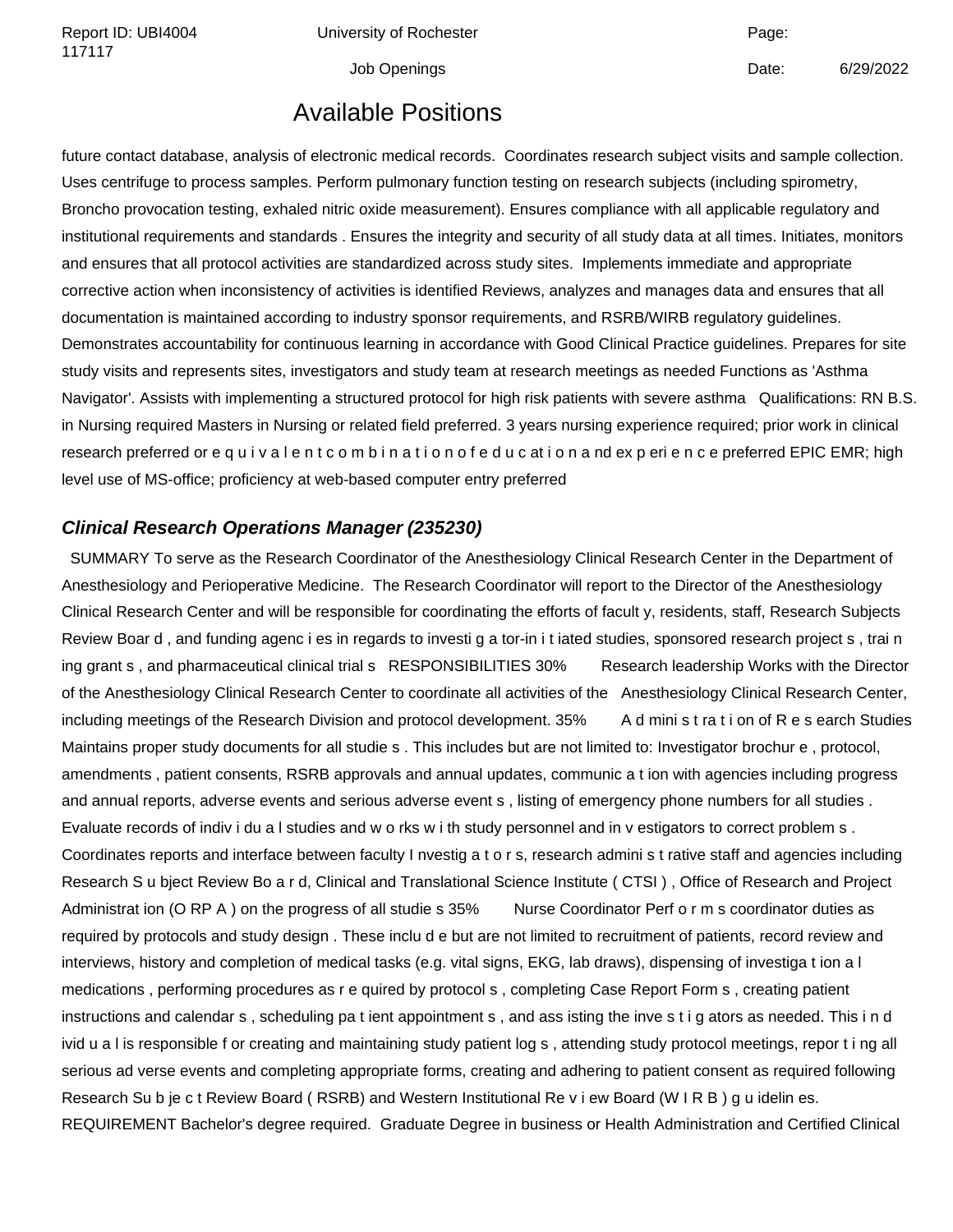Report ID: UBI4004 Chiversity of Rochester Channel Page: Page:

Job Openings Date: 6/29/2022

# Available Positions

Research Coordinator preferre d . One to three years of acute patient care experience strongly preferre d . Exc e l lent verbal and writing sk i l ls are required along with knowledge of computer databases and word processing packages ( prefera b ly Microsoft Office). Ad d e ndu m Individuals with data management or sta t isti c al expertise are encouraged to appl y . Indi v i duals with the requis i t e expertise wou l d have expanded r esponsib i l ities , including participation i n liter a t ure re v i ews, research desig n , data management, statistical analyses , and manuscript prepar a t io n . These functions would be car r ied out in collaboration with clinical and research facult y , with support from the Department b i ostatis t i cian and data scientist. The University of Rochester is committed to fostering, cultivating, and preserving a culture of equity, diversity, and inclusion to advance the University's mission to Learn, Discover, Heal, Create – and Make the World Ever Better. In support of our values and those of our society, the University is committed to not discriminating on the basis of age, color, disability, ethnicity, gender identity or expression, genetic information, marital status, military/veteran status, national origin, race, religion/creed, sex, sexual orientation, citizenship status, or any other status protected by law. This commitment extends to the administration of our policies, admissions, employment, access, and recruitment of candidates from underrepresented populations, veterans, and persons with disabilities consistent with these values and government contractor Affirmative Action obligations.

### Strong Memorial Hospital

# **Acute Care Coord, RN (236417)**

8 AM-4:30 PM

Position Title: Acute Care Coordinator Department: Social Work and Patient and Family Services Clinical Area : Inpatient Description of Patient Population: Ages Served: \_\_\_\_\_ Neonatal \_\_\_ Pediatric 1-12 x\_ Adult(s) 18 yrs and 65yrs \_\_\_ Adolescent 12-18 x\_ Geriatric > 65 yrs Qualifications : Associate of Applied Science in Nursing and a minimum of five years of professional nursing experience. BS/MS and acute care, community health, care management and/or disease management, multidisciplinary team experience preferred or an equivalent combination of education and experience. Registered in New York State. General Description : The role of the Acute Care Coordinator is to serve as an adjunct to the multidisciplinary team. The Care Coordinator in partnership with unit staff (Nursing, Providers, Consulting Services, Social Work etc.) and providers caring for the patient at discharge, assists in facilitating a patient focused plan of care aimed at ensuring a safe transition from hospital to home for adult acute care patients. Machines and equipment: Home Care databases, Hospital databased, E-Record Email, copier, fax, and other related office tools; lab coat, ID, phone. Discharge referral database, Electronic PRI, and designated information systems Acute Care Coordinator Responsibilities Coordinates care of patients in Acute Care. Assumes coordination role at the point of admission and through discharge with targeted coordination and follow-up. Identifies patient discharge needs. Assists in implementing patient care strategies to close gaps in medical care upon discharge. Identifies resources for patient self-management planning and discharge. Assists in developing and implementing care plans for medically complex patients. Identifies barriers to a successful discharge plan. Coordinates use of clinical and ancillary resources within and outside of the health system to achieve treatment goals specified in the patient care plan and facilities discharge. Participates in development of discharge plan with short and long-range care plan goals for patients. Keeping abreast of organizational developments and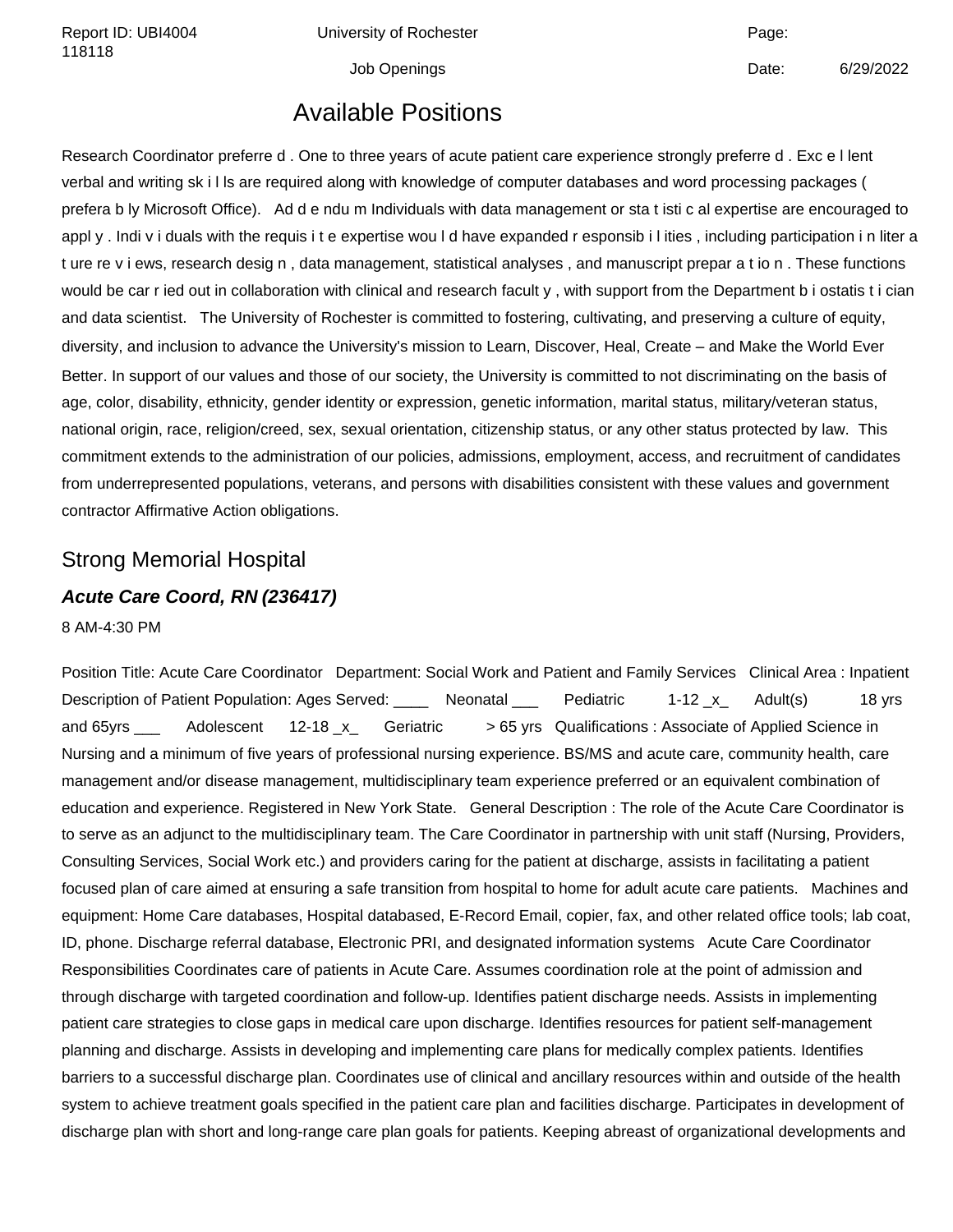Report ID: UBI4004 Chiversity of Rochester Channel Page: Page:

Job Openings Date: 6/29/2022

# Available Positions

practices that may impact operations by participating in continuing education courses, professional organizations and seminars, reading current literature and maintaining professional contacts in the community. Assisting with the development of current evidence-based protocols, policies, work flow/flow sheets, guidelines, etc. related to the provision of care within the acute care coordinator, RN model. Participating in committees as assigned. Interacts effectively with physicians, the acute care coordinator team, patients and their caregivers. Accountable for patient discharge. Adheres to infection control/safety guidelines. 90% Adheres to HIPAA, TJC, CMS and OSHA regulations and policies 1% Attends Bi-weekly Acute Care Coordinator Meetings and Patient Family Services Meetings as scheduled 3% Attends/Leads: Daily/Weekly Team meetings per schedule 5% Other duties as assigned. 1% Professional Evaluation/Supervision and Accountability: Acute Care Coordinator is accountable to the Acute Care Coordinator Team members, Acute Care Coordinator Manager and Director of Social Work and Patient and Family Services. Acute Care Coordinator evaluations occur annually, with commentary from clinical colleagues and managerial staff. Position Description maintenance: This position description is reviewed at 6 months the first year and annually by the Acute Care Coordinator Manager, staff and Director of Social Work and Patient and Family Services. The University of Rochester is committed to fostering, cultivating, and preserving a culture of equity, diversity, and inclusion to advance the University's mission to Learn, Discover, Heal, Create – and Make the World Ever Better. In support of our values and those of our society, the University is committed to not discriminating on the basis of age, color, disability, ethnicity, gender identity or expression, genetic information, marital status, military/veteran status, national origin, race, religion/creed, sex, sexual orientation, citizenship status, or any other status protected by law. This commitment extends to the administration of our policies, admissions, employment, access, and recruitment of candidates from underrepresented populations, veterans, and persons with disabilities consistent with these values and government contractor Affirmative Action obligations

#### **Acute Care Coord, RN (236422)**

#### 8 AM-4:30 PM

Position Title: Acute Care Coordinator Department: Social Work and Patient and Family Services Clinical Area : Inpatient Description of Patient Population: Ages Served: <br>
Neonatal Pediatric 1-12 x Adult(s) 18 yrs and 65yrs Adolescent 12-18 x Geriatric > 65 yrs Qualifications : Associate of Applied Science in Nursing and a minimum of five years of professional nursing experience. BS/MS and acute care, community health, care management and/or disease management, multidisciplinary team experience preferred or an equivalent combination of education and experience. Registered in New York State. General Description : The role of the Acute Care Coordinator is to serve as an adjunct to the multidisciplinary team. The Care Coordinator in partnership with unit staff (Nursing, Providers, Consulting Services, Social Work etc.) and providers caring for the patient at discharge, assists in facilitating a patient focused plan of care aimed at ensuring a safe transition from hospital to home for adult acute care patients. Machines and equipment: Home Care databases, Hospital databased, E-Record Email, copier, fax, and other related office tools; lab coat, ID, phone. Discharge referral database, Electronic PRI, and designated information systems Acute Care Coordinator Responsibilities Coordinates care of patients in Acute Care. Assumes coordination role at the point of admission and through discharge with targeted coordination and follow-up. Identifies patient discharge needs. Assists in implementing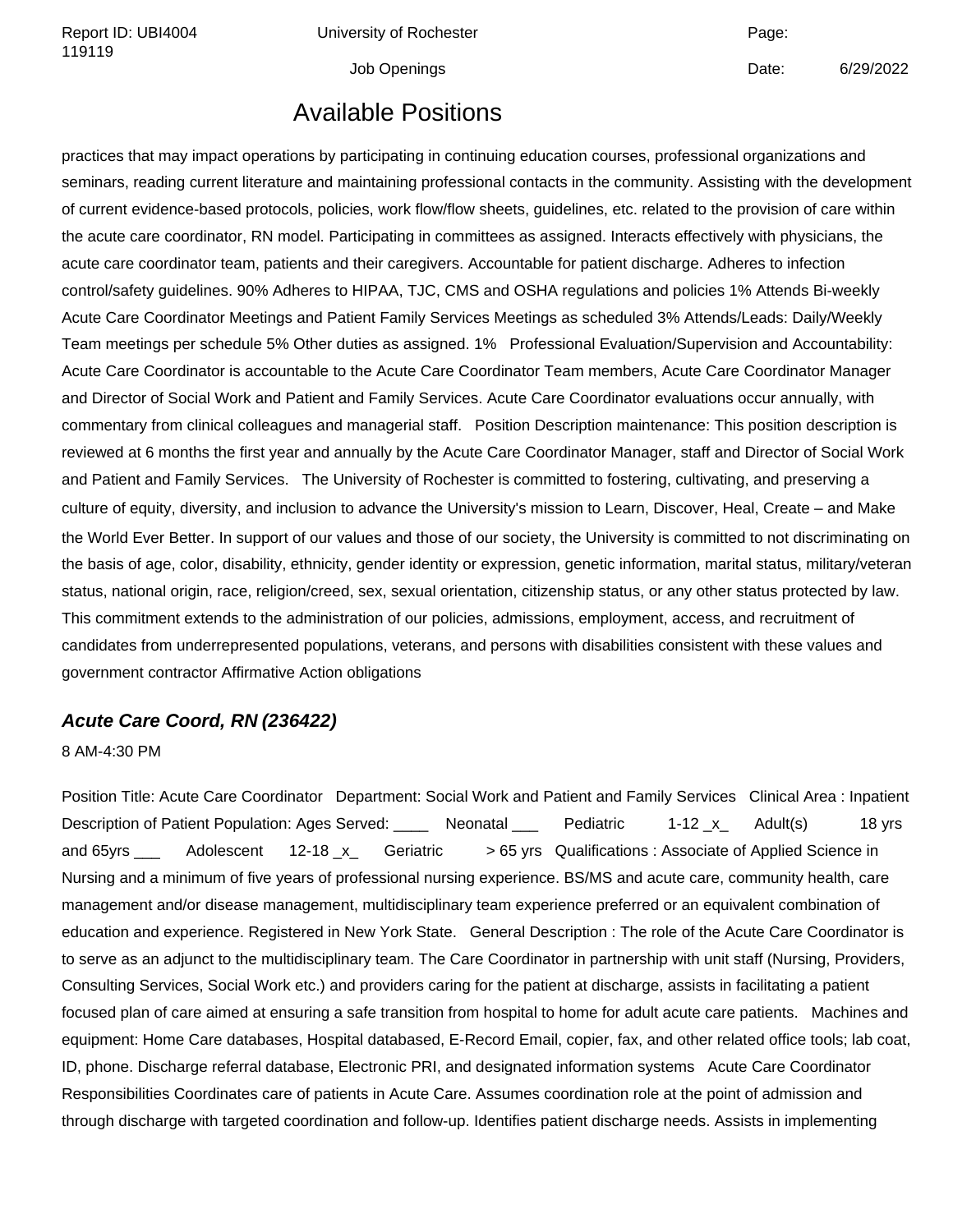Report ID: UBI4004 Chiversity of Rochester Channel Page: Page:

Job Openings **Date:** 6/29/2022

# Available Positions

patient care strategies to close gaps in medical care upon discharge. Identifies resources for patient self-management planning and discharge. Assists in developing and implementing care plans for medically complex patients. Identifies barriers to a successful discharge plan. Coordinates use of clinical and ancillary resources within and outside of the health system to achieve treatment goals specified in the patient care plan and facilities discharge. Participates in development of discharge plan with short and long-range care plan goals for patients. Keeping abreast of organizational developments and practices that may impact operations by participating in continuing education courses, professional organizations and seminars, reading current literature and maintaining professional contacts in the community. Assisting with the development of current evidence-based protocols, policies, work flow/flow sheets, guidelines, etc. related to the provision of care within the acute care coordinator, RN model. Participating in committees as assigned. Interacts effectively with physicians, the acute care coordinator team, patients and their caregivers. Accountable for patient discharge. Adheres to infection control/safety guidelines. 90% Adheres to HIPAA, TJC, CMS and OSHA regulations and policies 1% Attends Bi-weekly Acute Care Coordinator Meetings and Patient Family Services Meetings as scheduled 3% Attends/Leads: Daily/Weekly Team meetings per schedule 5% Other duties as assigned. 1% Professional Evaluation/Supervision and Accountability: Acute Care Coordinator is accountable to the Acute Care Coordinator Team members, Acute Care Coordinator Manager and Director of Social Work and Patient and Family Services. Acute Care Coordinator evaluations occur annually, with commentary from clinical colleagues and managerial staff. Position Description maintenance: This position description is reviewed at 6 months the first year and annually by the Acute Care Coordinator Manager, staff and Director of Social Work and Patient and Family Services. The University of Rochester is committed to fostering, cultivating, and preserving a culture of equity, diversity, and inclusion to advance the University's mission to Learn, Discover, Heal, Create – and Make the World Ever Better. In support of our values and those of our society, the University is committed to not discriminating on the basis of age, color, disability, ethnicity, gender identity or expression, genetic information, marital status, military/veteran status, national origin, race, religion/creed, sex, sexual orientation, citizenship status, or any other status protected by law. This commitment extends to the administration of our policies, admissions, employment, access, and recruitment of candidates from underrepresented populations, veterans, and persons with disabilities consistent with these values and government contractor Affirmative Action obligations

#### **Anesthesia Technologist-Lic (226392)**

1:30 PM-10 PM; OCC WKENDS/HOL

Role : Performs a variety of technical assignments for the Department of Anesthesiology. Exercises high degree of skill, judgment, and knowledge of the terminology, common procedures, and practices of the assigned area, including the set-up of medications and supplies in both the work room and mobile carts and anesthesia equipment set-up and troubleshooting. Specific Responsibilities: Under limited direct supervision: Assist anesthesia providers, including: preparation of anesthesia equipment prior to the patient's arrival, placement of equipment in the operating rooms, ensuring cleanliness of anesthesia equipment, cart and machine set-up of supplies and medications based on case variables including: patient age, case type and case length, between cases and at the end of the day in each operating room, work room and mobile cart. Ensure availability of specialized anesthesia supplies required for cases in designated operating rooms. Perform moderate to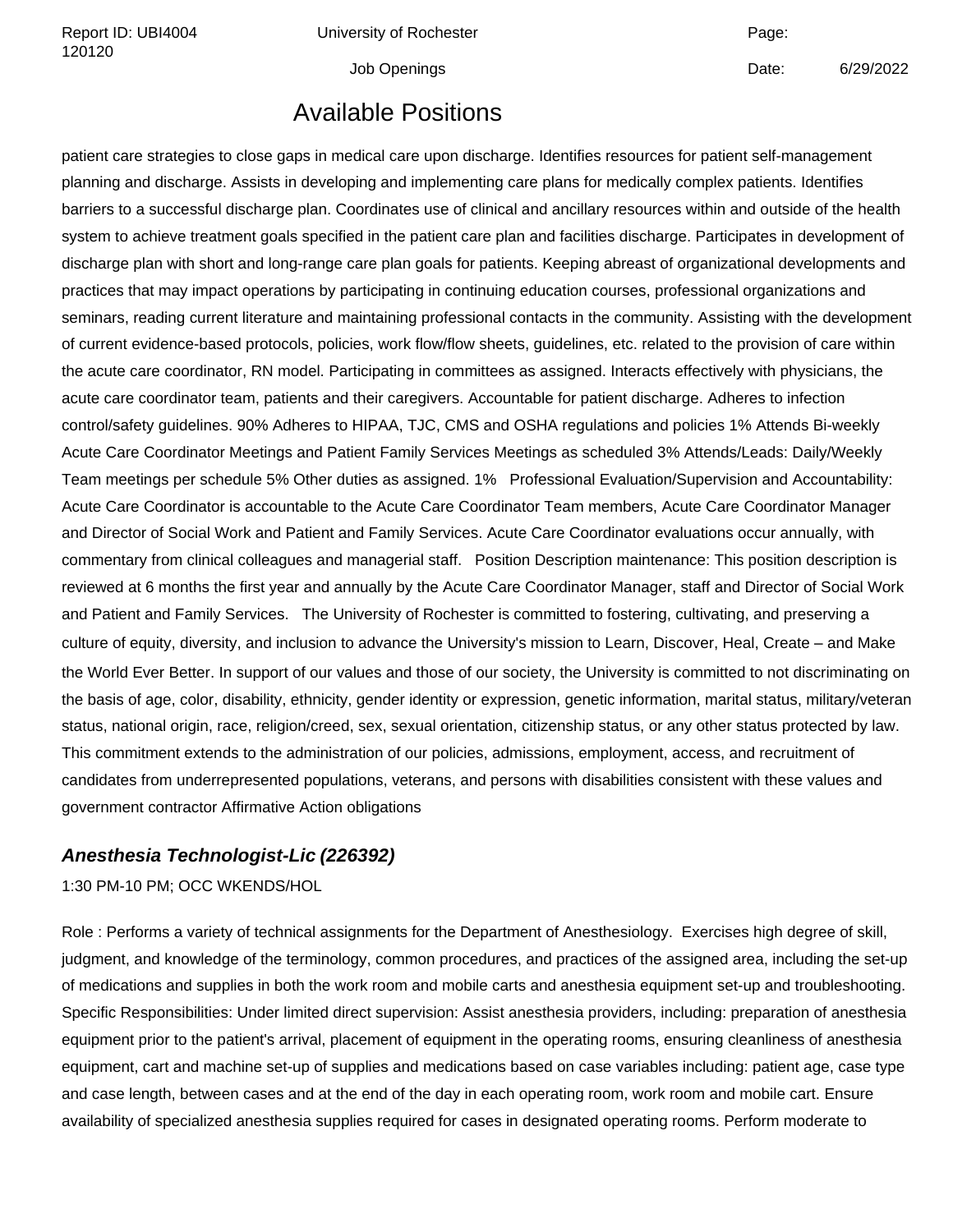Report ID: UBI4004 Chiversity of Rochester Channel Page: Page:

Job Openings **Date:** 6/29/2022

# Available Positions

advanced equipment set up, calibration, operation and troubleshooting. Participate in the Cell Saver and Liver Transplant Programs including on-call procedure. Perform set-up and support of ectopic procedures for anesthesia care ensuring proper equipment is in place for out-of-OR procedures. Function as a resource and support person for Anesthesiology providers. Perform non-waived (i.e. TEG, ABG, Glucose) Point-of-Care laboratory testing as requested by anesthesia providers. For this function, the anesthesia technologist will report directly to the anesthesiologist clinical coordinator. Performs other duties as assigned by the Shift Supervisor or Operations Manager. Qualifications : A two year college education which included technical training closely related to this position and 1-2 years related experience; or an equivalent combination of education and experience is required. Licensure as required by New York State for the performance of point-of-care testing.

#### **Project Nurse/Division of Cardiology (232469)**

8 AM-4:30 PM

General Purpose: The Project Nurse will have two primary responsibilities: Serves as the primary project lead for Cardiac Care operations initiatives for care and operational improvements and delivery optimization Works closely with the Director of Operations and Chief of Cardiology on projects and initiatives that drive better care and transform care with innovation and technology. Assists in project implementation of grants and trials to optimize new workflows to transform operations. Utilizes data and analysis while working with the team to enhance new opportunities to improve care and outcomes with patients. General Direction and Supervision Received: The Project Nurse works with minimal supervision in carrying out the designated duties and responsibilities of the position, reports to Director of Operations Cardiac Care and Chief of Cardiology Principle Duties and Responsibilities: Project Nurse/Quality Analyst Utilizes data sources to analyze patient outcomes, identify patterns and trends in care delivery in order to create safety/quality initiatives for patients. Includes but is not limited to the innovation project and Cardiac Rehab initiative to change how rehab care is delivered Develops project work-plans using Quality Improvement principles. Utilizes evidence-based practice in facilitating ongoing quality improvement efforts to drive better patient outcomes. Participates in multidisciplinary teams on quality improvement initiatives. Regularly reports quality improvement activities and quality outcomes to providers and clinical staff and is responsible for presentation of this work at various Department and Hospital level committees. Participates in root cause analyses and creates required documents as needed. Completes audits on patient records and clinical documentation for quality purposes. Assists with work related to the Quality initiatives the Department is involved in. Maintains knowledge of current trends, issues and research in Quality Improvement. Other Duties as assigned: Participates projects, workflows and data analysis work as assigned Qualifications: Graduate of accredited school of nursing/Licensed in New York State as a Registered Nurse Bachelor's Degree preferred Preferred two (2) years of cardiovascular or Critical Care experience. Data collection and analysis preferred, but not required. Detail oriented with strong organizational and prioritization skills and ability to work independently under general directions. Ability to interact with all members of Cardiac Care Service Line including Champions, Physicians, and administrative staff in a professional and courteous manner. Proficiency in Microsoft Office (Word, Excel, PowerPoint, Access), software/web applications, and electronic medical record. Clinical experience preferred. Statistical knowledge preferred Clinical chart review and abstraction experience preferred. Quality Assurance and